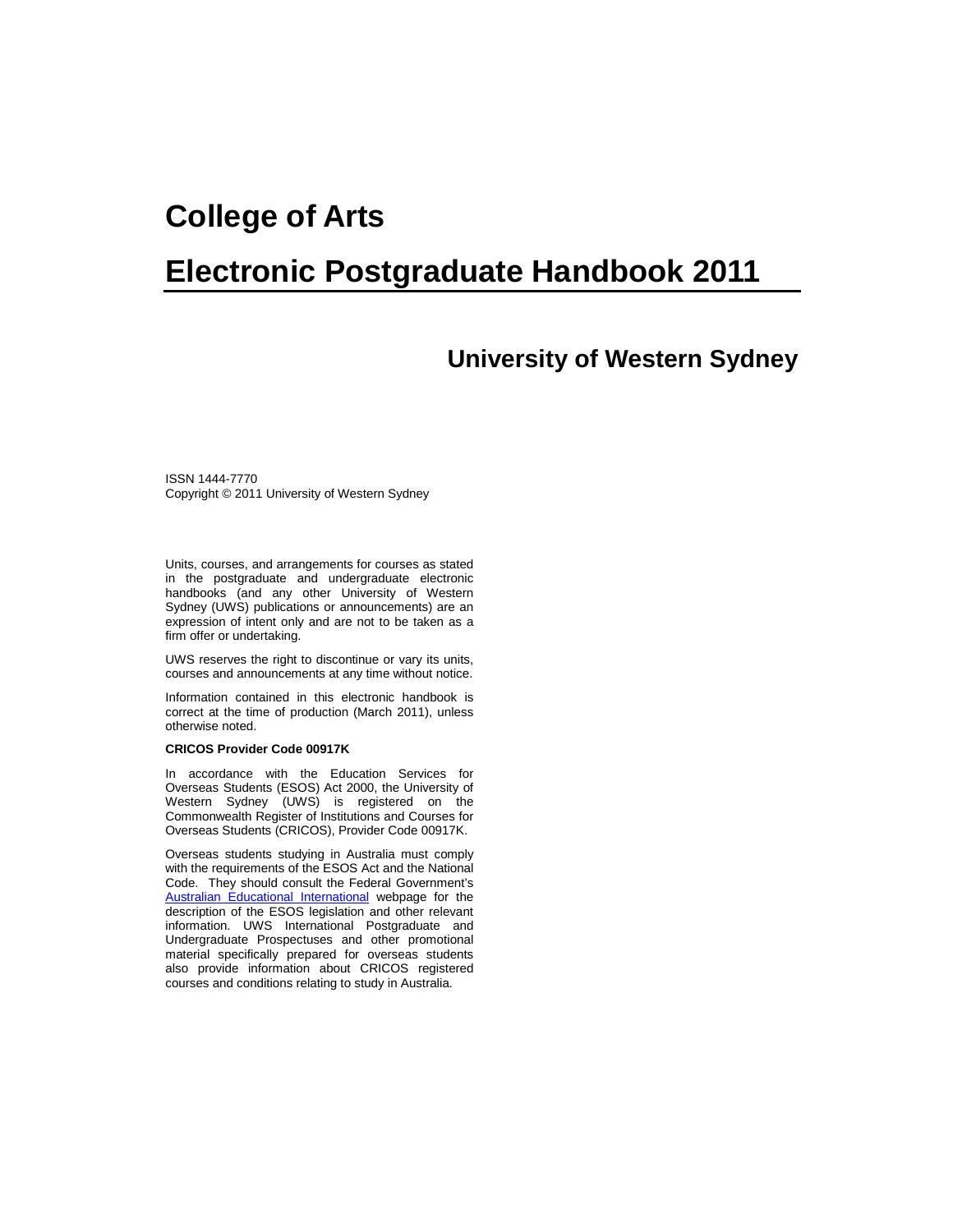# **About the College of Arts Electronic Postgraduate Handbook**

#### **Sessions and dates**

There are two main sessions in 2011: Autumn and Spring. Weeks shown in the dateline refer to the session weeks for these main sessions.

#### The dateline is available at: [http://www.uws.edu.au/students/stuadmin/dateline.](http://www.uws.edu.au/students/stuadmin/dateline)

#### **Unit outlines**

Brief outlines of all UWS postgraduate units listed in the course section are given in the second half of this electronic handbook.

The unit outlines give a brief overview of each unit. For some units this information is not available. Please check the UWS website for more recent information. For more information – details of textbooks, assessment methods, tutorial, group work and practical requirements – contact the unit coordinator.

More information on unit offerings can be found at: [http://handbook.uws.edu.au/hbook/UNIT\\_SEARCH.](http://handbook.uws.edu.au/hbook/UNIT_SEARCH.ASP) [ASP.](http://handbook.uws.edu.au/hbook/UNIT_SEARCH.ASP)

# **Unit not listed?**

If the unit you are looking for is not in the alphabetical units section, consult your course coordinator for details or check the unit search web page for updated details on all units offered in 2011 at:

[http://handbook.uws.edu.au/hbook/UNIT\\_SEARCH.](http://handbook.uws.edu.au/hbook/UNIT_SEARCH.ASP) [ASP.](http://handbook.uws.edu.au/hbook/UNIT_SEARCH.ASP)

#### **Prerequisites, co-requisites and assumed knowledge**

Students wishing to enrol in a unit for which they do not have the prerequisites or assumed knowledge are advised to discuss their proposed enrolment with an academic adviser.

Where it is necessary to limit the number of students who can enrol in a unit through shortage of space, equipment, library resources, and so on, or to meet safety requirements, preference will be given to students who have completed the unit recommended sequence in the course.

### **Academic credit**

In most courses, academic credit will be granted for previous studies. For example, UWS has a number of agreements with TAFE to grant credit for successfully completed TAFE studies. Seek advice about credit prior to, or at enrolment.

#### **How to use this electronic book**

The first part of this electronic book contains information about current College of Arts postgraduate courses. The next part contains details on current postgraduate unit sets in these courses, and the final part has details of all units within in the courses.

The courses are arranged mainly alphabetically. If you know the course code, but not the name, consult the COURSE CODE INDEX.

The units are arranged alphabetically. If you know the code, but not the name, consult the UNIT CODE INDEX at the back of the electronic book.

#### **Check Website for Updates**

Every effort is taken to ensure that the information contained in this electronic book is correct at time of production. The latest information on course and unit offerings can be found at:

<http://handbook.uws.edu.au/hbook/>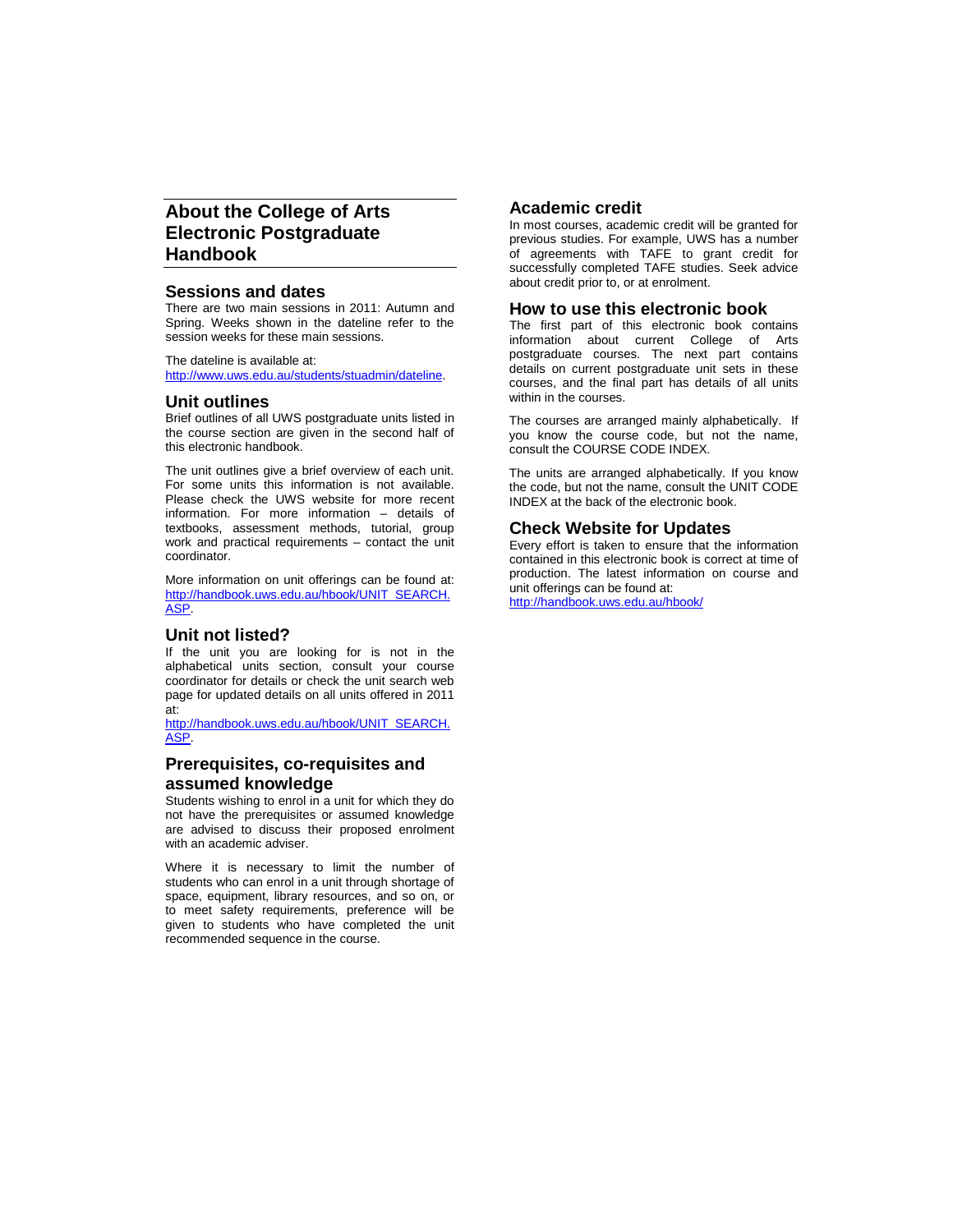# **Contents**

|        | <b>COLLEGE OF ARTS</b>                                          | 1                                     |
|--------|-----------------------------------------------------------------|---------------------------------------|
| 4595.4 | Master of Art Therapy                                           | $\mathbf{1}$                          |
| 4596.3 | Graduate Diploma in Art Therapy (exit only)                     | $\boldsymbol{2}$                      |
| 1687.2 | Master of Arts (Research Studies)/PhD                           | $\boldsymbol{2}$                      |
| 1595.4 | Master of Arts (TESOL)                                          | $\mathsf 3$                           |
| 1635.3 | Graduate Diploma in TESOL                                       | $\overline{\mathbf{4}}$               |
| 1636.3 | Graduate Certificate in TESOL                                   | 4                                     |
| 1640.2 | Master of Arts Translation and Interpreting Studies             | 5                                     |
| 1637.2 | Graduate Diploma in Interpreting                                | $\begin{array}{c} 6 \\ 7 \end{array}$ |
| 1638.2 | Graduate Diploma in Translation                                 |                                       |
| 1639.2 | Master of Interpreting and Translation                          | $\bf 8$                               |
| 1602.2 | Graduate Certificate in Interpreting and Translation            | $\boldsymbol{9}$                      |
| 1645.3 | Master of Convergent Media                                      | 9                                     |
| 1646.3 | Graduate Certificate in Convergent Media                        | 10                                    |
| 1650.1 | Master of Creative Music Therapy                                | 11                                    |
| 1680.2 | Master of Education (Leadership)                                | 12                                    |
| 1681.1 | Graduate Certificate in Education (Leadership) (exit only)      | 13                                    |
| 1683.2 | Master of Education (Social Ecology)                            | 13                                    |
| 1685.1 | Graduate Diploma in Education (Social Ecology) (exit only)      | 14                                    |
| 1684.2 | Graduate Certificate in Education (Social Ecology)              | 15                                    |
| 1568.4 | Master of Professional Communication                            | 15                                    |
| 1566.4 | Graduate Certificate in Professional Communication              | 16                                    |
| 1546.5 | Master of Psychology (Clinical Psychology)                      | 17                                    |
| 1630.2 | Graduate Diploma of Psychological Studies                       | 18                                    |
| 1502.4 | Postgraduate Diploma of Psychology                              | 19                                    |
| 1648.4 | Graduate Certificate in Counselling                             | 20                                    |
| 1569.2 | Graduate Certificate in School Counselling                      | 20                                    |
| 4617.3 | Master of Social Science                                        | 21                                    |
| 4618.3 | Graduate Diploma in Social Science                              | 21                                    |
| 4619.3 | Graduate Certificate in Social Science                          | 22                                    |
| 1682.2 | Master of Special Education                                     | 23                                    |
| 1611.3 | Graduate Certificate in Special Education Studies               | 24                                    |
| 1691.2 | Master of Teaching (Birth - 5 Years/Birth - 12 Years)           | 24                                    |
| 1631.1 | Graduate Diploma in Educational Studies (Early Childhood)       | 26                                    |
| 1663.1 | Master of Teaching (Primary)                                    | 28                                    |
| 1633.2 | Graduate Diploma in Educational Studies (Primary) (exit only)   | 30                                    |
| 1609.2 | Master of Teaching (Secondary)                                  | 30                                    |
| 1610.2 | Graduate Diploma in Educational Studies (Secondary) (exit only) | 32                                    |
| 1654.1 | Master of Teaching (Honours)                                    | 32                                    |
| 1674.1 | Master of Urban Management and Planning                         | 32                                    |
| 1675.1 | Graduate Diploma in Urban Management and Planning               | 33                                    |
| 1676.2 | Graduate Certificate in Urban Management and Planning           | 34                                    |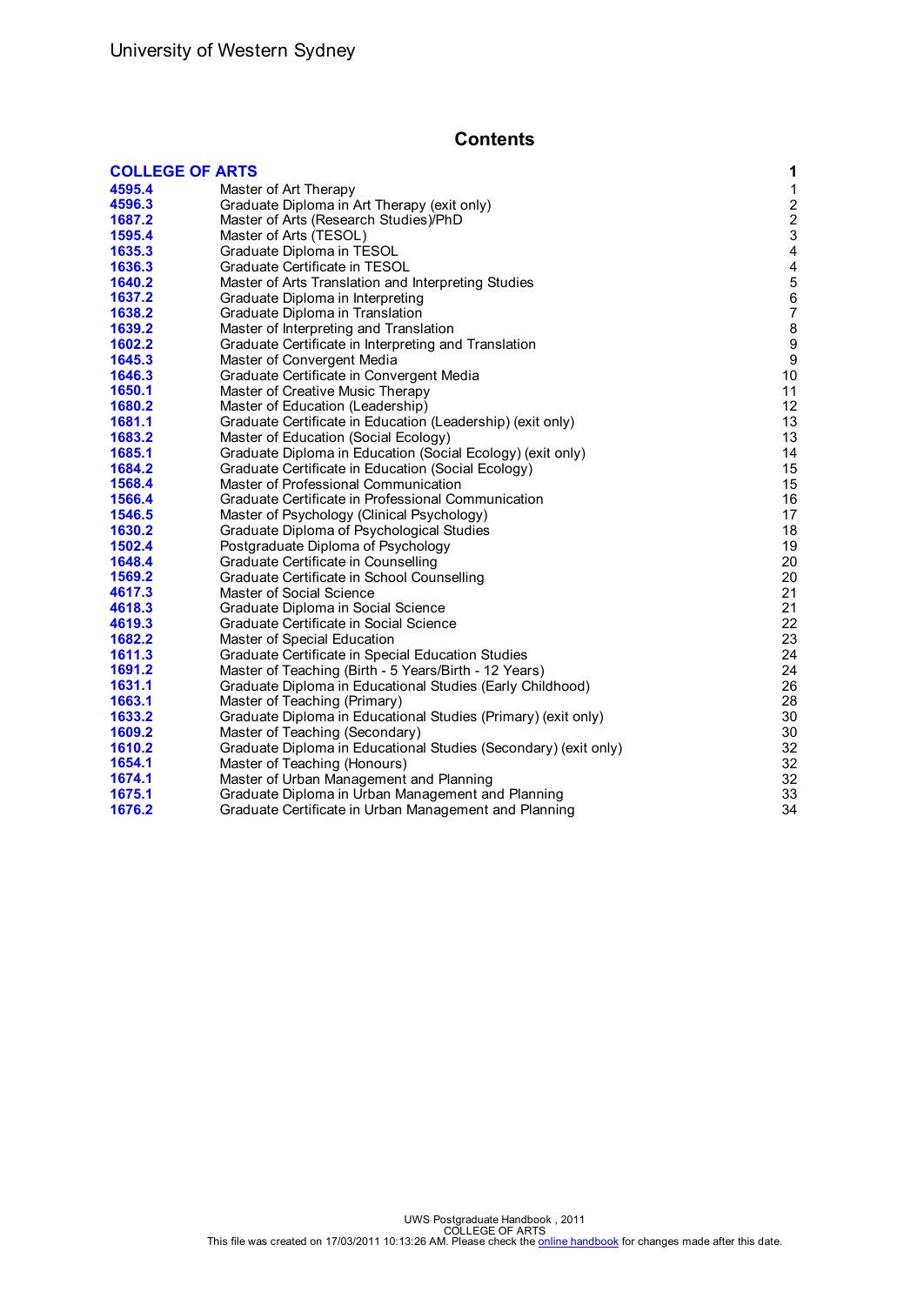University of Western Sydney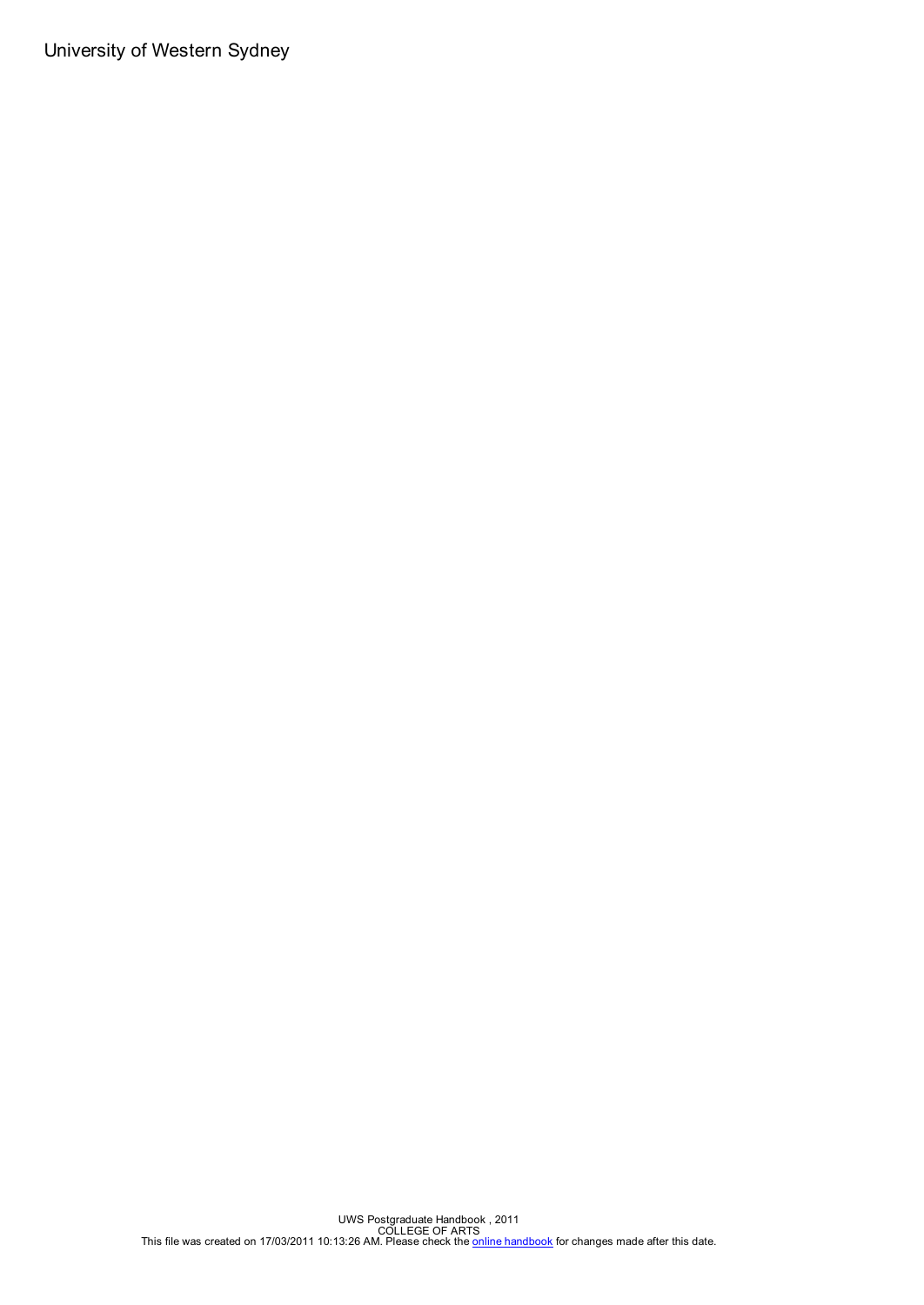# <span id="page-4-0"></span>**COLLEGE OF ARTS**

# **Master of Art Therapy**

# *4595.4*

Students enrolled in previous versions should discuss their course progression with their Course Advisor. This version applies to students whose commencement year for this course is 2011 or later.

Art therapy is a form of individual, family and group psychotherapy in which participants engage in visual art processes within a therapeutic relationship with a highly trained art therapy practitioner. Art therapy is internationally recognised as a valuable therapeutic approach to a wide range of psychological, social and physical conditions. The Master of Art Therapy is a clinical training program that equips graduates with theoretical knowledge and practical experience for work in a variety of contexts including government and community organisations, health care settings and private practice. The Graduate Diploma in Art Therapy is available as an exit point only. Completion of this course entitles graduates to apply for registration with the Australian and New Zealand Art Therapy Association and coverage under the NSW State Health Professionals Award.

# **Study Mode**

Three years (Year 1 full-time, Years 2 and 3 part-time) or four years part-time.

# **Location**

| Campus                   | <b>Attendance Mode</b> |          |
|--------------------------|------------------------|----------|
| Penrith Campus Full Time |                        | Internal |
| Penrith Campus Part Time |                        | Internal |

# **Accreditation**

This course is approved by the Accreditation Sub-Committee of the Australian and New Zealand Association of Art Therapy and graduates are eligible to apply for registration as Art Therapists (AThR).

# **Admission**

Applicants must meet all of the following requirements: 1. Hold a qualification as detailed below

2. Submit a portfolio of work and CV directly to the School

3. Attend a group Interview on campus (at Penrith)

Details of required qualification:

Have successfully completed an undergraduate degree in visual arts, fine arts, or design

or

Have successfully completed an undergraduate degree in any discipline

plus

at least two visual arts units at university level or a VET Diploma of Fine Arts

Details of Portfolio of work and CV submission:

Submit in writing a 500 word statement of intent explaining the reason why you are seeking entry to the course and how your art practice relates to the therapeutic application of arts, together with a digital portfolio of your artwork (10 to 12 photographs of artwork)

and

Submit a full CV including details of a minimum of one year full-time equivalent work experience (paid, voluntary or student) in a supportive capacity with people in a community, welfare, health, the arts or education setting. The CV should also include names and contact details of two referees.

The portfolio and CV should be sent to: socialsciences@uws.edu.au

Details of Group Interview:

Invitations to the interview process will be selective, based on CV and other submitted documentation (see Portfolio details above), and interviewees will be ranked, as numbers admitted to the program are limited.

Applications from Australian and New Zealand citizens and permanent resident visas must be made via the Universities Admissions Centre (UAC).

International applicants must apply directly to the University of Western Sydney via UWS International.

Applicants who have undertaken studies overseas may have to provide proof of proficiency in English. Details of minimum English proficiency requirements and acceptable proof can be found on the Universities Admissions Centre website (UAC).

Overseas qualifications must be deemed by the Australian Education International - National Office of Overseas Skills Recognition (AEI-NOOSR) to be equivalent to Australian qualifications in order to be considered by UAC and UWS.

# **Course Structure**

Qualification for this award requires the successful completion of 160 credit points consisting of the units listed in the recommended sequence below.

# **Recommended Sequence**

### **Year 1 is full-time study, Years 2 and 3 are part-time study.**

### **Full-time**

**Year 1**

### **Autumn session**

| 101303.1 | Art Therapy: Histories, Theories, Groups |  |
|----------|------------------------------------------|--|
| 101506.1 | Counselling 1                            |  |

### **Spring session**

| 101304.1 | Art Therapy: Application to Client Groups |
|----------|-------------------------------------------|
| 101507.1 | Counselling 2                             |

UWS Postgraduate Handbook , 2011 COLLEGE OF ARTS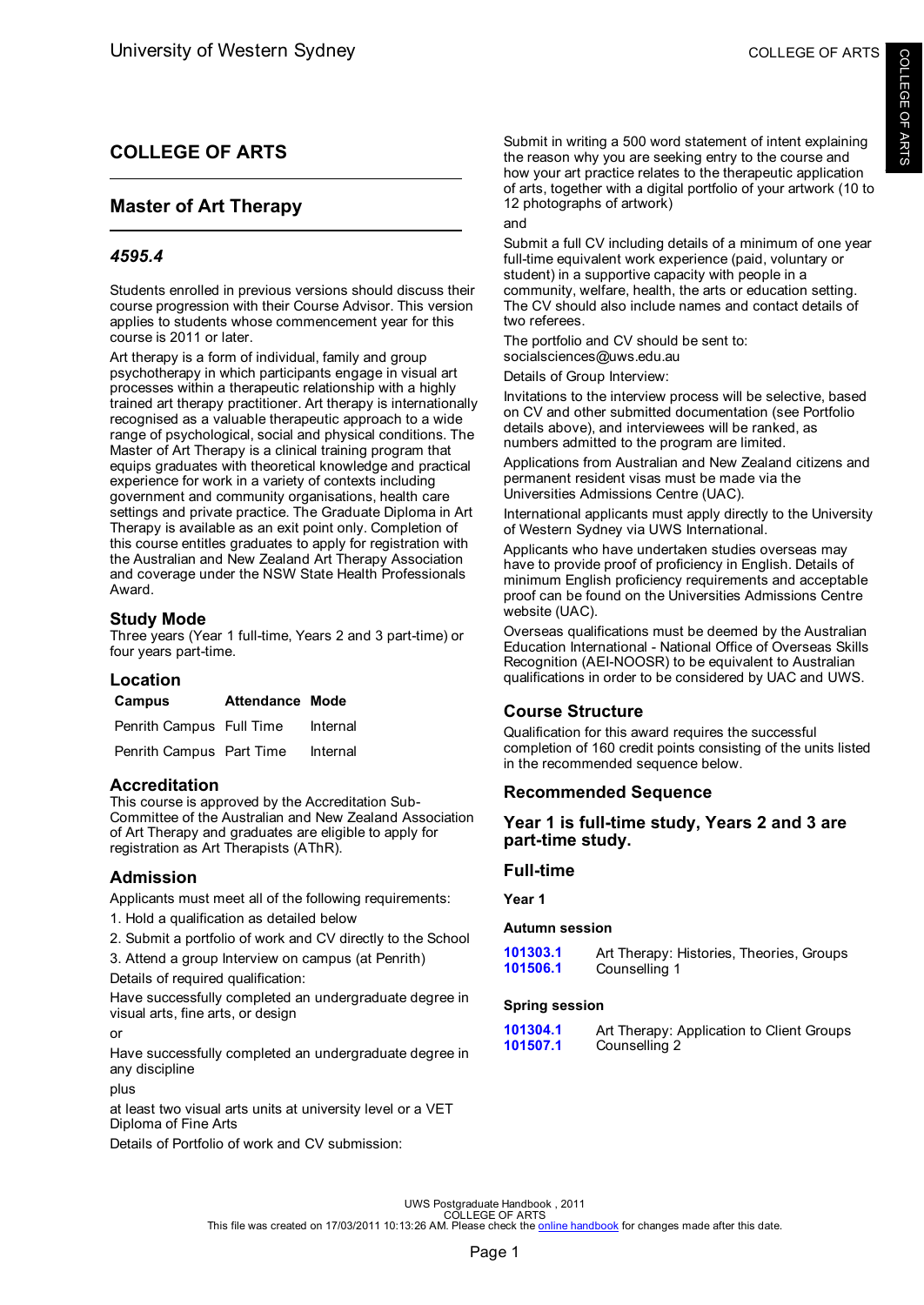<span id="page-5-0"></span>**Part-time from Year 2**

**Graduate Diploma in Art Therapy (exit**

| Year 2                            |                                                                                  | only)                                                                                                                                                                           |                                            |                                                                                                                         |
|-----------------------------------|----------------------------------------------------------------------------------|---------------------------------------------------------------------------------------------------------------------------------------------------------------------------------|--------------------------------------------|-------------------------------------------------------------------------------------------------------------------------|
| <b>Autumn session</b>             |                                                                                  |                                                                                                                                                                                 |                                            |                                                                                                                         |
| 400421.1                          | Research Methods for Humanities and                                              | 4596.3                                                                                                                                                                          |                                            |                                                                                                                         |
| 400585.1                          | Social Sciences<br>Theories of the Social                                        | Students should follow the course structure for the course<br>version relevant to the year they commenced. This version<br>applies to students whose commencement year for this |                                            |                                                                                                                         |
| <b>Spring session</b>             |                                                                                  | course is 2009 or later.                                                                                                                                                        |                                            |                                                                                                                         |
| 400586.1                          | Integrating Theory, Research and Practice                                        |                                                                                                                                                                                 | point only from the Master of Art Therapy. | The Graduate Diploma in Art Therapy is available as an exit                                                             |
| Year <sub>3</sub>                 |                                                                                  | <b>Study Mode</b>                                                                                                                                                               | One year full-time or two years part-time. |                                                                                                                         |
| <b>Autumn session</b>             |                                                                                  |                                                                                                                                                                                 |                                            |                                                                                                                         |
| 101784.1                          | Clinical Studies (Art Therapy)                                                   | Location                                                                                                                                                                        |                                            |                                                                                                                         |
|                                   |                                                                                  | <b>Campus</b>                                                                                                                                                                   | <b>Attendance Mode</b>                     |                                                                                                                         |
| <b>Spring session</b>             |                                                                                  |                                                                                                                                                                                 | Penrith Campus Full Time                   | Internal                                                                                                                |
| 101785.1                          | Further Clinical Studies (Art Therapy)                                           |                                                                                                                                                                                 | Penrith Campus Part Time                   | Internal                                                                                                                |
|                                   | 4 Year Part-time Sequence                                                        | <b>Course Structure</b>                                                                                                                                                         |                                            |                                                                                                                         |
| Year 1<br><b>Autumn session</b>   |                                                                                  | Qualification for this award requires the successful<br>completion of 80 credit points including the units listed in<br>the recommended sequence below.                         |                                            |                                                                                                                         |
| 101303.1                          | Art Therapy: Histories, Theories, Groups                                         |                                                                                                                                                                                 | <b>Recommended Sequence</b>                |                                                                                                                         |
| <b>Spring session</b>             |                                                                                  | <b>Full-time</b>                                                                                                                                                                |                                            |                                                                                                                         |
| 101304.1                          | Art Therapy: Application to Client Groups                                        | Year 1                                                                                                                                                                          |                                            |                                                                                                                         |
| Year <sub>2</sub>                 |                                                                                  | <b>Autumn session</b>                                                                                                                                                           |                                            |                                                                                                                         |
| <b>Autumn session</b>             |                                                                                  | 101303.1<br>101506.1                                                                                                                                                            | Counselling 1                              | Art Therapy: Histories, Theories, Groups                                                                                |
| 101506.1                          | Counselling 1                                                                    |                                                                                                                                                                                 |                                            |                                                                                                                         |
|                                   |                                                                                  | <b>Spring session</b>                                                                                                                                                           |                                            |                                                                                                                         |
| <b>Spring session</b><br>101507.1 | Counselling 2                                                                    | 101304.1<br>101507.1                                                                                                                                                            | Counselling 2                              | Art Therapy: Application to Client Groups                                                                               |
| Year 3                            |                                                                                  |                                                                                                                                                                                 |                                            | <b>Master of Arts (Research Studies)/PhD</b>                                                                            |
| <b>Autumn session</b>             |                                                                                  |                                                                                                                                                                                 |                                            |                                                                                                                         |
| 101784.1                          | Clinical Studies (Art Therapy)                                                   | 1687.2                                                                                                                                                                          |                                            |                                                                                                                         |
| <b>Spring session</b>             |                                                                                  |                                                                                                                                                                                 |                                            | Students should follow the course structure for the course<br>version relevant to the year they commenced. This version |
| 101785.1                          | Further Clinical Studies (Art Therapy)                                           | course is 2011.                                                                                                                                                                 |                                            | applies to students whose commencement year in this                                                                     |
| Year 4                            |                                                                                  |                                                                                                                                                                                 |                                            | The Master of Arts (Research Studies)/PhD is designed to                                                                |
| <b>Autumn session</b>             |                                                                                  | prepare students to undertake a doctoral research project<br>across disciplines in the Humanities and Social Sciences. It                                                       |                                            |                                                                                                                         |
| 400421.1<br>400585.1              | Research Methods for Humanities and<br>Social Sciences<br>Theories of the Social | combines one and a half years of coursework and research<br>training in Humanities and Social Science research<br>methods and theory to prepare students to undertake a         |                                            |                                                                                                                         |
|                                   |                                                                                  |                                                                                                                                                                                 | subsequent years of the degree.            | substantial doctoral research project in the second and                                                                 |
| <b>Spring session</b>             |                                                                                  |                                                                                                                                                                                 |                                            | The Doctor of Philosophy (PhD) component provides                                                                       |

**[400586.1](#page-53-0)** Integrating Theory, Research and Practice

training and education with the objective of producing graduates with the capacity to conduct research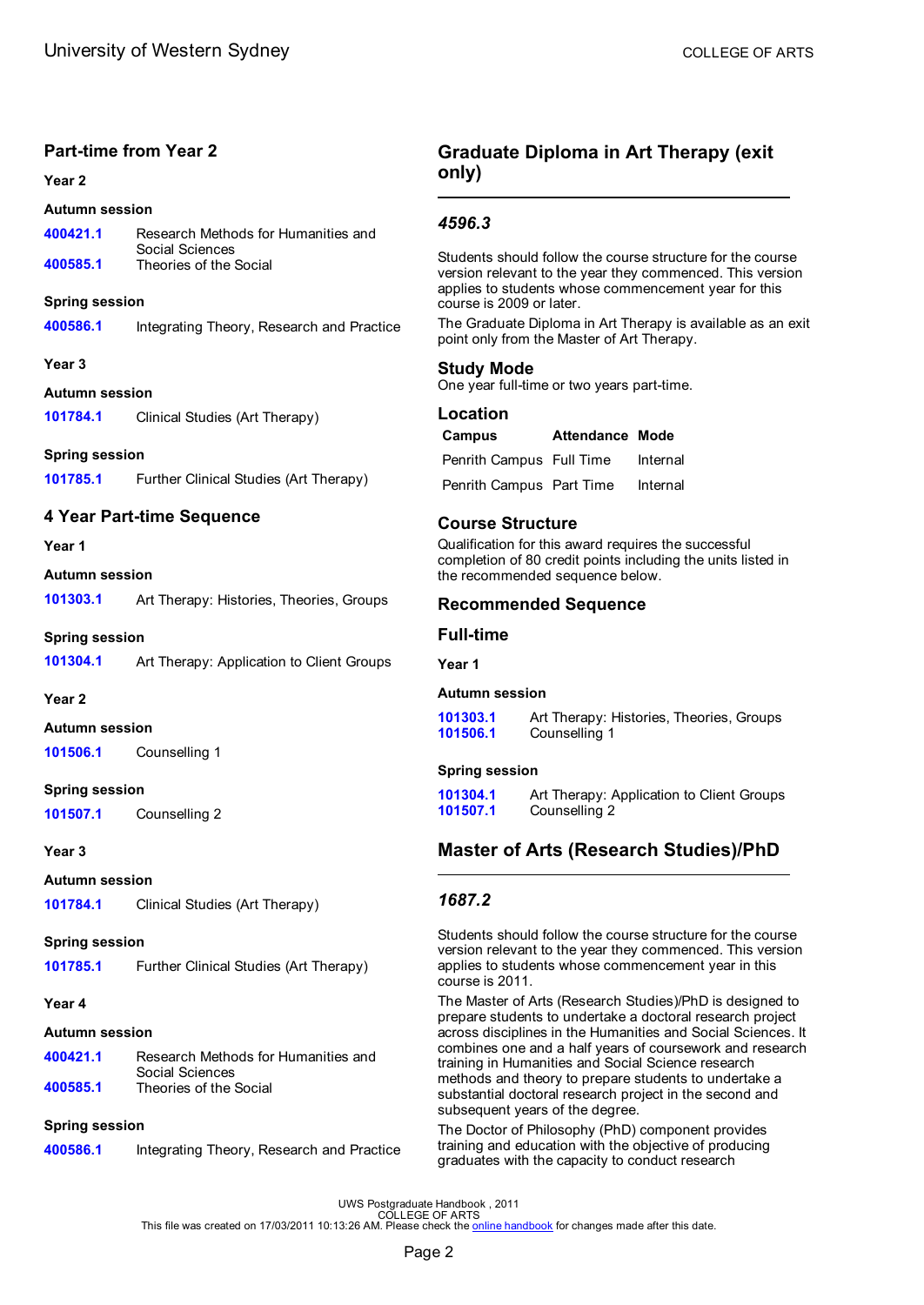<span id="page-6-0"></span>independently at a high level of originality and quality. A PhD candidate should uncover new knowledge either by the discovery of new facts, the formulation of theories or the innovative re-interpretation of known data and established ideas.

# **Study Mode**

Four and a half years full-time (one and a half years for the Master of Arts (Research Studies) plus three years for the PhD).

# **Location**

| Attendance Mode<br>Campus |
|---------------------------|
|---------------------------|

Bankstown Campus Full Time Internal

# **Course Structure**

The coursework component of the Master of Arts (Research Studies)/PhD is structured on a total of 120 credit points to provide students with a discipline and research based coursework. The course will include a 120 credit point Master degree that has a research training component of one third (40 credit points) with a coursework component of discpline based content of two thirds (80 credit points).

The PhD component of the course will be completed according to the current UWS Doctor of Philosophy policy.

The course will comprise the following:

Core units - 20 credit points

Research Training - 40 credit points

Alternate units - 50 credit points

One Elective unit - 10 credit points

Students must successfully complete:

### **Core Units - 20 credit points**

**[400585.1](#page-70-0)** Theories of the Social **[A7444.1](#page-55-0)** Language and Linguistics Research Methods

### **Research Training component - 40 credit points**

| 400421.1 | Research Methods for Humanities and       |  |
|----------|-------------------------------------------|--|
|          | Social Sciences                           |  |
| 101297.1 | Languages and Linguistics Special Project |  |
| 400586.1 | Integrating Theory, Research and Practice |  |

Note: 400586 Integrating Theory, Research and Practice is a 20 credit point unit

#### **Alternate Units - 50 credit points (selected from the following)**

- [100919.1](#page-54-0) Investigating Second Language Acquisition<br>100925.1 Literary Translation **Literary Translation**
- **[101695.1](#page-54-0)** Introduction to Interpreting PG
- **[101696.1](#page-54-0)** Introduction to Translation PG
- 
- [101697.1](#page-70-0) TESOL Methodology and Curricula<br>101825.1 English Linguistics for TESOL
- **[101825.1](#page-50-0)** English Linguistics for TESOL **[400417.1](#page-50-0)** Epidemiology and Quantitative Methods

Note: 101697 TESOL Methodology and Curricula is a 20 credit point unit

#### **And one elective unit - 10 credit points**

In order for students to progress into the PhD research program, they must have an average grade of 75% or greater across all units and have obtained an average grade of >74% across 101297 Languages and Linguistics Special Project and 400586 Integrating Theory, Research and Practice. The required research HRD documentation will be assessed by the College of Arts Research and Higher Degree Committee.

As part of this evaluation, successful candidature will be dependent on the availability of appropriate topics and available supervision. In order to facilitate this transition, students will be given ongoing academic advice regarding potential doctoral projects during the course of their Master's study.

# **Master of Arts (TESOL)**

# *1595.4*

Students should follow the course structure for the course version relevant to the year they commenced. This version applies to students whose commencement year for this course is 2011 or later.

The Master of Arts (TESOL) course is designed to meet professional development needs of those in a range of language teaching fields. It can provide an initial TESOL qualification for Australian and international English language practitioners who wish to practice in the field of English language teaching.

# **Study Mode**

One year full-time or two years part-time.

# **Location**

| Campus                     | <b>Attendance Mode</b> |          |
|----------------------------|------------------------|----------|
| Bankstown Campus Full Time |                        | Internal |
| Bankstown Campus Part Time |                        | Internal |

# **Admission**

Applicants must have successfully completed an undergraduate degree or postgraduate qualification in any discipline.

Applications from Australian citizens and holders of permanent resident visas must be made via the Universities Admissions Centre (UAC).

International applicants must apply directly to the University of Western Sydney via the UWS International office.

Applicants who have undertaken studies overseas may have to provide proof of proficiency in English. Details of minimum English proficiency requirements and acceptable proof can be found on the Universities Admissions Centre website (UAC).

Overseas qualifications must be deemed by the Australian Education International - National Office of Overseas Skills Recognition (AEI-NOOSR) to be equivalent to Australian qualifications in order to be considered by UAC and UWS.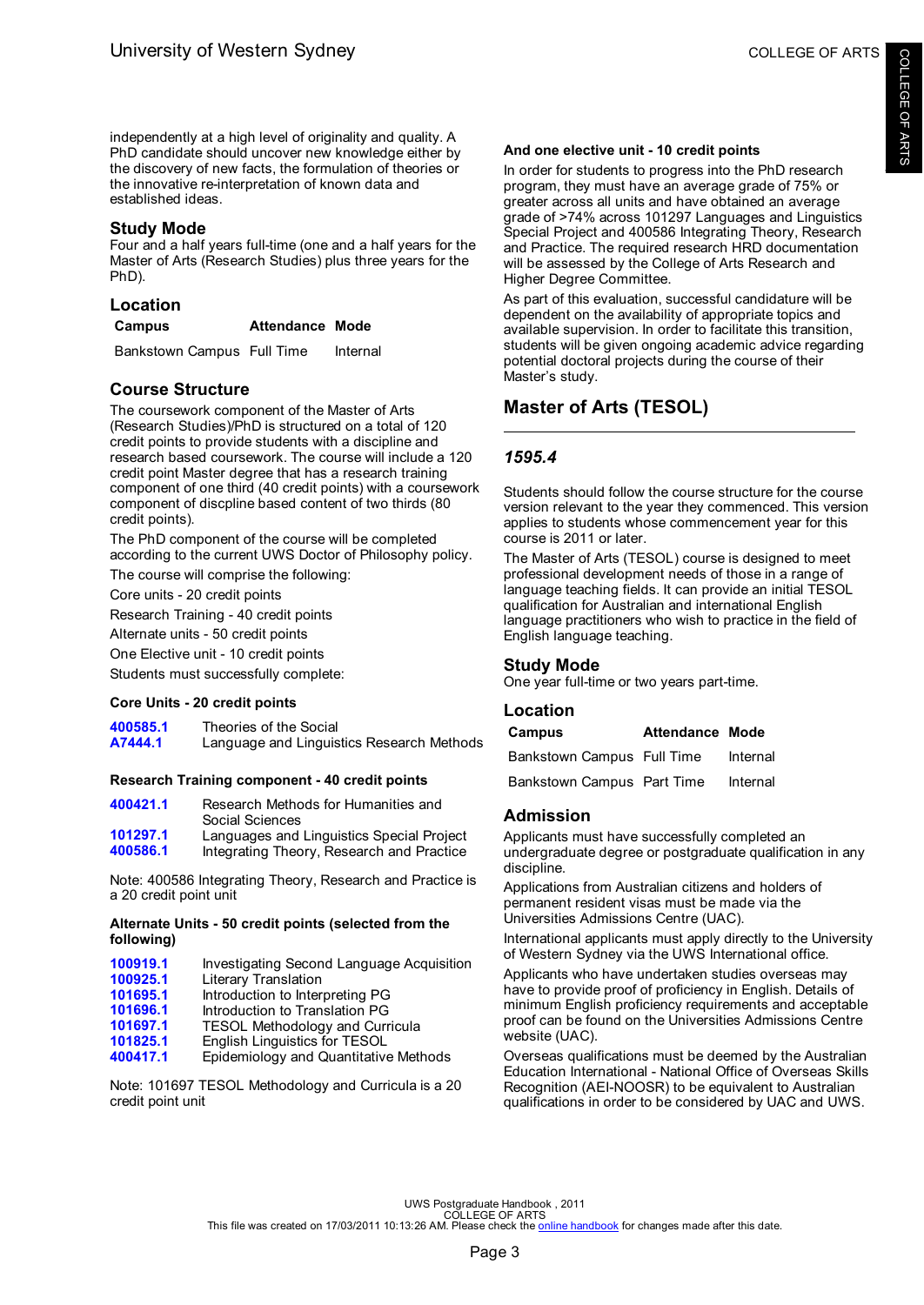# <span id="page-7-0"></span>**Course Structure**

Qualification for this award requires the successful completion of 80 credit points which include the units listed below. Students may exit with a Graduate Diploma or Graduate Certificate on completion of the relevant units.

### **Exit Awards**

| 101825.1 | English Linguistics for TESOL             |
|----------|-------------------------------------------|
| 101824.1 | Second Language Assessment and Testing    |
| 101697.1 | <b>TESOL Methodology and Curricula</b>    |
| 101698.1 | <b>TESOL Internship</b>                   |
| A7444.1  | Language and Linguistics Research Methods |
| 100919.1 | Investigating Second Language Acquisition |

# **Graduate Diploma in TESOL**

# *1635.3*

Students should follow the course structure for the course version relevant to the year they commenced. This version applies to students whose commencement year for this course is 2011 or later.

The Graduate Diploma in TESOL provides an initial teacher training qualification which reflects the industry standard in the Australian adult TESOL sector. The course is suitable for teachers in other educational fields (e.g. primary and secondary education), and for graduates in any field wishing to develop a long-term career in TESOL.

### **Study Mode**

Two semesters full-time or three semesters part-time, multimodal delivery.

### **Location**

| <b>Campus</b>              | <b>Attendance Mode</b> |          |
|----------------------------|------------------------|----------|
| Bankstown Campus Full Time |                        | Internal |
| Bankstown Campus Part Time |                        | Internal |
| Westmead                   | <b>Full Time</b>       | Internal |
| Westmead                   | Part Time              | Internal |

# **Admission**

Applicants must have successfully completed an undergraduate degree or postgraduate qualification in any discipline.

Applications from Australian citizens and holders of permanent resident visas must be made via the Universities Admissions Centre (UAC).

International applicants must apply directly to the University of Western Sydney via UWS International.

Applicants who have undertaken studies overseas may have to provide proof of proficiency in English. Details of minimum English proficiency requirements and acceptable proof can be found on the Universities Admissions Centre website (UAC).

Overseas qualifications must be deemed by the Australian Education International - National Office of Overseas Skills Recognition (AEI-NOOSR) to be equivalent to Australian qualifications in order to be considered by UAC and UWS.

# **Course Structure**

Qualification for this award requires the successful completion of 60 credit points including the units listed below.

| 101825.1 | English Linguistics for TESOL          |
|----------|----------------------------------------|
| 101824.1 | Second Language Assessment and Testing |
| 101697.1 | <b>TESOL Methodology and Curricula</b> |
| 101698.1 | <b>TESOL Internship</b>                |
|          |                                        |

# **Graduate Certificate in TESOL**

# *1636.3*

Students should follow the course structure for the course version relevant to the year they commenced. This version applies to students whose commencement year for this course is 2011 or later.

The Graduate Certificate in TESOL is designed to meet professional development needs of those in the English language teaching field. It provides a basic initial TESOL qualification for Australian and international English language practitioners who wish to practice in the field of English language teaching. Note that the range of employment opportunities in Australia is narrower than for graduates of the Graduate Diploma in TESOL.

### **Study Mode**

Six months full-time or one year part-time.

| <b>Location</b>            |                  |          |  |  |
|----------------------------|------------------|----------|--|--|
| <b>Campus</b>              | Attendance Mode  |          |  |  |
| Bankstown Campus Full Time |                  | Internal |  |  |
| Bankstown Campus Part Time |                  | Internal |  |  |
| Westmead                   | <b>Full Time</b> | Internal |  |  |
| Westmead                   | Part Time        | Internal |  |  |
|                            |                  |          |  |  |

# **Admission**

Applicants must have successfully completed an undergraduate degree or postgraduate qualification in any discipline.

Applications from Australian citizens and holders of permanent resident visas must be made via the Universities Admissions Centre (UAC).

International applicants must apply directly to the University of Western Sydney via the UWS International office.

Applicants who have undertaken studies overseas may have to provide proof of proficiency in English. Details of minimum English proficiency requirements and acceptable proof can be found on the Universities Admissions Centre website (UAC).

Overseas qualifications must be deemed by the Australian Education International - National Office of Overseas Skills Recognition (AEI-NOOSR) to be equivalent to Australian qualifications in order to be considered by UAC and UWS.

# **Course Structure**

Qualification for this award requires the successful completion of 40 credit points from the units listed below.

UWS Postgraduate Handbook , 2011 COLLEGE OF ARTS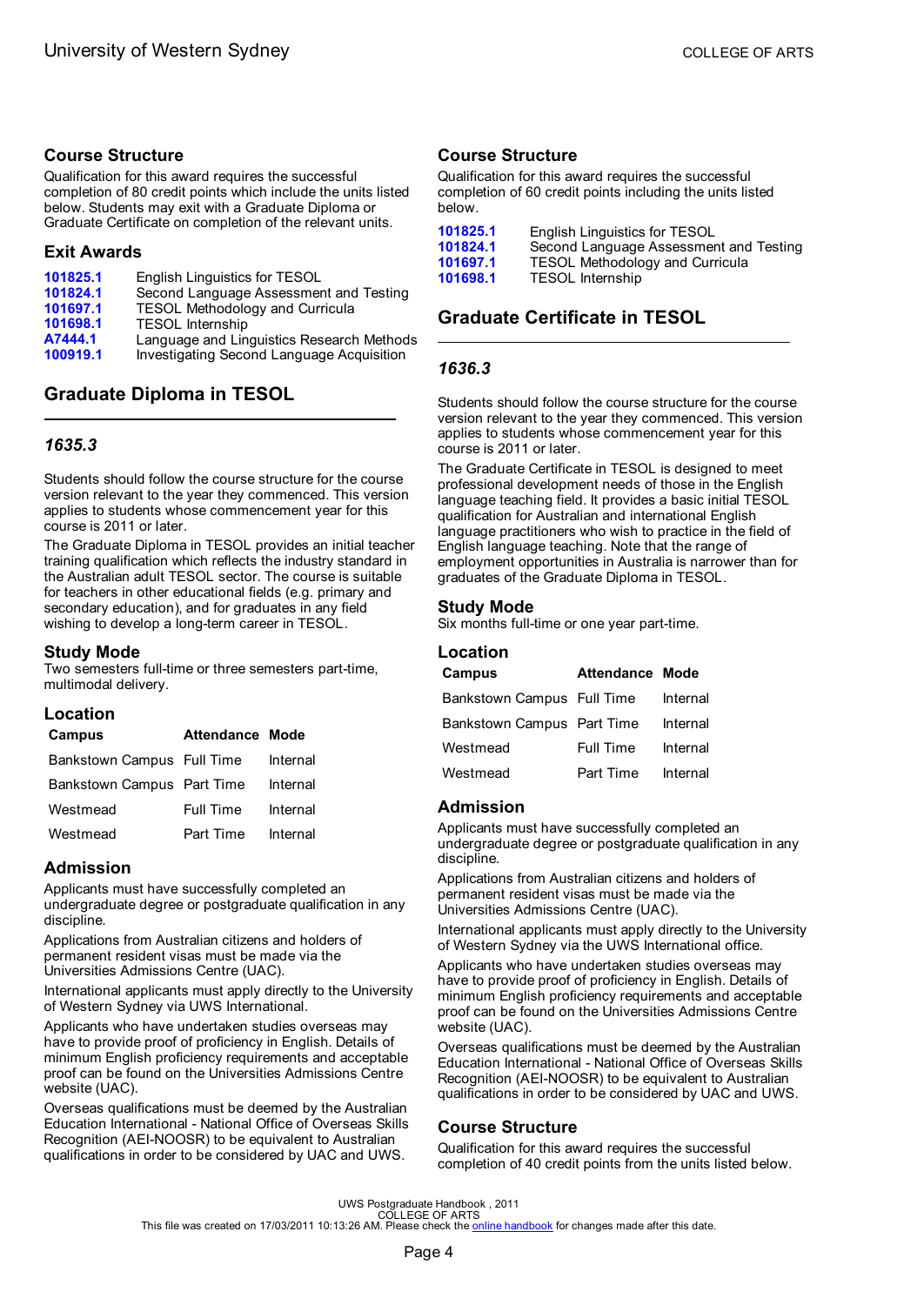<span id="page-8-0"></span>

| 101825.1 | English Linguistics for TESOL          |
|----------|----------------------------------------|
| 101824.1 | Second Language Assessment and Testing |

#### Choose one of

| 101697.1 | <b>TESOL Methodology and Curricula</b> |
|----------|----------------------------------------|
| 101698.1 | <b>TESOL Internship</b>                |

# **Master of Arts Translation and Interpreting Studies**

# *1640.2*

Students should follow the course structure for the course version relevant to the year they commenced. This version applies to students whose commencement year for this course is 2010 or later.

This course provides both practical and theoretical training in interpreting and translation. It aims to equip students with knowledge of the theoretical aspects that underpin interpreting and translation, including linguistics, and with the research techniques necessary to conduct a small research project in the area of interpreting and translation. It also focuses on practical interpreting and translation skills. The course is suitable for practising interpreters and translators and for very proficient bilinguals wanting to develop or improve their skills, and who wish to contribute to the body of knowledge on interpreting and translation by conducting innovative, much needed research.

Subject to demand, the following languages are available: Arabic, Japanese, Mandarin, and Spanish.

# **Study Mode**

One year full-time or two years part-time.

### **Location**

| Campus                     | <b>Attendance Mode</b> |          |
|----------------------------|------------------------|----------|
| Bankstown Campus Full Time |                        | Internal |
| Bankstown Campus Part Time |                        | Internal |

# **Admission**

Applicants must have successfully completed an undergraduate degree or postgraduate qualification in any discipline

and

Have native or near native proficiency in one of the following languages: Arabic, Japanese, Mandarin, Spanish

Applications from Australian citizens and holders of permanent resident visas must be made via the Universities Admissions Centre (UAC).

International applicants must apply directly to the University of Western Sydney via the UWS International office.

Applicants who have undertaken studies overseas may have to provide proof of proficiency in English. Details of minimum English proficiency requirements and acceptable proof can be found on the Universities Admissions Centre website (UAC).

Overseas qualifications must be deemed by the Australian Education International - National Office of Overseas Skills Recognition (AEI-NOOSR) to be equivalent to Australian qualifications in order to be considered by UAC and UWS.

# **Course Structure**

Qualification for this award requires the successful completion of 80 credit points selected from one of the two streams - Research Stream or Off-Shore Practical Skills Stream- listed in the recommended sequence below.

# **Recommended Sequence**

# **Research Stream**

# **Full-time, Start-year intake:**

**Year 1**

#### **Autumn session**

| 101695.1 | Introduction to Interpreting PG           |
|----------|-------------------------------------------|
| 101696.1 | Introduction to Translation PG            |
| A7444.1  | Language and Linguistics Research Methods |

And one pool unit

**Spring session**

**[101297.1](#page-55-0)** Languages and Linguistics Special Project

And three pool units

# **Full-time, Mid-year intake:**

### **Year 1**

#### **Spring session**

| 101695.1 | Introduction to Interpreting PG           |
|----------|-------------------------------------------|
| 101696.1 | Introduction to Translation PG            |
| A7444.1  | Language and Linguistics Research Methods |

And one pool unit

**Year 2**

### **Autumn session**

**[101297.1](#page-55-0)** Languages and Linguistics Special Project

And three pool units

### **Pool Units**

| 100916.1 | Legal Interpreting                        |
|----------|-------------------------------------------|
| 100917.1 | Specialised Translation (PG)              |
| 100919.1 | Investigating Second Language Acquisition |
| 100922.1 | Medical Interpreting (PG)                 |
| 100924.1 | Community Translation (PG)                |
| 100925.1 | Literary Translation                      |
| 100926.2 | The Language of the Law                   |
| 101750.1 | Translation Technologies (PG)             |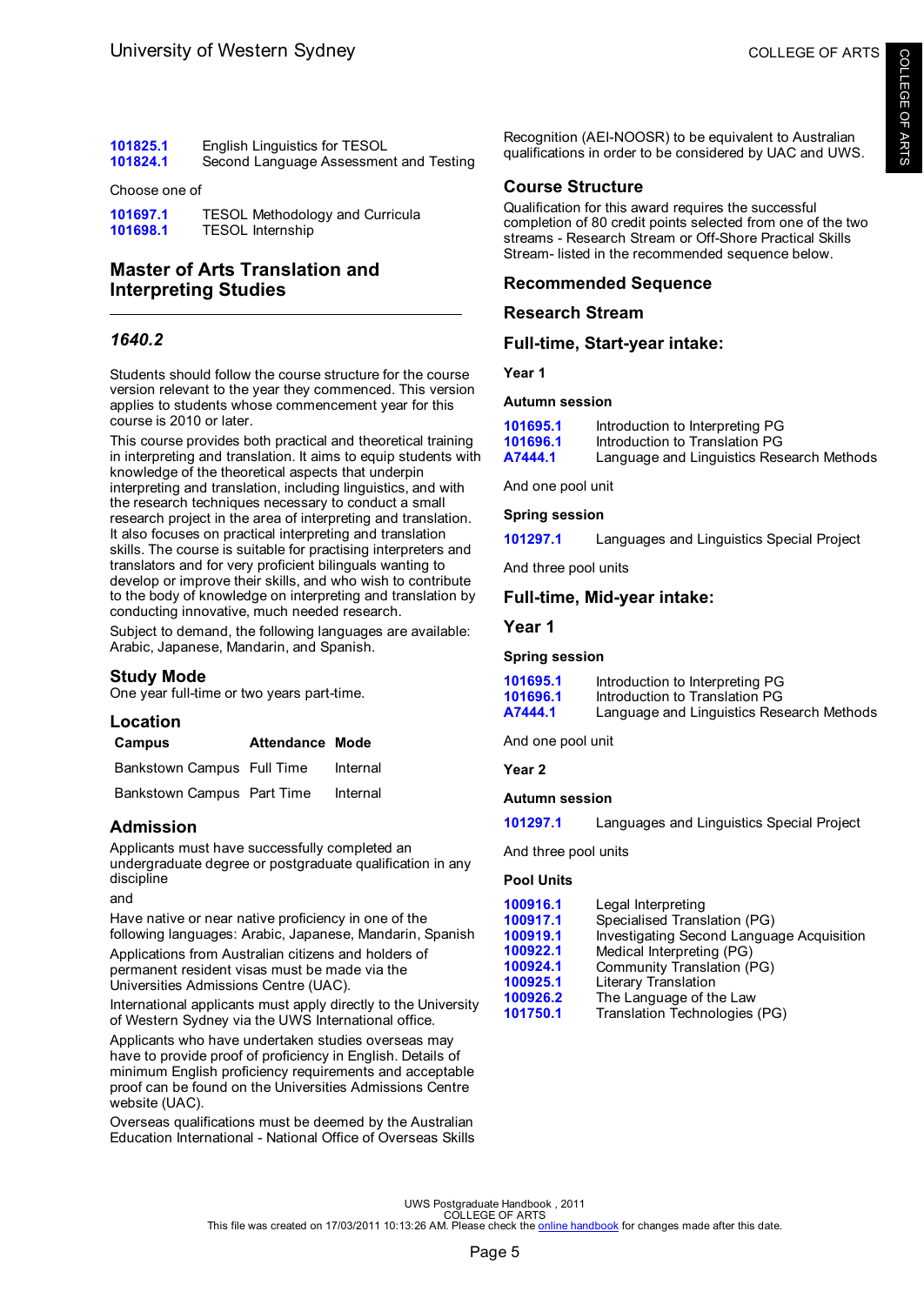# <span id="page-9-0"></span>**Off-Shore Practical Skills Stream**

# **The Off-Shore Practical Skills Stream is not currently available**

### **Full-time, Start-year intake:**

**Year 1**

#### **Autumn session**

| 101695.1 | Introduction to Interpreting PG |
|----------|---------------------------------|
| 101696.1 | Introduction to Translation PG  |
| 100916.1 | Legal Interpreting              |
| 100924.1 | Community Translation (PG)      |

#### **Spring session**

| 100917.1 | Specialised Translation (PG) |
|----------|------------------------------|
| 100922.1 | Medical Interpreting (PG)    |

And two pool units

# **Full-time, Mid-year intake:**

### **Year 1**

#### **Spring session**

| 101695.1 | Introduction to Interpreting PG |
|----------|---------------------------------|
| 101696.1 | Introduction to Translation PG  |
| 100917.1 | Specialised Translation (PG)    |
| 100922.1 | Medical Interpreting (PG)       |

#### **Year 2**

#### **Autumn session**

| 100916.1 | Legal Interpreting         |
|----------|----------------------------|
| 100924.1 | Community Translation (PG) |

And two pool units

#### **Pool Units**

Units are offered on a rotational basis

| 100925.1 | Literary Translation                                  |
|----------|-------------------------------------------------------|
| 100926.2 | The Language of the Law                               |
| 101750.1 | Translation Technologies (PG)                         |
| 100923.1 | Conference Interpreting                               |
| 101827.1 | Audiovisual Translation: Subtitling and<br>Captioning |
| 101826.1 | Conference Interpreting                               |

# **Graduate Diploma in Interpreting**

# *1637.2*

Students should follow the course structure for the course version relevant to the year they commenced. This version applies to students whose commencement year for this course is 2010 or later.

The Graduate Diploma in Interpreting provides suitably qualified graduates with training in interpreting leading to accreditation by the National Accreditation Authority for

Translators and Interpreters (NAATI) as professional interpreters (formerly known as Level 3). Graduates of the Graduate Diploma in Interpreting can articulate into the Master of Arts Translation and Interpreting Studies. Credit is given for common units. The Graduate Certificate in Interpreting and Translation is available as an early exit point from this course.

Subject to demand, the following languages are available: Arabic, Japanese, Mandarin and Spanish.

### **Study Mode**

One year full-time or one and a half years part-time.

### **Location**

| Campus                     | <b>Attendance Mode</b> |          |
|----------------------------|------------------------|----------|
| Bankstown Campus Full Time |                        | Internal |
| Bankstown Campus Part Time |                        | Internal |

### **Accreditation**

This course is approved by the National Accreditation Authority for Translators and Interpreters (NAATI) at the Professional level (formerly Level 3). Eligibility for accreditation is triggered by the final examinations in the unit Accreditation Studies, in which students are required to pass\* Interpreting with a minimum mark of 70 percent. This examination adheres to NAATI requirements. \*Note: NAATI requires a minimum pass mark of 70 percent.

### **Admission**

Applicants must have successfully completed an undergraduate degree or postgraduate qualification in any discipline

and

Have native or near-native proficiency in one of the following languages: Arabic, Japanese, Mandarin, and Spanish.

Applications from Australian citizens and holders of permanent resident visas must be made via the Universities Admissions Centre (UAC)

International applicants must apply directly to the University of Western Sydney via UWS International.

Applicants who have undertaken studies overseas may have to provide proof of proficiency in English. Details of minimum English proficiency requirements and acceptable proof can be found on the Universities Admissions Centre website (UAC).

Overseas qualifications must be deemed by the Australian Education International - National Office of Overseas Skills Recognition (AEI-NOOSR) to be equivalent to Australian qualifications in order to be considered by UAC and UWS.

# **Course Structure**

Qualification for this award requires the successful completion of 60 credit points including the units listed in the recommended sequence below.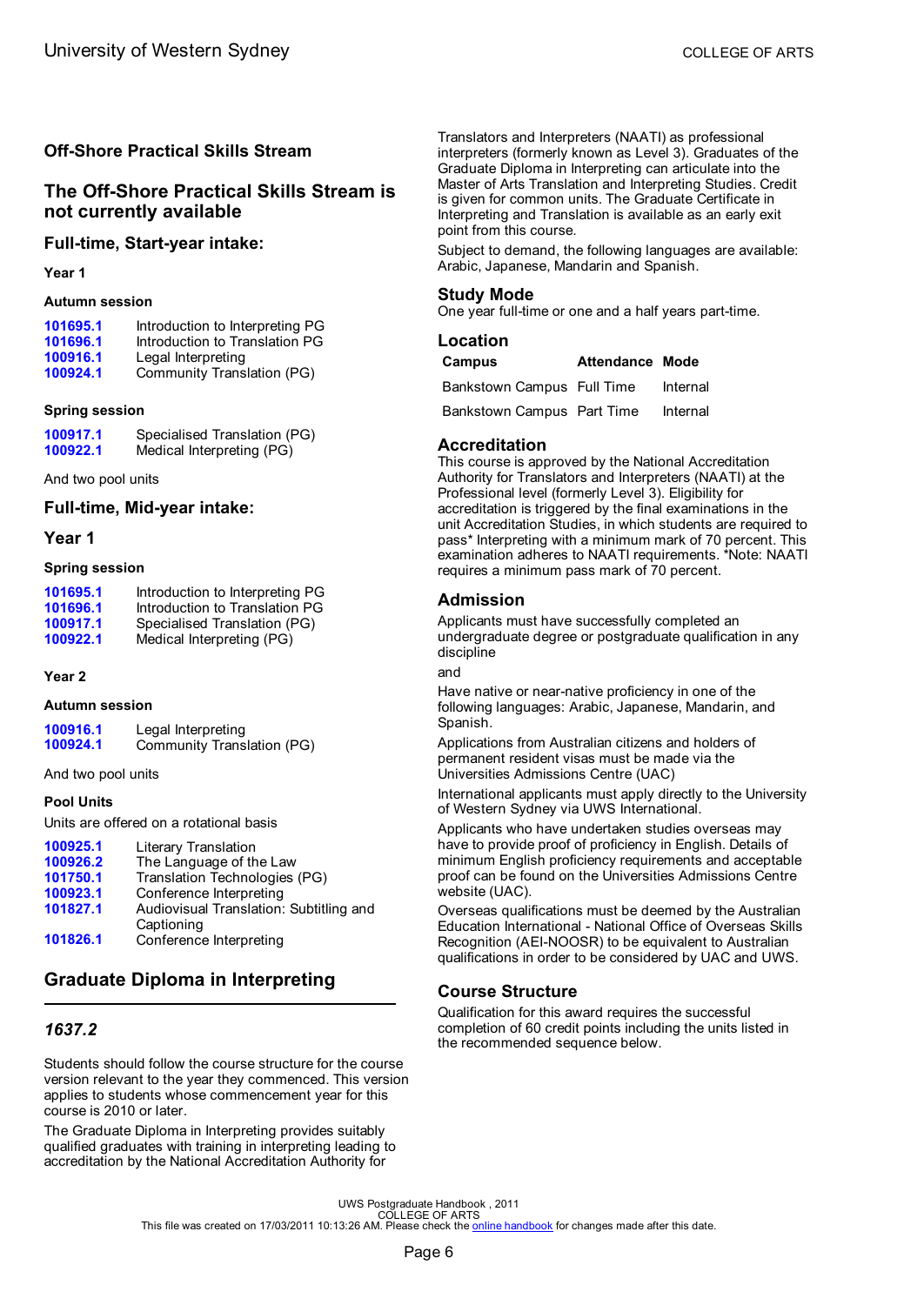# <span id="page-10-0"></span>**Recommended Sequence**

# **Full-time, Start-year intake:**

# **Year 1**

# **Autumn session**

| 101695.1 | Introduction to Interpreting PG |
|----------|---------------------------------|
| 101696.1 | Introduction to Translation PG  |
| 100916.1 | Legal Interpreting              |

# **Spring session**

| 100922.1 | Medical Interpreting (PG)                 |
|----------|-------------------------------------------|
| A7456.2  | Interpreting and Translation Professional |
|          | Practicum (PG)                            |
| 101482.2 | <b>Accreditation Studies</b>              |

# **Full-time, Mid-year intake:**

### **Year 1**

### **Spring session**

| 101695.1 | Introduction to Interpreting PG |
|----------|---------------------------------|
| 101696.1 | Introduction to Translation PG  |
| 100922.1 | Medical Interpreting (PG)       |

# **Year 2**

### **Autumn session**

| 100916.1 | Legal Interpreting                        |
|----------|-------------------------------------------|
| A7456.2  | Interpreting and Translation Professional |
|          | Practicum (PG)                            |
| 101482.2 | <b>Accreditation Studies</b>              |

# **Graduate Diploma in Translation**

# *1638.2*

Students should follow the course structure for the course version relevant to the year they commenced. This version applies to students whose commencement year for this course is 2010 or later.

The Graduate Diploma in Translation provides suitably qualified graduates with training in translation leading to accreditation by the National Accreditation Authority for Translators and Interpreters (NAATI) as professional translators (formerly known as Level 3). Graduates of the Graduate Diploma in Translation can articulate into the Master of Arts Translation and Interpreting Studies. Credit is given for common units.

Subject to demand, the following languages are available: Arabic, Japanese, Mandarin and Spanish.

The Graduate Certificate in Interpreting and Translation is available as an early exit point from this course.

# **Study Mode**

One year full-time or one and a half years part-time.

# **Location**

| Campus                     | <b>Attendance Mode</b> |          |
|----------------------------|------------------------|----------|
| Bankstown Campus Full Time |                        | Internal |
| Bankstown Campus Part Time |                        | Internal |

# **Accreditation**

This course is approved by the National Accreditation Authority for Translators and Interpreters (NAATI) at the Professional level (formerly Level 3). Eligibility for accreditation is triggered by the final examinations in the unit Accreditation Studies, in which students are required to pass\* Translation with a minimum mark of 70 percent. These examinations adhere to NAATI requirements. \*Note: NAATI requires a minimum pass mark of 70 percent.

# **Admission**

Applicants must have successfully completed an undergraduate degree or postgraducate qualification in any discipline

and

Have native or near-native proficiency in one of the following languages: Arabic, Japanese, Mandarin and Spanish.

Applications from Australian and NZ citizens and holders of permanent resident visas must be made via the Universities Admissions Centre (UAC)

International applicants must apply directly to the University of Western Sydney via UWS International

Applicants who have undertaken studies overseas may have to provide proof of proficiency in English. Details of minimum English proficiency requirements and acceptable proof can be found on the Universities Admissions Centre website.

Overseas qualifications must be deemed by the Australian Education International - National Office of Overseas Skills Recognition (AEI-NOOSR) to be equivalent to Australian qualifications in order to be considered by UAC and UWS.

# **Course Structure**

Qualification for this award requires the successful completion of 60 credit points including the units listed in the recommended sequence below.

# **Recommended Sequence**

# **Full-time, Start-year intake:**

**Year 1**

**Autumn session**

| 101695.1 | Introduction to Interpreting PG |
|----------|---------------------------------|
| 101696.1 | Introduction to Translation PG  |
| 100924.1 | Community Translation (PG)      |

### **Spring session**

| 100917.1 | Specialised Translation (PG)                                |
|----------|-------------------------------------------------------------|
| A7456.2  | Interpreting and Translation Professional<br>Practicum (PG) |
| 101482.2 | <b>Accreditation Studies</b>                                |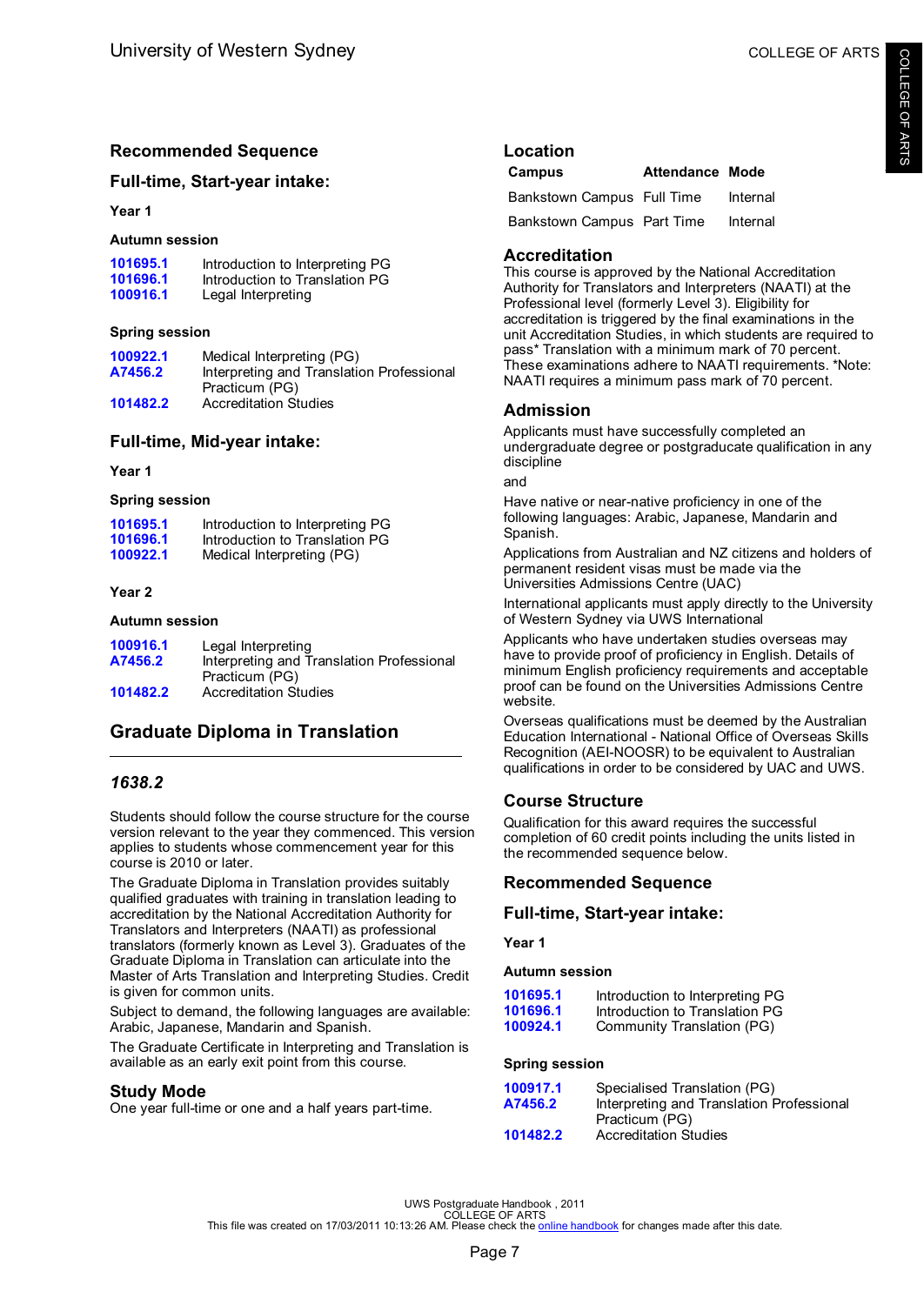# <span id="page-11-0"></span>**Full-time, Mid-year intake:**

#### **Year 1**

#### **Spring session**

| 101695.1 | Introduction to Interpreting PG |
|----------|---------------------------------|
| 101696.1 | Introduction to Translation PG  |
| 100917.1 | Specialised Translation (PG)    |

#### **Year 2**

#### **Autumn session**

| 100924.1<br>A7456.2 | Community Translation (PG)<br>Interpreting and Translation Professional |
|---------------------|-------------------------------------------------------------------------|
|                     | Practicum (PG)                                                          |
| 101482.2            | <b>Accreditation Studies</b>                                            |

# **Master of Interpreting and Translation**

# *1639.2*

Students should follow the course structure for the course version relevant to the year they commenced. This version applies to students whose commencement year for this course is 2010 or later.

The Master of Interpreting and Translation provides suitably qualified graduates with training in interpreting and translation leading to accreditation by the National Accreditation Authority for Translators and Interpreters (NAATI) as professional interpreters and/or translators (formerly known as Level 3). Graduates of the Master of Interpreting and Translation can articulate into the Master of Arts Translation and Interpreting Studies. Credit towards any of the MAs is given for up to four common units. This means that a graduate of the Master of Interpreting and Translation may graduate with a Master of Arts Translation and Interpreting Studies by completing only four extra units. The Graduate Certificate in Interpreting and Translation, Graduate Diploma of Translation and the Graduate Diploma of Interpreting are available as early exit points from this course.

Subject to demand, the following languages are available: Arabic, Japanese, Mandarin and Spanish.

# **Study Mode**

One year full-time or two years part-time.

# **Location**

| <b>Campus</b>              | <b>Attendance Mode</b> |          |
|----------------------------|------------------------|----------|
| Bankstown Campus Full Time |                        | Internal |
| Bankstown Campus Part Time |                        | Internal |

# **Accreditation**

This course is approved by the National Accreditation Authority for Translators and Interpreters (NAATI) at the Professional level (formerly Level 3). Eligibility for accreditation is triggered by the final examinations in the unit Accreditation Studies, in which students are required to pass\* in at least one mode (i.e. Translation into English, Translation from English, Interpreting). These examinations

adhere to NAATI requirements. \*Note: NAATI requires a minimum pass mark of 70 percent.

# **Admission**

Applicants must have:

- **•** An undergraduate degree or postgraduate<br>
qualification in any discipline qualification in any discipline
- **°** Native or near native proficiency in one of the following languages: Arabic, Japanese, Mandarin, Spanish

Applications from Australian citizens and holders of permanent resident visas must be made via the Universities Admissions Centre (UAC).

International applicants must apply directly to the University of Western Sydney via UWS International.

Applicants who have undertaken studies overseas may have to provide proof of proficiency in English. Details of minimum English proficiency requirements and acceptable proof can be found on the Universities Admissions Centre website (UAC).

Overseas qualifications must be deemed by the Australian Education International - National Office of Overseas Skills Recognition (AEI-NOOSR) to be equivalent to Australian qualifications in order to be considered by UAC and UWS.

# **Course Structure**

Qualification for this award requires the successful completion of 80 credit points including the units listed in the recommended sequence below.

# **Recommended Sequence**

# **Full-time, Start-year intake:**

### **Year 1**

### **Autumn session**

| 101695.1 | Introduction to Interpreting PG |
|----------|---------------------------------|
| 101696.1 | Introduction to Translation PG  |
| 100924.1 | Community Translation (PG)      |
| 100916.1 | Legal Interpreting              |

### **Spring session**

| 100917.1 | Specialised Translation (PG)              |
|----------|-------------------------------------------|
| 100922.1 | Medical Interpreting (PG)                 |
| A7456.2  | Interpreting and Translation Professional |
|          | Practicum (PG)                            |
| 101482.2 | <b>Accreditation Studies</b>              |

# **Full-time, Mid-year intake:**

**Year 1**

### **Spring session**

| 101695.1 | Introduction to Interpreting PG |
|----------|---------------------------------|
| 101696.1 | Introduction to Translation PG  |
| 100917.1 | Specialised Translation (PG)    |
| 100922.1 | Medical Interpreting (PG)       |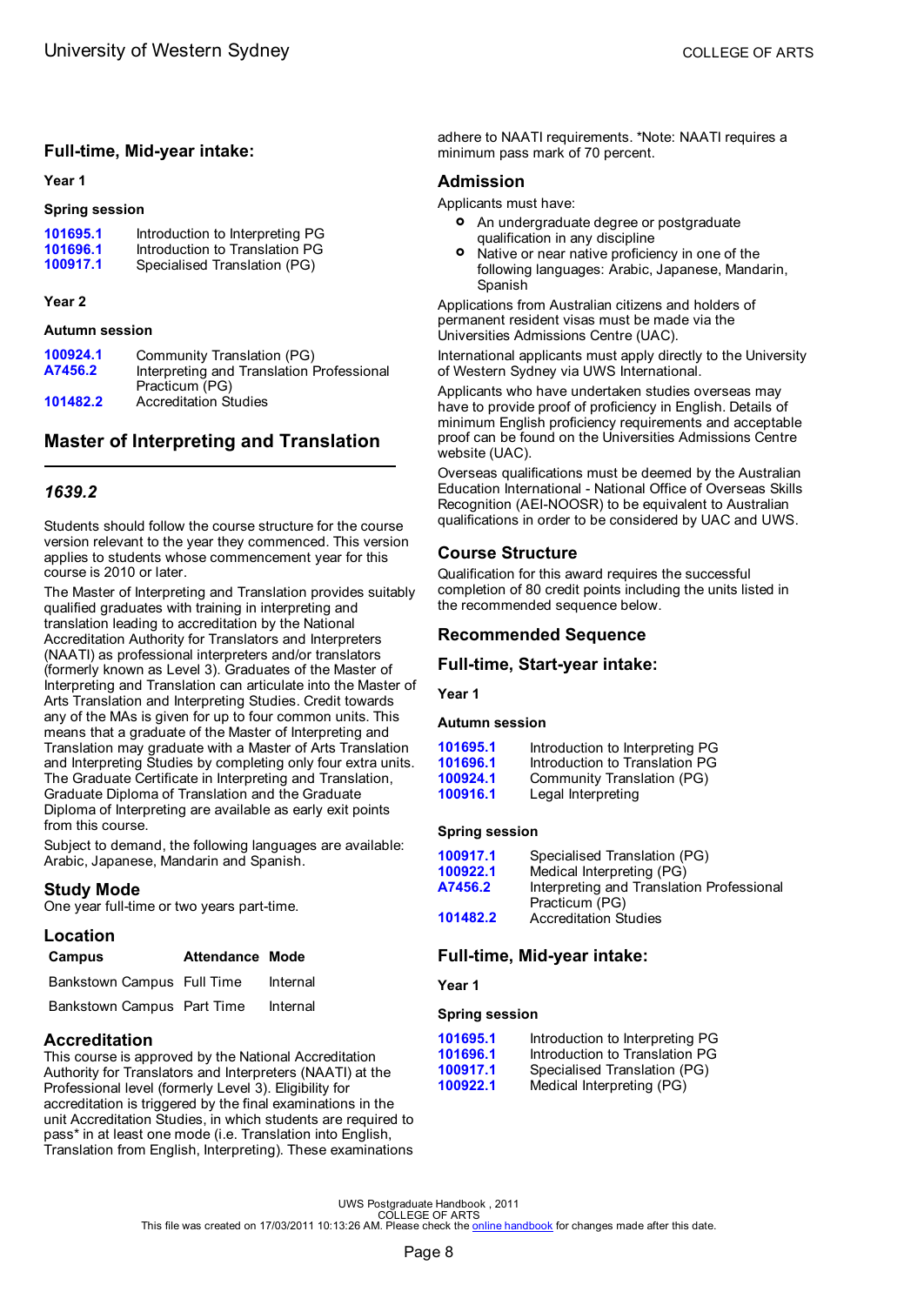# <span id="page-12-0"></span>**Year 2**

#### **Autumn session**

| 100924.1 | Community Translation (PG)                     |
|----------|------------------------------------------------|
| 100916.1 | Legal Interpreting                             |
| A7456.2  | Interpreting and Translation Professional      |
| 101482.2 | Practicum (PG)<br><b>Accreditation Studies</b> |

# **Graduate Certificate in Interpreting and Translation**

# *1602.2*

Students should follow the course structure for the course version relevant to the year they commenced. This version applies to students whose commencement year for this course is 2010 or later.

The Graduate Certificate in Interpreting and Translation, Graduate Diploma of Translation and the Graduate Diploma of Interpreting are available as early exit points from the Master of Interpreting and Translation. The Master of Interpreting and Translation provides suitably qualified graduates with training in interpreting and translation leading to accreditation by the National Accreditation Authority for Translators and Interpreters (NAATI) as professional interpreters and/or translators (formerly known as Level 3). Graduates of the Master of Interpreting and Translation can articulate into the Master of Arts Translation and Interpreting Studies. Credit towards any of the MAs is given for up to four common units. This means that a graduate of the Master of Interpreting and Translation may graduate with a Master of Arts Translation and Interpreting Studies by completing only four extra units.

Subject to demand, the following languages are available: Arabic, Japanese, Mandarin and Spanish.

# **Study Mode**

Six months full-time or one year part-time

# **Location**

| Campus                     | <b>Attendance Mode</b> |          |
|----------------------------|------------------------|----------|
| Bankstown Campus Full Time |                        | Internal |
| Bankstown Campus Part Time |                        | Internal |

# **Admission**

Applicants must have:

- **•** An undergraduate degree or postgraduate<br>
qualification in any discipline qualification in any discipline
- **°** Native or near native proficiency in one of the following languages: Arabic, Japanese, Mandarin, Spanish

Applications from Australian citizens and holders of permanent resident visas must be made via the Universities Admissions Centre (UAC).

International applicants must apply directly to the University of Western Sydney via UWS International.

Applicants who have undertaken studies overseas may have to provide proof of proficiency in English. Details of minimum English proficiency requirements and acceptable

proof can be found on the Universities Admissions Centre website (UAC).

Overseas qualifications must be deemed by the Australian Education International - National Office of Overseas Skills Recognition (AEI-NOOSR) to be equivalent to Australian qualifications in order to be considered by UAC and UWS.

# **Course Structure**

Qualification for this award requires the successful completion of 40 credit points including the units listed in the recommended sequence below.

# **Recommended Sequence**

# **Full-time, Start-Year Intake**

### **Autumn session**

| 101695.1 | Introduction to Interpreting PG |  |
|----------|---------------------------------|--|
| 101696.1 | Introduction to Translation PG  |  |

And two pool units

### **Full-time, Mid-Year Intake**

#### **Spring session**

| 101695.1 | Introduction to Interpreting PG |  |
|----------|---------------------------------|--|
| 101696.1 | Introduction to Translation PG  |  |

And two pool units

#### **Pool Units:**

Units are offered on a rotational basis.

| Translation Technologies (PG)           |
|-----------------------------------------|
| Audiovisual Translation: Subtitling and |
|                                         |
|                                         |
|                                         |

# **Master of Convergent Media**

# *1645.3*

Students should follow the course structure for the course version relevant to the year they commenced. This version applies to students whose commencement year for this course is 2011 or later.

The Master of Convergent Media offers an environment in which you will develop new digital content, build skills and resources and explore the industry's future, while assessing how you can adapt your experience to this rapidly changing industry.

You will extend your experience portfolio, building advanced skills in creative/conceptual development and media production through the delivery of a multi-platform/ convergent media product. You will acquire a thorough

UWS Postgraduate Handbook , 2011 COLLEGE OF ARTS

This file was created on 17/03/2011 10:13:26 AM. Please check the online [handbook](http://handbook.uws.edu.au/hbook/) for changes made after this date.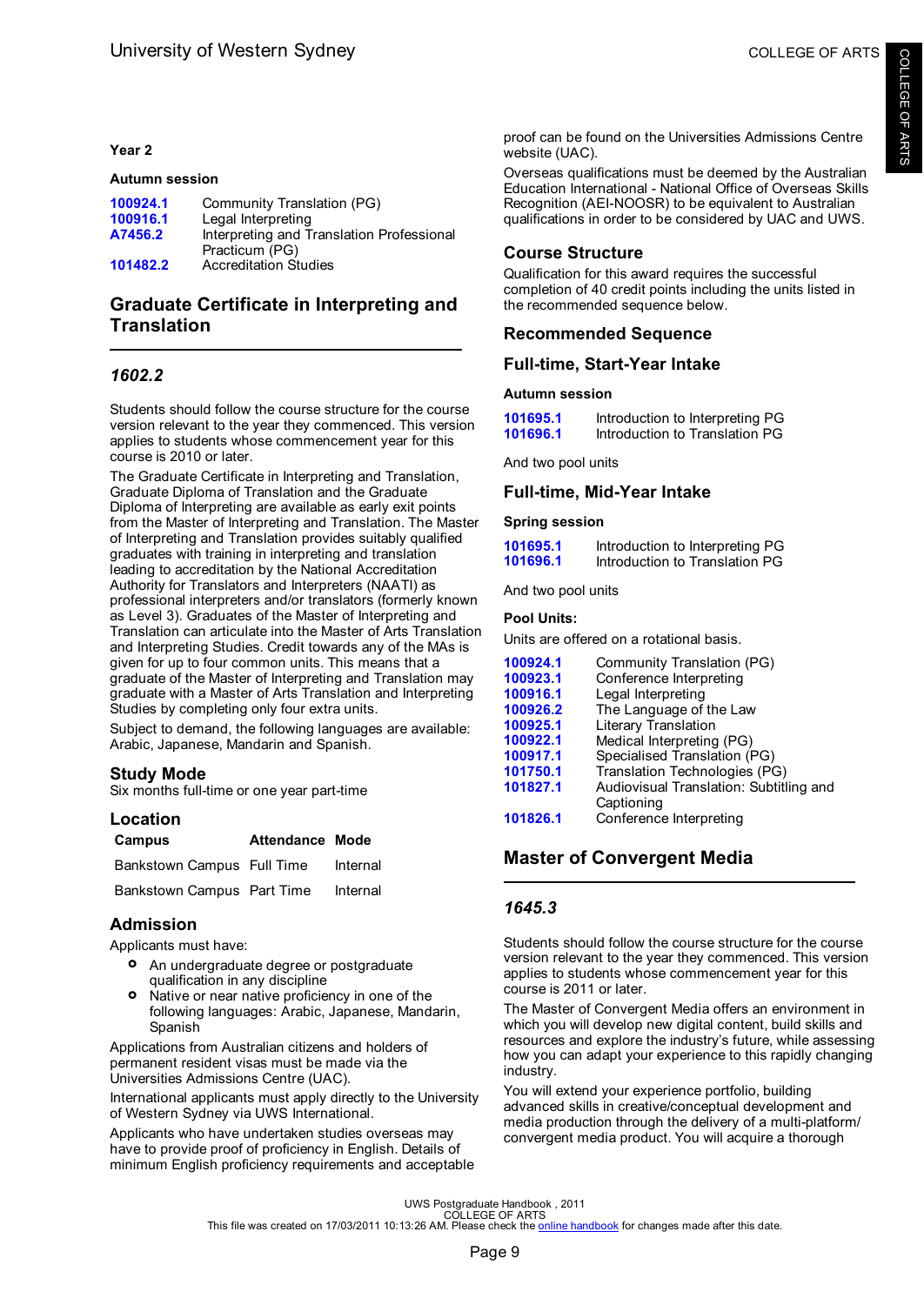<span id="page-13-0"></span>knowledge of the convergent landscape, from mobile media to gaming, virtual worlds and social media.

# **Study Mode**

One year full-time or two years part-time.

### **Location**

| Campus                   | Attendance Mode |          |
|--------------------------|-----------------|----------|
| Penrith Campus Full Time |                 | Internal |
| Penrith Campus Part Time |                 | Internal |

# **Admission**

Applicants must have successfully completed an undergraduate degree in any discipline

### or

A Masters degree in any discipline

or

A Graduate Certificate in Convergent Media or

Have a minimum offive years full-time equivalent work experience in one of the following areas: journalism, public relations, advertising, marketing, communication, media, design, visual communication, creative arts or multi-media.

Applications from Australian and New Zealand citizens and holders of permanent resident visas must be made via the Universities Admissions Centre (UAC).

International applicants must apply directly to the University of Western Sydney via UWS International.

Applicants who have undertaken studies overseas may have to provide proof of proficiency in English. Details of minimum English proficiency requirements and acceptable proof can be found on the Universities Admissions Centre (UAC) website.

Overseas qualifications must be deemed by the Australian Education International - National Office of Overseas Skills Recognition (AEI-NOOSR) to be equivalent to Australian qualifications in order to be considered by UAC and UWS.

# **Course Structure**

Qualification for this award requires the successful completion of 80 credit points including the units listed in the recommended sequence below.

# **Recommended Sequence**

# **Full-time**

**Semester 1**

| 101793.1 | Methods and Case Studies in Convergent<br>Media |
|----------|-------------------------------------------------|
|          |                                                 |

Choose one of:

| 101423.1 | Media Project Proposal   |
|----------|--------------------------|
| 101745.1 | Media Project Production |

#### Choose one of

| 101426.1 | Convergent Media Internship |
|----------|-----------------------------|
| 101743.1 | Mobile Media                |

### **Semester 2**

| 101794.1 | Theory and Practice of Convergent Media |  |
|----------|-----------------------------------------|--|
|----------|-----------------------------------------|--|

#### Choose one of

| 101423.1 | Media Project Proposal   |
|----------|--------------------------|
| 101745.1 | Media Project Production |

Choose one of:

| 101426.1 | Convergent Media Internship |
|----------|-----------------------------|
| 101743.1 | Mobile Media                |

All students must complete 101423 Media Project Proposal before 101745 Media Project Production

# **Graduate Certificate in Convergent Media**

# *1646.3*

Students should follow the course structure for the course version relevant to the year they commenced. This version applies to students whose commencement year for this course is 2011 or later.

This course is designed for communication-based or corporate professionals interested in an advanced introduction to the design, and planning of media projects in the area of convergent media technologies. Students exit this course with a media portfolio and conceptual background on the design of a cross media platform product.

### **Study Mode**

One semester full-time or one year part-time.

### **Location**

| Campus                   | Attendance Mode |          |  |
|--------------------------|-----------------|----------|--|
| Penrith Campus Full Time |                 | Internal |  |
| Penrith Campus Part Time |                 | Internal |  |

### **Admission**

Applicants must have successfully completed an undergraduate degree or postgraduate qualification in any discipline

or

Have a minimum of three years full-time equivalent work experience in one of the following areas: journalism, public relations, advertising, marketing, communication, media, design, visual communication, creative arts or multi-media.

Applications from Australian and New Zealand citizens and holders of permanent resident visas must be made via the Universities Admissions Centre (UAC).

International applicants must apply directly to the University of Western Sydney via UWS International.

Applicants who have undertaken studies overseas may have to provide proof of proficiency in English. Details of minimum English proficiency requirements and acceptable proof can be found on the Universities Admissions Centre website (UAC).

Overseas qualifications must be deemed by the Australian Education International - National Office of Overseas Skills

UWS Postgraduate Handbook , 2011 COLLEGE OF ARTS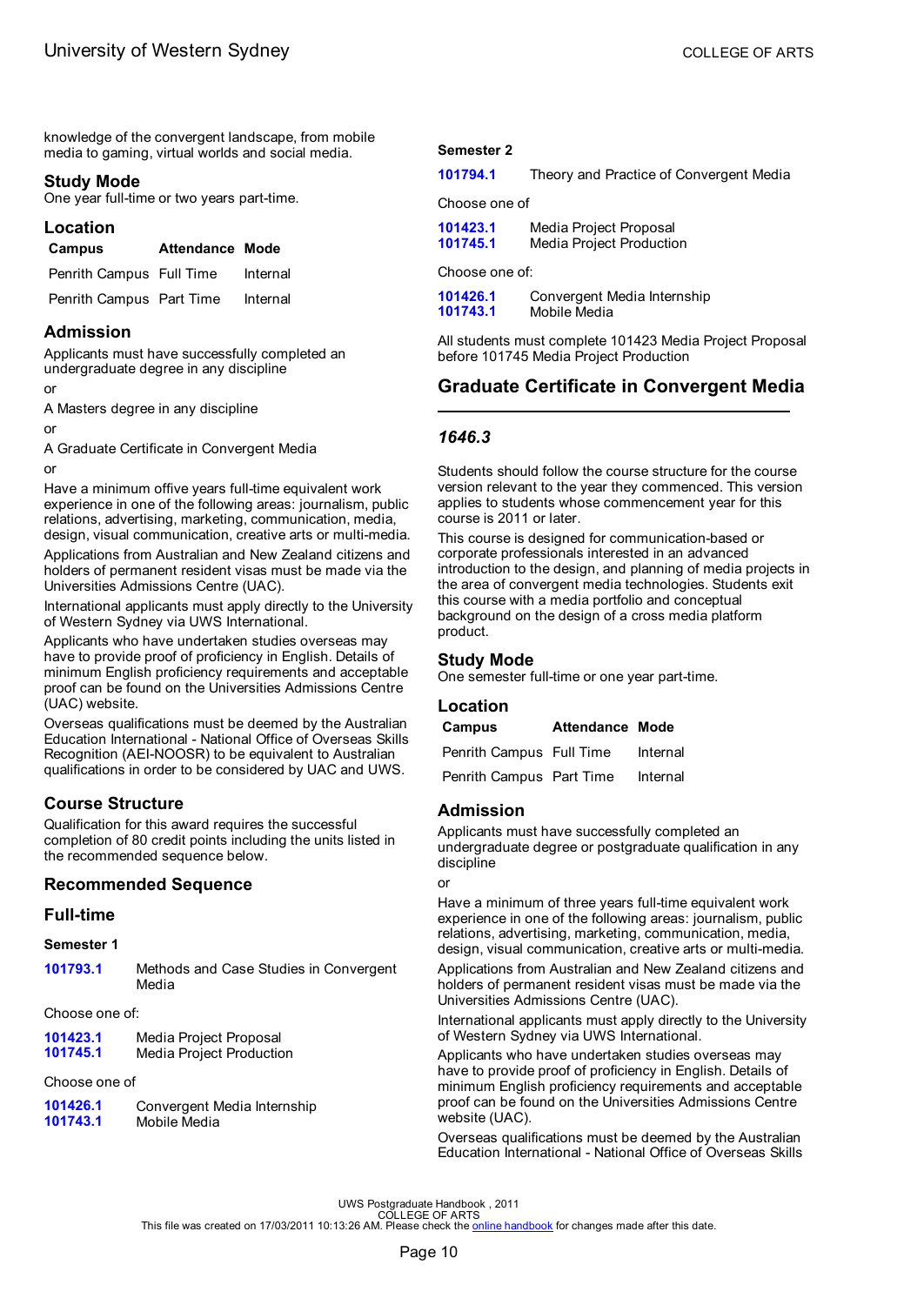<span id="page-14-0"></span>Recognition (AEI-NOOSR) to be equivalent to Australian qualifications in order to be considered by UAC and UWS.

# **Course Structure**

Qualification for this award requires the successful completion of 40 credit points from the units listed below.

| 101423.1 | Media Project Proposal                          |
|----------|-------------------------------------------------|
| 101743.1 | Mobile Media                                    |
| 101426.1 | Convergent Media Internship                     |
| 101793.1 | Methods and Case Studies in Convergent<br>Media |
| 101794.1 | Theory and Practice of Convergent Media         |

# **Master of Creative Music Therapy**

# *1650.1*

Students should follow the course structure for the course version relevant to the year they commenced. This version applies to students whose commencement year for this course is 2008 or later.

The course is offered by the School of Communication Arts at UWS in partnership with Nordoff Robbins Music Therapy Australia Ltd. This course provides an excellent opportunity for graduates to enter the field of music therapy. The course assumes an appropriate level of musical competency and experience when the student is admitted, and seeks to build on this in developing music therapy practitioners. The aim of the course is to train musicians in the specialisation of Creative Music Therapy.

# **Study Mode**

Two years full-time

### **Location**

#### **Campus Attendance Mode**

Penrith Campus Full Time Internal

# **Accreditation**

The Master of Creative Music Therapy is accredited with the Australian Music Therapy Association Inc. (AMTA). Graduates of the course are eligible to apply for Registration (RMT) with the AMTA which qualifies them to practice professionally.

# **Admission**

Applicants must have successfully completed an undergraduate degree in any discipline

and

Must attend an audition.

Audition:

You will be selected on an interview/audition in which personal aptitude and professional experience are taken into consideration. At your audition you will be asked to:

a) play two contrasting pieces on your first instrument, or if you are a vocalist, sing two contrasting pieces;

b) play a piece on your second instrument;

c) sight read a melody (instrumental and vocal);

d) harmonise a melody on the piano or other western polyphonic instrument;

e) improvise three simple variations on the piano or other western polyphonic instrument, on a given theme;

f) perform a free improvisation based on a given subject/ theme, on the piano or an instrument of your choice. The improvisation should preferably be atonal.

Note: The piano must be included in a) or b).

Applicants who are unable to attend the audition in person will undertake a remote audio-visual audition (see b, c, d, e, and f. above.) Prior to the remote audition, these applicants should submit a DVD demonstrating musical proficiency (see a. above) - play two contrasting pieces on your first instrument, or if you are a vocalist, sing two contrasting pieces) and an essay of 1,500 words, describing their knowledge of Creative Music Therapy and why they wish to study it. The essay should include at least 4 references and use APA format.

For further information, contact the Course Advisor.

Applications from Australian and New Zealand citizens and holders of permanent resident visas must be made via the Universities Admissions Centre (UAC).

International applicants must apply directly to the University of Western Sydney via UWS International.

Applicants who have undertaken studies overseas may have to provide proof of proficiency in English. Details of minimum English proficiency requirements and acceptable proof can be found on the Universities Admissions Centre website (UAC).

Overseas qualifications must be deemed by the Australian Education International - National Office of Overseas Skills Recognition (AEI-NOOSR) to be equivalent to Australian qualifications in order to be considered by UAC and UWS.

# **Course Structure**

Qualification for this award requires the successful completion of 120 credit points including the units listed below.

The units are offered on a rotating two-year cycle and students enrol depending on which units are being offered in the current year. Intending applicants should check with the Course Advisor prior to commencement if they have any queries regarding the cycle of unit offerings.

### **Year 1 or 2**

#### **Autumn session**

| 101445.2 | Music Therapy Skills 1 |
|----------|------------------------|
| 100910.1 | Music Therapy Method   |

#### **Spring session**

| 100912.2 | Music Therapy Theory and Practice 1 |
|----------|-------------------------------------|
| 101443.2 | Creative Music Therapy Practicum 1  |

### **Year 2 or 1**

#### **Autumn session**

| 101446.3 | Music Therapy Skills 2              |
|----------|-------------------------------------|
| 100914.3 | Music Therapy Theory and Practice 2 |

### **Spring session**

**[100911.3](#page-58-0)** Music Therapy Professional Practice

UWS Postgraduate Handbook , 2011 COLLEGE OF ARTS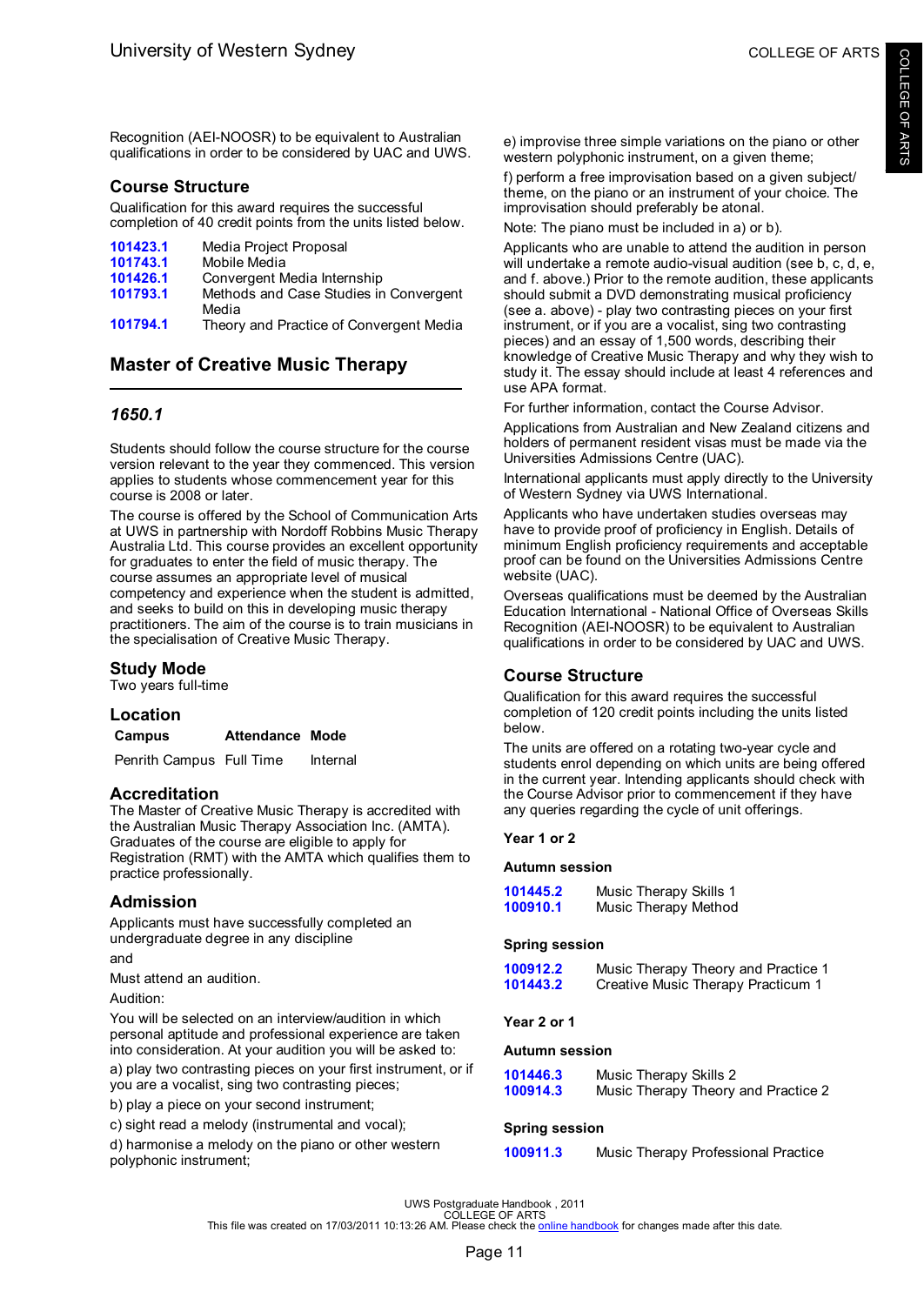<span id="page-15-0"></span>**[101444.3](#page-46-0)** Creative Music Therapy Practicum 2

# **Master of Education (Leadership)**

# *1680.2*

Students should follow the course structure for the course version relevant to the year they commenced. This version applies to students whose commencement year for this course is mid-year 2010 or later.

The Master of Education (Leadership) is designed to provide educators associated with early childhood, primary, secondary, tertiary, TAFE, community-based and other professional settings the opportunity to continue their professional development in a way that will enhance reflective professional practice and personal advancement opportunities. Innovative contemporary research-based methodologies to improve practice and learning outcomes will underpin the course and unit offerings.

Graduates will develop skills in the areas of transformative leadership and learning, researching practice, curriculum and pedagogy, evaluation of education and social programs, educational leadership and other areas of interest.

Students may also choose a variety of other areas of research and independent study under the guidance of experienced academic staff.

# **Study Mode**

Two years part-time.

#### **Location**

| Campus | <b>Attendance Mode</b> |  |
|--------|------------------------|--|
|        |                        |  |

Penrith Campus Part Time Internal

### **Accreditation**

As UWS is a registered provider with the NSW Institute of Teachers, this course counts towards NSWIT professional development requirements for professional competency.

# **Admission**

Applicants must have successfully completed an undergraduate or postgraduate degree in any discipline.

Applications from Australian citizens and holders of permanent resident visas must be made via the Universities Admissions Centre (UAC).

International applicants must apply directly to the University of Western Sydney via UWS International.

Applicants who have undertaken studies overseas may have to provide proof of proficiency in English. Details of minimum English proficiency requirements and acceptable proof can be found on the Universities Admissions Centre website (UAC).

Overseas qualifications must be deemed by the Australian Education International - National Office of Overseas Skills Recognition (AEI-NOOSR) to be equivalent to Australian qualifications in order to be considered by UAC and UWS.

### **Course Structure**

Qualification for this award requires the successful completion of 80 credit points in the recommended sequence below.

### **Recommended Sequence**

#### **Part-time**

**Year 1**

**1H**

**Core units**

#### **Choose one of the following core units**

| 101656.1 | Researching Practice      |
|----------|---------------------------|
| 101655.1 | Transformative Leadership |

One Specialist Leadership unit from list below

#### **2H**

#### **Core units:**

#### **Choose one of the following core units**

| 101658.1 | Transformative Learning               |
|----------|---------------------------------------|
| 101657.1 | Independent Study/Practice in Context |

One Specialist Leadership unit from list below

**Year 2**

**1H**

**Core units:**

#### **Choose one of the following, whichever has not been completed as the core unit in Year 1**

[101656.1](#page-67-0) Researching Practice<br>101655.1 Transformative Leade **[101655.1](#page-71-0)** Transformative Leadership

One Specialist Leadership unit from list below OR One Specialist unit to be chosen from either of the following courses:

 $2H$ 

#### **Core units**

#### **Choose one of the following, whichever has not been completed as the core unit in Year 1**

- [101658.1](#page-71-0) Transformative Learning<br>101657.1 Independent Study/Pract **[101657.1](#page-52-0)** Independent Study/Practice in Context
	-

One Specialist Leadership unit from list below OR One Specialist unit to be chosen from either of the following courses:

#### **Specialist Leadership Units**

| 101660.1 | <b>Curriculum Futures</b>              |
|----------|----------------------------------------|
| 100701.1 | Leadership, Mentoring and Professional |
|          | Growth                                 |
| 101659.1 | Evaluating Learning Programs           |
| 100703.1 | Independent Study 1                    |
|          |                                        |

UWS Postgraduate Handbook , 2011 COLLEGE OF ARTS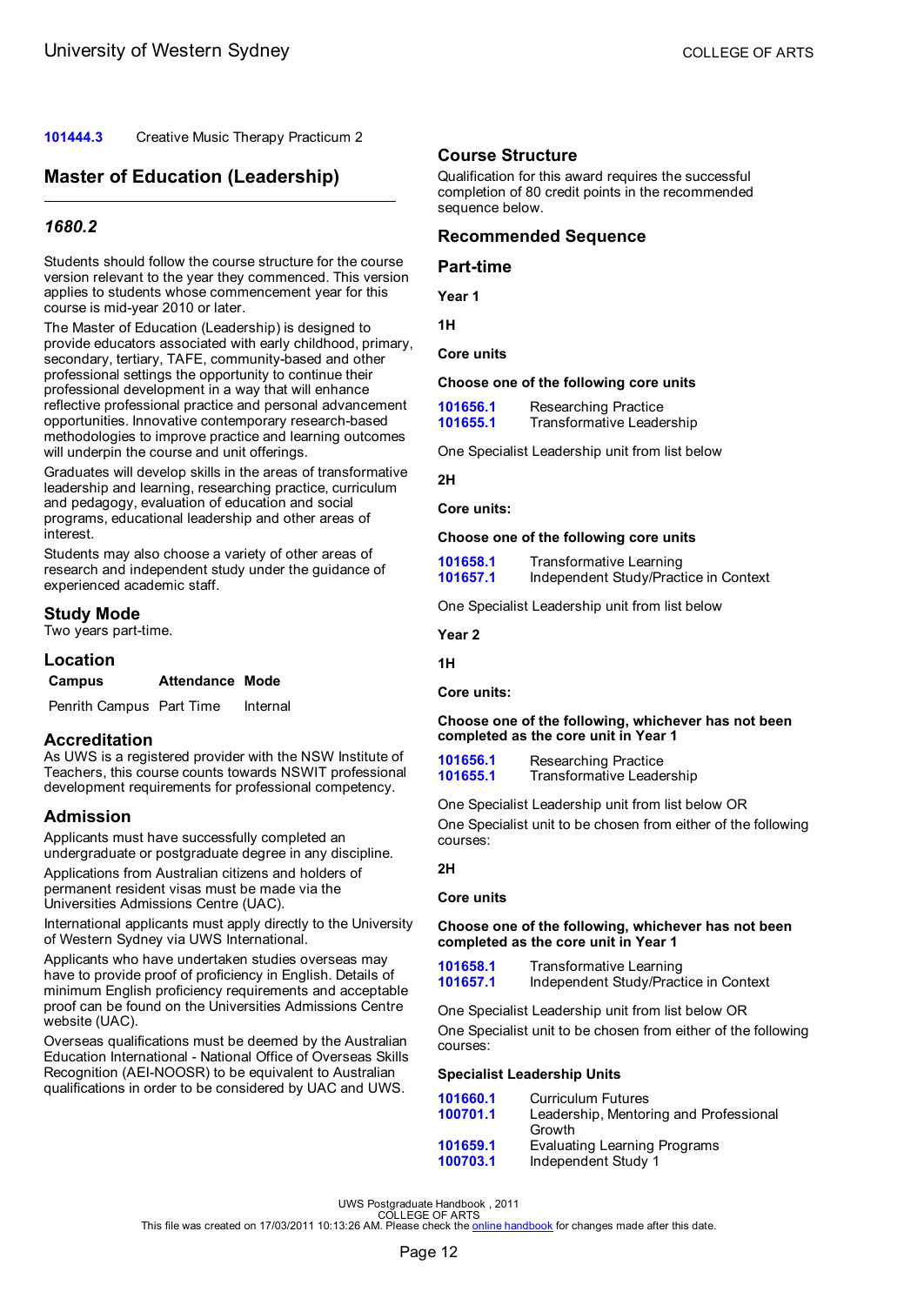<span id="page-16-0"></span> $\overline{\phantom{a}}$  , where  $\overline{\phantom{a}}$  , where  $\overline{\phantom{a}}$  , where  $\overline{\phantom{a}}$ 

\* To graduate with Master of Education (Leadership), students will have completed the four core units and a minimum of two specialist units in Leadership.

# **Graduate Certificate in Education (Leadership) (exit only)**

# *1681.1*

Students should follow the course structure for the course version relevant to the year they commenced. This version applies to students whose commencement year for this course is 2010 or later.

The Graduate Certificate in Education (Leadership) is designed for educators, and aspiring and current educational leaders, associated with early childhood, primary, secondary, tertiary, TAFE, community-based and other professional settings. The program allows current and emerging educational leaders the opportunity to continue their professional development in a way that will enhance reflective professional practice and personal advancement opportunities. Innovative contemporary research-based methodologies to improve leadership practice and learning outcomes will underpin the course and unit offerings. Graduates will develop skills in the areas of transformative leadership and learning, researching practice, curriculum and pedagogy, evaluation of education and social programs, educational leadership and other areas of interest. Students may also choose a variety of other areas of research and independent study under the guidance of experienced academic staff.

# **Study Mode**

Six months full-time or one year part-time.

### **Location**

| Campus                   | <b>Attendance Mode</b> |          |  |
|--------------------------|------------------------|----------|--|
| Penrith Campus Full Time |                        | Internal |  |
| Penrith Campus Part Time |                        | Internal |  |

# **Admission**

1681 Graduate Certificate in Education (Leadership) is an exit award from 1680 Master of Education (Leadership)

# **Course Structure**

The Graduate Certificate in Education (Leadership) is an exit award from 1680 Master of Education (Leadership).

Students enrolled in 1680 Master of Education (Leadership) may graduate with the Graduate Certificate in Education following the successful completion of two core units drawn from the four common core units below.

| 101655.1 |  |  | Transformative Leadership |
|----------|--|--|---------------------------|
|          |  |  |                           |

- **[101658.1](#page-71-0)** Transformative Learning
- **[101656.1](#page-67-0)** Researching Practice
- **[101657.1](#page-52-0)** Independent Study/Practice in Context

And two other units drawn from either the following elective units

**[101659.1](#page-50-0)** Evaluating Learning Programs

[101660.1](#page-47-0) Curriculum Futures<br>100701.1 Leadership, Mentor Leadership, Mentoring and Professional Growth

One specialist unit chosen from 1683 - Master of Education Social Ecology or 1682 - Master of Special Education Or other core units (all the nominated units are 10 credit points).

# **Master of Education (Social Ecology)**

# *1683.2*

Students should follow the course structure for the course version relevant to the year they commenced. This version applies to students whose commencement year for this course is mid-year 2010 or later.

The Master of Education (Social Ecology) explores the dynamic inter-relationships between the personal, social, environmental and 'spiritual' domains. We acknowledge that everything we do as individuals affects others; our shared communities and environments. We view ourselves as being parts of the systems (local to global) in which we live, and needing to take responsibility for our roles. Key themes include transformative learning and leadership, applied imagination and creativity, environmental education, social action and advocacy, eco-psychology, eco-spirituality, sense of place and the emergent characteristics of complexity, systemics and ecological thinking.

Graduates will develop skills in the areas of environmental education, environmental advocacy, ecological systems, environmental futures, critical and transformative learning and leadership and other areas of interest.

Students may also choose a variety of other areas of research and independent study under the guidance of experienced academic staff.

# **Study Mode**

Two years part-time.

### **Location**

| Campus | Attendance Mode |  |
|--------|-----------------|--|
|        |                 |  |

Penrith Campus Part Time Multi Modal

# **Accreditation**

As UWS is a registered provider with the NSW Institute of Teachers, this course counts towards NSWIT professional development requirements for professional competency.

# **Admission**

Applicants must have:

Successfully completed an undergraduate or postgraduate degree in any discipline

or

Successfully completed a Graduate Certificate in Social Ecology.

Applications from Australian citizens and holders of permanent resident visas must be made via the Universities Admissions Centre (UAC).

International applicants must apply directly to the University of Western Sydney via UWS International.

UWS Postgraduate Handbook , 2011 COLLEGE OF ARTS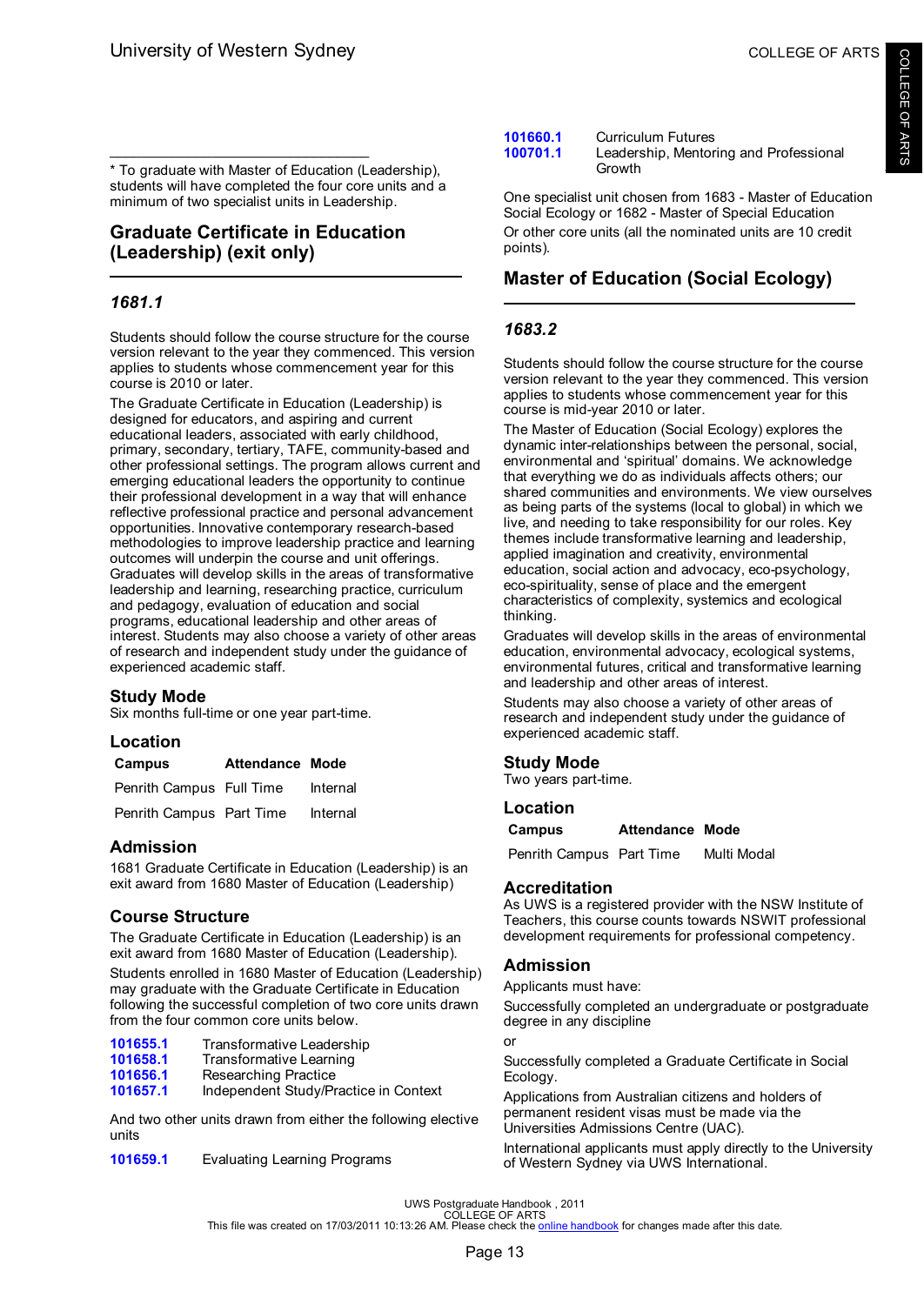<span id="page-17-0"></span>Applicants who have undertaken studies overseas may have to provide proof of proficiency in English. Details of minimum English proficiency requirements and acceptable proof can be found on the Universities Admissions Centre website (UAC).

Overseas qualifications must be deemed by the Australian Education International - National Office of Overseas Skills Recognition (AEI-NOOSR) to be equivalent to Australian qualifications in order to be considered by UAC and UWS.

# **Course Structure**

Qualification for this award requires the successful completion of 80 credit points including the units listed in the recommended sequence below.

# **Recommended Sequence**

#### **Part-time**

**Year 1**

**1H**

#### **Choose one of the following core units**

| 101656.1 | Researching Practice      |
|----------|---------------------------|
| 101655.1 | Transformative Leadership |

And one Social Ecology specialist unit from list below

#### **2H**

#### **Choose one of the following core units**

| 101658.1 | Transformative Learning               |
|----------|---------------------------------------|
| 101657.1 | Independent Study/Practice in Context |

And one Social Ecology specialist unit from list below

#### **Year 2**

**1H**

#### **Choose one of the following, whichever has not been completed as the core unit in Year 1**

| 101656.1 | Researching Practice      |
|----------|---------------------------|
| 101655.1 | Transformative Leadership |

And one Social Ecology specialist unit from list below OR One Specialist unit to be chosen from either of the following two courses:

#### **2H**

#### **Choose one of the following, whichever has not been completed as the core unit in Year 1**

| 101658.1 | Transformative Learning               |
|----------|---------------------------------------|
| 101657.1 | Independent Study/Practice in Context |

And one Social Ecology specialist unit from list below OR One Specialist unit to be chosen from either of the following two courses:

#### **Specialist Units**

| 101651.1 | Applied Imagination                  |
|----------|--------------------------------------|
| 101652.1 | Ecopsychology and Cultural Change    |
| 101653.1 | Environmental Education and Advocacy |

# **[101654.1](#page-67-0)** Researching Social Ecology

\_\_\_\_\_\_\_\_\_\_\_\_\_\_\_\_\_\_\_\_\_\_\_\_\_\_\_\_\_\_\_\_\_

\* To graduate with Master of Education (Social Ecology), students are required to choose a minimum of two specialist Social Ecology units.

# **Graduate Diploma in Education (Social Ecology) (exit only)**

### *1685.1*

Students should follow the course structure for the course version relevant to the year they commenced. This version applies to students whose commencement year for this course is 2010 or later.

This course is an exit award only. Students may elect to exit the Master of Education (Social Ecology) after the completion of the four core units and two electives with the Graduate Diploma in Education (Social Ecology).

The Graduate Diploma in Education (Social Ecology) explores the dynamic interrelationships between the personal, social, environmental and 'spiritual'. We acknowledge that everything we do as individuals affects others and our shared communities and environments. We regard ourselves as parts of the systems (local and global) in which we live, and needing to take responsibility for our roles within them. Key theme areas include cultural action, sustainability education, ethical leadership, organisational development, transformative learning and applied spirituality.

This course is for those who think that achieving ecological, social and personal sustainability will require a shift in values and attitudes, rather than just more scientific knowledge and technology. It is for social change activists who want to be more effective in working with transformation within organisations and communities. It is for those seeking to influence our shared future, imaginatively, collaboratively, ethically and effectively.

### **Location**

| Campus                   | <b>Attendance Mode</b> |          |
|--------------------------|------------------------|----------|
| Penrith Campus Full Time |                        | Internal |
| Penrith Campus Part Time |                        | Internal |

# **Admission**

This is an exit award only from 1683 - Master of Education (Social Ecology).

### **Course Structure**

This course is an exit award only. Students may elect to exit the Master of Education (Social Ecology) after the completion of the four core units and two specialist units with the Graduate Diploma in Education (Social Ecology).

#### **Core units**

| 101655.1 | Transformative Leadership             |
|----------|---------------------------------------|
| 101656.1 | Researching Practice                  |
| 101657.1 | Independent Study/Practice in Context |
| 101658.1 | Transformative Learning               |
|          |                                       |

UWS Postgraduate Handbook , 2011 COLLEGE OF ARTS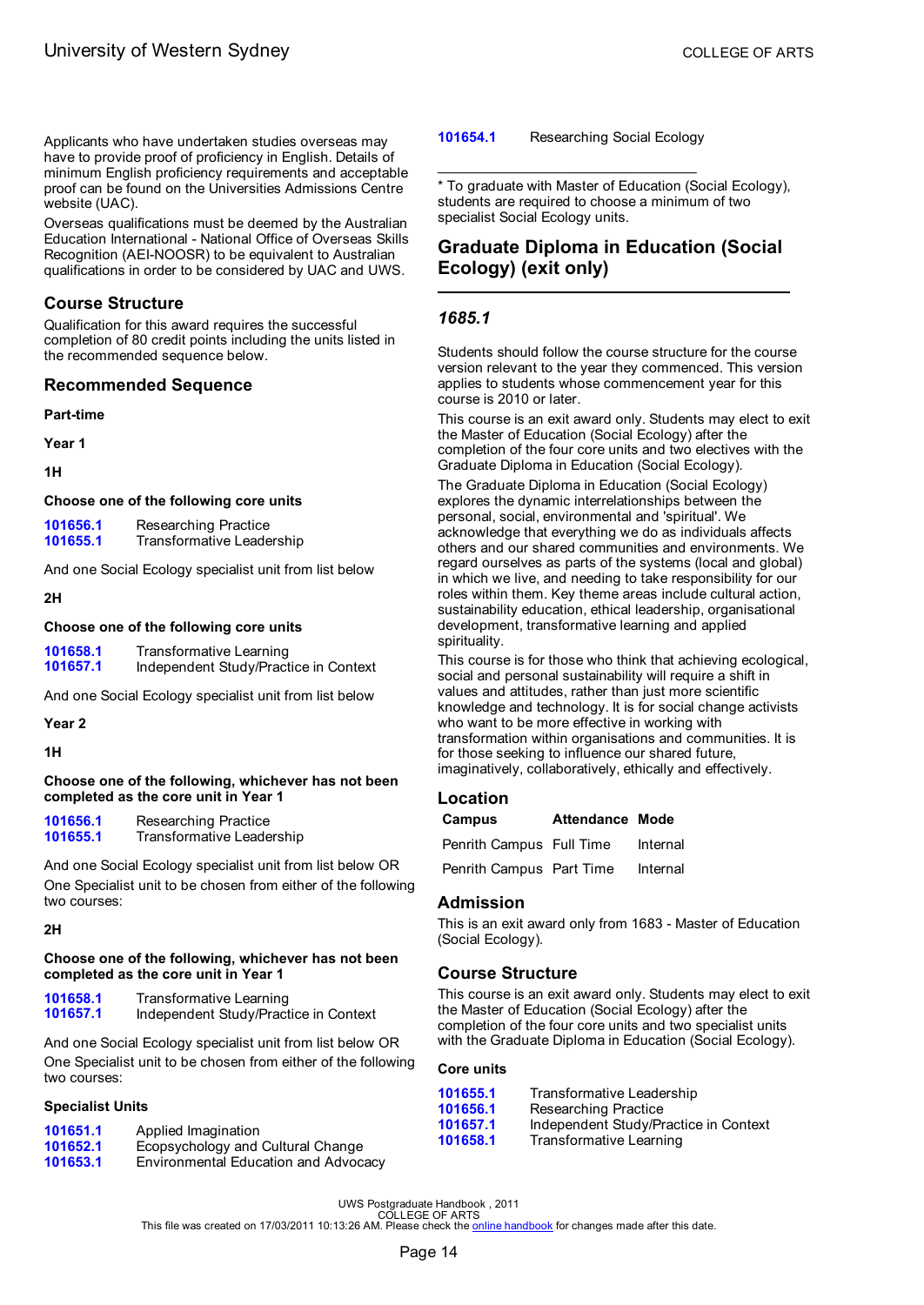### <span id="page-18-0"></span>**Specialist units**

| 101651.1 | Applied Imagination                  |
|----------|--------------------------------------|
| 101652.1 | Ecopsychology and Cultural Change    |
| 101653.1 | Environmental Education and Advocacy |
| 101654.1 | Researching Social Ecology           |

# **Graduate Certificate in Education (Social Ecology)**

# *1684.2*

Students should follow the course structure for the course version relevant to the year they commenced. This version applies to students whose commencement year for this course is mid-year 2010 or later.

The Graduate Certificate in Education (Social Ecology) explores the dynamic inter-relationships between the personal, social, environmental and 'spiritual' domains. We acknowledge that everything we do as individuals affects others; our shared communities and environments. We view ourselves as being parts of the systems (local to global) in which we live, and needing to take responsibility for our roles. Key themes include transformative learning and leadership, applied imagination and creativity, environmental education, social action and advocacy, ecopsychology, eco-spirituality, sense of place and the emergent characteristics of complexity, systemics and ecological thinking.

Graduates will develop skills in the areas of environmental education, environmental advocacy, ecological systems, environmental futures, critical and transformative learning and leadership and other areas of interest.

# **Study Mode**

One year part-time.

# **Location**

**Campus Attendance Mode**

Penrith Campus Part Time Multi Modal

# **Admission**

Applicants must have:

Successfully completed an undergraduate or postgraduate degree in any discipline

or

Have five years work experience in a Social Ecologyrelated area (community work; environmental work; outdoor education; counselling; adult education, facilitation and training and personal development).

Applications from Australian and NZ citizens and holders of permanent resident visas must be made via the Universities Admissions Centre (UAC).

International applicants must apply directly to the University of Western Sydney via UWS International.

Applicants who have undertaken studies overseas may have to provide proof of proficiency in English. Details of minimum English proficiency requirements and acceptable proof can be found on the Universities Admissions Centre website (UAC).

Overseas qualifications must be deemed by the Australian Education International - National Office of Overseas Skills Recognition (AEI-NOOSR) to be equivalent to Australian qualifications in order to be considered by UAC and UWS.

### **Course Structure**

Qualification for this award requires the successful completion of 40 credit points which include the units listed in the recommended sequence below.

# **Recommended Sequence**

| Year 1      |                                      |
|-------------|--------------------------------------|
| 1H          |                                      |
| 101655.1    | Transformative Leadership            |
| and either: |                                      |
| 101651.1    | Applied Imagination                  |
| 0R          |                                      |
| 101653.1    | Environmental Education and Advocacy |
| 2H          |                                      |
| 101658.1    | Transformative Learning              |
| and either: |                                      |
| 101652.1    | Ecopsychology and Cultural Change    |
| 0R          |                                      |
| 101654.1    | Researching Social Ecology           |

# **Master of Professional Communication**

# *1568.4*

Students should follow the course structure for the course version relevant to the year they commenced. This version applies to students whose commencement year for this course is 2011 and later.

Delivered at the UWS Penrith (Werrington South) campus, the MPC is for graduates from any broadly related discipline (or those with considerable professional experience) who wish to develop their expertise in communication and public relations. The degree is aimed at unlocking professional potential, and at bringing knowledge to life through the practical application of academic models and theories. Taught by subject experts with considerable depth of academic and commercial experience, the MPC provides a balance between critical reflection, strategic thinking, and professional best practice. These synergistic strands give graduates a significant advantage in an increasingly commercial world and develop a professional skill-set appropriate to both in-house and consulting environments.

# **Study Mode**

One year full-time or two years part-time.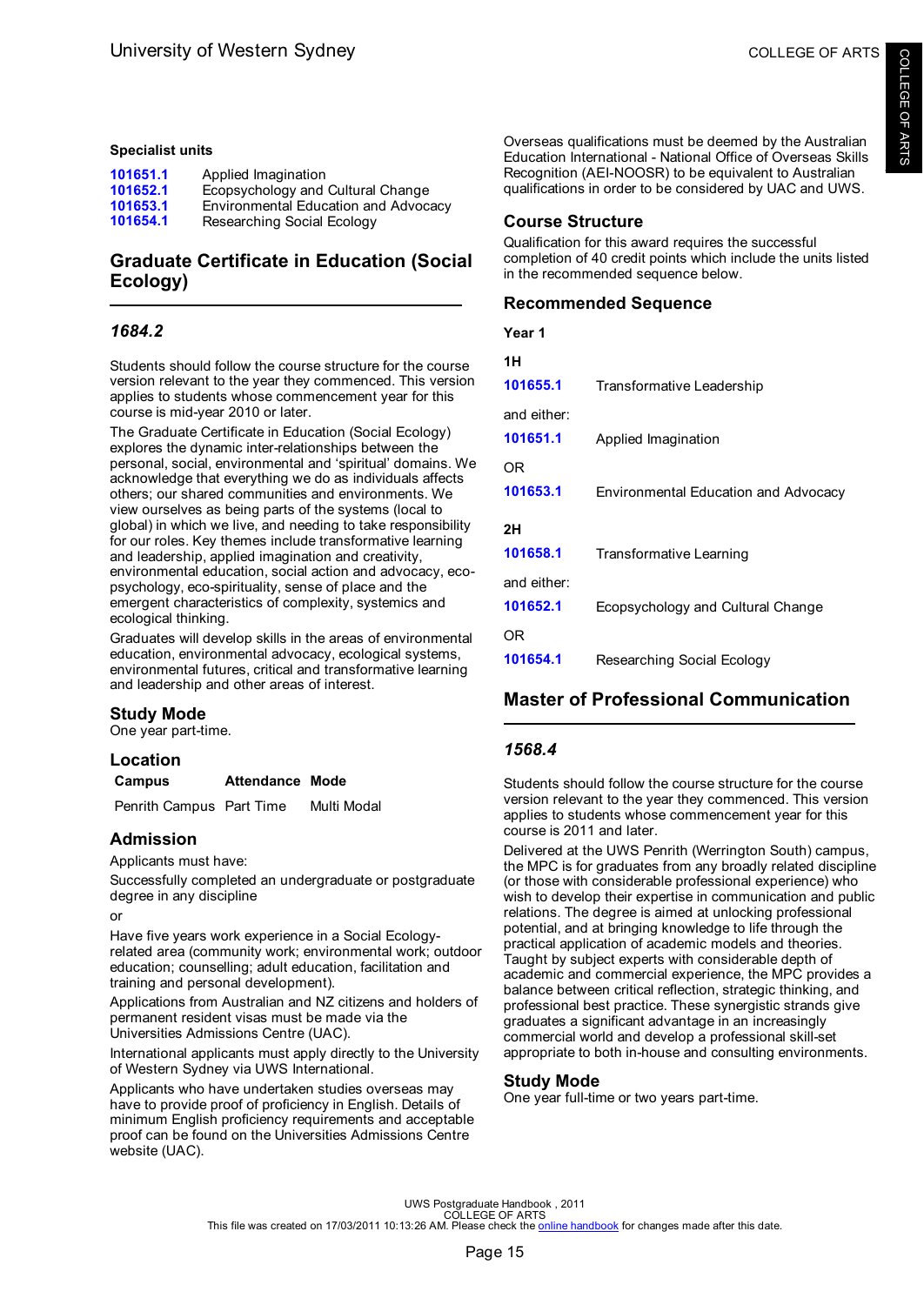# <span id="page-19-0"></span>**Location**

| Campus                   | Attendance Mode |          |
|--------------------------|-----------------|----------|
| Penrith Campus Full Time |                 | Internal |
| Penrith Campus Part Time |                 | Internal |

# **Admission**

Applicants must have successfully completed an undergraduate degree or postgraduate qualification in any discipline

or

Have a minimum of five years' full time equivalent work experience in a senior capacity in communication.

Applications from Australian and New Zealand citizens and holders of permanent resident visas must be made via the Universities Admissions Centre (UAC).

International applicants must apply directly to the University of Western Sydney via UWS International.

Applicants who have undertaken studies overseas may have to provide proof of proficiency in English. Details of minimum English proficiency requirements and acceptable proof can be found on the Universities Admissions Centre website (UAC).

Overseas qualifications must be deemed by the Australian Education International - National Office of Overseas Skills Recognition (AEI-NOOSR) to be equivalent to Australian qualifications in order to be considered by UAC and UWS.

# **Course Structure**

Qualification for this award requires the successful completion of 80 credit points including the units listed in the recommended sequence below.

# **Recommended Sequence**

# **Full-time**

**Year 1**

### **Autumn session**

| 101793.1 | Methods and Case Studies in Convergent<br>Media |
|----------|-------------------------------------------------|
| 101546.1 | Individual Project (Autumn)                     |
| 101675.1 | <b>Public Affairs</b>                           |
| 101550.1 | Integrated Marketing Communication              |

#### **Spring session**

| 101547.1 | Individual Project (Spring)            |
|----------|----------------------------------------|
| 101548.1 | Setting the Agenda                     |
| 101545.1 | Strategic Communication                |
| 101549.1 | Critical Perspectives in Communication |

# **Graduate Certificate in Professional Communication**

# *1566.4*

Students should follow the course structure for the course version relevant to the year they commenced. This version applies to students whose commencement year for this course is 2011 and later.

The Graduate Certificate in Professional Communication is also an exit point from the Master of Professional Communication.

Delivered at UWS's Werrington South campus, the MPC is for graduates from any broadly related discipline (or those with considerable professional experience) who wish to develop their expertise in communication and public relations. The degree is aimed at unlocking professional potential, and at bringing knowledge to life through the practical application of academic models and theories. Taught by subject experts with considerable depth of academic and commercial experience, the MPC provides a balance between critical reflection, strategic thinking, and professional best practice. These synergistic strands give graduates a significant advantage in an increasingly commercial world and develop a professional skill-set appropriate to both in-house and consulting environments.

# **Study Mode**

Six months full-time or one year part-time.

### **Location**

| Campus                   | Attendance Mode |          |
|--------------------------|-----------------|----------|
| Penrith Campus Full Time |                 | Internal |
| Penrith Campus Part Time |                 | Internal |

### **Admission**

Applicants must have successfully completed an undergraduate degree or postgraduate qualification in any discipline

or

Have a minimum of five years' full time equivalent work experience in a senior capacity in communication.

Applications from Australian and New Zealand citizens and holders of permanent resident visas must be made via the Universities Admissions Centre (UAC).

International applicants must apply directly to the University of Western Sydney via UWS International.

Applicants who have undertaken studies overseas may have to provide proof of proficiency in English. Details of minimum English proficiency requirements and acceptable proof can be found on the Universities Admissions Centre website (UAC).

Overseas qualifications must be deemed by the Australian Education International - National Office of Overseas Skills Recognition (AEI-NOOSR) to be equivalent to Australian qualifications in order to be considered by UAC and UWS.

# **Course Structure**

Qualification for this award requires the successful completion of 40 credit points from the units in the Master of Professional Communication listed below:

| 101793.1 | Methods and Case Studies in Convergent<br>Media |
|----------|-------------------------------------------------|
| 101546.1 | Individual Project (Autumn)                     |
| 101675.1 | <b>Public Affairs</b>                           |
| 101550.1 | Integrated Marketing Communication              |
| 101547.1 | Individual Project (Spring)                     |
| 101548.1 | Setting the Agenda                              |
|          |                                                 |

UWS Postgraduate Handbook , 2011 COLLEGE OF ARTS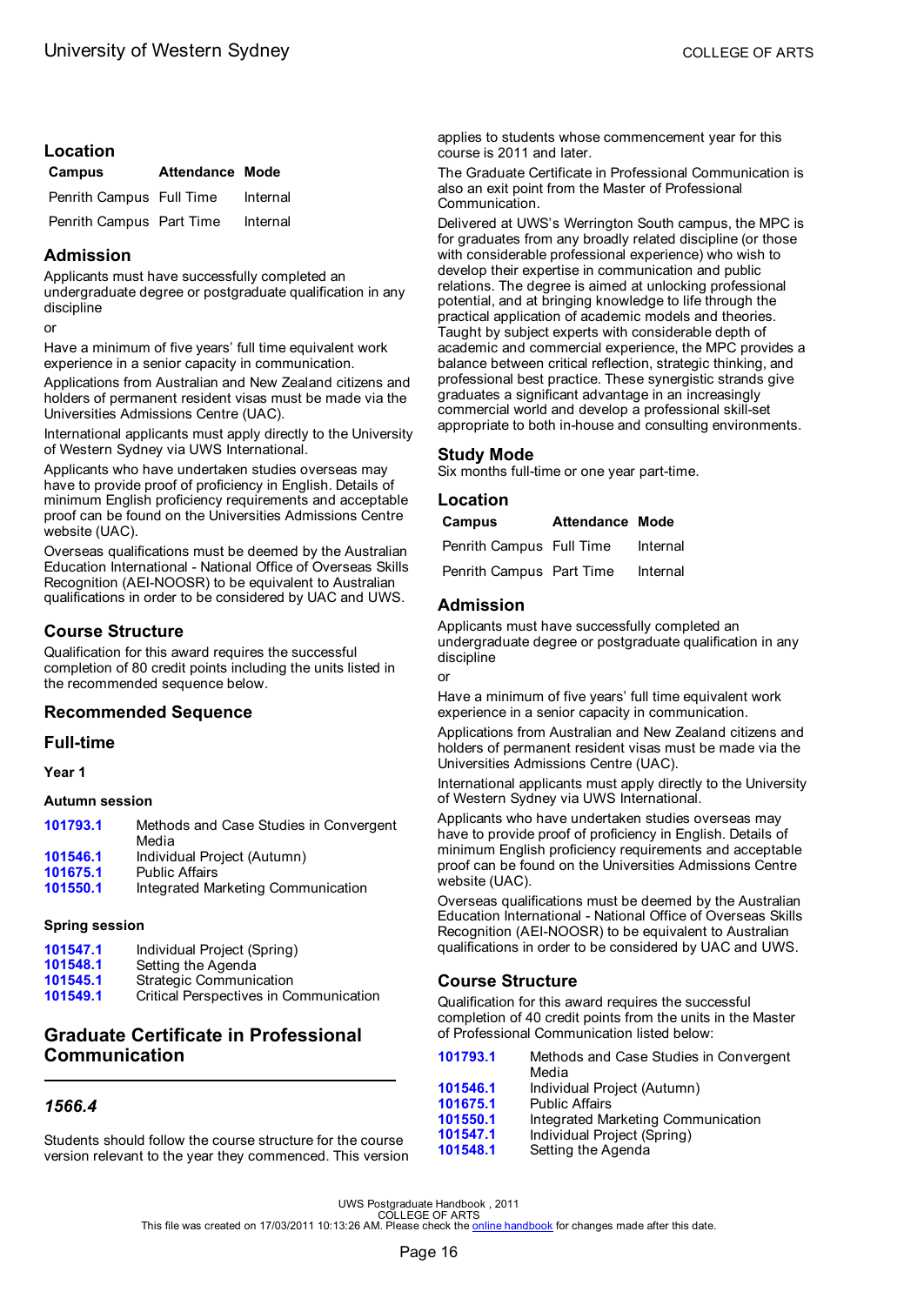<span id="page-20-0"></span>[101545.1](#page-69-0) Strategic Communication<br>101549.1 Critical Perspectives in Co **[101549.1](#page-46-0)** Critical Perspectives in Communication

# **Master of Psychology (Clinical Psychology)**

# *1546.5*

Students should follow the course structure for the course version relevant to the year they commenced. This version applies to students whose commencement year for this course is 2011 or later.

The Master of Psychology (Clinical Psychology) is a feepaying professional masters course designed to develop competent clinical psychologists. The course provides a thorough training in the knowledge and skills necessary to understand dysfunctional behaviour and psychopathology, and to implement effective evidence-based interventions including cognitive behavioural therapy. Students learn to become specialist practitioners in the scientist/practitioner mode through completion of specified coursework, a research project, and 1000 hours of supervised practice in clinical and other appropriate settings.

# **Study Mode**

Two years full-time or four years part-time.

| Location                   |                        |          |
|----------------------------|------------------------|----------|
| Campus                     | <b>Attendance Mode</b> |          |
| Bankstown Campus Full Time |                        | Internal |
| Bankstown Campus Part Time |                        | Internal |

# **Accreditation**

The current program is fully accredited by the Australian Psychology Accreditation Council (APAC).

# **Admission**

Applicants will be subject to competitive selection based on academic excellence, interview, external referees' reports, and consideration of professional experience. An indicative academic achievement based on entry in previous years is a grade point average of 5.5 or higher, or an undergraduate honours level of class 2 upper level (2A or 2.1 Honours).

Applicants must:

- **°** Hold an Australian Psychology Accreditation Council (APAC) accredited four-year undergraduate Psychology degree or equivalent.
- **°** Be eligible for provisional registration with the Psychology Board of Australia.
- **°** Arrange for completion and submission of referees reports to UWS.
- **°** Attend an interview, by invitation, with the School of Psychology.

Applicants without current full registration with the Psychology Board of Australia will not be admitted to this course if their degree was completed more than 10 years prior to year of entry.

No deferrals will be accepted for this course.

Academic referee reports can be downloaded from the School of Psychology website.

Additional information for successful applicants:

There are some additional requirements you must meet before you can start your Clinical work as detailed in the UWS special requirements website.

# **Special Requirements**

To be eligible to undertake professional placement, all students must be eligible for: 1. Full or provisional registration with the Psychology Board of Australia. 2. A Criminal Record Check. 3. A National Police Certificate. 4. Prohibited Employment Declaration or a Working with Children Check Student Declaration. 5. Child Protection training seminar.

# **Course Structure**

Qualification for this award requires the successful completion of 160 credit points which include the units listed in the recommended sequence below.

# **Recommended Sequence**

**Full-time**

**Year 1**

### **Autumn session**

| 101810.1 | Core Skills and Ethical Practice |
|----------|----------------------------------|
| 101811.1 | <b>Psychological Assessment</b>  |
| 101812.1 | Clinical Psychopathology 1       |
| 101213.2 | Psychological Interventions 1    |
|          |                                  |

### **Spring session**

| 101813.1 | Clinical Psychopathology 2       |
|----------|----------------------------------|
| 101210.2 | Child Clinical Psychology        |
| 101214.2 | Psychological Interventions 2    |
| 101814.1 | <b>Clinical Research Methods</b> |

### **2H Session**

**[101815.1](#page-42-0)** Clinic Placement A

### **Year 2**

### **Autumn session**

**[101817.1](#page-42-0)** Clinical Neuropsychology and Psychopharmacology

### **1H**

| 101816.1 | Clinic Placement B       |
|----------|--------------------------|
| 101818.1 | Professional Placement 1 |
| 101819.1 | Professional Placement 2 |
| 101820.1 | Professional Placement 3 |
| 101239.2 | Applied Research Project |

### **Spring session**

**[101220.1](#page-42-0)** Clinical Health Psychology

### **2H session**

| 101239.2 | Applied Research Project |
|----------|--------------------------|
| 101818.1 | Professional Placement 1 |
| 101819.1 | Professional Placement 2 |
| 101820.1 | Professional Placement 3 |

# UWS Postgraduate Handbook , 2011 COLLEGE OF ARTS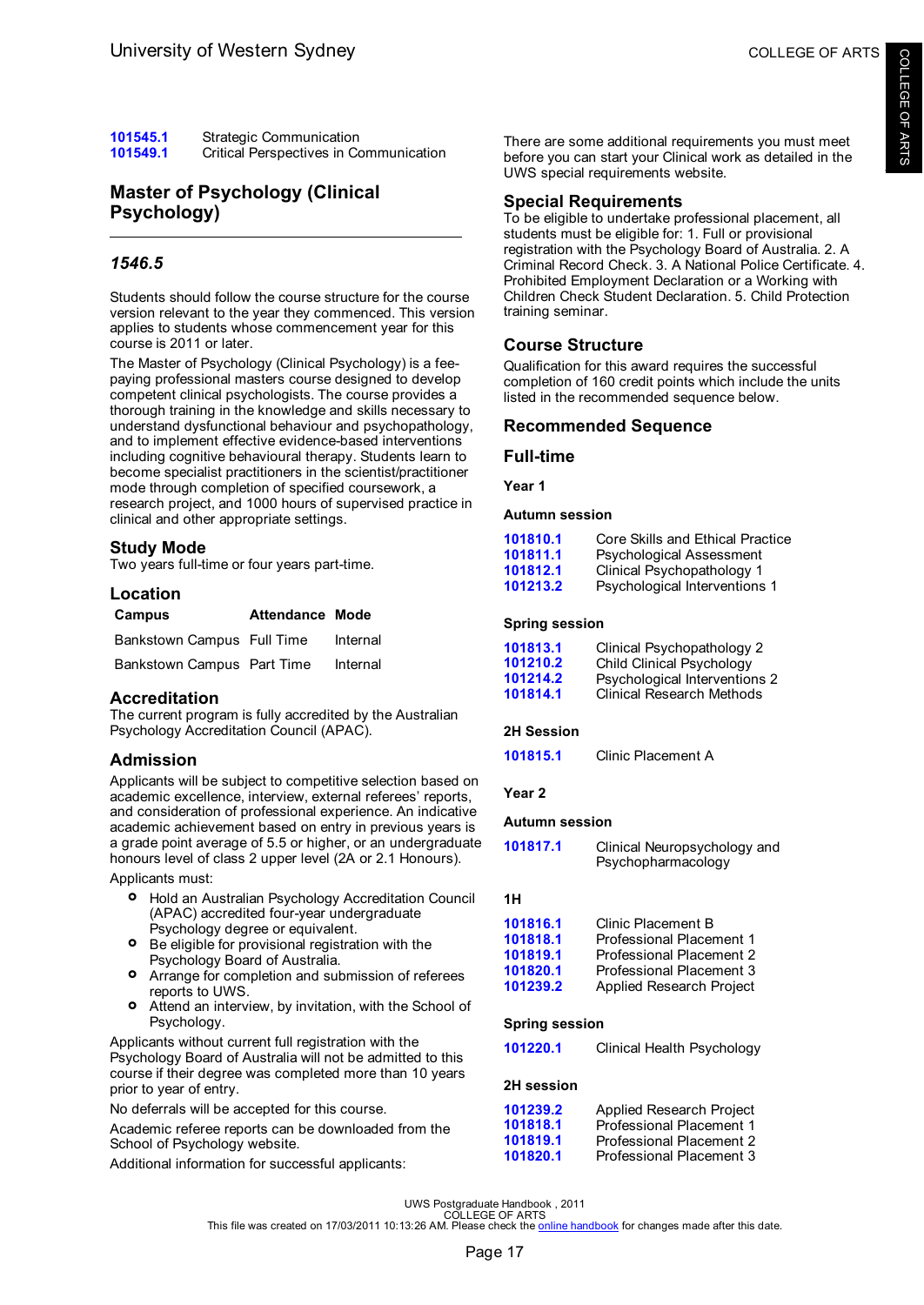# <span id="page-21-0"></span>**Graduate Diploma of Psychological Studies**

# *1630.2*

Students should follow the course structure for the course version relevant to the year they commenced. This version applies to students whose commencement year for this course is 2010 or later.

The Graduate Diploma in Psychological Studies is for those applicants who already hold an undergraduate degree in a field other than psychology. By completing this 120-credit point program students can obtain an accredited undergraduate sequence that is a prerequisite for admission into a fourth year psychology program, either an Honours degree, or a Postgraduate Diploma.

Psychology is the field of inquiry that uses scientific techniques and methods to understand and explain behaviour and experience. As a profession, it involves the application of psychological knowledge to practical problems in human behaviour. Units in the program are drawn from the following core areas of psychology: brain and behaviour, learning, motivation and emotion, social psychology, lifespan development, perception, individual differences, personality, and cognitive processes.

### **Study Mode**

One and a half years full-time or three years part-time.

### **Location**

| Campus                     | Attendance Mode |          |
|----------------------------|-----------------|----------|
| Bankstown Campus Full Time |                 | Internal |
| Bankstown Campus Part Time |                 | Internal |

# **Advanced Standing**

All applicants will have the equivalent of a three year Bachelors' degree in the AQF framework and for specified credit for any psychology units. Advanced standing will only be given for psychology units from APAC accredited awards under the university's specified credit rules. The maximum specified credit for the award will be 80 credit points. At least 50 percent (60 credit points) of the required credit points for the award must be achieved through formal study at UWS.

### **Accreditation**

The Graduate Diploma in Psychological Studies is accredited by the Australian Psychology Accreditation Council (APAC) as an undergraduate three-year sequence in psychology. The 120-credit point accredited psychology sequence is a pre-requisite for admission into a fourth year psychology program, either an Honours degree, or a Postgraduate Diploma.

# **Admission**

Applicants must have successfully completed an undergraduate degree in any discipline (Non Psychology major OR Psychology major older than 10 years)

Applications from Australian citizens and holders of permanent resident visas must be made via the Universities Admissions Centre (UAC).

International applicants must apply directly to the University of Western Sydney via UWS International.

Applicants who have undertaken studies overseas may have to provide proof of proficiency in English. Details of minimum English proficiency requirements and acceptable proof can be found on the Universities Admissions Centre website (UAC).

Overseas qualifications must be deemed by the Australian Education International - National Office of Overseas Skills Recognition (AEI-NOOSR) to be equivalent to Australian qualifications in order to be considered by UAC and UWS.

# **Course Structure**

Qualification for this award requires the successful completion of 120 credit points which include the units listed in the recommended sequence below.

Units will now run concurrently on both Bankstown and Penrith Campus

Please note that this course is only available on the Bankstown campus. If students wish to enrol in these units at Penrith campus they will need to do a Rule Waiver.

Full-time study is four subjects per semester

Part-time study is at least one subject per semester

### **Recommended Sequence**

### **Full-time**

#### **Units offered at Bankstown and Penrith Campus**

**Year 1**

#### **Autumn session**

| 101184.1 | Psychology: Human Behaviour             |
|----------|-----------------------------------------|
| 100013.1 | <b>Experimental Design and Analysis</b> |
| 101684.2 | Brain and Behaviour                     |
| 101680.2 | Perception                              |

#### **Spring session**

| 101676.1 | Human Learning                |
|----------|-------------------------------|
| 101678.2 | <b>Motivation and Emotion</b> |
| 101683.1 | Social Psychology             |
| 101677.2 | <b>Cognitive Processes</b>    |

#### **Year 2**

#### **Autumn session**

| 101679.1 | Personality               |
|----------|---------------------------|
| 101681.1 | Abnormal Psychology       |
| 101689.1 | Advanced Research Methods |
| 101682.3 | Developmental Psychology  |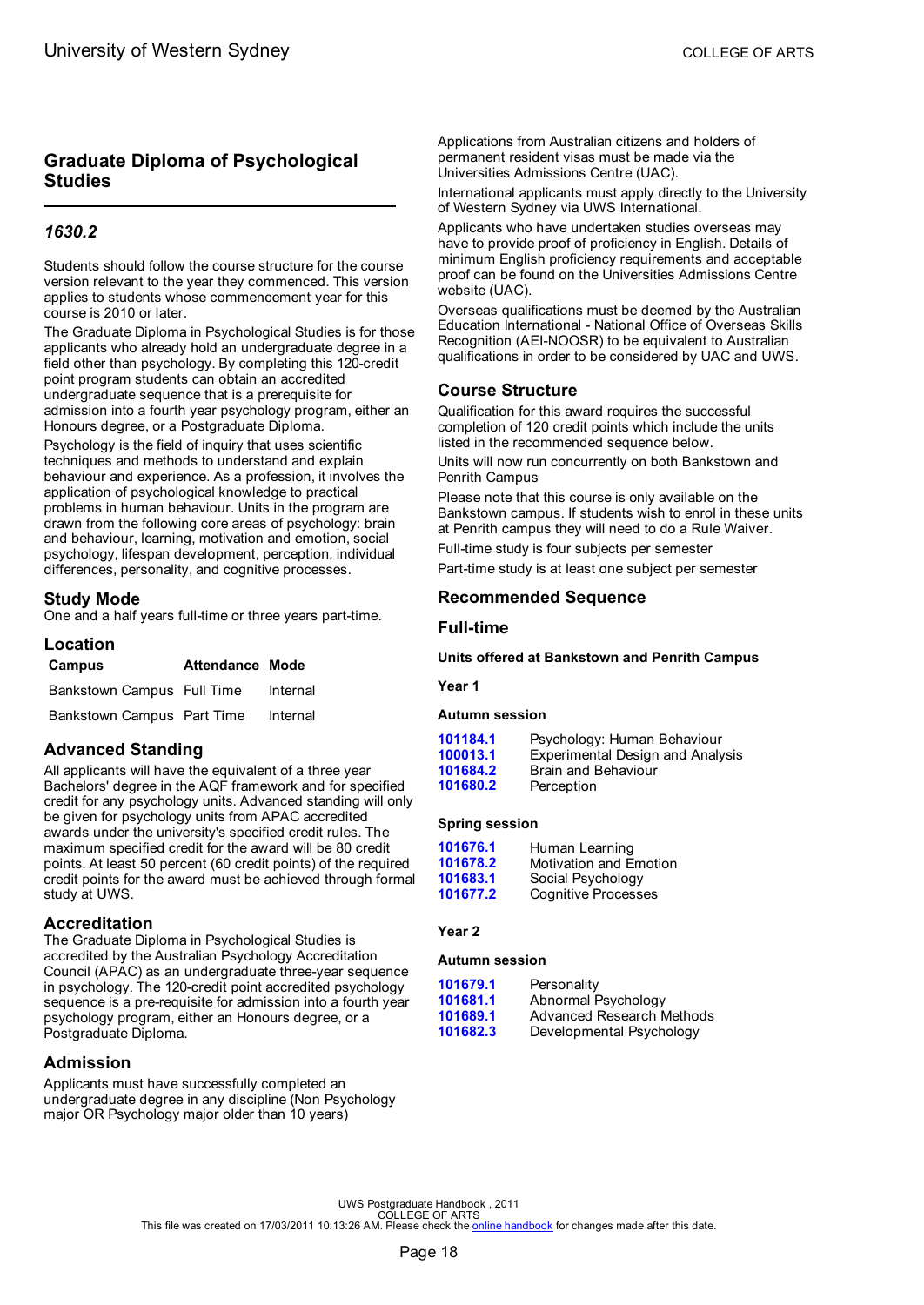# <span id="page-22-0"></span>**Postgraduate Diploma of Psychology**

# *1502.4*

Students should follow the course structure for the course version relevant to the year they commenced. This version applies to students whose commencement Year for this course is 2009 or later.

The Postgraduate Diploma of Psychology is a fee-paying postgraduate award in psychology designed for those seeking professional accreditation. It is undertaken upon completion of an accredited three-year sequence in psychology, and has the same unit sequence as the specialist (non-honours year) of the Bachelor of Psychology program. Entry is competitive and based on academic merit.

# **Study Mode**

One year full-time or two years part-time. ( Part-time offering must be approved by Head of Program)

# **Location**

# **Campus Attendance Mode**

Bankstown Campus Full Time Internal

# **Advanced Standing**

Subject to the university's credit transfer regulations, applicants who have completed units in an equivalent course taught at a fourth year level, may be granted advanced standing up to a maximum of 50 per cent of the total course work. No credit will be given for research completed at another university. All applicants will have their transcripts assessed to ensure they have at least the equivalent of a three year psychology bachelor's degree in the AQF framework and for specified credit for any fourth year psychology or equivalent units. Advanced standing will only be given for psychology or equivalent content units under the university's specified credit policy. The maximum specified credit for the award will be 40 credit points and no specified credit will be given for the thesis component.

# **Accreditation**

This course provides an accredited fourth year of study enabling provisional registration as a psychologist by the Psychology Board of Australia and associate membership of the Australian Psychological Society. On completion of a further two years of Board-approved internship (i.e., supervised practice) the intern psychologist will be eligible for general registration and for membership of the Society. Alternatively, graduates with an accredited four-year program in psychology, who meet entry criteria, can apply for entry into a fifth year postgraduate program leading to general registration after only one-year of internship; or Masters or Doctoral degrees leading to specialist registration (e.g. endorsement as a Clinical Psychologist). Endorsements also require periods of supervised practice (two years following a Masters degree and one year following a Doctoral degree).

# **Admission**

Applicants must have successfully completed an undergraduate degree in Psychology (APAC accredited). Entry is competitive, and requires a minimum GPA of 5.0. Limited places are availble in this course and meeting admission requirements does not guarantee entry.

No deferrals will be accepted for this course.

Applications from Australian and New Zealand citizens and holders of permanent resident visas must be made via the Universities Admissions Centre (UAC).

International applicants must apply directly to the University of Western Sydney via UWS International.

Applicants who have undertaken studies overseas may have to provide proof of proficiency in English. Details of minimum English proficiency requirements and acceptable proof can be found on the Universities Admissions Centre website (UAC).

Overseas qualifications must be deemed by the Australian Education International - National Office of Overseas Skills Recognition (AEI-NOOSR) to be equivalent to Australian qualifications in order to be considered by UAC and UWS.

# **Course Structure**

Qualification for this award requires the successful completion of 80 credit points including a 20 credit point research methods units, a 30 credit point thesis, and three 10 credit point units.

# **Recommended Sequence**

# **Full-time**

**Year 1**

### **1H session**

| 100487.3 | Empirical Research Methods Seminar |
|----------|------------------------------------|
| 100488.2 | <b>Empirical Research Project</b>  |

### **2H session**

| 100487.3 | <b>Empirical Research Methods Seminar</b> |
|----------|-------------------------------------------|
| 100488.2 | <b>Empirical Research Project</b>         |

### **Autumn session**

**[101420.1](#page-71-0)** Theory and Practice of Psychological Assessment and Intervention

Two units drawn from the following prescribed pools At least one of the two electives must be drawn from the Core Discipline Electives.

# **Autumn session**

| 101196.1 | Human Performance in Applied Psychology |
|----------|-----------------------------------------|
| 101247.1 | Counselling and Consultation            |

### **Spring session**

### **Spring Core Discipline Electives**

| 101541.1 | Advanced Topics in Psychology |  |
|----------|-------------------------------|--|
| 100530.2 | Developmental Psychopathology |  |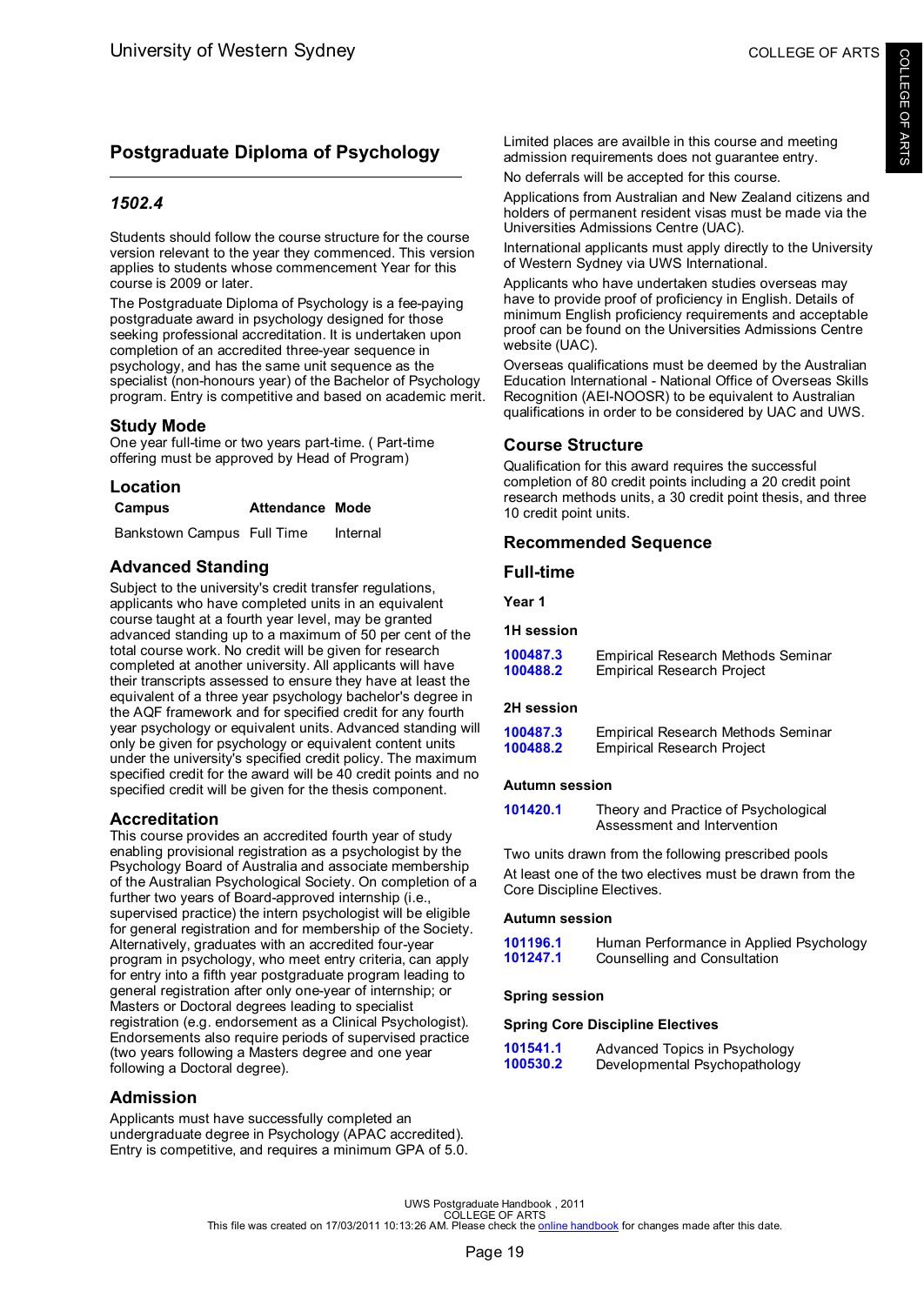# <span id="page-23-0"></span>**Graduate Certificate in Counselling**

# *1648.4*

Students enrolled in previous versions should discuss their course progression with their Course Advisor. This version applies to students whose commencement year for this course is 2011 or later.

Counselling is a cross-disciplinary pathway into a career in helping human beings in distress. In counselling, clients learn self-knowledge and become able to change through a dedicated helping relationship, in which high levels of skill, sensitivity, self knowledge and ethical conduct are required of the helper. In contrast to some of the longer-established helping professions, counselling, as taught in this program, places greater emphasis on the creation of a therapeutic environment for the client than on specific techniques or the application of particular theoretical models. Sequenced training in basic skills and concomitant self-awareness forms a major part of the first year of the program. Throughout, relevant theory is learned in direct relation to practice. This program is aimed specifically at graduates in psychology, social work or welfare work who are currently employed in counselling, and who wish to undertake a one year part-time program to broaden and deepen their existing skills and knowledge base. Students who wish to meet Professional Training Standards are advised to enrol in the Graduate Diploma in Counselling.

# **Study Mode**

One year part-time.

### **Location**

# **Campus Attendance Mode**

Penrith Campus Part Time Internal

# **Admission**

Applicants must have successfully completed an undergraduate degree in any discipline. and

Participate in a group interview on campus to demonstrate their suitability for the program.

Invitations to the interview process will be selective, based on CV and letter, and interviewees will be ranked, as numbers admitted to the program are limited.

Information for applicants about the interview:

Prior to the interview, applicants will be required to submit a detailed CV to socialsciences@uws.edu.au and an accompanying letter of application addressing the following:

- \* Reason for wishing to pursue a counselling qualification
- \* Relevant life experience
- \* Relevant work or volunteer experience

Applications from Australian and New Zealand citizens and permanent resident visas must be made via the Universities Admissions Centre (UAC).

# **Course Structure**

Qualification for this award requires the successful completion of 40 credit points including the units listed in the recommended sequence below.

# **Recommended sequence**

# **Part-time**

**Year 1**

#### **First session**

**[101506.1](#page-45-0)** Counselling 1

#### **Second session**

**[101507.1](#page-45-0)** Counselling 2

# **Graduate Certificate in School Counselling**

### *1569.2*

Students should follow the course structure for the course version relevant to the year they commenced. This version applies to students whose commencement year for this course is 2008 or later.

The Graduate Certificate in School Counselling is a 40 credit point part-time award comprising four units and a 210 hour School Counselling Placement unit. Entry is restricted to those nominated and sponsored by the NSW Department of Education and Training.

#### **Study Mode**

Two years part-time.

#### **Location**

| Campus                     | <b>Attendance Mode</b> |          |
|----------------------------|------------------------|----------|
| Bankstown Campus Part Time |                        | Internal |
| <b>Penrith Campus</b>      | Part Time              | Internal |

### **Advanced Standing**

There are no advanced standing or credit transfer arrangements. This is a closed industry award with specific exit requirements and training outcomes. Studies already taken in comparable psychology degrees may be applied to units within the 1502 Postgraduate Diploma of Psychology companion award.

### **Admission**

This is a closed industry sponsored award. Entry is restricted to those applicants nominated and sponsored by the NSW Department of Education and Training. Entry is restricted to qualified teachers who are Department of Education and Training employees retraining as school counsellors.

All applicants must have a minimum of two years teaching or equivalent experience in education, or other qualifications and experience deemed to be equivalent by the Department of Education and Training. Applicants must have a currently accredited three-year psychology major recognised by the NSW Psychologists Registration Board and the Australian Psychology Accreditation Council (APAC).

UWS Postgraduate Handbook , 2011 COLLEGE OF ARTS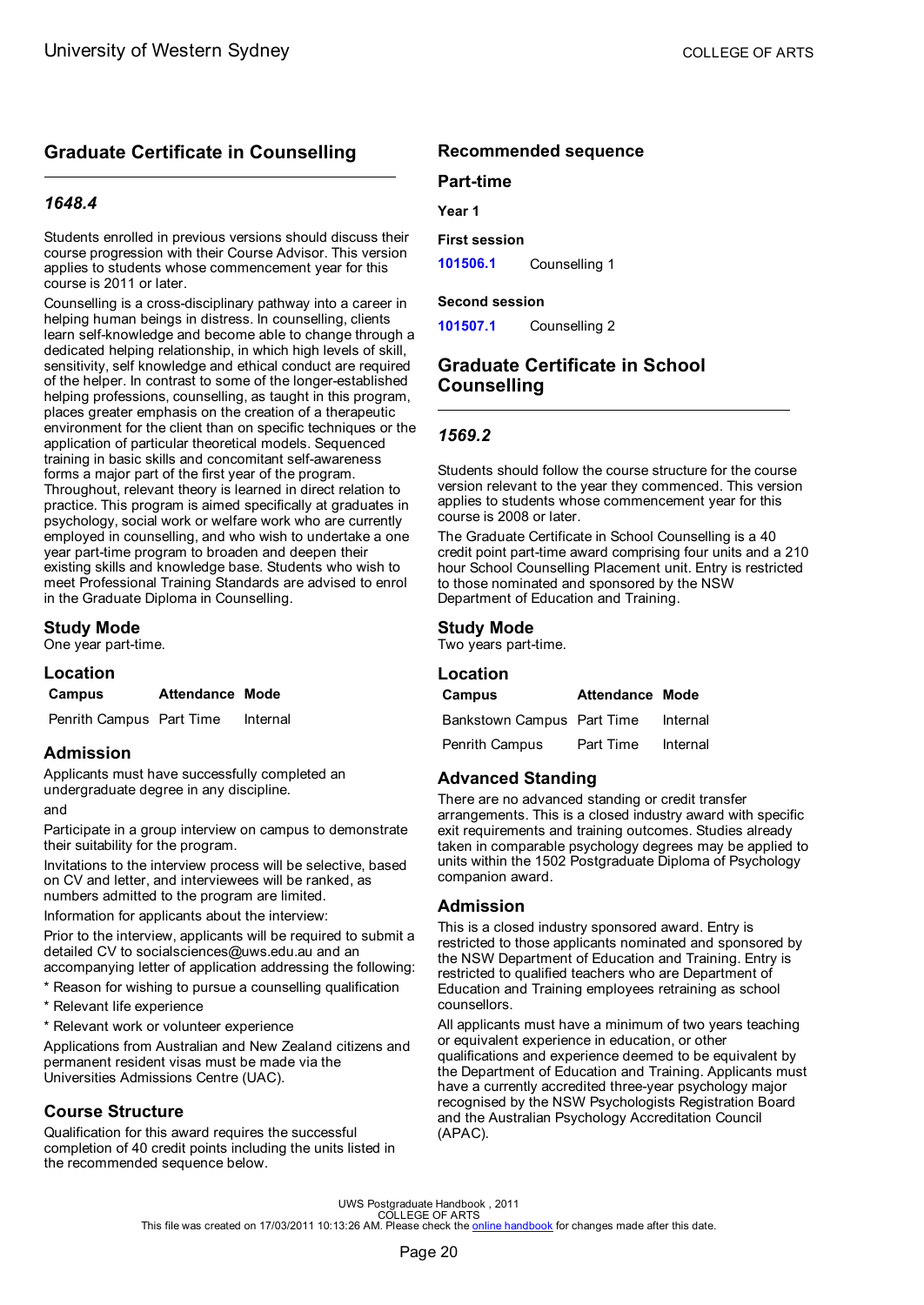# <span id="page-24-0"></span>**Course Structure**

Qualification for this award requires the successful completion of 40 credit points which include the units listed in the recommended sequence below.

# **Recommended Sequence**

# **Part-time**

**Year 1**

# **Autumn session**

**[101447.1](#page-67-0)** School Counselling Placement<br>**52340.1** Professional Issues in Psychold **[52340.1](#page-63-0)** Professional Issues in Psychological Practice

# **Spring session**

| 101447.1 | School Counselling Placement              |
|----------|-------------------------------------------|
| 101415.2 | Psychological and Educational Assessment: |
|          | Theories and Skills 2                     |

### **Year 2**

### **Autumn session**

**[101200.1](#page-41-0)** Children, Young People and Behaviour

# **Spring session**

**[101199.1](#page-46-0)** Counselling and Consultation 2

### **Clinical, Professional or Industry Placements:**

Students will complete a 210-hour placement supervised by the University within a setting provided by DET. This is a mandated component of the Graduate Certificate. Students will be given specific placements on the direction of their employers and with the agreement of the Course Advisor. Placements will be supervised by university staff within DET settings. As the placement occurs in the first year of the program when the students are not conditionally registered as psychologists, it cannot be counted for subsequent postgraduate specified credits.

# **Master of Social Science**

# *4617.3*

Students should follow the course structure for the course version relevant to the year they commenced. This version applies to students whose commencement year for this course is 2010 or later.

Course enquiries should be directed to the course advisor.

The Master of Social Science offers a flexible design allowing students to select areas of study according to their personal interest and professional need. Critical and reflective professional practice is enhanced through core units in social theory and research methods and a research project. In addition students are able to choose specialist professional units from a wide range available in other professional courses.

# **Study Mode**

One year full-time or two years part-time.

# **Location**

| Campus                   | Attendance Mode |          |
|--------------------------|-----------------|----------|
| Penrith Campus Full Time |                 | Internal |
| Penrith Campus Part Time |                 | Internal |

# **Advanced Standing**

Applications for advanced standing will be assessed in accordance with current UWS policy.

# **Admission**

Applicants must have successfully completed an undergraduate degree, or postgraduate qualification in any discipline.

Applications from Australian citizens and holders of permanent resident visas must be made via the Universities Admissions Centre (UAC).

International applicants must apply directly to the University of Western Sydney via the UWS International office.

Applicants who have undertaken studies overseas may have to provide proof of proficiency in English. Details of minimum English proficiency requirements and acceptable proof can be found on the Universities Admissions Centre website (UAC).

Overseas qualifications must be deemed by the Australian Education International - National Office of Overseas Skills Recognition (AEI-NOOSR) to be equivalent to Australian qualifications in order to be considered by UAC and UWS.

# **Course Structure**

Qualification for this award requires the successful completion of 80 credit points consisting of 40 credit points of core:

# **Core Units**

| 400421.1 | Research Methods for Humanities and<br>Social Sciences |
|----------|--------------------------------------------------------|
| 400585.1 | Theories of the Social                                 |
| 400586.1 | Integrating Theory, Research and Practice              |

The remaining 40 credit points is to be made up of postgraduate level units offered across the university.

# **Graduate Diploma in Social Science**

# *4618.3*

Students should follow the course structure for the course version relevant to the year they commenced. This version applies to students whose commencement year for this course is 2010 or later.

Course enquiries should be directed to the course advisor.

The Graduate Diploma in Social Science is flexible in design allowing students to select areas of study according to their personal interest and professional need. It is also designed to enhance critical and reflective professional practice in the human services sector. Units in social science theories and research methods are core components of the course. To complete the Graduate Diploma students can choose to complete these two units

UWS Postgraduate Handbook , 2011 COLLEGE OF ARTS This file was created on 17/03/2011 10:13:26 AM. Please check the online [handbook](http://handbook.uws.edu.au/hbook/) for changes made after this date.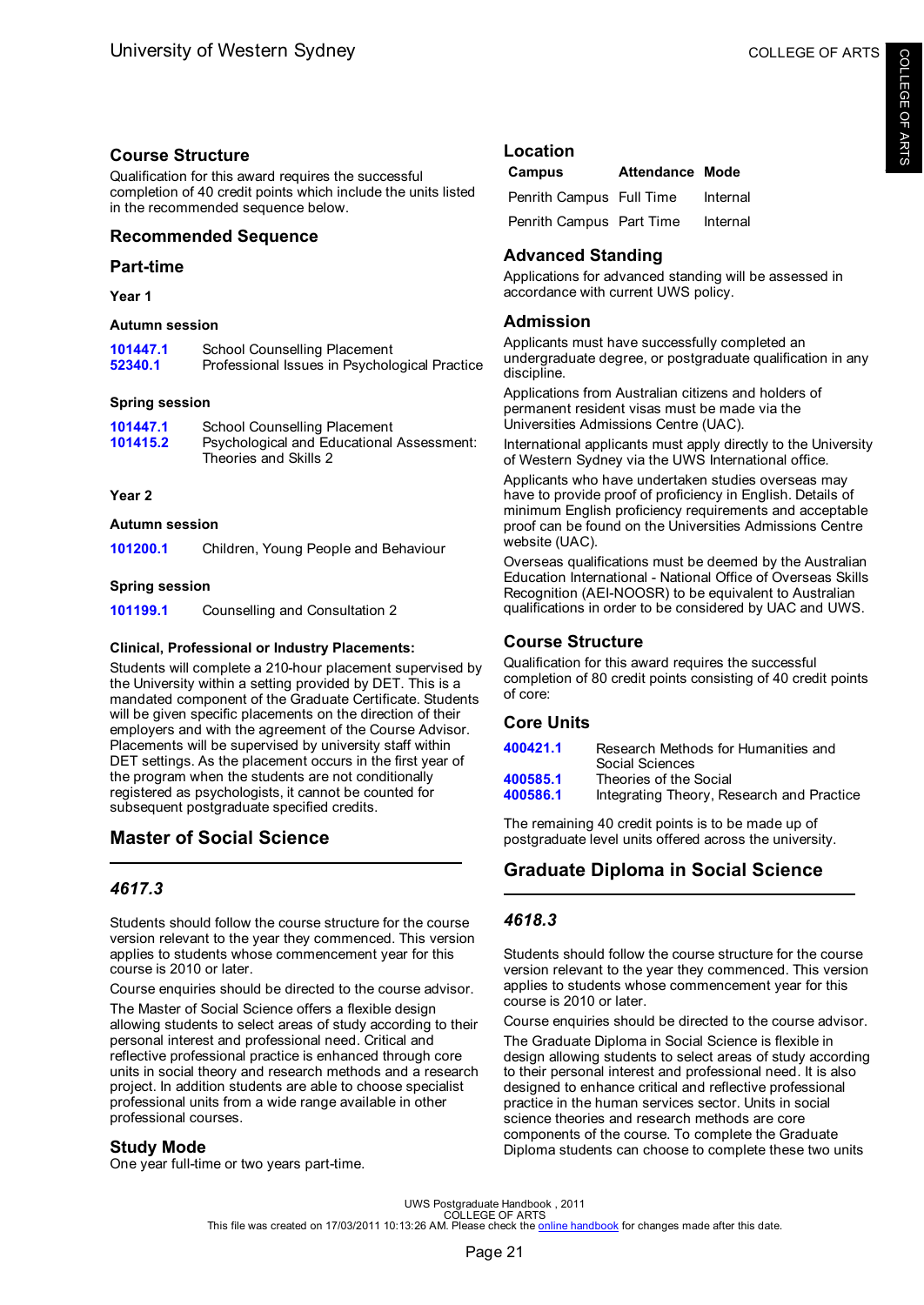<span id="page-25-0"></span>and a research report and two specialist professional units or four specialist professional units from a wide range available within other specialist awards.

### **Study Mode**

Six months full-time plus six months part-time; or one and a half years part-time.

### **Location**

| Campus | <b>Attendance Mode</b> |  |
|--------|------------------------|--|
|        |                        |  |

| Penrith Campus Full Time | Internal |
|--------------------------|----------|
| Penrith Campus Part Time | Internal |

# **Admission**

Applicants must have successfully completed an undergraduate degree or postgraduate qualification in any discipline.

Applications from Australian and New Zealand citizens and holders of permanent resident visas must be made via the Universities Admissions Centre (UAC).

International applicants must apply directly to the University of Western Sydney via the UWS International office.

Applicants who have undertaken studies overseas may have to provide proof of proficiency in English. Details of minimum English proficiency requirements and acceptable proof can be found on the Universities Admissions Centre (UAC) website.

Overseas qualifications must be deemed by the Australian Education International - National Office of Overseas Skills Recognition (AEI-NOOSR) to be equivalent to Australian qualifications in order to be considered by UAC and UWS.

# **Course Structure**

The Graduate Diploma in Social Science consists of 40 credit points of core units and 20 credit points of postgraduate elective units:

# **Core Units**

| 400421.1 | Research Methods for Humanities and<br>Social Sciences |
|----------|--------------------------------------------------------|
| 400585.1 | Theories of the Social                                 |
| 400586.1 | Integrating Theory, Research and Practice              |

The remaining 20 credit points are to be made up of postgraduate level units offered across the university. Students may consult with the Head of Program for a list of suggested units

# **Graduate Certificate in Social Science**

# *4619.3*

Students should follow the course structure for the course version relevant to the year they commenced. This version applies to students whose commencement year for this course is 2010 or later.

Course enquiries should be directed to the course advisor.

The Graduate Certificate in Social Science is flexible in design allowing students to select areas of study according to their personal interest and professional need. It is also designed to enhance critical and reflective professional

practice in the human services sector. Units in social science theories and research methods are core components of the course. To complete the graduate certificate students can choose to complete these two units and a research report or two specialist professional units from a wide range available within other specialist awards.

### **Study Mode**

Six months full-time or one year part-time.

### **Location**

| Campus                   | <b>Attendance Mode</b> |          |
|--------------------------|------------------------|----------|
| Penrith Campus Full Time |                        | Internal |
| Penrith Campus Part Time |                        | Internal |

# **Advanced Standing**

Applications for advanced standing will be assessed in accordance with current UWS policy.

### **Admission**

Applicants must have successfully completed an undergraduate degree or postgraduate qualification in any discipline.

OR

Have a minimum of three years full-time equivalent work experience in education, community welfare, social work, psychology, criminology, social policy, social research or employment relations.

Applicants from Australian and NZ citizens and holders of permanent resident visas must be made via the Universities Admissions Centre (UAC).

International applicants must apply directly to the University of Western Sydney via the UWS International office.

Applicants who have undertaken studies overseas may have to provide proof of proficiency in English. Details of minimum English proficiency requirements and acceptable proof can be found on the Universities Admissions Centre website (UAC).

Overseas qualifications must be deemed by the Australian Education International - National Office of Overseas Skills Recognition (AEI-NOOSR) to be equivalent to Australian qualifications in order to be considered by UAC and UWS.

# **Course Structure**

The Graduate Certificate in Social Science consists of 40 credit points. All students must complete the two core units (20cp)

# **Core Units**

| 400421.1 | Research Methods for Humanities and |
|----------|-------------------------------------|
|          | Social Sciences                     |
| 400585.1 | Theories of the Social              |

#### and

Students may then elect to complete the following 20 credit point unit

**[400586.1](#page-53-0)** Integrating Theory, Research and Practice

# or

Students may select the remaining 20 credit points from postgraduate level units offered across the university.

UWS Postgraduate Handbook , 2011 COLLEGE OF ARTS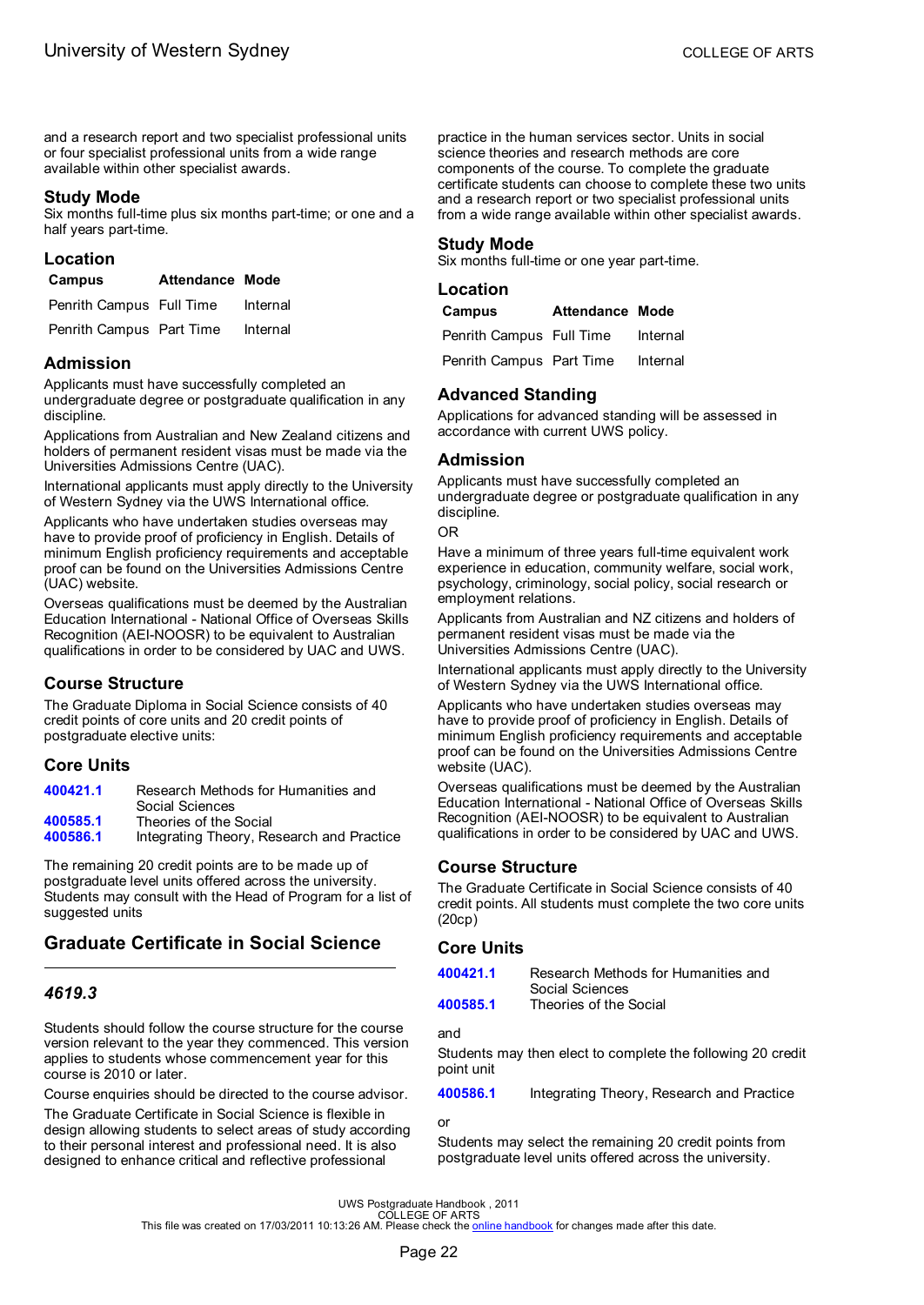<span id="page-26-0"></span>Students may consult with the Head of Program for a list of suggested units.

# **Master of Special Education**

# *1682.2*

Students should follow the course structure for the course version relevant to the year they commenced. This version applies to students whose commencement year for this course is mid-year 2010 or later.

The Master of Special Education is a post-initial teaching qualification which enables teachers to work with students with special education needs across a range of settings (early childhood, primary, secondary, post-secondary). It includes an extensive practicum. It is designed to enable the student to specialise in working in early childhood intervention, inclusive settings, supported settings or gifted education. It combines some on-campus experiences (primarily in block mode) with on-line studies. The program supports teachers to engage in evidence-based practice in their area of specialisation.

# **Study Mode**

Two years part-time.

### **Location Campus Attendance Mode**

Penrith Campus Part Time Internal

# **Admission**

This course provides a post-initial teaching qualification for graduates who already have a recognised three or four year teaching qualification. Applicants must have therefore successfully completed a recognised three or four year teaching qualification.

Government Policies: Education employers have special staff requirements and policies that apply to intending students of Education courses. At entry, this involves signing a Prohibited Employment Declaration prior to 1 June 2010 or a Working with Children Check Student Declaration after 1 June 2010.

Applications from Australian and NZ citizens and holders of permanent resident visas must be made via the Universities Admissions Centre (UAC).

International applicants must apply directly to the University of Western Sydney via UWS International.

Applicants who have undertaken studies overseas may have to provide proof of proficiency in English. Details of minimum English proficiency requirements and acceptable proof can be found on the Universities Admissions Centre website (UAC).

Overseas qualifications must be deemed by the Australian Education International - National Office of Overseas Skills Recognition (AEI-NOOSR) to be equivalent to Australian qualifications in order to be considered by UAC and UWS.

# **Course Structure**

Qualification for this award requires the successful completion of 80 credit points including the units listed in the recommended sequence below.

# **Recommended Sequence**

**Part-time**

**Year 1**

**1H**

# **Core units**

Choose one of the following core units:

| 101656.1 | Researching Practice      |
|----------|---------------------------|
| 101655.1 | Transformative Leadership |

### **Specialist unit**

**[101672.1](#page-52-0)** Inclusion In Practice

**2H**

### **Core units**

Choose one of the following core units:

| 101658.1 | Transformative Learning               |
|----------|---------------------------------------|
| 101657.1 | Independent Study/Practice in Context |

### **Specialist unit**

| 101671.1 | Multiliteracies and Additional Needs |
|----------|--------------------------------------|
|----------|--------------------------------------|

**Year 2**

**1H**

# **Core units**

Choose one of the following, whichever has not been completed as the core unit in Year 1.

| 101656.1 | Researching Practice      |
|----------|---------------------------|
| 101655.1 | Transformative Leadership |

### **Specialist unit**

**[101028.1](#page-40-0)** Behaviour Management

# **2H**

### **Core units**

Choose one of the following, whichever has not been completed as the core unit in Year 1.

| 101658.1 | Transformative Learning               |
|----------|---------------------------------------|
| 101657.1 | Independent Study/Practice in Context |

# **Specialist unit**

**[101073.1](#page-65-0)** Professional Practice in Context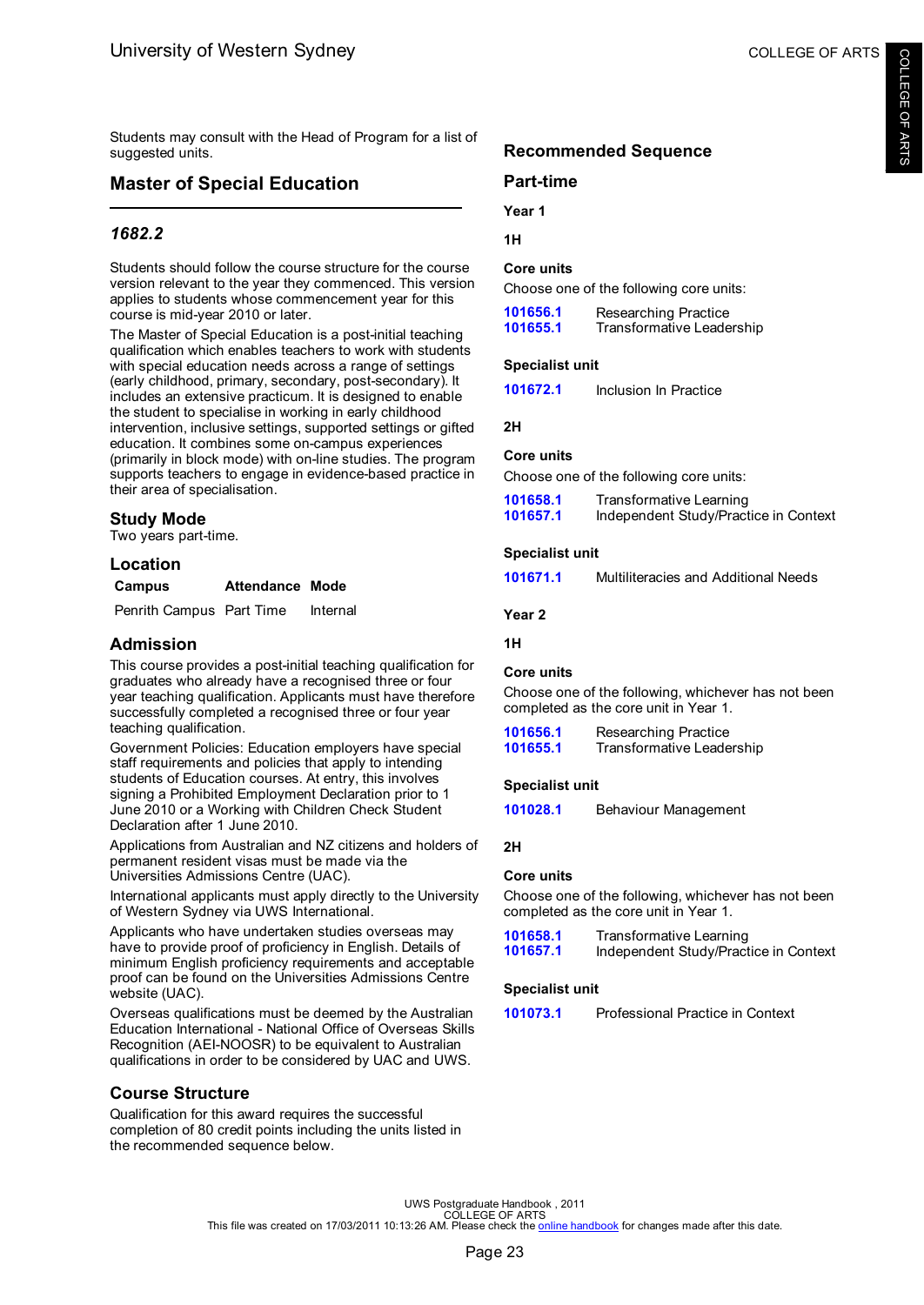# <span id="page-27-0"></span>**Graduate Certificate in Special Education Studies**

# *1611.3*

Students should follow the course structure for the course version relevant to the year they commenced. This version applies to students whose commencement year for this course is mid-year of 2010 or later.

The Graduate Certificate in Special Education Studies is intended for those students who do not want a teaching qualification. The units are common to those in the Master of Special Education, and are designed to enable the student to develop their understandings and skills in working in early childhood intervention, inclusive settings, supported settings or gifted education. It combines some on-campus experiences (primarily in block mode) with online studies. The graduate certificate is undertaken over two semesters part-time. Although designed primarily for teachers, the Graduate Certificate is also of relevance to therapists and other professionals working in the disability field.

### **Study Mode**

One year part-time.

### **Location**

**Campus Attendance Mode**

Penrith Campus Part Time Internal

# **Admission**

Applicants must have successfully completed an undergraduate or postgraduate degree in any discipline.

Applications from Australian and NZ citizens and holders of permanent resident visas must be made via the Universities Admissions Centre (UAC).

International applicants must apply directly to the University of Western Sydney via UWS International.

Applicants who have undertaken studies overseas may have to provide proof of proficiency in English. Details of minimum English proficiency requirements and acceptable proof can be found on the Universities Admissions Centre website (UAC).

Overseas qualifications must be deemed by the Australian Education International - National Office of Overseas Skills Recognition (AEI-NOOSR) to be equivalent to Australian qualifications in order to be considered by UAC and UWS.

# **Special Requirements**

Students are not permitted to undertake the practicum as part of the Graduate Certificate.

# **Course Structure**

Qualification for this award requires the successful completion of 40 credit points including the units listed in the recommended sequence below.

Students may take no more than two units from the common core.

# **Part-time**

# **Year 1**

### **1H**

Choose two of the following three units

| 101656.1 | Researching Practice      |
|----------|---------------------------|
| 101655.1 | Transformative Leadership |

#### **Specialist unit**

**[101672.1](#page-52-0)** Inclusion In Practice

### **2H**

Choose one or two of the following units depending on whether one or two core units were taken in 1H.

| 101658.1 | Transformative Learning               |
|----------|---------------------------------------|
| 101657.1 | Independent Study/Practice in Context |

#### **Specialist unit**

**[101671.1](#page-58-0)** Multiliteracies and Additional Needs

NOTE: Students wishing to undertake three Special Education specialist units will need to undertake their studies over three semesters.

**Year 2**

**1H**

**Specialist unit**

**[101028.1](#page-40-0)** Behaviour Management

# **Master of Teaching (Birth - 5 Years/Birth - 12 Years)**

# *1691.2*

Students should follow the course structure for the course version relevant to the year they commenced. This version applies to students whose commencement year in this course is 2011.

The Master of Teaching (Birth - 5 Years/Birth -12 Years) provides students with key knowledge, skills and understandings required for working as a qualified teacher with children and their families in prior to school and primary school settings. There is a strong emphasis throughout the course on curriculum and pedagogies relevant to both prior to school and school based settings. This course would be appropriate for people wanting to work as a qualified teacher in preschool, long day care or in a primary school setting. The course includes professional experience placements in prior to school and school settings. There is an early exit point of a Master of Teaching (Birth - 5 Years) for students who want a Birth - 5 qualification only.

### **Study Mode**

Two and a half years full-time. Graduates of the UWS Bachelor of Social Science (Pathway to Early Childhood

UWS Postgraduate Handbook , 2011 COLLEGE OF ARTS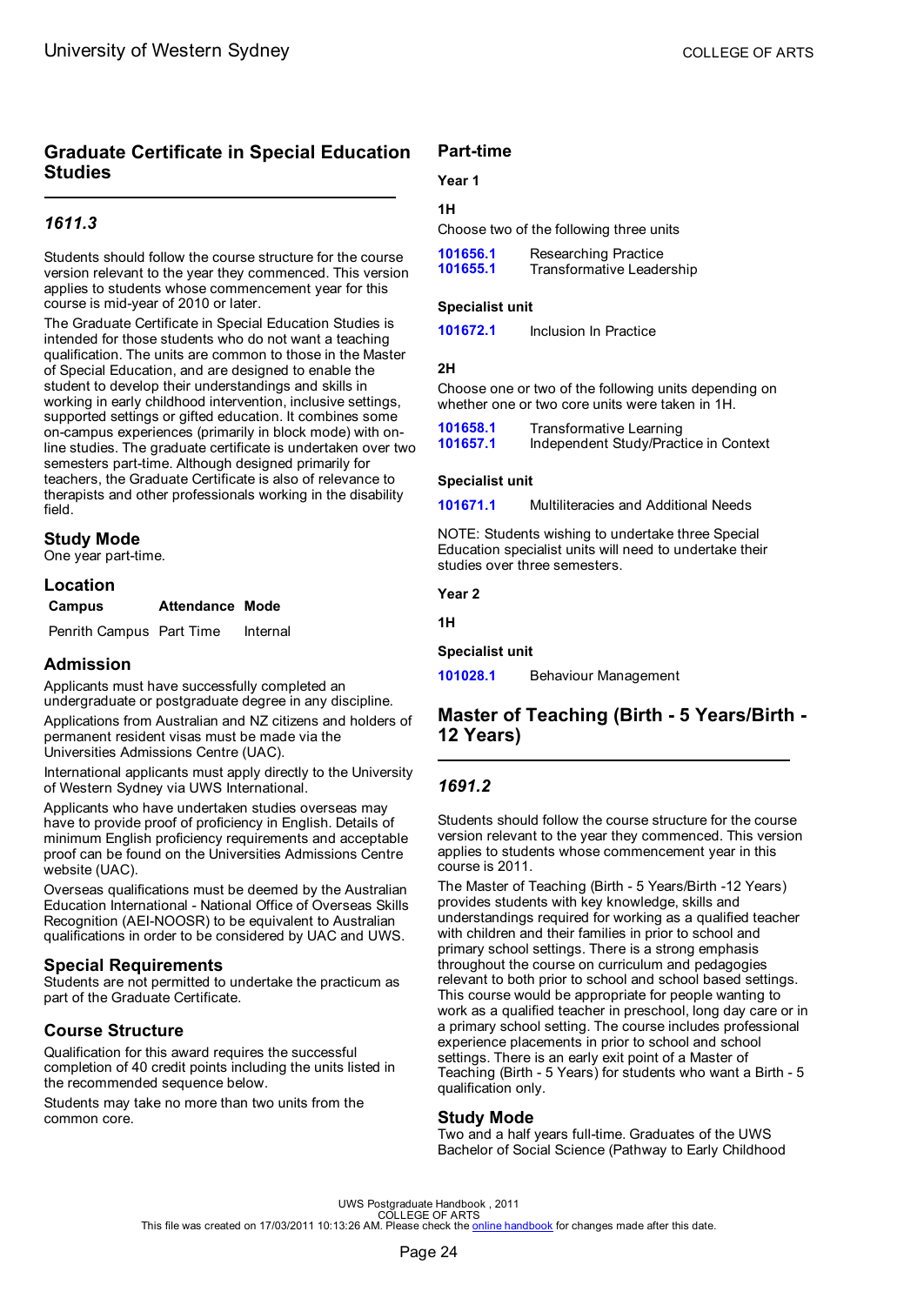Teaching) - two years accelerated full-time; graduates of the UWS Bachelor of Early Childhood Studies - two years full-time or one and a half years accelerated full-time.

### **Location**

| Campus                     | Attendance Mode |          |
|----------------------------|-----------------|----------|
| Bankstown Campus Full Time |                 | Internal |
| Bankstown Campus Part Time |                 | Internal |

# **Accreditation**

This course is accredited with the NSW Institute of Teachers.

# **Admission**

Applicants must have successfully completed an undergraduate degree in any discipline.

Additional information for applicants:

Applicants must meet the Key Learning Area requirements of the NSW Institute of Teachers.

Where these requirements are not met, applicants may be offered concurrent enrolment in up to four undergraduate units of study.

For applicants internal to UWS applications for the Master of Teaching (Birth – 12 Years) course may be made through the School of Education Course Nomination form located on the UWS website.

For applicants external to UWS, applications for the Master of Teaching (Birth – 12 Years) course must be made through the Universities Admissions Centre (UAC).

International applicants must apply directly to the University of Western Sydney via UWS International.

Applicants who have undertaken studies overseas may have to provide proof of proficiency in English. Details of minimum English proficiency requirements and acceptable proof can be found on the Universities Admissions Centre website (UAC).

Overseas qualifications must be deemed by the Australian Education International - National Office of Overseas Skills Recognition (AEI-NOOSR) to be equivalent to Australian qualifications in order to be considered by UAC and UWS.

### **Special Requirements**

Government Policies: Education employers have special staff requirements and policies that apply to intending students of education courses. At entry, this involved signing a Prohibited Employment Declaration prior to 1 June 2010 OR a Working with Children Check Student Declaration after 1 June 2010.

# **Course Structure**

# **Full-time mode (2.5 years)**

For graduates who have an undergraduate degree other than a UWS Bachelor of Social Science (Pathway to Early Childhood Teaching) or a UWS Bachelor of Early Childhood Studies.

Qualification for this award requires the successful completion of 20 core units listed in the recommended sequence below.

# **Recommended sequence**

**Year 1**

# **1H session**

| 101802.1 | Investigating with Mathematics, Science and |
|----------|---------------------------------------------|
|          | Technoloav                                  |
| 101628.1 | <b>Global Literacies</b>                    |
| 101629.1 | Healthy Identities                          |
| 101647.2 | Play Development and Learning               |

#### **2H session**

| 101098.1 | Curriculum for Under Threes                |
|----------|--------------------------------------------|
| 101803.1 | Literacy in the Early Years                |
| 101107.2 | Early Childhood Professional Experience 1  |
| 101648.1 | Early Intervention and Prevention in Early |
|          | <b>Childhood Contexts</b>                  |

### **Year 2**

#### **1H session**

| 101099.1             | Engaging Children in Curriculum             |
|----------------------|---------------------------------------------|
| 101103.2             | Fostering Creativity in Children's Learning |
| 101108.2<br>101625.1 | Early Childhood Professional Experience 2   |
|                      | Inclusive Practices                         |

#### **2H session**

| 101583.1<br>101630.1<br>101105.2<br>101627.1 | Primary Science & Technology<br>Managing Child and Family Services<br><b>Prosocial Learning Environments</b><br>Connecting Communities in Early Childhood<br>Education |
|----------------------------------------------|------------------------------------------------------------------------------------------------------------------------------------------------------------------------|
|                                              |                                                                                                                                                                        |
|                                              |                                                                                                                                                                        |

### **Year 3**

#### **1H session**

| 101582.1 | Primary Human Society and its Environment |
|----------|-------------------------------------------|
| 101584.1 | Primary Mathematics and Numeracy 2        |
| 101586.1 | Primary English and Literacy 2            |
| 101604.1 | <b>Primary Professional Experience</b>    |

# **Accelerated Full-time mode (2 years)**

For graduates of the UWS Bachelor of Social Science (Pathway to Early Childhood Teaching) who receive 30 credit points advanced standing for 101627 - Connecting Communities in Early Childhood Education; 101647 - Play Development and Learning; and 101648 - Early Intervention and Prevention in Early Childhood Contexts. Qualification for this award requires the successful completion of 17 core units listed in the recommended sequence below.

# **Recommended sequence**

**Year 1**

### **1H session**

| 101103.2 | Fostering Creativity in Children's Learning |
|----------|---------------------------------------------|
| 101802.1 | Investigating with Mathematics, Science and |
|          | Technology                                  |
| 101628.1 | <b>Global Literacies</b>                    |

UWS Postgraduate Handbook , 2011 COLLEGE OF ARTS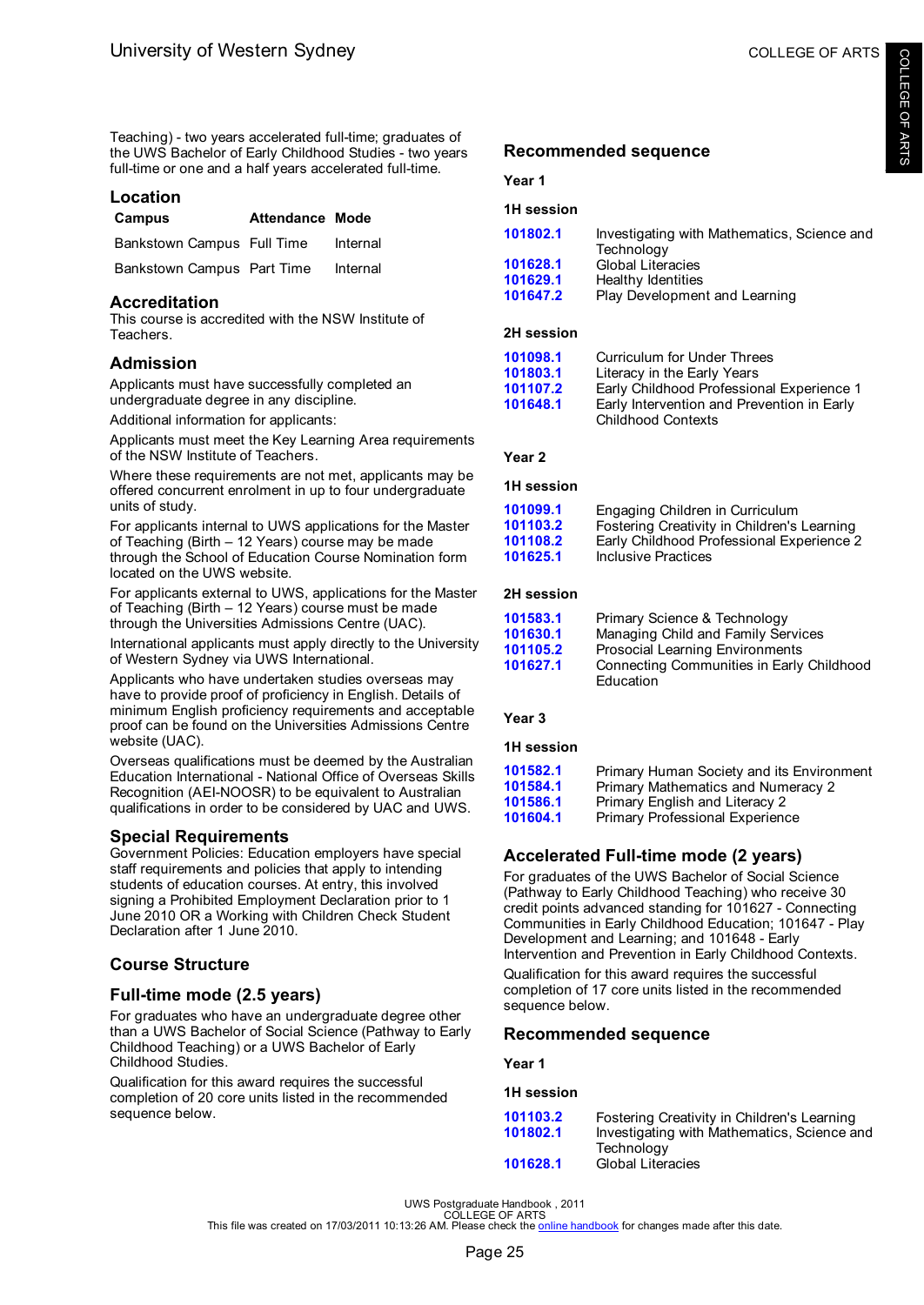<span id="page-29-0"></span>

| 101629.1 |  | Healthy Identities |
|----------|--|--------------------|
|----------|--|--------------------|

#### **2H session**

| 101098.1 | Curriculum for Under Threes               |
|----------|-------------------------------------------|
| 101803.1 | Literacy in the Early Years               |
| 101107.2 | Early Childhood Professional Experience 1 |
| 101630.1 | Managing Child and Family Services        |
|          |                                           |

#### **Year 2**

#### **1H session**

| 101099.1 | Engaging Children in Curriculum           |
|----------|-------------------------------------------|
| 101105.2 | Prosocial Learning Environments           |
| 101108.2 | Early Childhood Professional Experience 2 |
| 101625.1 | Inclusive Practices                       |
|          |                                           |

#### **2H session**

| 101582.1 | Primary Human Society and its Environment |
|----------|-------------------------------------------|
| 101583.1 | Primary Science & Technology              |
| 101584.1 | Primary Mathematics and Numeracy 2        |
| 101586.1 | Primary English and Literacy 2            |
| 101604.1 | Primary Professional Experience           |
|          |                                           |

# **Full-time mode (2 years)**

For graduates of the UWS Bachelor of Early Childhood Studies who receive 50 credit points advanced standing for 101625 - Inclusive Practices; 101627 - Connecting Communities in Early Childhood Education; 101628 - Global Literacies; 101647 - Play Development and Learning; and 101648 - Early Intervention and Prevention in Early Childhood Contexts.

Qualification for this award requires the successful completion of 15 core units listed in the recommended sequence below.

### **Recommended sequence**

#### **Year 1**

#### **1H session**

| 101098.1 | Curriculum for Under Threes                 |
|----------|---------------------------------------------|
| 101802.1 | Investigating with Mathematics, Science and |
|          | Technology                                  |
| 101107.2 | Early Childhood Professional Experience 1   |
| 101629.1 | Healthy Identities                          |

#### **2H session**

| 101099.1 | Engaging Children in Curriculum           |
|----------|-------------------------------------------|
| 101803.1 | Literacy in the Early Years               |
| 101108.2 | Early Childhood Professional Experience 2 |
| 101630.1 | Managing Child and Family Services        |

#### **Year 2**

#### **1H session**

| 101103.2 | Fostering Creativity in Children's Learning |
|----------|---------------------------------------------|
| 101582.1 | Primary Human Society and its Environment   |
| 101583.1 | Primary Science & Technology                |

### **2H session**

| 101105.2 | Prosocial Learning Environments    |
|----------|------------------------------------|
| 101584.1 | Primary Mathematics and Numeracy 2 |
| 101586.1 | Primary English and Literacy 2     |
| 101604.1 | Primary Professional Experience    |

### **Accelerated Full-time mode (1.5 years)**

For graduates of the UWS Bachelor of Early Childhood Studies who receive 50 credit points advanced standing for 101625 - Inclusive Practices; 101627 - Connecting Communities in Early Childhood Education; 101628 - Global Literacies; 101647 - Play Development and Learning; and 101648 - Early Intervention and Prevention in Early Childhood Contexts.

Qualification for this award requires the successful completion of 15 core units listed in the recommended sequence below.

#### **Recommended sequence**

#### **Year 1**

**1H session**

| 101098.1             | <b>Curriculum for Under Threes</b>                              |
|----------------------|-----------------------------------------------------------------|
| 101103.2             | Fostering Creativity in Children's Learning                     |
| 101802.1             | Investigating with Mathematics, Science and<br>Technology       |
| 101107.2<br>101629.1 | Early Childhood Professional Experience 1<br>Healthy Identities |
|                      |                                                                 |

#### **2H session**

| 101099.1 | Engaging Children in Curriculum           |
|----------|-------------------------------------------|
| 101105.2 | <b>Prosocial Learning Environments</b>    |
| 101803.1 | Literacy in the Early Years               |
| 101108.2 | Early Childhood Professional Experience 2 |
| 101630.1 | Managing Child and Family Services        |

### **Year 2**

#### **1H session**

| 101582.1 | Primary Human Society and its Environment |
|----------|-------------------------------------------|
| 101583.1 | Primary Science & Technology              |
| 101584.1 | Primary Mathematics and Numeracy 2        |
| 101586.1 | Primary English and Literacy 2            |
| 101604.1 | <b>Primary Professional Experience</b>    |
|          |                                           |

# **Graduate Diploma in Educational Studies (Early Childhood)**

### *1631.1*

Students should follow the course structure for the course version relevant to the year they commenced. This version applies to students whose commencement year for this course is 2006 or later.

The Graduate Diploma in Educational Studies (Early Childhood) is embedded in, and articulates with the Master of Teaching (Early Childhood) to provide students with key knowledges, skills and understandings required for working with children and their families in educational settings.

UWS Postgraduate Handbook , 2011 COLLEGE OF ARTS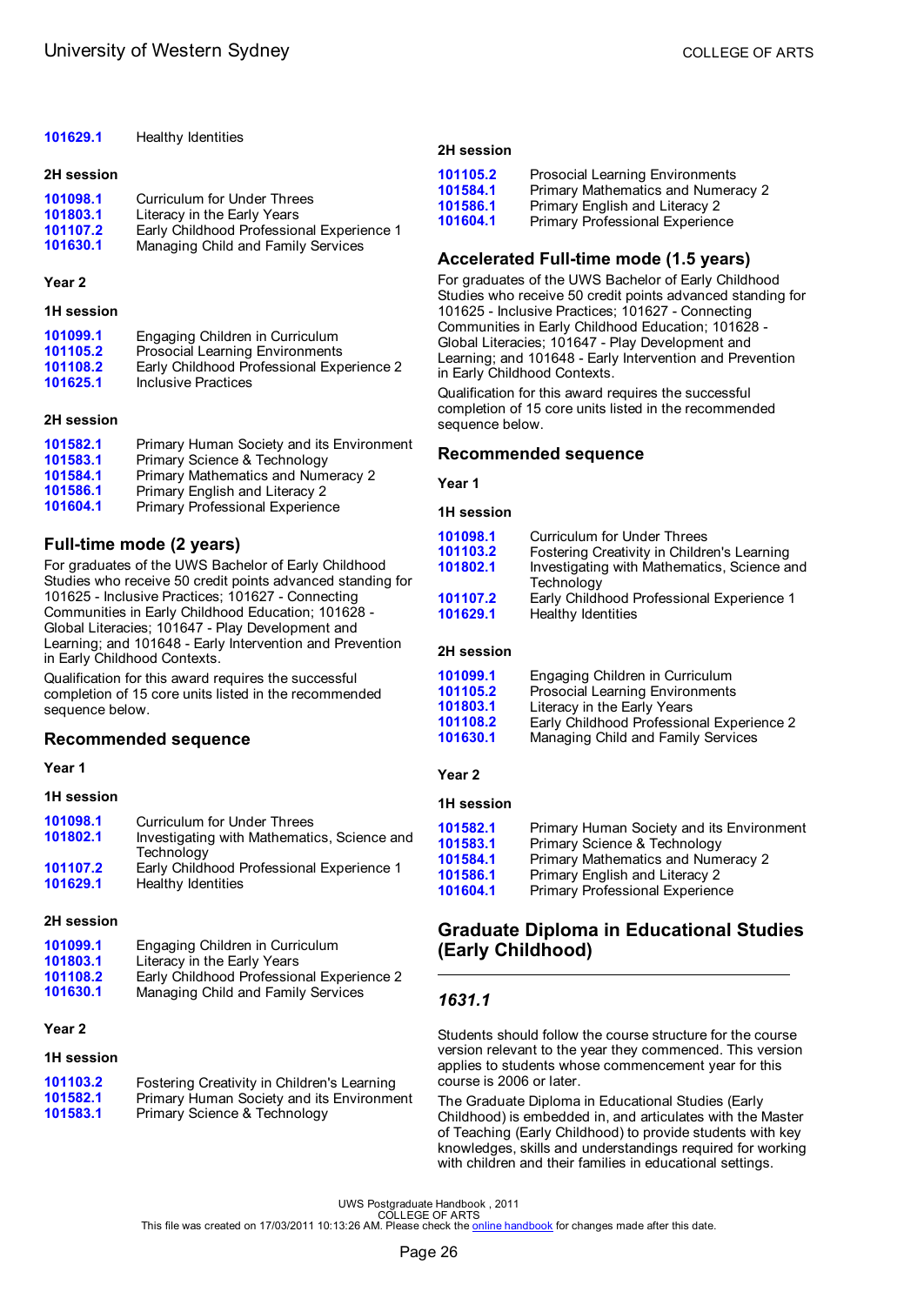In the Graduate Diploma students learn about curriculum and pedagogical approaches appropriate for the range of early childhood settings in NSW.

This course is not a professional qualification for teaching in NSW, but students entering the Master of Teaching (Early Childhood) will be granted credit for units studied in the Graduate Diploma in Educational Studies (Early Childhood). The course is comprised of 80 credit points of study.

# **Study Mode**

One and a half years full-time, two years part-time, one year accelerated mode.

# **Location**

| Campus                     | Attendance Mode |          |
|----------------------------|-----------------|----------|
| Bankstown Campus Full Time |                 | Internal |
| Bankstown Campus Part Time |                 | Internal |

# **Admission**

Most students will have completed the Bachelor of Early Childhood Studies (Child and Family) program prior to enrolment.

# **Course Structure**

Qualification for this award requires the successful completion of 80 credit points including the units listed in the recommended sequence below.

# **Recommended Sequence**

# **Full-time, Start-year Intake**

#### **Year 1**

### **1H session**

| 101104.2 | Mathematics, Science and Technology 0-8     |
|----------|---------------------------------------------|
| 101103.2 | Fostering Creativity in Children's Learning |
| 101098.1 | Curriculum for Under Threes                 |

### **2H session**

| 101105.2 | <b>Prosocial Learning Environments</b> |
|----------|----------------------------------------|
| 101106.2 | Literacy 0-8                           |
| 101099.1 | Engaging Children in Curriculum        |

### **Year 2**

# **1H session**

| 101101.1 | Children's Services: Management and |
|----------|-------------------------------------|
|          | Administration                      |
| 101102.1 | Investigating Social Worlds         |

# **Full-time, Mid-year Intake**

**(mid-year intake only available in full-time mode)**

# **Year 1**

# **2H session**

| 101104.2 | Mathematics, Science and Technology 0-8     |
|----------|---------------------------------------------|
| 101103.2 | Fostering Creativity in Children's Learning |

| 101106.2<br>101105.2 | Literacy 0-8<br><b>Prosocial Learning Environments</b>         |
|----------------------|----------------------------------------------------------------|
| Year 2               |                                                                |
| 1H session           |                                                                |
| 101098.1<br>101099.1 | Curriculum for Under Threes<br>Engaging Children in Curriculum |
| 2H session           |                                                                |

# **2H session**

| 101101.1 | Children's Services: Management and |
|----------|-------------------------------------|
|          | Administration                      |
| 101102.1 | <b>Investigating Social Worlds</b>  |

# **Part-time, Start-year Intake**

**Year 1**

### **1H session**

| 101103.2 | Fostering Creativity in Children's Learning |
|----------|---------------------------------------------|
| 101098.1 | Curriculum for Under Threes                 |

#### **2H session**

| 101105.2 | <b>Prosocial Learning Environments</b> |
|----------|----------------------------------------|
| 101106.2 | Literacy 0-8                           |
| 101102.1 | <b>Investigating Social Worlds</b>     |

### **Year 2**

#### **1H session**

| 101104.2 | Mathematics, Science and Technology 0-8 |
|----------|-----------------------------------------|
| 101099.1 | Engaging Children in Curriculum         |

### **2H session**

| 101101.1 | Children's Services: Management and |
|----------|-------------------------------------|
|          | Administration                      |

# **Accelerated Mode - Beginning Year Intake**

### **1H session**

| 101104.2 | Mathematics, Science and Technology 0-8     |
|----------|---------------------------------------------|
| 101103.2 | Fostering Creativity in Children's Learning |
| 101098.1 | Curriculum for Under Threes                 |
| 101099.1 | Engaging Children in Curriculum             |
|          |                                             |

### **2H session**

| 101101.1             | Children's Services: Management and<br>Administration |
|----------------------|-------------------------------------------------------|
| 101106.2<br>101102.1 | Literacy 0-8<br><b>Investigating Social Worlds</b>    |
| 101105.2             | Prosocial Learning Environments                       |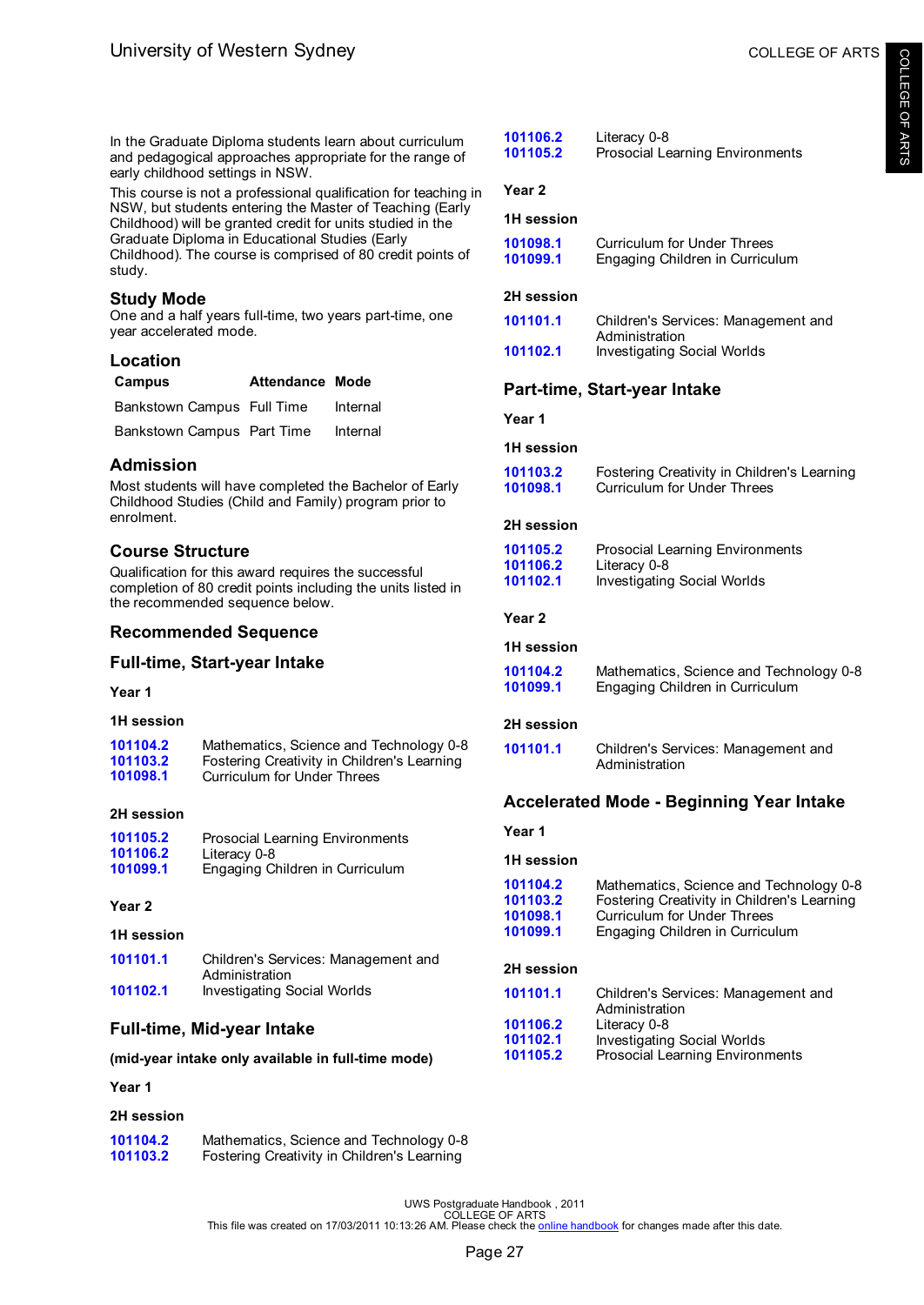# <span id="page-31-0"></span>**Master of Teaching (Primary)**

# *1663.1*

Students should follow the course structure for the course version relevant to the year they commenced. This version applies to students whose commencement year for this course is 2010 or later.

The Master of Teaching (Primary) is a professional teaching qualification for students possessing an appropriate bachelor's degree. It prepares graduates for careers in primary school settings and other educational fields in NSW and beyond and has been fully accredited by the NSW Institute of Teachers. The degree provides deep engagement in primary education, on campus and in schools, through innovative approaches to teaching and learning. Graduates meet the Professional Teaching Standards for Graduate Teacher with the NSW Institute of Teachers. There is an early exit point, The Graduate Diploma of Educational Studies, for students not seeking a professional teaching qualification.

# **Study Mode**

One year full-time in accelerated mode, one and a half years full-time standard progression for UWS graduates; or one and a half years full-time accelerated mode or two years full-time standard progression for non UWS graduates; or equivalent years part-time.

# **Location**

| Campus                     | Attendance Mode |          |
|----------------------------|-----------------|----------|
| Bankstown Campus Full Time |                 | Internal |
| Bankstown Campus Part Time |                 | Internal |

### **Accreditation**

This course is accredited with the NSW Institute of Teachers.

# **Admission**

Applicants must have successfully completed an undergraduate degree in any discipline.

Additional Information for Applicants:

Applicants must meet the Key Learning Area requirements of the NSW Institute of Teachers.

Where these requirements are not met, applicants may be offered concurrent enrolment in up to four undergraduate units of study.

For applicants internal to UWS applications for the Master of Teaching (Primary) course may be made through using the School of Education Course Nomination form located on the UWS website. Further information on admission to postgraduate courses is available on the Local Admissions section of the UWS website.

For applicants external to UWS, applications for the Master of Teaching (Primary) course must be made through the Universities Admissions Centre (UAC).

International applicants must apply directly to the University of Western Sydney via UWS International.

Applicants who have undertaken studies overseas may have to provide proof of proficiency in English. Details of minimum English proficiency requirements and acceptable proof can be found on the Universities Admissions Centre website (UAC).

Overseas qualifications must be deemed by the Australian Education International - National Office of Overseas Skills Recognition (AEI-NOOSR) to be equivalent to Australian qualifications in order to be considered by UAC and UWS.

### **Special Requirements**

Government Policies: Education employers have special staff requirements and policies that apply to intending students of education courses. At entry, this involved signing a Prohibited Employment Declaration prior to 1 June 2010 OR a Working with Children Check Student Declaration after 1 June 2010.

# **Course Structure**

Qualification for this award requires the successful completion of 160 credit points including the units listed in the recommended sequence below.

### **Recommended sequence**

#### **Course structure for UWS Graduates who have completed four Master of Teaching (Primary) units (ie 101116, 101283, 101284, 101287)**

# **Accelerated Full-time mode (1 year)**

**Year 1**

#### **1H session**

#### **Module 2** [101579.1](#page-61-0) Primary English and Literacy 1<br>**101580.1** Primary Mathematics and Num **[101580.1](#page-62-0)** Primary Mathematics and Numeracy 1 **[101581.1](#page-55-0)**

| 101581.1             | Learning for Teaching                                                     |
|----------------------|---------------------------------------------------------------------------|
| 101289.2             | Professional Practice I                                                   |
| Module 3             |                                                                           |
| 101582.1<br>101583.1 | Primary Human Society and its Environment<br>Primary Science & Technology |
| 2H session           |                                                                           |
| Module 3             |                                                                           |
| 101584.1<br>101585.1 | Primary Mathematics and Numeracy 2<br><b>Primary Creative Arts</b>        |
| Module 4             |                                                                           |

| 101586.1 | Primary English and Literacy 2                          |
|----------|---------------------------------------------------------|
| 101286.2 | Inclusive Teaching for Effective Learning               |
| 101587.1 | Teaching in New Times                                   |
| 101288.2 | Professional Practice II: Engaging in the<br>Profession |
|          |                                                         |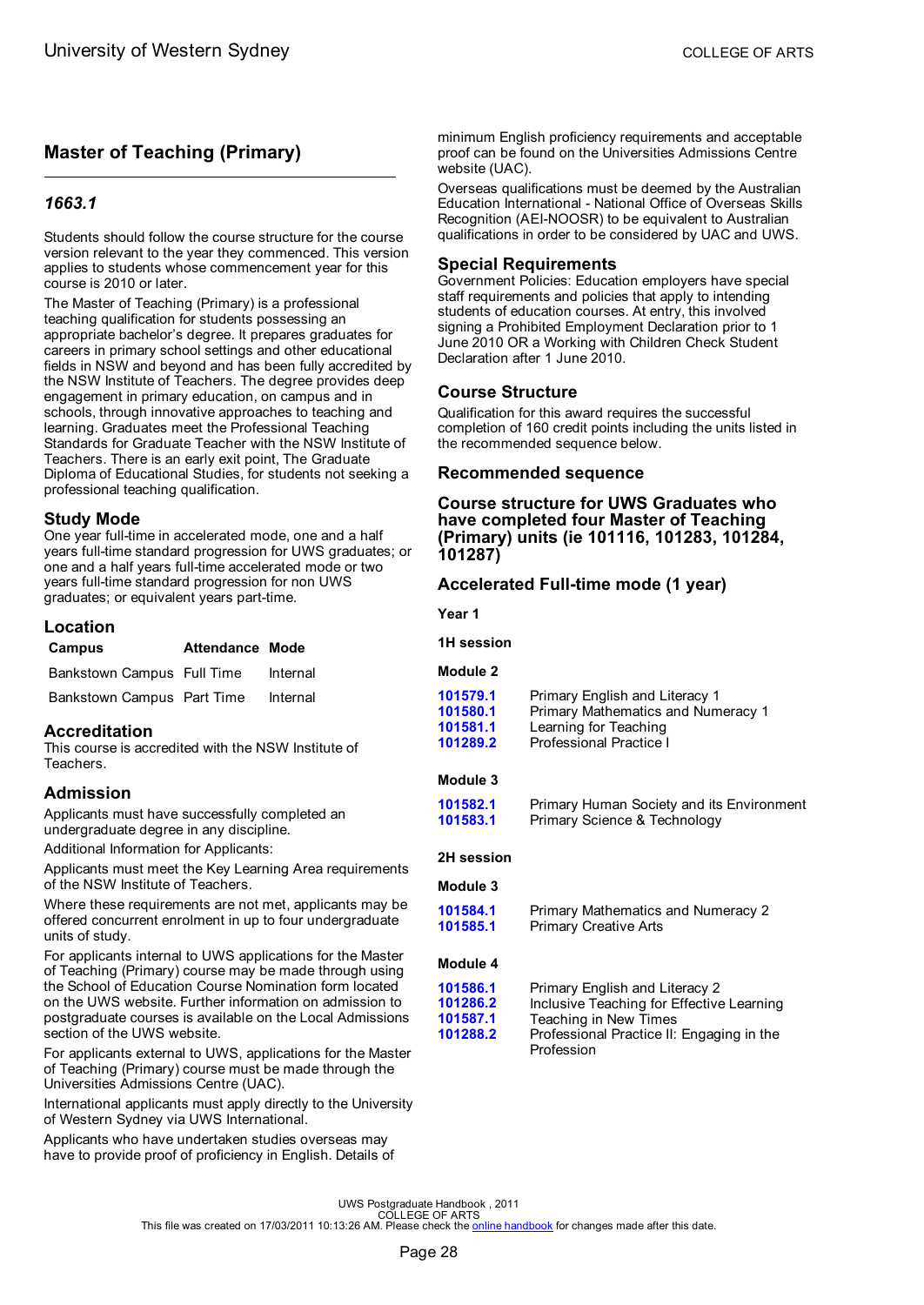|                                                                                                                                                              | Full-time mode (1.5 years)                                                                                               | Year 2                                       |                                                                                                                               |
|--------------------------------------------------------------------------------------------------------------------------------------------------------------|--------------------------------------------------------------------------------------------------------------------------|----------------------------------------------|-------------------------------------------------------------------------------------------------------------------------------|
| Year 1                                                                                                                                                       |                                                                                                                          | 1H session                                   |                                                                                                                               |
| 1H session                                                                                                                                                   |                                                                                                                          | Module 3                                     |                                                                                                                               |
| Module 2<br>101579.1                                                                                                                                         |                                                                                                                          | 101584.1<br>101585.1                         | Primary Mathematics and Numeracy 2<br><b>Primary Creative Arts</b>                                                            |
| 101580.1<br>101581.1                                                                                                                                         | Primary English and Literacy 1<br>Primary Mathematics and Numeracy 1<br>Learning for Teaching                            | Module 4                                     |                                                                                                                               |
| 101289.2                                                                                                                                                     | <b>Professional Practice I</b>                                                                                           | 101586.1<br>101286.2<br>101587.1             | Primary English and Literacy 2<br>Inclusive Teaching for Effective Learning<br>Teaching in New Times                          |
| 2H session<br>Module 3                                                                                                                                       |                                                                                                                          | 101288.2                                     | Professional Practice II: Engaging in the<br>Profession                                                                       |
| 101582.1<br>101583.1<br>101584.1                                                                                                                             | Primary Human Society and its Environment<br>Primary Science & Technology                                                |                                              | Full-time mode (2 years)                                                                                                      |
| 101585.1                                                                                                                                                     | Primary Mathematics and Numeracy 2<br><b>Primary Creative Arts</b>                                                       | Year 1                                       |                                                                                                                               |
| Year 2                                                                                                                                                       |                                                                                                                          | 1H session                                   |                                                                                                                               |
| 1H session                                                                                                                                                   |                                                                                                                          | Module 1                                     |                                                                                                                               |
| Module 4                                                                                                                                                     |                                                                                                                          | 101613.2<br>101576.2                         | Educational Psychology for Primary Teaching<br>Primary Personal Development, Health &<br><b>Physical Education (PDHPE)</b>    |
| 101586.1<br>101286.2<br>101587.1                                                                                                                             | Primary English and Literacy 2<br>Inclusive Teaching for Effective Learning<br>Teaching in New Times                     | 101577.2<br>101578.2                         | <b>Classrooms Without Borders</b><br>Education, Knowledge, Society and Change                                                 |
| 101288.2                                                                                                                                                     | Professional Practice II: Engaging in the<br>Profession                                                                  | <b>2H</b> session                            |                                                                                                                               |
| <b>Course structure for UWS Graduates who</b><br>have not completed four Master of Teaching<br>(Primary) units and all graduates from<br>another university. |                                                                                                                          | Module 2                                     |                                                                                                                               |
|                                                                                                                                                              |                                                                                                                          | 101579.1<br>101580.1<br>101581.1<br>101289.2 | Primary English and Literacy 1<br>Primary Mathematics and Numeracy 1<br>Learning for Teaching<br>Professional Practice I      |
|                                                                                                                                                              | Accelerated Full-time mode (1.5 years)                                                                                   | Year <sub>2</sub>                            |                                                                                                                               |
| Year 1                                                                                                                                                       |                                                                                                                          | 1H session                                   |                                                                                                                               |
| 1H session                                                                                                                                                   |                                                                                                                          | Module 3                                     |                                                                                                                               |
| Module 1                                                                                                                                                     |                                                                                                                          | 101582.1                                     | Primary Human Society and its Environment                                                                                     |
| 101613.2<br>101576.2                                                                                                                                         | Educational Psychology for Primary Teaching<br>Primary Personal Development, Health &<br>Physical Education (PDHPE)      | 101583.1<br>101584.1<br>101585.1             | Primary Science & Technology<br>Primary Mathematics and Numeracy 2<br><b>Primary Creative Arts</b>                            |
| 101577.2<br>101578.2                                                                                                                                         | <b>Classrooms Without Borders</b><br>Education, Knowledge, Society and Change                                            | 2H session                                   |                                                                                                                               |
| 2H session                                                                                                                                                   |                                                                                                                          | Module 4                                     |                                                                                                                               |
| Module 2                                                                                                                                                     |                                                                                                                          | 101586.1                                     | Primary English and Literacy 2                                                                                                |
| 101579.1<br>101580.1<br>101581.1<br>101289.2                                                                                                                 | Primary English and Literacy 1<br>Primary Mathematics and Numeracy 1<br>Learning for Teaching<br>Professional Practice I | 101286.2<br>101587.1<br>101288.2             | Inclusive Teaching for Effective Learning<br>Teaching in New Times<br>Professional Practice II: Engaging in the<br>Profession |
| Module 3                                                                                                                                                     |                                                                                                                          |                                              |                                                                                                                               |
| 101582.1<br>101583.1                                                                                                                                         | Primary Human Society and its Environment<br>Primary Science & Technology                                                |                                              |                                                                                                                               |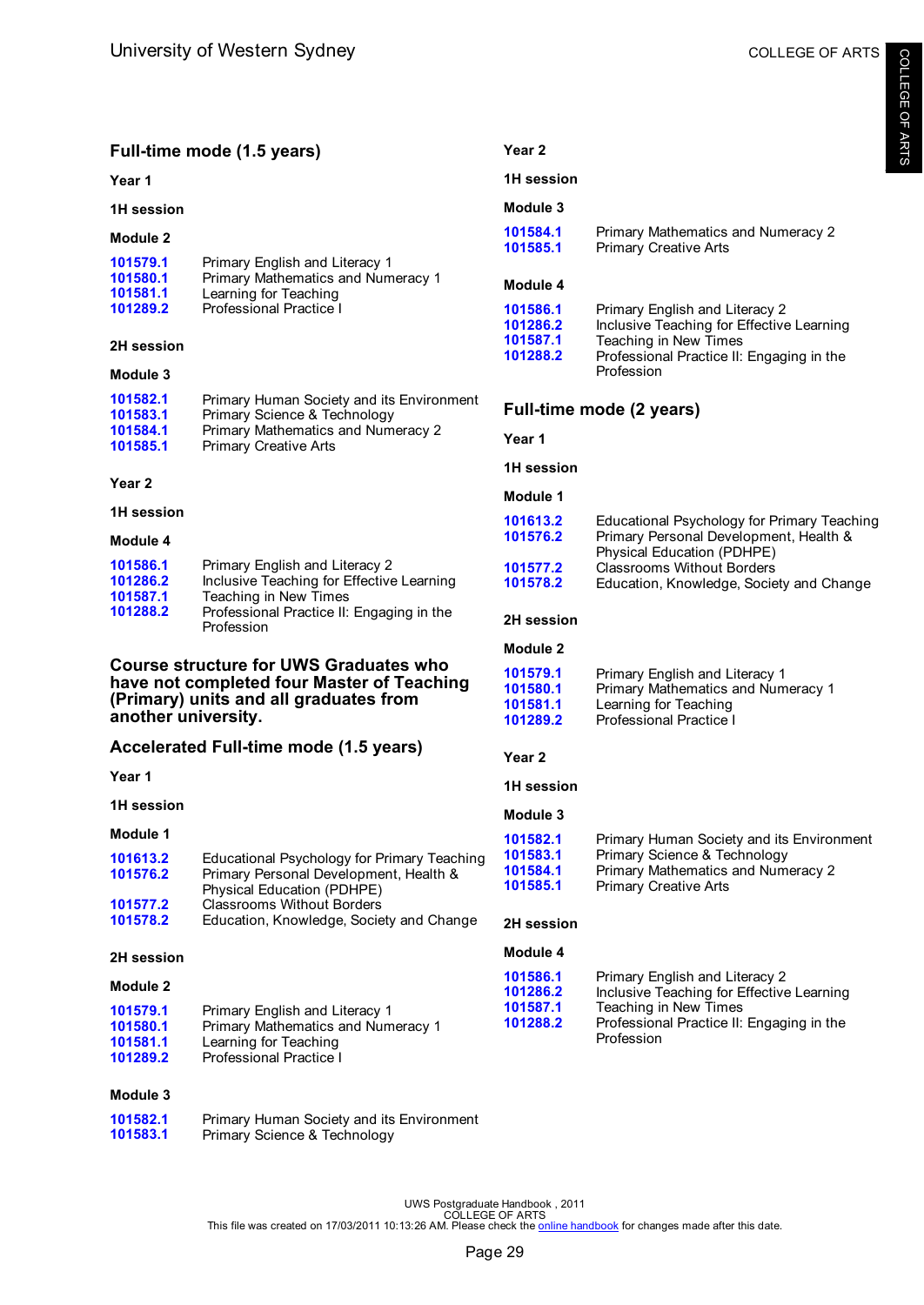# <span id="page-33-0"></span>**Graduate Diploma in Educational Studies (Primary) (exit only)**

# *1633.2*

Students should follow the course structure for the course version relevant to the year they commenced. This version applies to students whose commencement year for this course is 2010 or later.

Students are advised that the Graduate Diploma of Educational Studies (Primary) is not a professional teaching qualification.

#### **Location**

**Campus Attendance Mode**

Bankstown Campus Full Time Internal

# **Admission**

This is an exit point only from Course 1663 Master of Teaching (Primary).

# **Course Structure**

Qualification for this award requires the successful completion of 80 credit points (eight units) from the following list of units

| 101613.2 | Educational Psychology for Primary Teaching |
|----------|---------------------------------------------|
| 101576.2 | Primary Personal Development, Health &      |
|          | Physical Education (PDHPE)                  |
| 101577.2 | <b>Classrooms Without Borders</b>           |
| 101578.2 | Education, Knowledge, Society and Change    |
| 101579.1 | Primary English and Literacy 1              |
| 101580.1 | <b>Primary Mathematics and Numeracy 1</b>   |
| 101581.1 | Learning for Teaching                       |
| 101582.1 | Primary Human Society and its Environment   |
| 101583.1 | Primary Science & Technology                |
| 101584.1 | Primary Mathematics and Numeracy 2          |
| 101585.1 | <b>Primary Creative Arts</b>                |
| 101586.1 | Primary English and Literacy 2              |
| 101286.2 | Inclusive Teaching for Effective Learning   |
| 101587.1 | Teaching in New Times                       |
| 101289.2 | Professional Practice I                     |
| 101288.2 | Professional Practice II: Engaging in the   |
|          | Profession                                  |

# **Master of Teaching (Secondary)**

# *1609.2*

Students should follow the course structure for the course version relevant to the year they commenced. This version applies to students whose commencement year for this course is 2010 or later.

The Master of Teaching (Secondary) is a professional teaching qualification for students possessing an appropriate bachelor's degree. It prepares graduates for careers in secondary school settings and other educational fields in NSW, other Australian states and internationally. The degree provides a strong grounding in secondary education, on campus and in schools, through innovative

approaches to teaching and learning. Graduates meet the Professional Teaching Standards for Graduate Teacher with the NSW Institute of Teachers. There is an early exit point, 1610 - the Graduate Diploma of Educational Studies, for students not seeking a professional teaching qualification.

#### **Study Mode**

One year in accelerated mode, one and a half years in fulltime mode, up to three years part-time.

### **Location**

| Campus                   | <b>Attendance Mode</b> |          |
|--------------------------|------------------------|----------|
| Penrith Campus Full Time |                        | Internal |
| Penrith Campus Part Time |                        | Internal |

### **Accreditation**

This course is accredited with the NSW Institute of Teachers.

### **Admission**

Applicants must have successfully completed an undergraduate degree in any discipline.

Additional Information for Applicants:

Applicants must meet the Key Learning Area requirements of the NSW Institute of Teachers.

Where these requirements are not met, applicants may be offered concurrent enrolment in up to four undergraduate units of study.

For applicants internal to UWS, applications for the Master of Teaching (Secondary) course may be made by using the School of Education Course Nomination form located on the UWS website. Further information on admission to postgraduate courses is available on the Local Admissions section of the UWS website.

For applicants external to UWS, applications for the Master of Teaching (Secondary) course must be made through the Universities Admissions Centre (UAC).

International applicants must apply directly to the University of Western Sydney via UWS International.

Applicants who have undertaken studies overseas may have to provide proof of proficiency in English. Details of minimum English proficiency requirements and acceptable proof can be found on the Universities Admissions Centre website (UAC).

Overseas qualifications must be deemed by the Australian Education International - National Office of Overseas Skills Recognition (AEI-NOOSR) to be equivalent to Australian qualifications in order to be considered by UAC and UWS.

### **Special Requirements**

Government Policies: Education employers have special staff requirements and policies that apply to intending students of education courses. At entry, this involves signing a Prohibited Employment Declaration prior to 1 June 2010 or a Working with Children Check Student Declaration after 1 June 2010.

# **Course Structure**

The revised Master of Teaching (Secondary) comprises 12 units of study which cover three broad areas of: Secondary Teaching Methodology, Foundation Studies and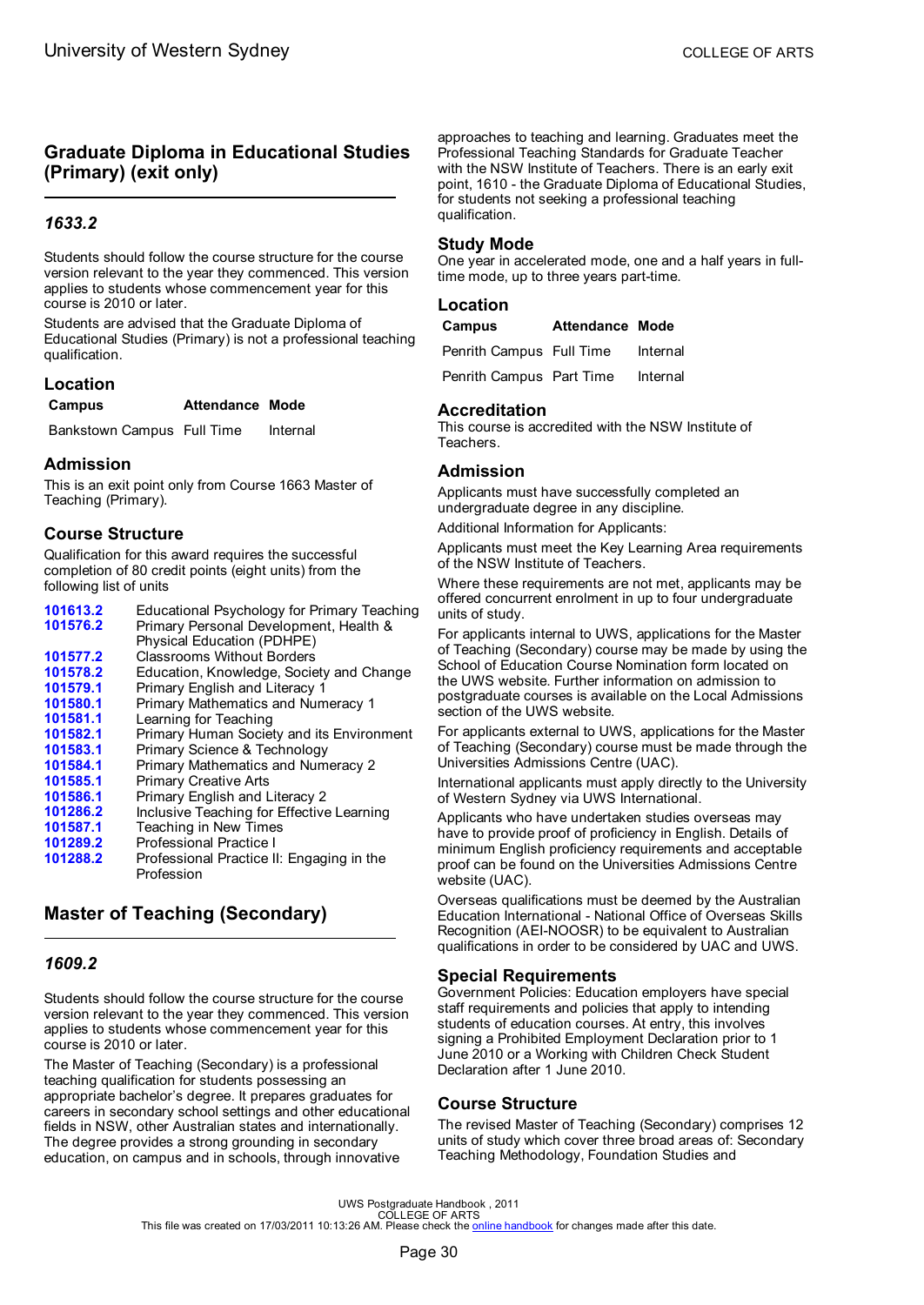Professional Experiences. All units are 10 credit points or one semester in duration.

Qualification for this award requires the successful completion of 120 credit points including the units listed in the recommended sequence below.

Students are eligible to exit with the Graduate Diploma in Educational Studies (Secondary) after the successful completion of 80 credit points.

# **Recommended sequence**

# **Start Year Intake**

# **Full-time mode (1.5 years)**

# **Year 1**

# **Semester 1**

| 101639.1 | Introduction to Teaching and Learning |
|----------|---------------------------------------|
| 101398.1 | Secondary Method 1A                   |
| 101399.1 | Secondary Method 1B                   |
| 101074.1 | Professional Experience 1             |

# **Semester 2**

| 101640.1 | Pedagogies in Practice     |
|----------|----------------------------|
| 101401.1 | Secondary Method 2A        |
| 101402.1 | Secondary Method 2B        |
| 100978.1 | Professional Experience II |

### **Semester 3**

| Inclusive Education: Principles and Practices |
|-----------------------------------------------|
| Positive Learning Environments                |
| Diversity, Social Justice and Equity          |
| Professional Experience III                   |
|                                               |

# **Accelerated Full-time mode (1 year)**

### **Year 1**

### **Semester 1**

| 101639.1 | Introduction to Teaching and Learning |
|----------|---------------------------------------|
| 101398.1 | Secondary Method 1A                   |
| 101399.1 | Secondary Method 1B                   |
| 101074.1 | Professional Experience 1             |

### Choose two of

| 100984.1 | Inclusive Education: Principles and Practices |
|----------|-----------------------------------------------|
| 101642.1 | <b>Positive Learning Environments</b>         |
| 101641.1 | Diversity, Social Justice and Equity          |

### **Semester 2**

| 101640.1 | Pedagogies in Practice      |
|----------|-----------------------------|
| 101401.1 | Secondary Method 2A         |
| 101402.1 | Secondary Method 2B         |
| 100978.1 | Professional Experience II  |
| 101075.1 | Professional Experience III |
|          |                             |

#### Choose one of

| 100984.1 | Inclusive Education: Principles and Practices |
|----------|-----------------------------------------------|
| 101642.1 | <b>Positive Learning Environments</b>         |
| 101641.1 | Diversity, Social Justice and Equity          |

# **Mid Year Intake**

# **Full-time mode (1.5 years)**

### **Year 1**

### **Semester 1**

| 101639.1 | Introduction to Teaching and Learning |
|----------|---------------------------------------|
| 101401.1 | Secondary Method 2A                   |
| 101402.1 | Secondary Method 2B                   |
| 101074.1 | Professional Experience 1             |

### **Semester 2**

| 101640.1 | Pedagogies in Practice     |
|----------|----------------------------|
| 101398.1 | Secondary Method 1A        |
| 101399.1 | Secondary Method 1B        |
| 100978.1 | Professional Experience II |

### **Semester 3**

| 100984.1 | Inclusive Education: Principles and Practices |
|----------|-----------------------------------------------|
| 101642.1 | Positive Learning Environments                |
| 101641.1 | Diversity, Social Justice and Equity          |
| 101075.1 | Professional Experience III                   |

# **Accelerated Full-time mode (1 year)**

**Year 1**

# **Semester 1**

| 101639.1 | Introduction to Teaching and Learning |
|----------|---------------------------------------|
| 101401.1 | Secondary Method 2A                   |
| 101402.1 | Secondary Method 2B                   |
| 101074.1 | Professional Experience 1             |

Choose two of

| 100984.1 | Inclusive Education: Principles and Practices |
|----------|-----------------------------------------------|
| 101642.1 | Positive Learning Environments                |
| 101641.1 | Diversity, Social Justice and Equity          |

### **Semester 2**

| 101640.1 | Pedagogies in Practice      |
|----------|-----------------------------|
| 101398.1 | Secondary Method 1A         |
| 101399.1 | Secondary Method 1B         |
| 100978.1 | Professional Experience II  |
| 101075.1 | Professional Experience III |

#### Choose one of

| 100984.1 | Inclusive Education: Principles and Practices |
|----------|-----------------------------------------------|
| 101642.1 | <b>Positive Learning Environments</b>         |
| 101641.1 | Diversity, Social Justice and Equity          |

Students with appropriate undergraduate qualifications who undertake the full-time mode may also access 101400 - Secondary Method 1C and 101403 - Secondary Method 2C in the relevant semester.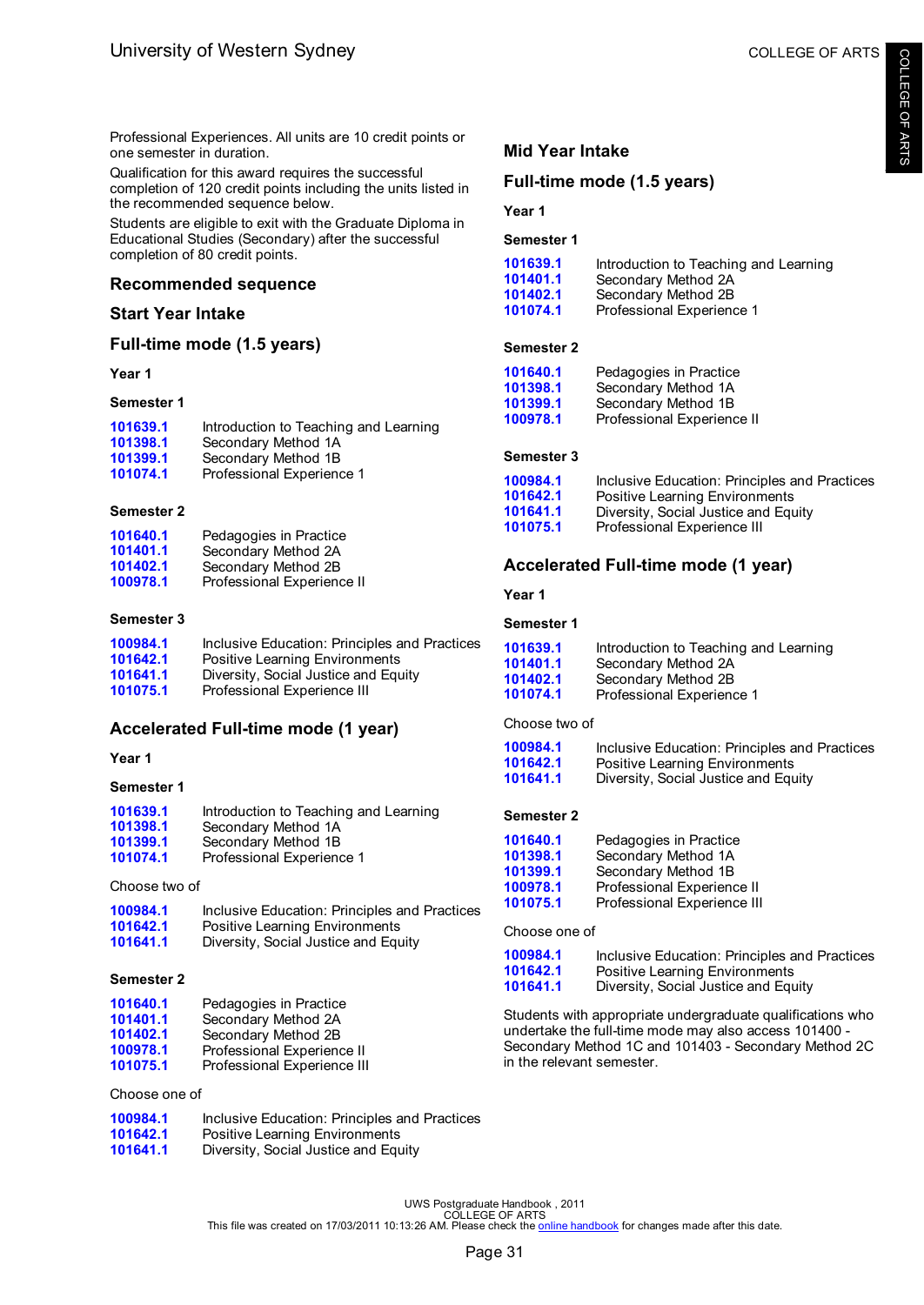# <span id="page-35-0"></span>**Graduate Diploma in Educational Studies (Secondary) (exit only)**

# *1610.2*

Students should follow the course structure for the course version relevant to the year they commenced. This version applies to students whose commencement year for this course is 2010 or later.

The Graduate Diploma in Educational Studies (Secondary) is available as an exit point from the Master of Teaching (Secondary). The course is proposed to recognise achievement in education studies for those students in the Master of Teaching courses who have not reached a level of competence in classroom teaching, but who have successfully completed 80 credit points of educational units from the relevant units.

### **Study Mode**

One year full-time in accelerated mode or one and a half standard full-time progression.

### **Location**

| Campus                   | Attendance Mode |          |
|--------------------------|-----------------|----------|
| Penrith Campus Full Time |                 | Internal |
| Penrith Campus Part Time |                 | Internal |

# **Admission**

Students may exit with the Graduate Diploma in Educational Studies (Secondary) if they are enrolled in the Master of Teaching (Secondary).

# **Course Structure**

Qualification for this award requires the successful completion of 80 credit points from the units listed below.

| 101639.1 | Introduction to Teaching and Learning         |
|----------|-----------------------------------------------|
| 101640.1 | Pedagogies in Practice                        |
| 101642.1 | <b>Positive Learning Environments</b>         |
| 101641.1 | Diversity, Social Justice and Equity          |
| 100984.1 | Inclusive Education: Principles and Practices |
| 101398.1 | Secondary Method 1A                           |
| 101399.1 | Secondary Method 1B                           |
| 101400.1 | Secondary Method 1C                           |
| 101401.1 | Secondary Method 2A                           |
| 101402.1 | Secondary Method 2B                           |
| 101403.1 | Secondary Method 2C                           |
|          |                                               |

For detailed course structure see 1609 Master of Teaching (Secondary).

# **Master of Teaching (Honours)**

# *1654.1*

Students should follow the course structure for the course version relevant to the year they commenced. This version applies to students whose commencement year for this course is 2009 or later.

The Honours year in education is a separate award which permits UWS and other education graduates to take a challenging year of study by coursework and research. All UWS education degrees are followed by a one year, 80 credit point, HECS-based Honours program. The Honours year has research education units (Understanding Educational Research and Education Research Methods and Design), a one-semester seminar series and a major thesis. The award is offered at Bankstown/Penrith campuses with online components. For those who meet entry requirements (GPA of 5 or equivalence through academic nomination) this award provides a pathway to higher degree study.

### **Study Mode**

One year full-time study.

# **Location**

| Campus                     | <b>Attendance Mode</b> |             |
|----------------------------|------------------------|-------------|
| Bankstown Campus Full Time |                        | Multi Modal |
| <b>Penrith Campus</b>      | <b>Full Time</b>       | Multi Modal |

### **Admission**

Students will be eligible for entry if they have a GPA of 5 or more over all units completed in their Education degree study (four to six units). Equivalence in M Teach Primary will be established by reference to the GPA achieved in the undergraduate program and by academic nomination. Students without UWS qualification will submit their transcripts establishing GPA.

### **Course Structure**

Qualification for this award requires the successful completion of 80 credit points which include the units listed in the recommended sequence below.

Please note: Students must enrol in 100689 Education Research Thesis in both 1H and 2H sessions.

# **Recommended Sequence**

### **Full-time**

# **1H**

| 101079.1 | Understanding Educational Research    |
|----------|---------------------------------------|
| 101475.1 | Education Research Methods and Design |
| 100689.4 | <b>Education Research Thesis</b>      |
|          |                                       |

**[100689.4](#page-48-0)** Education Research Thesis

### **2H**

**[101476.1](#page-48-0)** Education Research Seminar<br>**100689.4** Education Research Thesis

# **Master of Urban Management and Planning**

# *1674.1*

Students should follow the course structure for the course version relevant to the year they commenced. This version applies to students whose commencement year for this course is 2010 or later.

UWS Postgraduate Handbook , 2011 COLLEGE OF ARTS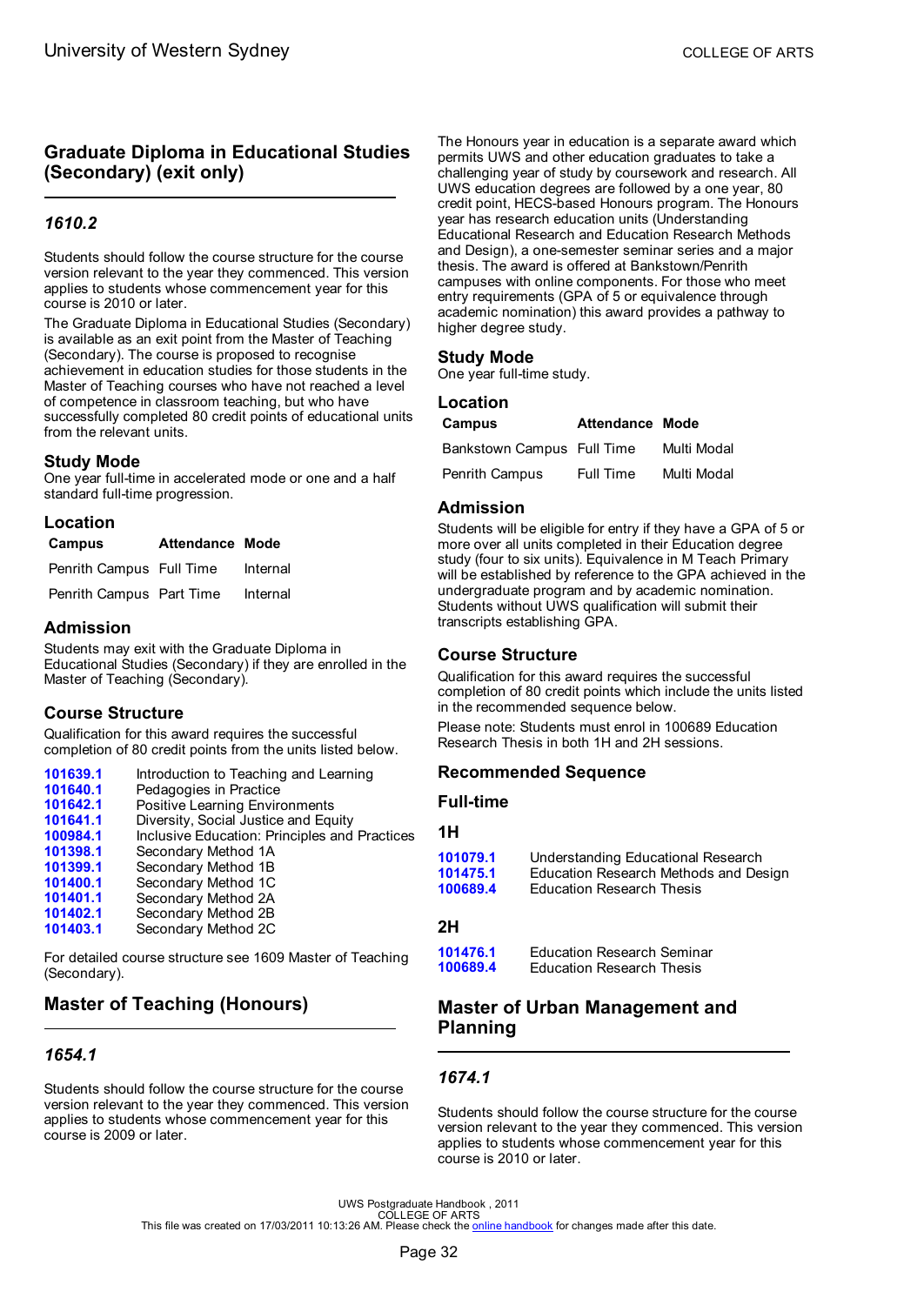The Master of Urban Management and Planning gives students the professional and scholarly education to take a leadership role in urban management, strategic planning and policy development. The coursework includes preparation in professional practice, history, the theoretical and legal frameworks for planning. Students will develop skills in a range of relevant areas including governance, urban finance and sustainable strategies.

### **Study Mode**

One year full-time or two years part-time.

# **Location**

| Campus                   | Attendance Mode |          |
|--------------------------|-----------------|----------|
| Parramatta CBD Full Time |                 | Internal |
| Parramatta CBD Part Time |                 | Internal |

# **Admission**

Applicants must have successfully completed an undergraduate degree in planning, geography, social science, environmental studies, architecture and landscape studies, urban and regional studies or public policy or

Have a minimum of five years full-time equivalent work experience in planning, geography, social science, environmental studies, architecture and landscape studies, urban and regional studies or public policy.

Applications from Australian and NZ citizens and holders of permanent resident visas must be made via the Universities Admissions Centre (UAC).

International applicants must apply directly to the University of Western Sydney via UWS International.

Applicants who have undertaken studies overseas may have to provide proof of proficiency in English. Details of minimum English proficiency requirements and acceptable proof can be found on the Universities Admissions Centre website (UAC).

Overseas qualifications must be deemed by the Australian Education International - National Office of Overseas Skills Recognition (AEI-NOOSR) to be equivalent to Australian qualifications in order to be considered by UAC and UWS.

# **Course Structure**

Qualification for this award requires the successful completion of 80 credit points including the units listed in the recommended sequence below.

### **Recommended Sequence**

### **Full-time**

**Year 1**

#### **Autumn session**

| 101633.1 | Managing Cities: History and Theory   |
|----------|---------------------------------------|
| 101314.2 | Urban Management Practice: Governance |
|          | and Power in the City                 |
| 101635.1 | Urban Planning Placement Project      |

And one elective (in consultation with the Head of Program)

### **Spring session**

| 101636.1 | Developing Sustainable Places          |
|----------|----------------------------------------|
| 101315.2 | Financing Cities in the Global Economy |
| 101634.1 | Planning and Environmental Regulation  |
| 101637.1 | Urban Research Report                  |

### **Part-time**

**Year 1**

#### **Autumn session**

| 101633.1 | Managing Cities: History and Theory |
|----------|-------------------------------------|
| 101635.1 | Urban Planning Placement Project    |

#### **Spring session**

| 101636.1 | Developing Sustainable Places         |
|----------|---------------------------------------|
| 101634.1 | Planning and Environmental Regulation |

### **Year 2**

#### **Autumn session**

**[101314.2](#page-71-0)** Urban Management Practice: Governance and Power in the City

And one elective (with the approval of the Head of Program)

#### **Spring session**

| 101315.2 | Financing Cities in the Global Economy |
|----------|----------------------------------------|
| 101637.1 | Urban Research Report                  |

# **Graduate Diploma in Urban Management and Planning**

# *1675.1*

Students should follow the course structure for the course version relevant to the year they commenced. This version applies to students whose commecement year for this course is 2010 or later.

The Graduate Diploma in Urban Management and Planning gives students the professional and scholarly education to take a leadership role in urban management, strategic planning and policy development. The coursework includes preparation in professional practice, history, the theoretical and legal frameworks for planning. Students will develop skills in a range of relevant areas including governance, urban finance and sustainable strategies.

# **Study Mode**

One year full-time or two years part-time.

| Location                 |                 |          |
|--------------------------|-----------------|----------|
| Campus                   | Attendance Mode |          |
| Parramatta CBD Full Time |                 | Internal |
| Parramatta CBD Part Time |                 | Internal |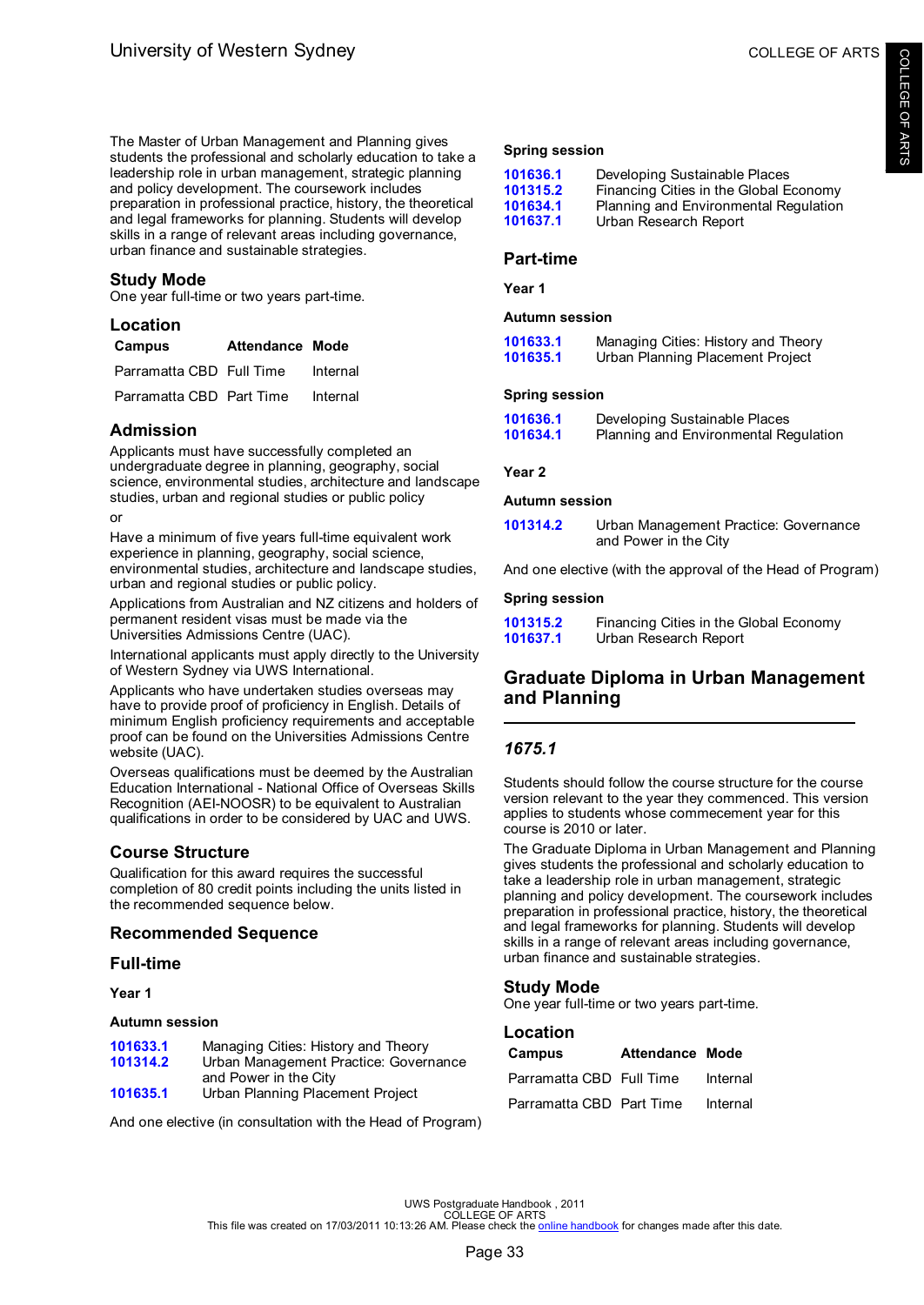Applicants must have successfully completed an undergraduate degree in planning, geography, social science, environmental studies, architecture and landscape studies, urban and regional studies or public policy or

Have a minimum of three years full-time equivalent work experience in planning, geography, social science, environmental studies, architecture and landscape studies, urban and regional studies or public policy

Applications from Australian citizens and holders of permanent resident visas must be made via the Universities Admissions Centre (UAC).

International applicants must apply directly to the University of Western Sydney via UWS International.

Applicants who have undertaken studies overseas may have to provide proof of proficiency in English. Details of minimum English proficiency requirements and acceptable proof can be found on the Universities Admissions Centre website (UAC).

Overseas qualifications must be deemed by the Australian Education International - National Office of Overseas Skills Recognition (AEI-NOOSR) to be equivalent to Australian qualifications in order to be considered by UAC and UWS.

# **Course Structure**

Qualification for this award requires the successful completion of 60 credit points including the units listed in the recommended sequence below.

# **Recommended Sequence**

### **Full-time**

**Year 1**

### **Autumn session**

| 101633.1 | Managing Cities: History and Theory   |
|----------|---------------------------------------|
| 101314.2 | Urban Management Practice: Governance |
|          | and Power in the City                 |
| 101635.1 | Urban Planning Placement Project      |

### **Spring session**

Choose two of

| 101636.1 | Developing Sustainable Places          |
|----------|----------------------------------------|
| 101315.2 | Financing Cities in the Global Economy |
| 101634.1 | Planning and Environmental Regulation  |

And one elective (with the approval of the Head of Program)

# **Part-time**

**Year 1**

#### **Autumn session**

| 101633.1 | Managing Cities: History and Theory   |
|----------|---------------------------------------|
| 101314.2 | Urban Management Practice: Governance |
|          | and Power in the City                 |

#### **Spring session**

Choose two of

#### **[101636.1](#page-47-0)** Developing Sustainable Places<br>**101315.2** Financing Cities in the Global E **[101315.2](#page-50-0)** Financing Cities in the Global Economy<br>**101634.1** Planning and Environmental Regulation **[101634.1](#page-60-0)** Planning and Environmental Regulation

### **Year 2**

### **Autumn session**

**[101635.1](#page-71-0)** Urban Planning Placement Project

And one elective (with the approval of the Head of Program)

### **Part-time for mid-year intake**

**Year 1**

#### **Spring session**

| 101636.1 | Developing Sustainable Places          |
|----------|----------------------------------------|
| 101315.2 | Financing Cities in the Global Economy |

#### **Autumn session**

| 101633.1 | Managing Cities: History and Theory   |
|----------|---------------------------------------|
| 101314.2 | Urban Management Practice: Governance |
|          | and Power in the City                 |

### **Year 2**

#### **Spring session**

**[101634.1](#page-60-0)** Planning and Environmental Regulation

#### **Autumn session**

**[101635.1](#page-71-0)** Urban Planning Placement Project

# **Graduate Certificate in Urban Management and Planning**

# *1676.2*

Students should follow the course structure for the course version relevant to the year they commenced. This version applies to students whose commencement year in this course is 2011 or later.

The Graduate Certificate in Urban Management and Planning gives students the professional and scholarly education to take a leadership role in urban management, strategic planning and policy development. The coursework includes preparation in professional practice, history, the theoretical and legal frameworks for planning. Students will develop skills in a range of relevant areas including governance, urban finance and sustainable strategies.

# **Study Mode**

One year full-time or two years part-time.

| Location                 |                 |          |  |  |
|--------------------------|-----------------|----------|--|--|
| Campus                   | Attendance Mode |          |  |  |
| Parramatta CBD Full Time |                 | Internal |  |  |
| Parramatta CBD Part Time |                 | Internal |  |  |

UWS Postgraduate Handbook , 2011 COLLEGE OF ARTS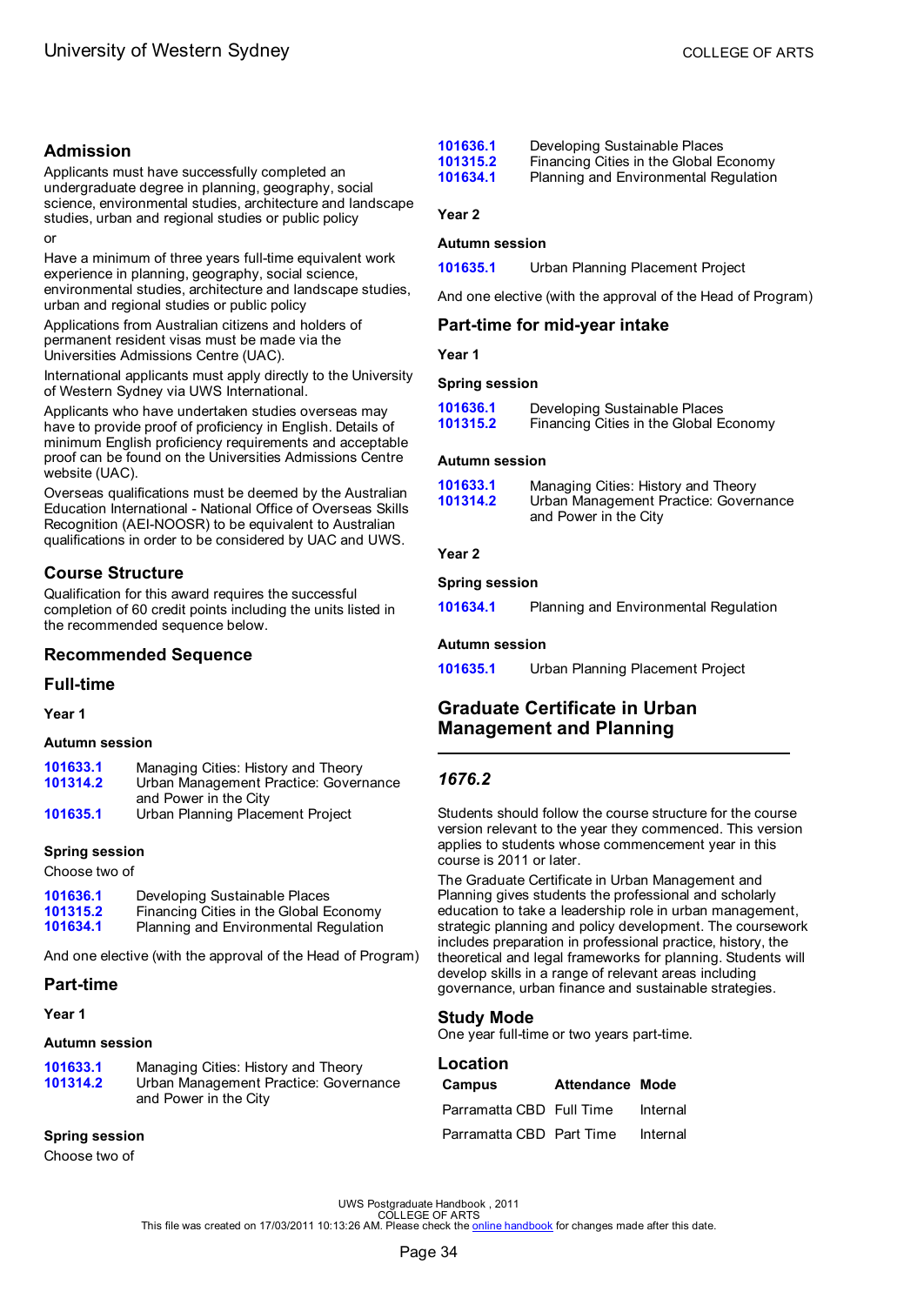# **Admission**

Applicants must have successfully completed an undergraduate degree in planning, geography, social science, environmental studies, architecture and landscape studies, urban and regional studies or public policy or

Have a minimum of two years full-time equivalent work epxerience in planning, geography, social science, environmental studies, architecture and landscape studies, urban and regional studies or public policy

Applications from Australian citizens and holders of permanent resident visas must be made via the Universities Admissions Centre (UAC).

International applicants must apply directly to the University of Western Sydney via the UWS International office.

Applicants who have undertaken studies overseas may have to provide proof of proficiency in English. Details of minimum English proficiency requirements and acceptable proof can be found on the Universities Admissions Centre website (UAC).

Overseas qualifications must be deemed by the Australian Education International - National Office of Overseas Skills Recognition (AEI-NOOSR) to be equivalent to Australian qualifications in order to be considered by UAC and UWS.

# **Course Structure**

Qualification for this award requires the successful completion of 40 credit points including the units listed in the recommended sequence below.

### **Recommended Sequence**

### **Full-time**

**Year 1**

#### **Autumn session**

| 101633.1 | Managing Cities: History and Theory   |
|----------|---------------------------------------|
| 101314.2 | Urban Management Practice: Governance |
|          | and Power in the City                 |

### **Spring session**

Choose two of

| 101636.1 | Developing Sustainable Places          |
|----------|----------------------------------------|
| 101315.2 | Financing Cities in the Global Economy |
| 101634.1 | Planning and Environmental Regulation  |

### **Part-time**

**Year 1**

### **Autumn session**

Choose one of

| 101633.1 | Managing Cities: History and Theory   |
|----------|---------------------------------------|
| 101314.2 | Urban Management Practice: Governance |
|          | and Power in the City                 |

#### **Spring session**

Choose one of

| 101636.1 | Developing Sustainable Places          |
|----------|----------------------------------------|
| 101315.2 | Financing Cities in the Global Economy |
| 101634.1 | Planning and Environmental Regulation  |

# **Year 2**

### **Autumn session**

Choose one of the following, whichever has not been completed in Year 1

**[101633.1](#page-57-0)** Managing Cities: History and Theory **[101314.2](#page-71-0)** Urban Management Practice: Governance and Power in the City

### **Spring session**

Choose one of the following, whichever has not been completed in Year 1

| 101636.1 | Developing Sustainable Places          |
|----------|----------------------------------------|
| 101315.2 | Financing Cities in the Global Economy |
| 101634.1 | Planning and Environmental Regulation  |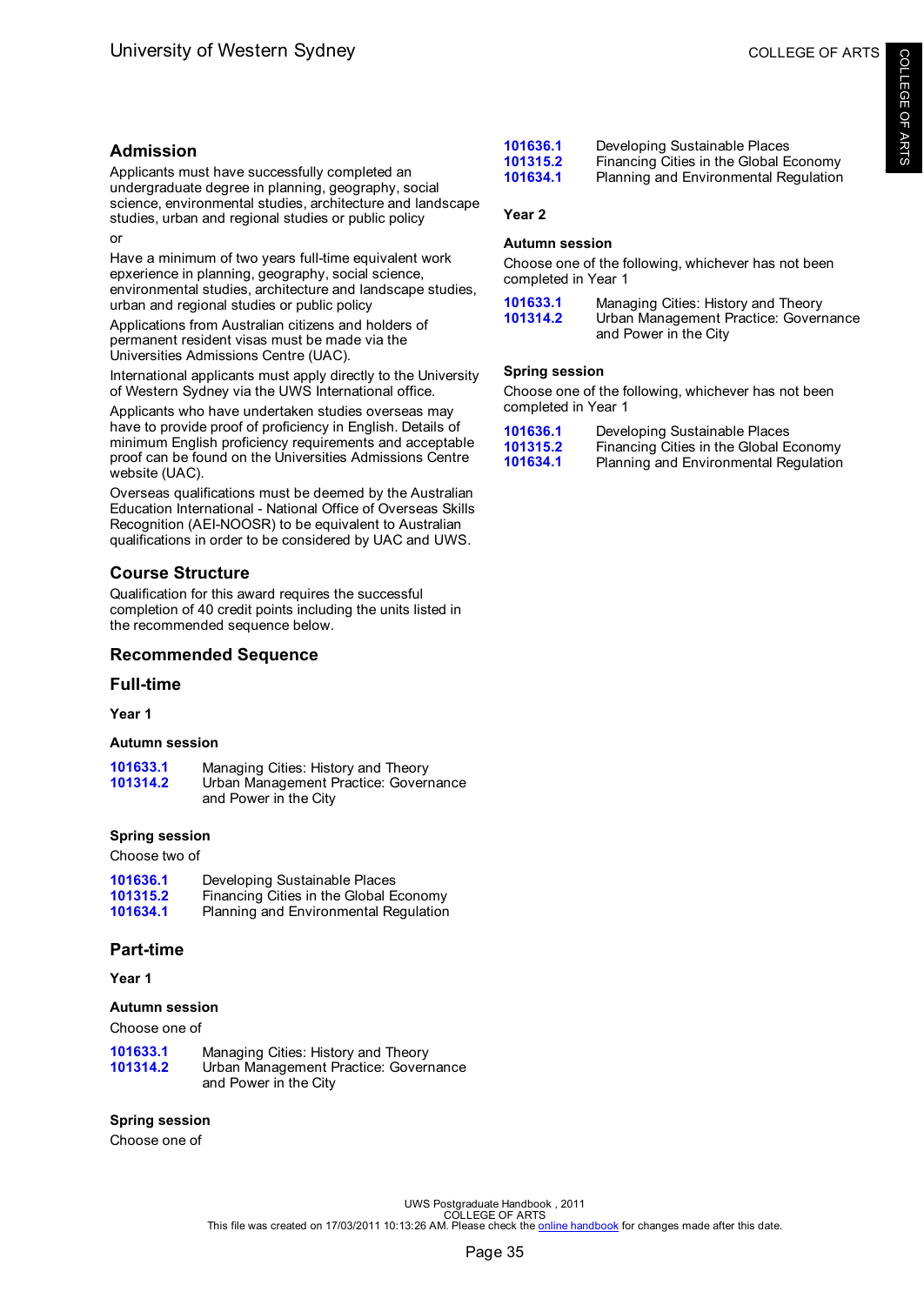# **Units**

# **101681.1 Abnormal Psychology**

**Credit Points** 10 **Level** 3

#### **Assumed Knowledge**

Basic understanding of core concepts of personality, biological, social and developmental psychology

### **Prerequisite**

**[101184.1](#page-66-0)** Psychology: Human Behaviour

#### **Equivalent Units**

100004 - Abnormal Behaviour and Psychological Testing

#### **Special Requirements**

Pre-requisites will not apply to students enrolled in course codes 1630 - Graduate Diploma in Psychological Studies and 1501- Graduate Diploma in Psychology

...........

Abnormal Psychology is the study of behaviours that cause distress or dysfunction or are judged as deviant within the individual's culture. This unit examines definitions of abnormality, ways of assessing and diagnosing abnormality, theories of the causation of psychological abnormality and treatments for recognized psychological disorders. Diagnostic criteria from the latest edition of the Diagnostic and Statistical Manual of Mental Disorders are applied to illustrative cases with emphasis on contemporary Australian research and theory. The development of integrated models of abnormality, including biological, psychological and social factors, is a significant theme of the unit.

# **101482.2 Accreditation Studies**

#### **Credit Points** 10 **Level** 7

### **Equivalent Units**

A7457 - Accreditation Studies

#### **Special Requirements**

This unit is restricted to students enrolled in courses 1637, 1638 or 1639. Special Requirements Corequisites: For Students enrolled in 1637.1 Graduate Diploma in Interpreting the following corequisites apply: 100916, 100921, 100922, 100927 and A7456. For Students enrolled in 1637.2 Graduate Diploma in Interpreting the following corequisites apply: 100916, 100922, 101695, 101696 and A7456. For Students enrolled in 1638.1 Graduate Diploma in Translation the following corequisites apply: 100917,100921, 100924, 100927 and A7456. For Students enrolled in 1638.2 Graduate Diploma in Translation the following corequisites apply: 100917,100924, 101695, 101696 and A7456. For Students enrolled in 1639.1 Master of Interpreting and Translation the following corequisites apply: 100916, 100917, 100921, 100922, 100924, 100927 and A7456. For Students enrolled in 1639.2 Master of Interpreting and Translation the following corequisites apply: 100916, 100917, 100922, 100924, 101695, 101696 and A7456.

...........

This is a compulsory unit in all the NAATI approved awards. It aims to provide practice and constructive feedback to students preparing for the accreditation examinations. A pass in the unit in at least one of the Interpreting, Translation into English, or Translation from English examinations with 70% will make students eligible for NAATI accreditation on completion of the rest of the requirements of the course.

# **101689.1 Advanced Research Methods**

#### **Credit Points** 10 **Level** 3

#### **Assumed Knowledge**

Knowledge of experimental design, and basic quantitative analysis techniques up to and including one-way Analysis of Variance.

#### **Prerequisite**

**[100013.1](#page-50-0)** Experimental Design and Analysis

#### **Equivalent Units**

100006 - Advanced Survey Design and Analysis

This unit advances upon the research methods and statistics taught in the prerequisite unit, Experimental Design and Analysis. It introduces students to nonexperimental, correlational research design, and develops skills in survey research, including questionnaire design and administration, and survey sampling. Knowledge and skills in the construction and evaluation of psychological tests are also taught. Accompanying correlational statistical techniques are taught, together with advanced analysis of variance, and instruction in the use of SPSS. The unit also develops skills in conducting and reporting psychological research.

...........

# **101541.1 Advanced Topics in Psychology**

**Credit Points** 10 **Level** 4

### **Special Requirements**

The unit is restricted to students enrolled in courses 1500 Bachelor of Psychology: Specialist Fourth Year and 1502 Postgraduate Diploma of Psychology.

...........

The aim of this unit is to develop an advanced level of theoretical and empirical knowledge in core topics of psychology, and an awareness of how this knowledge underpins evidence-based approaches to psychological intervention. The unit fosters an appreciation of how psychology as a scientific discipline based on sound research provides the foundation for psychological intervention and practice. Skills in the critical evaluation of knowledge and research are developed.

# **101651.1 Applied Imagination**

**Credit Points** 10 **Level** 7

This unit asks students to reflect upon imagination and its use in research, inquiry, and social action. It challenges students to develop an applied understanding of imagination in the development of creative responses to

...........

UWS Postgraduate Handbook , 2011 COLLEGE OF ARTS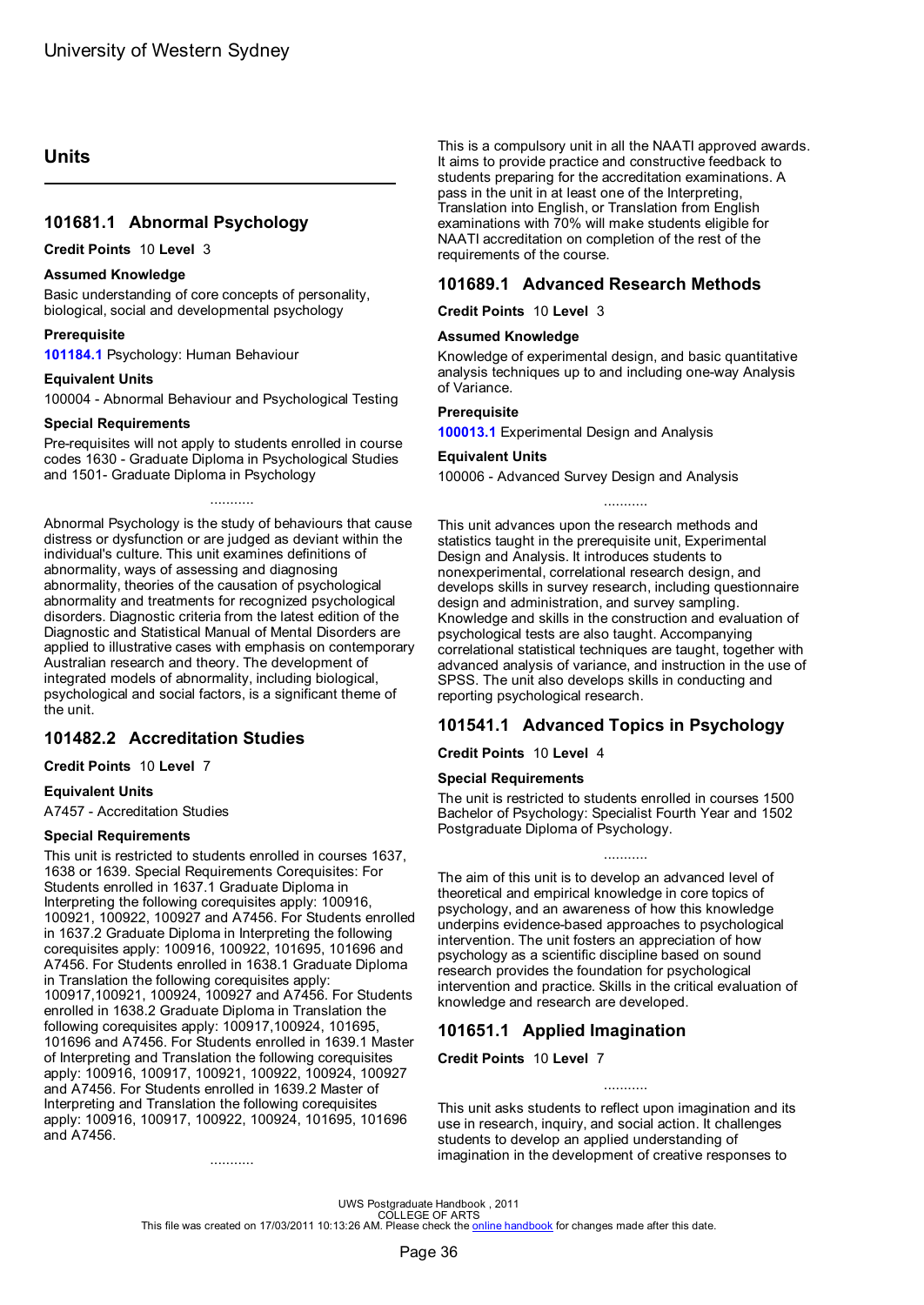<span id="page-40-0"></span>personal and social concerns. Underlying this exploration is a challenge to students to reflect upon the relationship between form, content and communication, objectivity and subjectivity, arts theory and practice, the writer, performer, artist and educator. The unit considers mediums for expression and communication; imagination as an analytical tool, and imagination as a means for understanding, communicating and enabling intentions and outcomes.

# **101239.2 Applied Research Project**

**Credit Points** 30 **Level** 7

#### **Assumed Knowledge**

Knowledge of undergraduate level research design, methods, and analysis.

#### **Prerequisite**

**[101814.1](#page-43-0)** Clinical Research Methods

#### **Equivalent Units**

100474 - Applied Research Project and Thesis

#### **Special Requirements**

This unit is only available to students enrolled in course 1546 Master of Psychology (Clinical Psychology)

...........

The research project is a piece of independent research conducted by students, under supervision, over a one-year period. It is conducted in an area of relevance to professional practice, and has as its central focus the scientific analysis of a problem. Students can choose from a range of approved research designs, but must undertake a review of the relevant literature, formulation of a research question, design of an appropriate method, collection and analysis of data, interpretation of findings, and the production of a research report of no less than 5000 words.

# **101304.1 Art Therapy: Application to Client Groups**

#### **Credit Points** 20 **Level** 7

#### **Assumed Knowledge**

Acceptance into the Master of Art Therapy or Master of Social Science and foundational Art Therapy Theory and Practice knowledge.

#### **Prerequisite**

**101303.1** Art Therapy: Histories, Theories, Groups

#### **Equivalent Units**

56154 - Art Therapy Theory and Practice 3

This unit examines therapeutic approaches and their application to the field of art therapy with different client populations. Different models, techniques and processes will be explored and examined in relation to the self and to therapeutic practice. An experiential component provides practical experience in exploring the process of art therapy by working in a group situation led by an experienced art therapist/s.

...........

# **101303.1 Art Therapy: Histories, Theories, Groups**

**Credit Points** 20 **Level** 7

#### **Incompatible Units**

400487 - Art Therapy Theory and Practice 1, 56153 - Art Therapy Theory and Practice 2

...........

This unit explores theories and practical experiences relevant to art therapy. Consideration is given to the major theoretical frameworks of art therapy, its historical development and group processes. There is a major experiential component which provides practical experience in exploring the process of art therapy by working in a group situation led by an experienced art therapist/s. The process will be explored and examined in relation to the self, to the self as artist and to therapeutic practice.

### **101827.1 Audiovisual Translation: Subtitling and Captioning**

**Credit Points** 10 **Level** 7

#### **Assumed Knowledge**

Proficiency in English and one other language (LOTE) at native or near-native level.

#### **Prerequisite**

**[101696.1](#page-54-0)** Introduction to Translation PG OR **[101695.1](#page-54-0)** Introduction to Interpreting PG

This unit aims to introduce students to the framework of audiovisual translation in the form of subtitling for films, documentaries and other screen programs and captioning for hearing impaired viewers. The content of the unit will cover the principles, constraints, guiding rules, translation strategies that specifically govern subtitling and captioning. It will also introduce students to related translation theories and the application in practice. The class will be nonlanguage specific, but students will be expected to work from and into their language other than English.

...........

# **101028.1 Behaviour Management**

#### **Credit Points** 10 **Level** 7

#### **Equivalent Units**

100337 - Proactive Approaches to Understanding and Managing Challenging Behaviour

#### **Special Requirements**

Prior to enrolling in this unit students must have: 1) submitted a Prohibited Employment Declaration prior to 1 June 2010 or a Working with Children Check Student Declaration after 1 June 2010

Students must have access to early childhood settings and/ or schools. Must therefore have clearances required by the Departments of Community Services and Education and Training. This unit provides teachers with the skills to establish and maintain successful management of challenging behaviours in classrooms and early childhood settings. Emphasis will be placed on teachers working

...........

UWS Postgraduate Handbook , 2011 COLLEGE OF ARTS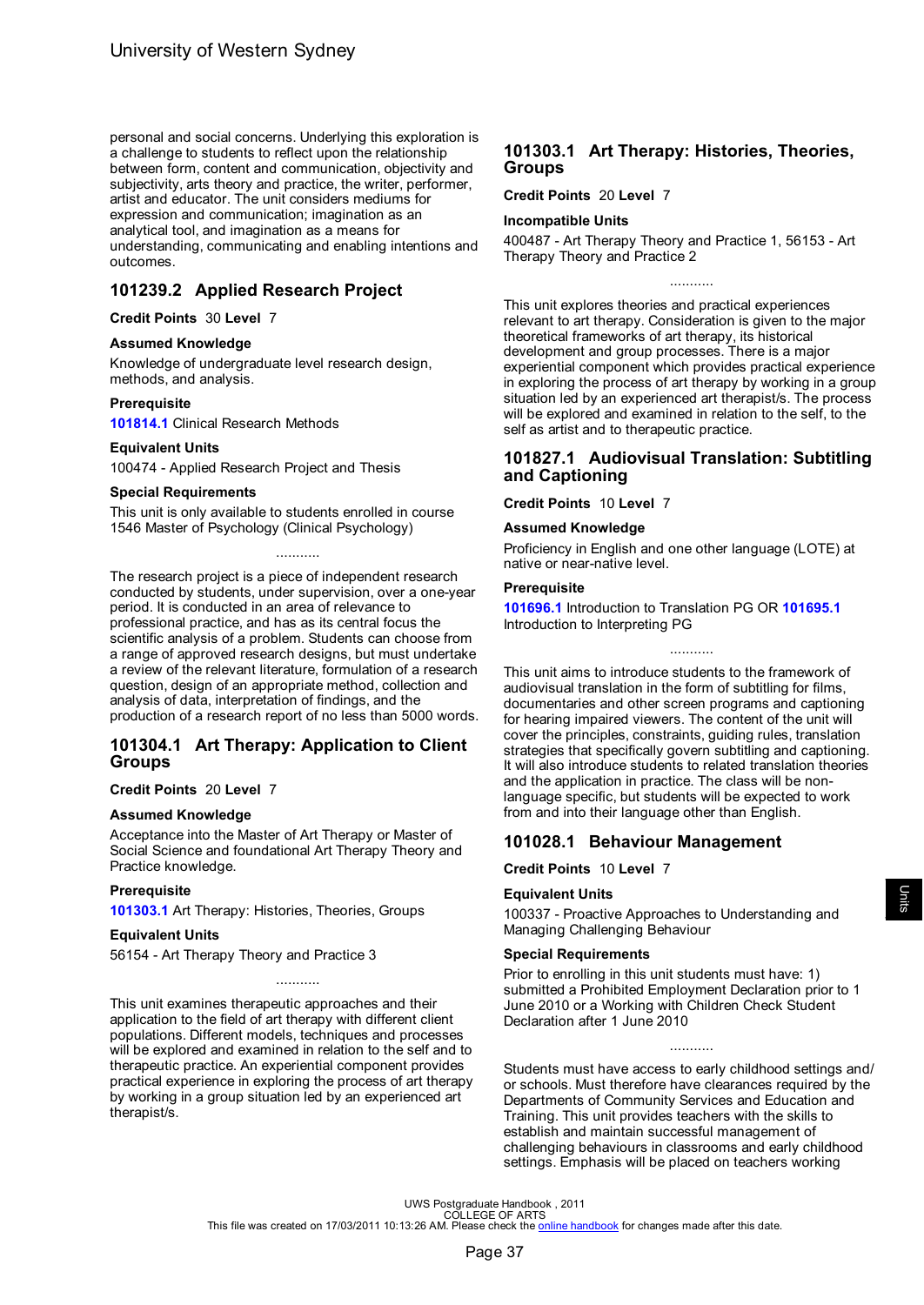towards developing positive behaviours with young children and school students and managing critical features of their environment. Teachers must also develop competencies in identifying and analysing problem behaviours and designing suitable management programs.

# **101684.2 Brain and Behaviour**

### **Credit Points** 10 **Level** 2

#### **Equivalent Units**

100931 - Neuroscience

#### **Special Requirements**

Pre-requisites will not apply to students enrolled in course codes 1630 Graduate Diploma in Psychological Studies and 1501 Graduate Diploma in Psychology. Enrolment in these awards requires graduate status; hence the students have demonstrated proficiency in tertiary studies. Each applicant in these awards is assessed individually and provided with an individual study sequence by the Course Advisor

...........

This unit provides an introduction to the biological and neuroscientific bases of human behaviour. Topics covered include the chemistry of life, the molecular basis of life, the cell and some of the major organ systems of the human body with particular reference to the nervous, endocrine and sensory systems. The course has a significant laboratory component which reinforces lecture and text material. Students will be introduced to the biological and neuroscientific concepts necessary for a thorough understanding of areas of psychology such as abnormal psychology, cognitive processes, developmental psychology, human learning, and physiological psychology.

# **101210.2 Child Clinical Psychology**

#### **Credit Points** 10 **Level** 7

#### **Equivalent Units**

100467 - Clinical Problems in Children and Adolescents

#### **Special Requirements**

This unit is only available to students enrolled in course 1546 Master of Psychology (Clinical Psychology)

This unit introduces the nature, assessment and treatment of psychological disorders in children and adolescents. Students will examine the diagnostic classification, epidemiology and aetiology of common psychological problems, including anxiety disorders, depression, behaviour disorders, learning disabilities, and attentiondeficit disorder. The theoretical and empirical foundations of a range of cognitive and behavioural techniques will be discussed, along with a number of major conceptual and practical issues in the treatment of psychological disorders in childhood and adolescence.

...........

# **101200.1 Children, Young People and Behaviour**

#### **Credit Points** 10 **Level** 4

#### **Special Requirements**

This unit is restricted to students enrolled in course 1569 Graduate Certificate in School Counselling. The hightly content specific nature of this unit prevents the unit from being applicable as an elective in other awards. Prior to enrolling in this unit students must have: 1) submitted a Prohibited Employment Declaration prior to 1 June 2010 or a Working with Children Check Student Declaration after 1 June 2010. Students must also attend an approved child protection workshop as part of this unit's requirements.

This unit explores the behaviour of children and young people from different peerspectives. These include the developmental and relationship needs of individuals, the socialisation/collaboration needs of families and communities and the socio-political frameworks of care and control. It specifically analyses discourses around behaviour and its management from a constructivist perspective, ecological systems theory, humanist psychology, social learning theory, a strengths perspective and psychiatric medial models. These approaches and usefulness in practice are contrasted and compared.

...........

# **101101.1 Children's Services: Management and Administration**

**Credit Points** 10 **Level** 7

#### **Special Requirements**

This unit is only available to students enrolled in courses 1625 Master of Teaching (Early Childhood) and 1631 Graduate Diploma in Educational Studies (Early Childhood). It relies heavily on professional knowledge acquired across the range of other core units and professional experiences within the Master of Teaching (Early Childhood) programme.

In 2010 this unit replaced by 101630 - Managing Child and Family Services. This unit explores management theory and practice in the context of early childhood, school and community settings. Managing complex social organizations such as these requires the development of micro and macro management skills that are nuanced and finely tuned to the socio-political context in which services are located. Strategic planning and evaluation are important components of this unit.

...........

# **101577.2 Classrooms Without Borders**

#### **Credit Points** 10 **Level** 7

#### **Equivalent Units**

101116 - Issues in Aboriginal Education

#### **Special Requirements**

This unit is offered at a postgraduate level for Education students or students enrolled in 1663 - Master of Teaching (Primary), 1633 - Graduate Diploma in Educational Studies (Primary) (exit only), 1651 - Bachelor of Arts (Primary). Students enrolled in 1651 - Bachelor of Arts (Pathway to

UWS Postgraduate Handbook , 2011 COLLEGE OF ARTS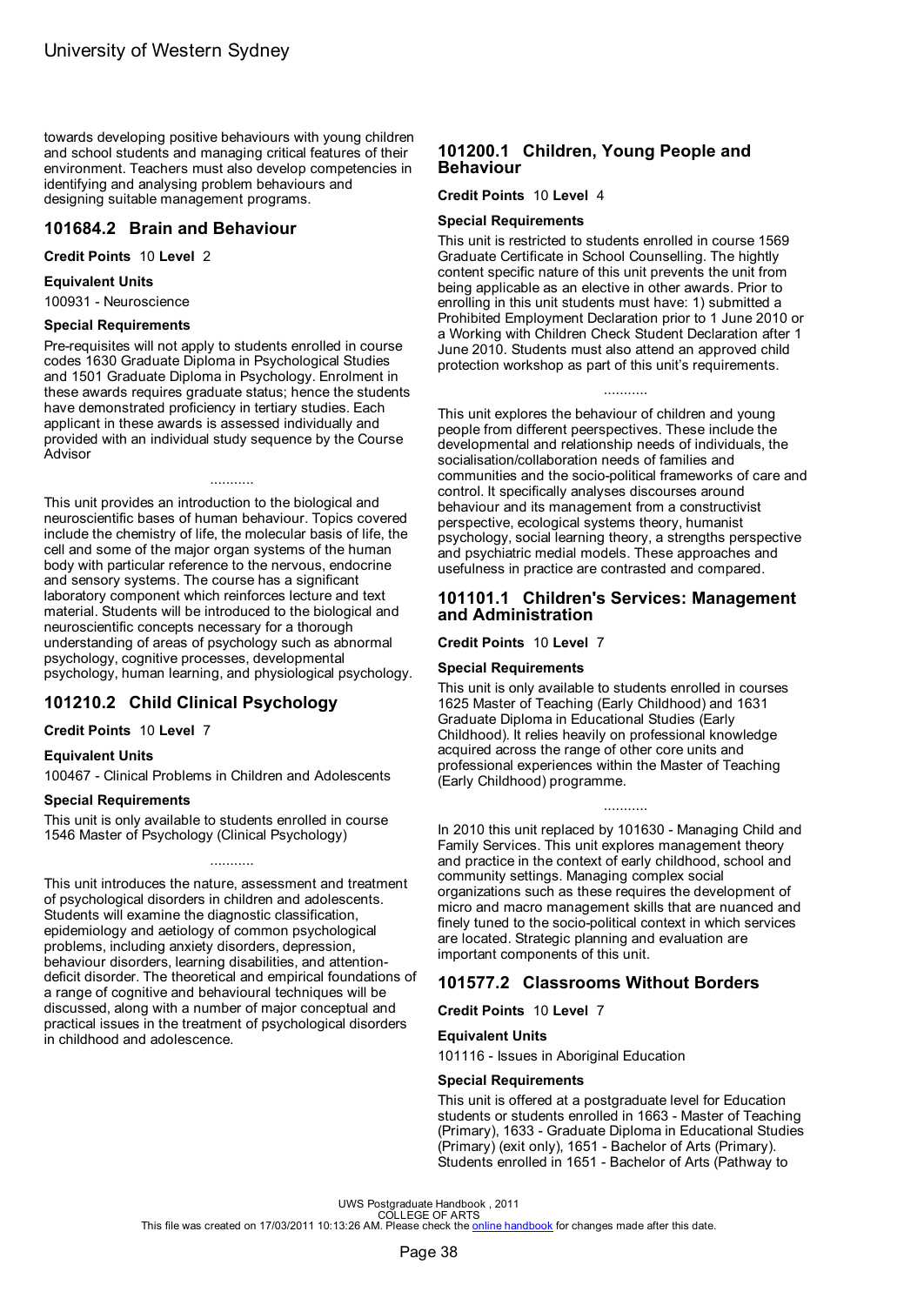Teaching Primary) must have completed 60 credit points before they can undertake this unit. All students must have a Prohibited Employment Declaration and have completed child protection requirements.

#### ...........

This unit builds professional teaching skills by enhancing understandings of socio-cultural differences through the engagement of students, with agencies that focus on minority and disadvantaged communities in the Greater Western Sydney region only, particularly Aboriginal, migrant, ESL and refugee communities. It seeks to promote active and responsible citizenship, and an awareness of social justice and equity principles that are essential for both teaching and learning. It positions learning as highly dependent on the development of trust, rapport and critical understandings of diversity. Learning is understood as a complex interchange that is reciprocal, lifelong, and without borders, as it is experienced both in/outside formal classrooms.

# **101815.1 Clinic Placement A**

**Credit Points** 10 **Level** 7

#### **Assumed Knowledge**

Theoretical knowledge and skills of ethical professional practice, psychopathology, and psychological interventions.

#### **Equivalent Units**

100803 - Psychology Placement 1

#### **Special Requirements**

Students must be enrolled in course 1546 Master of Psychology (Clinical Psychology) and must also meet the special requirements stipulated by the NSW Health and Psychology Board of Australia. At present, these special requirements include: Prior to enrolling in this unit students must have: 1 - Submitted a Criminal Record Check form prior to 1 June OR a Student Undertaking Form after 1 June and have applied for a National Police Certificate. 2 - Submitted a Prohibited Employment Declaration prior to 1 June OR a Working with Children Check Student Declaration after 1 June. 3 - Child Protection Training. 4 - Registration as a Provisional Psychologist with Psychology Board of Australia.

This introductory placement unit is designed to allow students to begin to apply the theoretical knowledge and skills they have gained in the following units: Core Skills & Ethical Practice; Psychological Assessment; Clinical Psychopathology 1 and Psychological Interventions 1.

...........

# **101816.1 Clinic Placement B**

#### **Credit Points** 20 **Level** 7

#### **Assumed Knowledge**

Theoretical knowledge and skills of ethical professional practice, psychopathology, and psychological interventions.

#### **Equivalent Units**

100803 - Psychology Placement 1

#### **Special Requirements**

Students must be enrolled in course 1546 Master of Psychology (Clinical Psychology) and must also meet the special requirements stipulated by the NSW Health and Psychology Board of Australia. At present, these special requirements include: Prior to enrolling in this unit students must have: 1 - Submitted a Criminal Record Check form prior to 1 June OR a Student Undertaking Form after 1 June and have applied for a National Police Certificate. 2 - Submitted a Prohibited Employment Declaration prior to 1 June OR a Working with Children Check Student Declaration after 1 June. 3 - Child Protection Training. 4 - Registration as a Provisional Psychologist with Psychology Board of Australia.

This introductory placement unit is designed to allow students to begin to apply the theoretical knowledge and skills they have gained in the following units: Core Skills & Ethical Practice; Psychological Assessment; Clinical Psychopathology 1 and Psychological Interventions 1.

# **101220.1 Clinical Health Psychology**

**Credit Points** 10 **Level** 7

**Prerequisite**

**101213.1** Psychological Interventions 1

**Equivalent Units**

B7635 - Clinical Health Psychology

#### **Special Requirements**

This unit is only available to students enrolled in course 1546 Master of Psychology (Clinical Psychology)

...........

In this unit students acquire an understanding of how biological, psychological, and social factors interact in health and illness, and how the principles and intervention strategies of clinical psychology can be applied to the management of physical disorders. The practice of this branch of clinical psychology requires an understanding of the biological, psychological, and social characteristics of people with chronic and acute illness, their symptoms, the medical interventions they encounter, and the appropriate psychological interventions to help manage their conditions and enhance quality of life.

#### **101817.1 Clinical Neuropsychology and Psychopharmacology**

**Credit Points** 10 **Level** 7

#### **Prerequisite**

**[101811.1](#page-66-0)** Psychological Assessment

#### **Equivalent Units**

101218 - Clinical and Forensic Neuropsychology

This unit provides a comprehensive introduction to contemporary neuropsychological theories, methods and measures, including aspects of the neuropsychological assessment, diagnosis and understanding of developmental and acquired cognitive disorders likely to be encountered by clinical psychologists. The functional neuroanatomy of the brain will be discussed, with consideration of basic neuroanatomy, vascular systems and neurochemistry. The nature of the cognitive systems

...........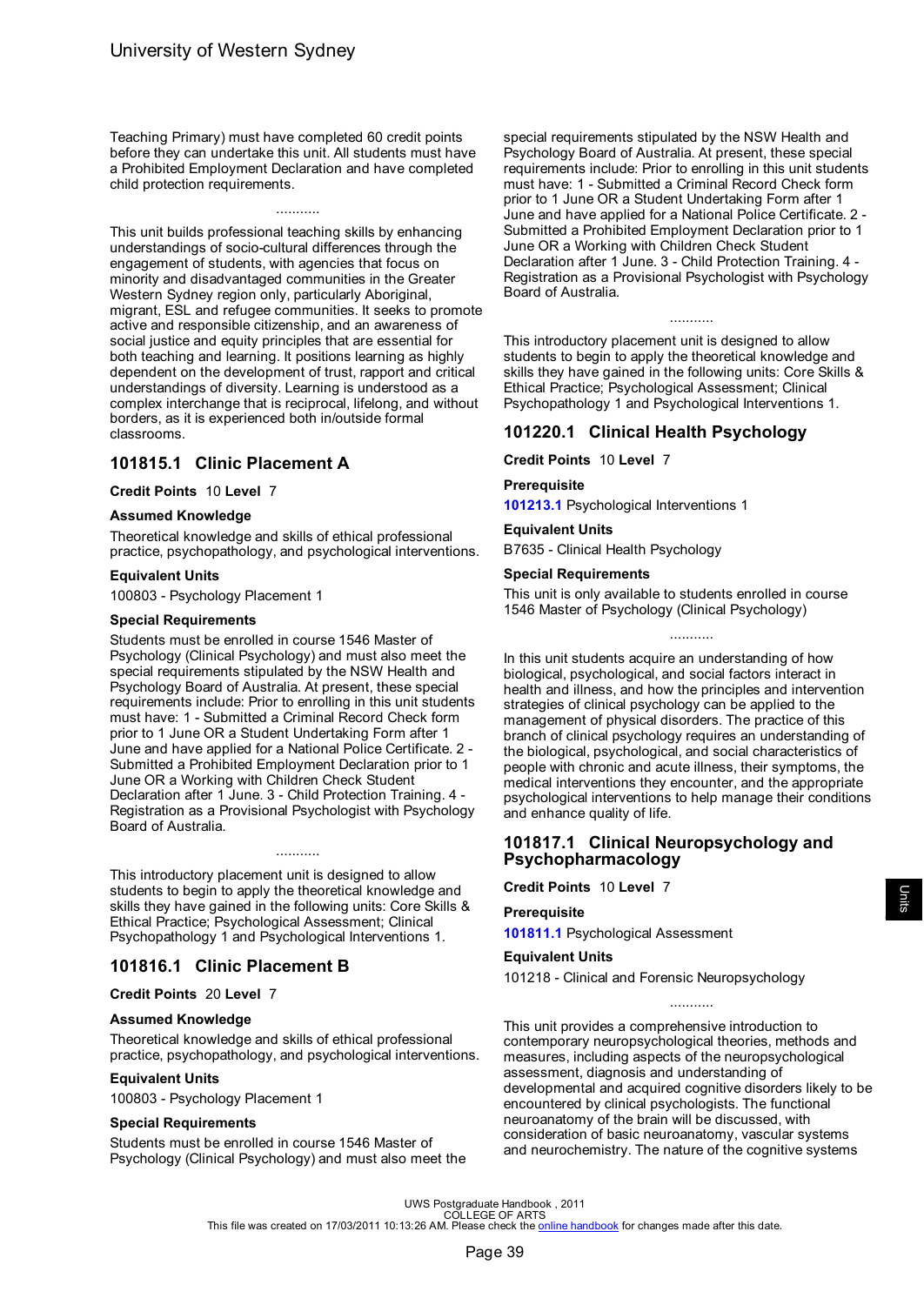<span id="page-43-0"></span>involved in attention, memory, language, spatial processing, and executive functions will be reviewed, with discussion of the neuropsychological assessment of each of these systems. The application of neuropsychological theories and methods in clinical psychological practice will be explored, with consideration of a range of developmental and acquired disorders, neuropsychiatric disorders and other common conditions. Ethical and professional issues in clinical neuropsychological practice will be discussed. The unit also includes coverage of mechanisms of psychoactive drug action and the classification, use and efficacy of common psychopharmacological agents for psychological disorders.

# **101812.1 Clinical Psychopathology 1**

**Credit Points** 10 **Level** 7

#### **Equivalent Units**

101212 - Clinical Psychopathology, 100466 - Advanced Psychopathology

#### **Special Requirements**

This unit is only available to students enrolled in course 1546 Master of Psychology (Clinical Psychology)

This unit provides a comprehensive examination of the nature and assessment of adult psychopathology. Students will review the origins and structure of current diagnostic systems, and examine the diagnostic criteria for a range of major psychopathological syndromes. Skills in the assessment of adult disorders through interview will be acquired.

...........

# **101813.1 Clinical Psychopathology 2**

**Credit Points** 10 **Level** 7

#### **Prerequisite**

**101812.1** Clinical Psychopathology 1

#### **Special Requirements**

This unit is only available to students enrolled in course 1546 Master of Psychology (Clinical Psychology)

This unit continues the study of clinical psychopathology. Students will examine the nature and assessment of a range of complex psychopathological syndromes, including schizophrenia and other psychotic disorders; eating disorders; personality disorders; substance-related disorders; dissociative disorders; and sexual and gender identity disorders.

...........

# **101814.1 Clinical Research Methods**

#### **Credit Points** 10 **Level** 7

#### **Assumed Knowledge**

Undergraduate level research design, methods, and analysis.

### **Equivalent Units**

100472 - Advanced Research Design

#### **Special Requirements**

This unit is only available to students enrolled in course 1546 Master of Psychology (Clinical Psychology)

...........

A capacity to understand and critique published empirical research findings, and evaluate the effectiveness and outcomes of therapeutic interventions and treatment programs is essential to the professional psychologist as a scientist-practitioner. This unit assumes a good grasp of undergraduate level research methods and equips students with advanced skills in utilising the research literature to guide and enhance their professional practice; design interventions to test clinically relevant hypotheses; design and implement program evaluations; and critically evaluate the effectiveness of interventions and programs based on empirical evidence. It includes instruction in quantitative and qualitative methods; research design, including single case design; and methods of data analysis.

# **101784.1 Clinical Studies (Art Therapy)**

**Credit Points** 20 **Level** 7

#### **Assumed Knowledge**

Knowledge of art therapy and/or counselling theory and practice and professional practice in a clinical context.

#### **Prerequisite**

**[101506.1](#page-45-0)** Counselling 1 AND **[101507.1](#page-45-0)** Counselling 2 AND **[101303.1](#page-40-0)** Art Therapy: Histories, Theories, Groups AND **[101304.1](#page-40-0)** Art Therapy: Application to Client Groups

#### **Equivalent Units**

101508 - Clinical Studies

#### **Special Requirements**

Criminal records and prohibited persons checks are done on enrolment to Master of Art Therapy.

...........

This unit aims to develop clinical practice skills for students enrolled in the Master of Art Therapy. The unit will involve preparation for the field placements and group supervision of casework and issues arising from the placements. The unit involves 375 hours of clinical placement working under the guidance of a clinical supervisor from the professional background.

# **101677.2 Cognitive Processes**

**Credit Points** 10 **Level** 3

### **Assumed Knowledge**

Basic understanding of core concepts of cognition, perception and biological psychology

#### **Prerequisite**

**101183.1** Psychology: Behavioural Science

#### **Equivalent Units**

100016 - Human Learning and Cognition

#### **Special Requirements**

Prerequisites will not apply to students enrolled in 1630 Graduate Diploma of Psychological Studies.

...........

UWS Postgraduate Handbook , 2011 COLLEGE OF ARTS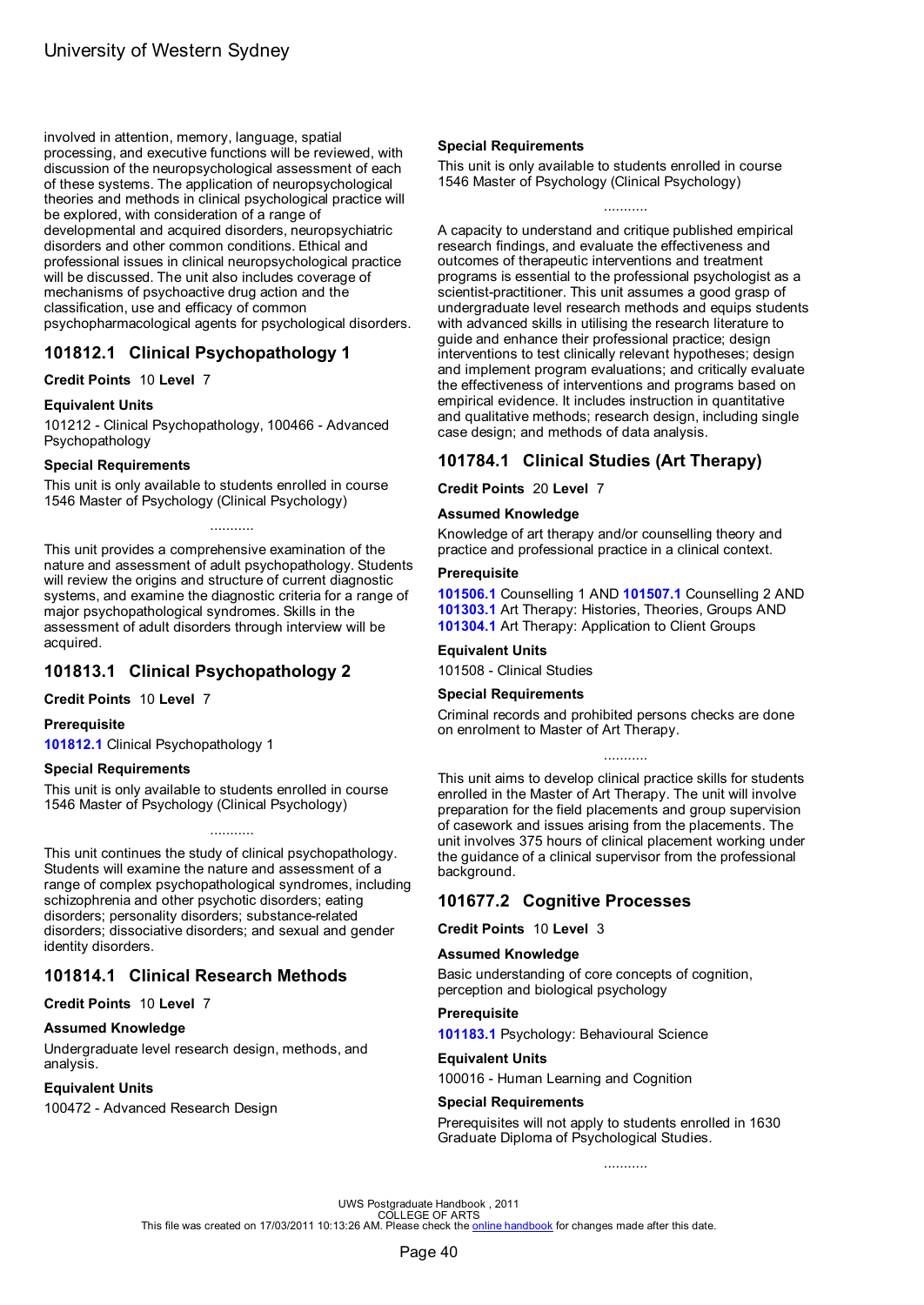<span id="page-44-0"></span>Cognitive psychology studies the mental processes that underpin attention, perception, learning and memory. Conceptual and research questions include: How do we recognize speech, faces, or music? What are the structures and mechanisms of human memory? What processes underpin acquisition of language, and are the processes similar when we learn a second language? What processes are involved in reading? What factors affect attention and performance? Is creativity anything more than problem solving? Contemporary theories will be discussed and evaluated. Investigative research methods include experiments, computer modelling, clinical case studies, and brain imaging.

# **100924.1 Community Translation (PG)**

**Credit Points** 10 **Level** 7

#### **Assumed Knowledge**

Sufficient proficiency in English plus one other language at native or near-native level.

#### **Equivalent Units**

A7462 - Community Translation

#### **Special Requirements**

Students need to be bilingual in the language combinations offered by the School.

...........

This unit aims to develop skills in translation particularly into English in a number of specialised fields: institutional information; documents; medical and legal information; special event literature and advertising and material relevant to special groups (e.g., temporary visitors to sporting events and trade exhibitions). The aim of the unit is for students to develop skills in producing target texts in styles appropriate to specific groups and communities, and to the content and function of the source text. The unit also aims to develop skills in researching and using appropriate specialist terminology, editing and revising, and producing camera-ready documents. On the basis of these skills, the unit is to further develop students' ability to reflect upon translation in terms of strategies and appropriateness in relation to the target audience as well as make critical written and oral assessment of relevant translations. The unit will be available, depending on sufficient demand, for Arabic, Japanese, Mandarin and Spanish.

# **100923.1 Conference Interpreting**

**Credit Points** 10 **Level** 7

### **Equivalent Units**

A7461 - Conference Interpreting

Students need to be Bilingual. Conference Interpreting is a highly complex activity which requires expertise in a variety of high level interpreting skills as well as knowledge of specialised terminology and contextual issues that relate to international fora. This unit aims to provide students with training in all of these areas. The theoretical concepts that underpin Interpreting will be taught and become the basis for all practical work.

...........

# **101826.1 Conference Interpreting**

**Credit Points** 20 **Level** 7

#### **Assumed Knowledge**

Bilingual competence.

#### **Equivalent Units**

100923 - Conference Interpreting. A7461 - Conference Interpreting. 101436 - Conference Interpreting 1.

#### **Special Requirements**

Must be enrolled in one of the PG courses listed or, if a non award student, be a practising interpreter.

...........

Conference Interpreting is a highly complex activity which requires a high level of bilingualism, expertise in a variety of interpreting skills and knowledge of specialised discourse and contextual issues that relate to international fora. This unit aims to introduce students to the theory and practice of Conference Interpreting. The theoretical concepts that underpin Interpreting will be taught and become the basis for all practical work.

# **101627.1 Connecting Communities in Early Childhood Education**

**Credit Points** 10 **Level** 7

#### **Equivalent Units**

100308 - Collaborative Relationships

#### **Special Requirements**

This unit is only available to Education students. Students in this unit undertake a placement in a children's service. Prior to enrolling in this unit students must have successfully completed an approved Child Protection Workshop and submitted a Prohibited Employment Declaration prior to 1 June 2010 or a Working with Children Check Student Declaration after 1 June 2010. Undergraduate students must have completed 60 credit points prior to enrolling in this unit.

...........

This unit increases students' understanding of the diverse, complex and changing nature of Australian families and communities and the role of early childhood services within the contemporary socio-cultural context. It also provides opportunities for students to develop critical approaches for working with families and communities within a context of the social, political and economic discourses in early childhood education. Through course work, field visits, reflexivity and research, students will collaborate with services in developing resources/projects suitable to the needs and focus of the service. The focus is on developing and refining effective communication and professional collaborative partnerships with families, staff and children. This unit includes ten days of field visits to an early childhood service.

# **101426.1 Convergent Media Internship**

### **Credit Points** 10 **Level** 7

# UWS Postgraduate Handbook , 2011 COLLEGE OF ARTS

Units

Page 41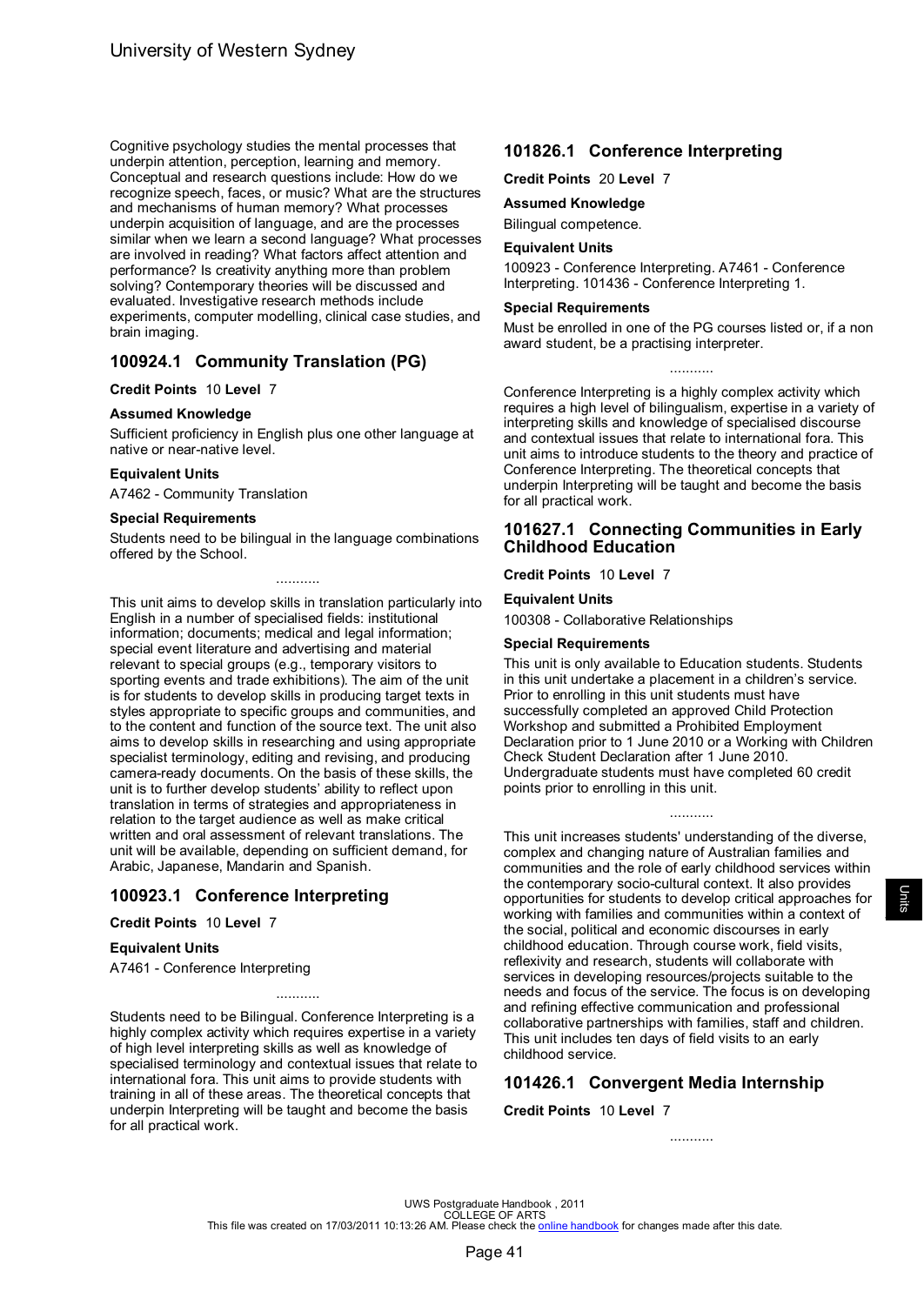<span id="page-45-0"></span>This professionally oriented internship consists of two components - work internship placement with Television Sydney (TVS) or a corporate media or community communications division of an organization. The focus on the internship is to research audience/community liaison and the cross media marketing plans of the organisation. During the placement students will develop a practical audience-oriented research project based on a specific agency or community group. The project could form the research stage of a project to be developed in other units of the course. These agencies may include UWS research centres, and educational and community and cultural agencies within Sydney, corporate organisations or offshore, as agreed. Students research and develop a multiplatform project concept specifically targeted at a selected audience, with an understanding of television media markets.

# **101810.1 Core Skills and Ethical Practice**

#### **Credit Points** 10 **Level** 7

### **Equivalent Units**

100459 - Core Skills and Ethical Practice, 101209 - Core Skills: Counselling and Ethical Practice

#### **Special Requirements**

This unit is only available to students enrolled in course 1546 Master of Psychology (Clinical Psychology)

In this unit students acquire basic counselling and intervention skills, and familiarity with the ethical, legal, and professional aspects of psychological practice. The theoretical underpinnings of evidence-based intervention strategies and ethical practice are critically examined, and students develop their professional understanding of the codes and guidelines of the Australian Psychological Society and Psychology Board of Australia, and the relevant State and Commonwealth Acts and Regulations of Parliament. Major practice problems faced by psychologists and modes of resolution acceptable within the profession are considered.

# **101506.1 Counselling 1**

### **Credit Points** 20 **Level** 7

### **Equivalent Units**

101432 - Skills in Counselling 1, 101434 - Counselling: Principles and Paradigms in Practice

#### **Special Requirements**

This unit is specifically designed for students selected to study counselling and art therapy at postgraduate level. It is not suited to be taken as an elective by students who have not been interviewed for their suitability for undertaking studies in counselling. This relates to the emotionally intense and challenging nature both of the content and of the required in-class activities.

Counselling 1 is a foundational unit for postgraduate counselling and therapeutic studies. It forms the first part of a 40 credit point sequence undertaken during the first year. Counselling 1 presents the foundational skills necessary for the successful inception of a productive counselling

...........

relationship. The sequenced, progressive presentation of these skills via experiential learning is framed by the simultaneous presentation of key theoretical concepts relevant to the skills in question. Students will be required to analyse the features of their own personalities, and to reflect on feedback that they receive from others in the role of counsellor, in order to develop the self-awareness and sensitivity necessary for this professional role.

# **101507.1 Counselling 2**

**Credit Points** 20 **Level** 7

#### **Prerequisite**

**101506.1** Counselling 1

#### **Equivalent Units**

101433 - Skills in Counselling 1, 53010 - Counselling: Principles and Paradigms in Practice, 56160 - Theoretical Approaches to Therapy, 400486 - Psychotherapy for Arts **Therapists** 

### **Special Requirements**

This unit is specifically designed for students selected to study counselling and art therapy at postgraduate level. It is not suited to be taken as an elective by students who have not been interviewed for their suitability for undertaking studies in counselling. This relates to the emotionally intense and challenging nature both of the content and of the required in-class activities.

...........

Counselling 2 is a foundational unit for postgraduate counselling and therapeutic studies. It forms the second part of a 40 credit point sequence undertaken during the first year. Counselling 2 offers further practice in foundational counselling skills introduced in Counselling 2. In addition, students are introduced to skills appropriate to the unfolding counselling relationship, those that involve an authentic 'encounter' between counsellor and client. Continued skills practice in triads is required, plus completion of eight sessions of counselling with a volunteer client who has already studied in this, or a similar, program. Assessment tasks will require in-depth analysis of the student's skills and counter-transference in an unfolding counselling relationship. Theoretical perspectives will include concepts of problem-formation and change facilitation across the major paradigms; and stages and change-points in the adult life cycle, with appropriateness of varying therapeutic models to each stage.

# **101247.1 Counselling and Consultation**

#### **Credit Points** 10 **Level** 4

### **Equivalent Units**

100457 - Counselling and Collaborative Consultation 1

#### **Special Requirements**

This unit is restricted to students enrolled in courses 1500 Bachelor of Psychology and 1502 Postgraduate Diploma of Psychology Specialist Year.

...........

This unit provides an introduction to basic counselling and consultation skills. Students are provided with a theoretical overview of the 'helping relationship' and have opportunities to learn and practice basic counselling skills. There is a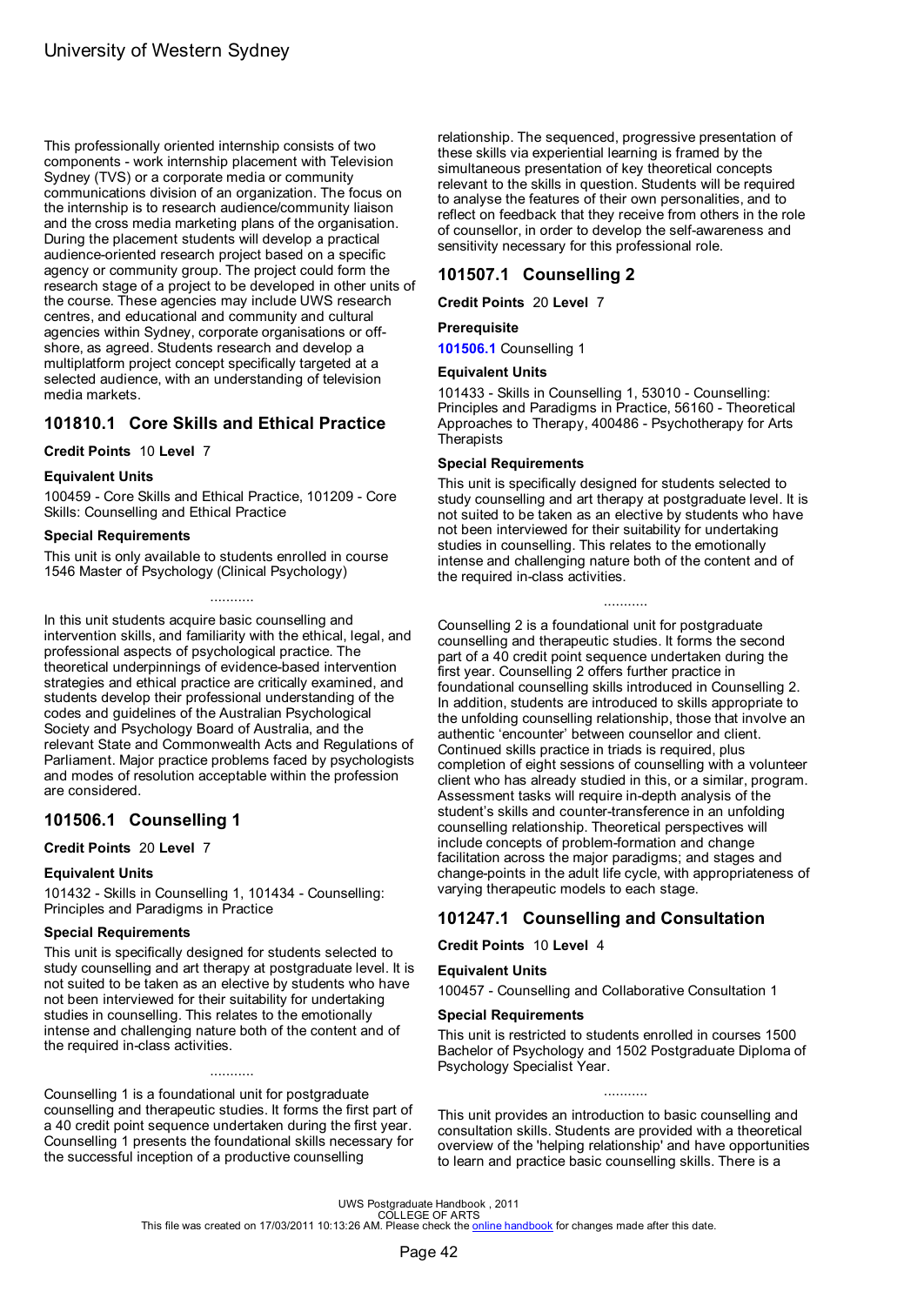<span id="page-46-0"></span>focus on specific approaches such as solution focused and narrative therapies together with a range of ways of working with young children, adolescents, teachers and families. The unit provides structured opportunities to reflect on personal and professional development with the counsellor role.

# **101199.1 Counselling and Consultation 2**

**Credit Points** 10 **Level** 4

### **Prerequisite**

**[101247.1](#page-45-0)** Counselling and Consultation

### **Equivalent Units**

100458 - Counselling & Collaborative Consultation 2

#### **Special Requirements**

This unit is restricted to students enrolled in course 1569 Graduate Certificate in School Counselling. The highly content specific nature of this unit prevents the unit from being applicable as an elective in other awards.

...........

This unit builds on the unit 101247 - Counselling and Consultation. It addresses aspects of counselling and collaborative consultation in respect of the major issues that are commonly encountered by school counselling psychologists in educational settings. It explores theories of aetiology, problem maintenance and amelioration, and addresses the needs and perspective of students, educational staff and parents. A range of theoretical approaches in counselling and consultation are considered along with a spectrum of potentially appropriate interventions across the continuum of need.

# **101443.2 Creative Music Therapy Practicum 1**

**Credit Points** 20 **Level** 7

### **Prerequisite**

**101446.2** Music Therapy Skills 2

#### **Corequisite**

**100914.2** Music Therapy Theory and Practice 2

This unit focuses on the clinical practice of Creative Music Therapy. Students apply their coursework studies to music therapy practice through working, under supervision, with adults or children with disabilities or in other areas of clinical work deemed suitable. In addition, practical applications of various music therapy techniques are taught. Students are required to critically reflect on the clinical experience.

...........

### **101444.3 Creative Music Therapy Practicum 2**

**Credit Points** 20 **Level** 7

#### **Prerequisite**

**[101446.3](#page-59-0)** Music Therapy Skills 2

### **Corequisite**

**[100911.3](#page-58-0)** Music Therapy Professional Practice

#### **Special Requirements**

This unit is only available to students enrolled in 1650 Master of Creative Music Therapy.

...........

In this unit, students on placement provide music therapy to adults in aged care or in a psychiatric setting, or any other population group deemed appropriate. A student may work alone but will receive in-depth supervision from an RMT. Students are expected to work effectively within a multidisciplinary team. Students will compose and record an instrumental piece for therapy.

### **101549.1 Critical Perspectives in Communication**

#### **Credit Points** 10 **Level** 7

#### **Assumed Knowledge**

Basic undergraduate level understanding of at least one type of media or communications theory or practice.

#### **Equivalent Units**

63290 - Communication in the Information Age

#### **Special Requirements**

This unit is offered at post graduate level. It will be available to coursework masters students, but not at undergraduate level.

...........

Critical approaches to the study and analysis of communications media will be explored, and their social, cultural, economic, political and industrial contexts. The topics will range from classical accounts of rhetoric, through modern and postmodern theories of media and communications, critical methods of cultural analysis, to the current global, social and technological dimensions of the communications environment. Critical analyses of specific communications practices will be developed and presented in an open learning framework. The aim is to provide a substantive foundation for understanding communication theory and what it has to do with the practice of communication.

# **101098.1 Curriculum for Under Threes**

**Credit Points** 10 **Level** 7

#### **Special Requirements**

This unit is only available to students enrolled in courses 1625 Master of Teaching (Early Childhood), 1631 Graduate Diploma in Educational Studies (Early Childhood), 1673 Master of Teaching (Birth-12 years), 1672 Master of Teaching (Birth-5years) and 1691 Master of Teaching (Birth-5years/Birth-12years). It relies heavily on professional knowledge acquired across the range of other core units and professional experiences within the Master of Teaching (Early Childhood) programme. Students must have completed Child Protection training.

This unit examines the role of families and communities in children's learning and emphasizes the essential role of partnerships in the provision of meaningful curriculum for young children. It also examines approaches to observing

...........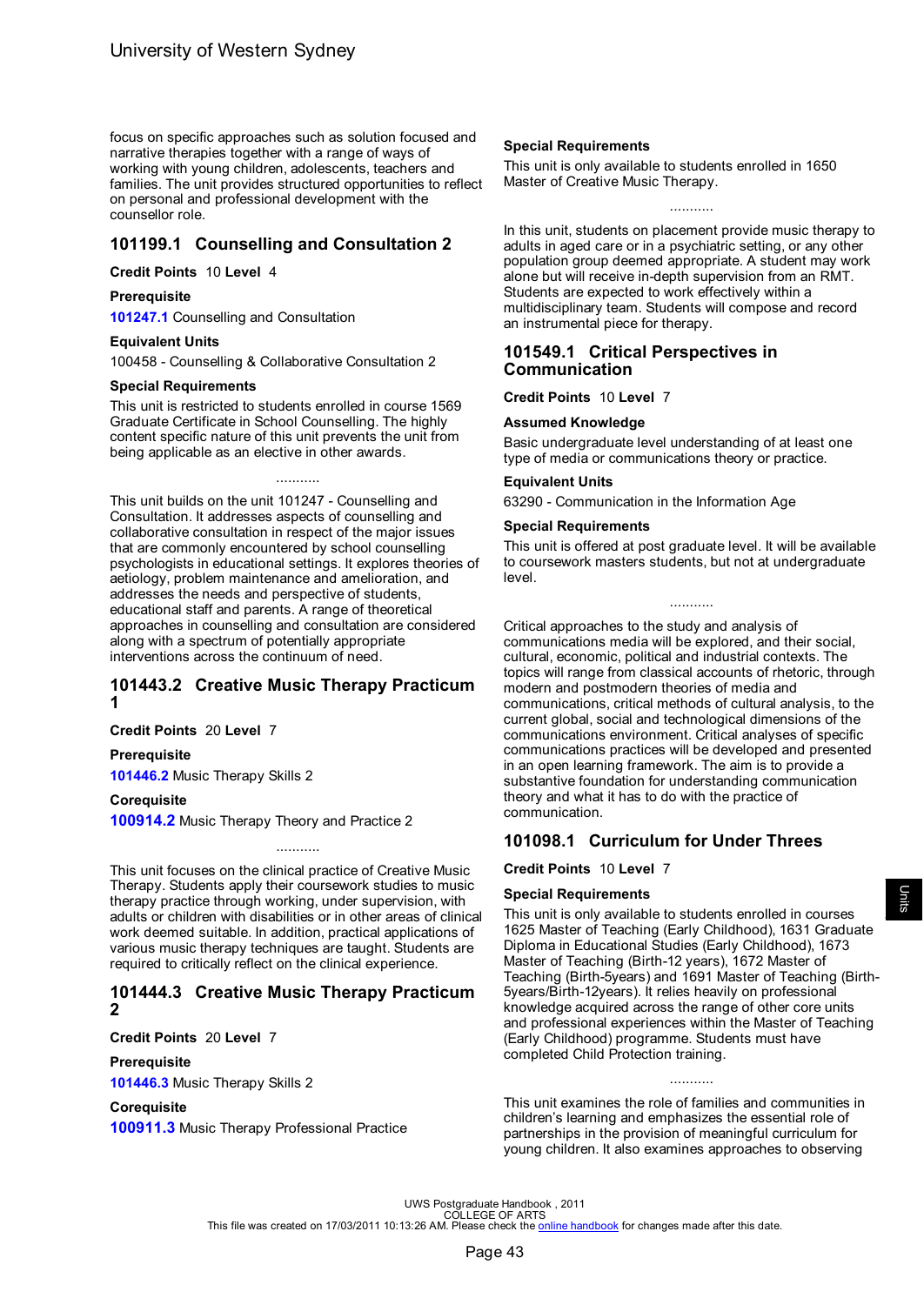<span id="page-47-0"></span>and documenting children's learning in ways that celebrate children's competencies and build connections between children, families and educators while also identifying any areas where children may require additional assistance. Curriculum for under threes also includes the role of interactions, play experiences and culturally responsive routines in the provision of learning environments for under threes.

# **101660.1 Curriculum Futures**

### **Credit Points** 10 **Level** 7

### **Equivalent Units**

100694 - Leading Curriculum Change

...........

This unit considers the research and theoretical basis of curriculum futures, with a focus on design for learning and learning design, and critically examines contextual factors and their implications for learning design. The unit provides a critical overview of perspectives on curriculum, curriculum design and a focused examination of connected learning and assessment. Examples of curriculum futures will be negotiated and explicated. The overall focus is on curriculum decision-making and planning for improved learning outcomes.

# **101636.1 Developing Sustainable Places**

**Credit Points** 10 **Level** 7

#### **Equivalent Units**

101345 - Land Use Strategy Design, 101311 - Urban Challenges: Developing Sustainable Places

This unit provides an understanding of environmental, economic and social issues arising from the effects of urban development within city regions and examines the relationship between sustainable development and metropolitan planning in the Australian and global context. It focuses on the concepts related to sustainability, sustainable development and sustainable cities. It also looks into recent initiatives towards the realisation of sustainable cities.

...........

# **101682.3 Developmental Psychology**

#### **Credit Points** 10 **Level** 3

#### **Assumed Knowledge**

Basic understanding of core concepts of personality, social and developmental psychology

#### **Special Requirements**

Prior to enrolling in this unit students must have submitted a Working with Children Check Student Declaration.

...........

Note: The unit offerings for the 1H and 2H Teaching Periods at Bankstown and Penrith campuses listed above are available only for students enrolled in courses 1670 - Bachelor of Education (Birth - 5 years) and 1615 - Bachelor of Early Childhood Studies (Child and Family). Please note that enrolments will be monitored and students who are not enrolled in courses 1670 or 1615 will be required to withdraw from 1H/2H and enrol in one of the alternative

Teaching Periods listed above. Structured around an overview of lifespan development including diversity, this unit explores the holistic nature of growth and development through developmental theory and research. This unit highlights the interactive nature of three main areas of development: biological, cognitive, and psychosocial changes that affect the individual from conception to end of life. The unit encourages observation as a means for understanding development and promoting individuals well being. An understanding of indigenous development will be integrated into the unit alongside an appreciation of richness in diversity within various cultural contexts.

# **100530.2 Developmental Psychopathology**

**Credit Points** 10 **Level** 4

#### **Equivalent Units**

B7604 - Developmental Psychopathology

#### **Special Requirements**

Students must be enrolled in courses 1500 Bachelor of Psychology and 1502 Postgraduate Diploma of Psychology Specialist Year only. The highly content specific nature of this unit prevents the unit from being applicable as an elective in other awards.

...........

This unit will explore important issues related to developmental psychopathology in children and adolescents. It will focus on the criteria, etiology, and developmental progression, considering risk and resilience factors within a normative developmental approach. This unit will also consider the assessment, treatment and prevention and current developments including behaviour therapy, cognitive behaviour therapy, in childhood disorders. Psychopharmacology will also be discussed.

# **101641.1 Diversity, Social Justice and Equity**

### **Credit Points** 10 **Level** 7

#### **Equivalent Units**

100979 - Diversity, Social Justice and Schooling, 100341 - Social Justice Issues in Secondary Schooling

#### **Special Requirements**

This is a unit offered at post graduate level for Education students. The unit is not available as an elective in any undergraduate program. Prior to enrolling in this unit students must have: 1) submitted a Prohibited Employment Declaration prior to 1 June 2010 or a Working with Children Check Student Declaration after 1 June 2010 and completion of child protection requirements.

...........

It is crucial for students to recognise how pedagogy, the curriculum, learning and schooling generally, are connected to broader cultural, social, economic and political discourses operating in Australian society. Within this context, understanding how equity/inequality is constructed through schooling is essential, including the practices in which individual teachers engage. Knowledge of cultural diversity, how it is represented in schooling and the role identity has on influencing schooling experiences is central. Developing students' awareness of their own subjectivity in relation to cultural diversity and identity issues is crucial to reflexivity and the development of socially just relationships

UWS Postgraduate Handbook , 2011 COLLEGE OF ARTS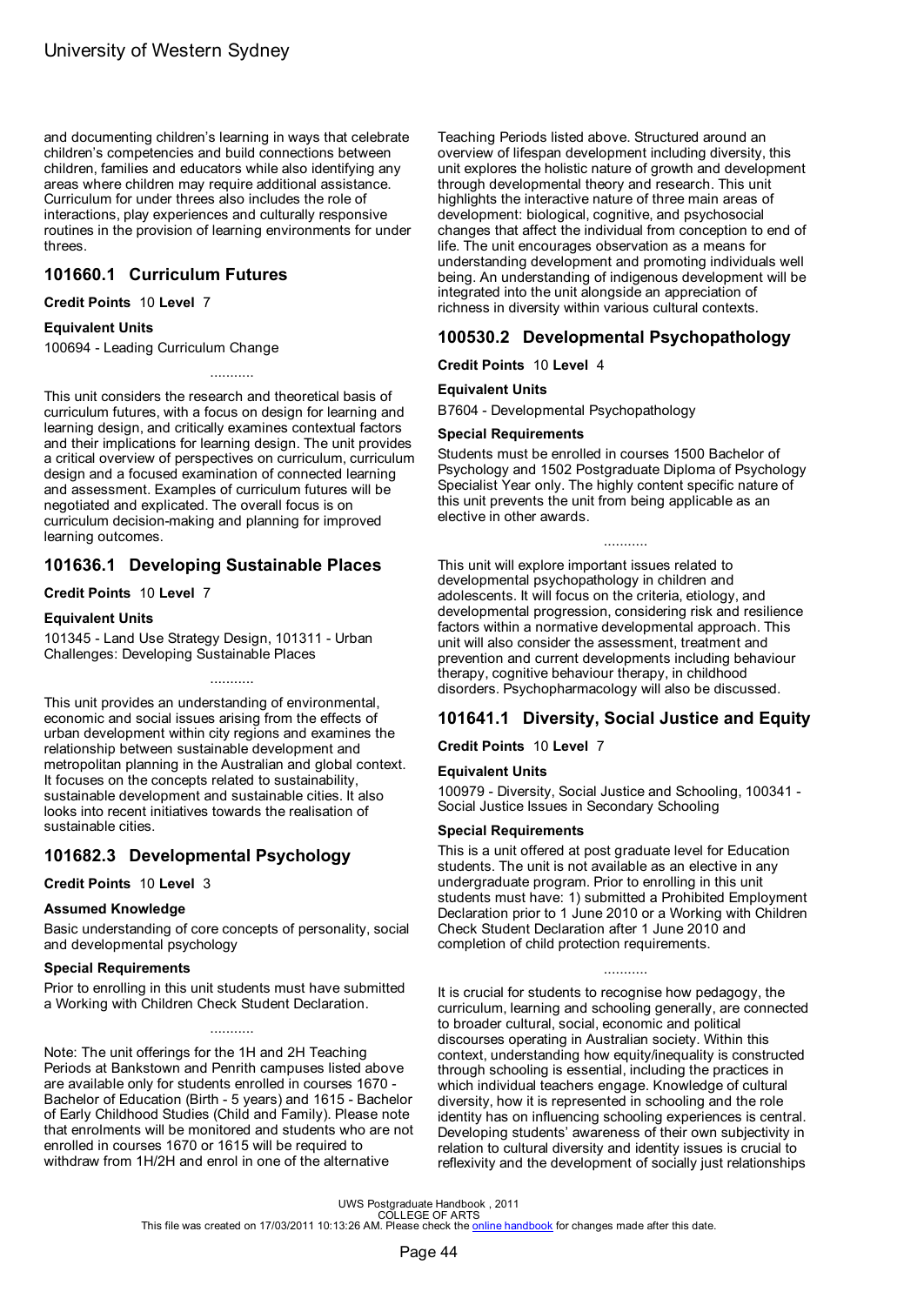and practices in schooling. Issues relating to Aboriginal and Non English Speaking Background students are examined in depth.

# **101107.2 Early Childhood Professional Experience 1**

**Credit Points** 10 **Level** 7

#### **Special Requirements**

This is a professional experience unit for Education students. Students must have completed Child Protection training prior to placement.

...........

This unit includes lead-in visits and a block placement in a child care centre with children birth to two years of age. In this unit students will interact and build relationships with children, with the staff who care for them in centre based care, and with children's families. Students will apply their knowledge of curriculum and processes of documentation to plan learning experiences and learning environments, evaluate outcomes, document children's learning and reflect on teaching strategies.

# **101108.2 Early Childhood Professional Experience 2**

#### **Credit Points** 10 **Level** 7

#### **Special Requirements**

This is a professional experience unit for Education students. Students must have completed Child Protection training prior to placement.

Early Childhood Professional Experience 2 is a professional experience with children aged three to five years. Students will have the opportunity to develop collaborative relationships with children, families and staff and to implement curriculum that builds on children's current knowledge and experiences and extends their learning. Students will also be encouraged to reflect on their own learning and develop professional goals.

# **101648.1 Early Intervention and Prevention in Early Childhood Contexts**

**Credit Points** 10 **Level** 7

#### **Special Requirements**

Undergraduate students must have completed 60 credit points prior to enrolling in this unit.

...........

This unit introduces early childhood professionals to national and international research in the area of early intervention and prevention and examines national and international innovations in policy responses and programme delivery. It explores implications for policy and practice across a range of diverse settings, including the key role of the early childhood professional and organisations in community capacity building.

# **101652.1 Ecopsychology and Cultural Change**

**Credit Points** 10 **Level** 7

Ecopsychology is concerned with the relationship between human consciousness, human actions and environmental issues. It seeks to understand the sources, both phenomenological and socio-cultural, of the disjuncture between nature and psyche and to develop possibilities for personal and cultural re-connection and healing. Through applying experiential methods, critical inquiry and engagement with ecopsychological writings, students develop their awareness of "self", "nature", "culture" and explore the dynamics between them. The unit incorporates perspectives on ecological identity, ecospirituality and sense of place as ways of re-imagining the human-nature relationship and effecting ecologically-oriented change.

# **101475.1 Education Research Methods and Design**

**Credit Points** 10 **Level** 7

The unit provides an introduction to the research methods used in educational research. This is a practical unit where students develop the knowledge and skills to develop research instruments and collect and analyse data with a variety of data collection tools. The unit requires students to complete a critical analysis of literature

### **101476.1 Education Research Seminar**

**Credit Points** 10 **Level** 7

#### **Corequisite**

**[101079.1](#page-71-0)** Understanding Educational Research AND **101475.1** Education Research Methods and Design

This unit requires that students make an oral presentation on their chosen topic for the thesis and attend a series of seminars delivered within the College.

...........

# **100689.4 Education Research Thesis**

**Credit Points** 50 **Level** 7

#### ...........

This unit inducts students into a community of researchers and scholars while specializing in an area of professional and educational interest. Working closely with their supervisors, students undertake a scholarly research and produce a high quality written thesis (max.15,000 words) reporting on their research. Students participate in a range of research education and support activities including a Seminar Series and the UWS Education or College Research Conference.

Units Units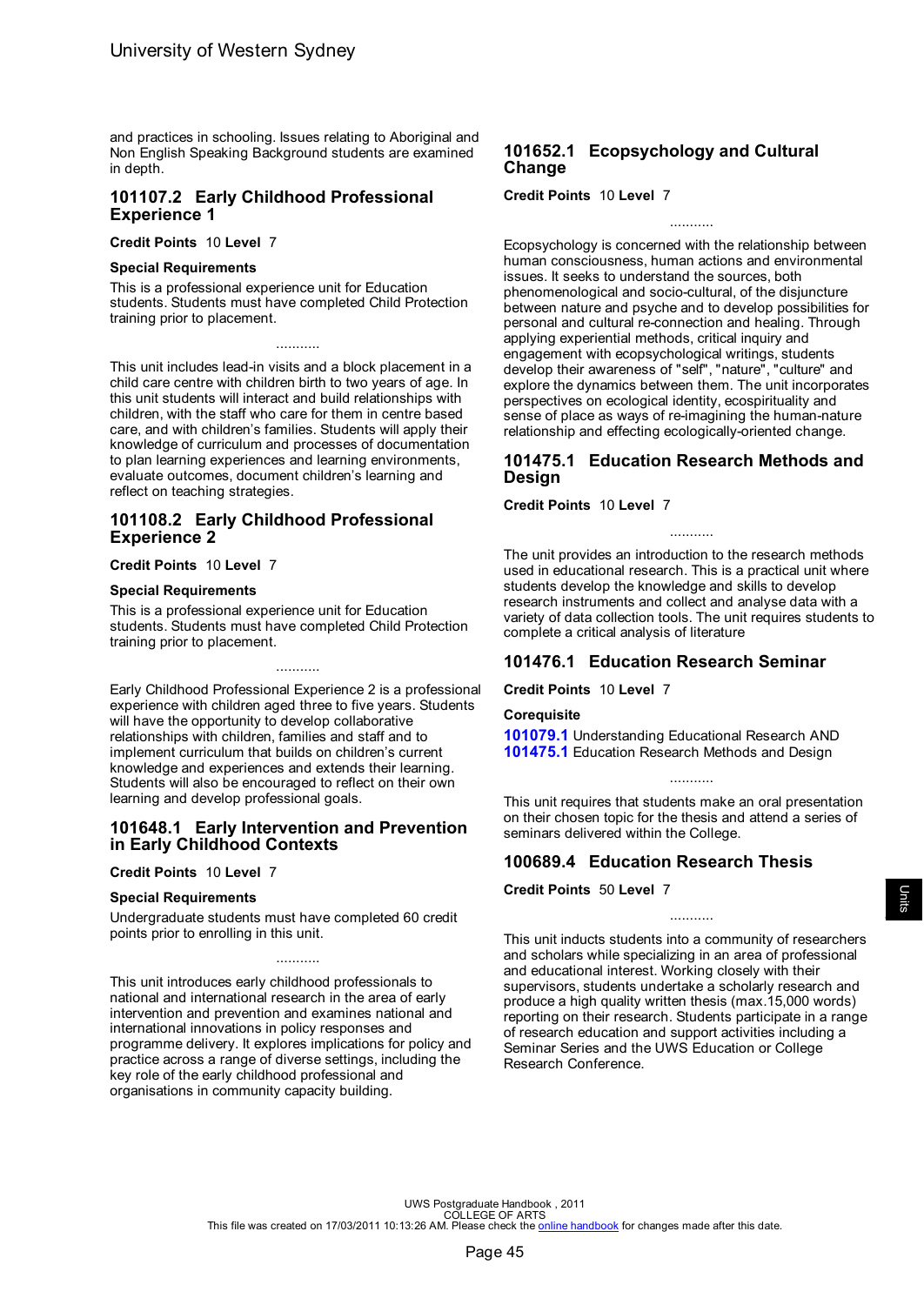# **101578.2 Education, Knowledge, Society and Change**

### **Credit Points** 10 **Level** 7

#### **Equivalent Units**

101283 - Communities and Primary Schools and 100185 - Teaching and Learning in Diverse Communities

#### **Special Requirements**

Students in 1651Bachelor of Arts (Pathway to Teaching Primary) must have completed 60 credit points before they can undertake this unit

...........

Education is a complex field comprised of diverse and dynamic teacher, student and community populations. This unit examines the socio-political, economic and cultural milieu that shapes teachers' work and school education in an increasingly multifaceted, globalized environment. It is essential those interested in education or related human services, engage with and understand the diversity of both individuals and broader community to promote equitable practices and to facilitate educational and professional transformation. Developing sociological understandings of education, knowledge, society and change provides students with an enhanced awareness of equity issues as well as crucial analytical and critical tools to address diverse needs in complex and ever-changing professional contexts.

# **101613.2 Educational Psychology for Primary Teaching**

**Credit Points** 10 **Level** 7

#### **Equivalent Units**

101287 - Educational Psychology for Primary Teaching, 100184 - Psychology for Teaching, 101308 - Educational Psychology for Teaching (AREP)

#### **Special Requirements**

Students must be enrolled in course 1605 Master of Teaching (Primary) Advanced, 1608 Master of Teaching (Primary), 1633 Graduate Diploma in Educational Studies (Primary) (exit only), 1651 Bachelor of Arts (Pathway to Teaching Primary) or 1663 Graduate Diploma in Educational Studies (Primary) (exit only). Students in Course 1651 must have completed 60 credit points. All students must have a Prohibited Employment Declaration and have completed child protection requirements.

...........

Effective teaching in the primary classroom requires an understanding of children's developmental needs, knowledge of how students learn, and proficiency in tailoring teaching strategies to cater to a range of learning styles and abilities. This unit develops theoretical and applied understandings of child development and demonstrates how educational psychology perspectives on learning, motivation and classroom environments can be applied to enhance teacher effectiveness and student learning outcomes. Particular emphasis is given to establishing and maintaining positive and productive classroom environments and to developing responsive teaching practices that stimulate cognitive learning while

promoting social and emotional well being. Philosophies of learning and teaching will be developed in this unit.

# **100487.3 Empirical Research Methods Seminar**

**Credit Points** 20 **Level** 4

#### **Assumed Knowledge**

This unit is taught on the assumption that all students have a statistical competence to the level of between-units multiway analysis of variance, bivariate regression analysis, and basic non-parametric procedures (including correlational procedures). This includes demonstrated computational ability using the statistical package SPSS.

#### **Special Requirements**

Students must be enrolled in courses 1502 Postgraduate Diploma of Psychology or 1500 Bachelor of Psychology Specialist year of study.

...........

This unit exposes students to advanced psychological methods. This will provide a strong basis for postgraduate studies and further strengthen applied research skills. The first half year will focus on qualitative methods. It will be assumed that students have not been exposed to these methods previously and this component of the unit will begin with an introduction to the topic before progressing to the major qualitative methods. The second half year will focus on quantitative methods and aims to extend and challenge some of the common statistical methods taught in earlier units.

# **100488.2 Empirical Research Project**

**Credit Points** 30 **Level** 4

### **Special Requirements**

Students must be enrolled in courses 1502 - Postgraduate Diploma of Psychology or 1500 - Bachelor of Psychology Specialist Study.

...........

This unit equips students with the skills needed to design and develop a research project, to operationalise their research question, to select and undertake the appropriate methods of analysis, and to effectively present results. The program is one year long, and is taught on the assumption that students have a statistical competence in multi-way analysis of variance, bivariate regression analysis, and basic non-parametric procedures. This includes demonstrated computational ability using the statistical package SPSS.

# **101099.1 Engaging Children in Curriculum**

**Credit Points** 10 **Level** 7

### **Special Requirements**

This unit requires students to implement curriculum with children and therefore is restricted to students enrolled in courses 1625 Master of Teaching (Early Childhood), 1631 Graduate Diploma in Educational Studies (Early Childhood), 1673 Master of Teaching (Birth-12 years), 1672 Master of Teaching (Birth-5years) and 1691 Master of Teaching (Birth-5years/Birth-12years). Students must have completed Child Protection training.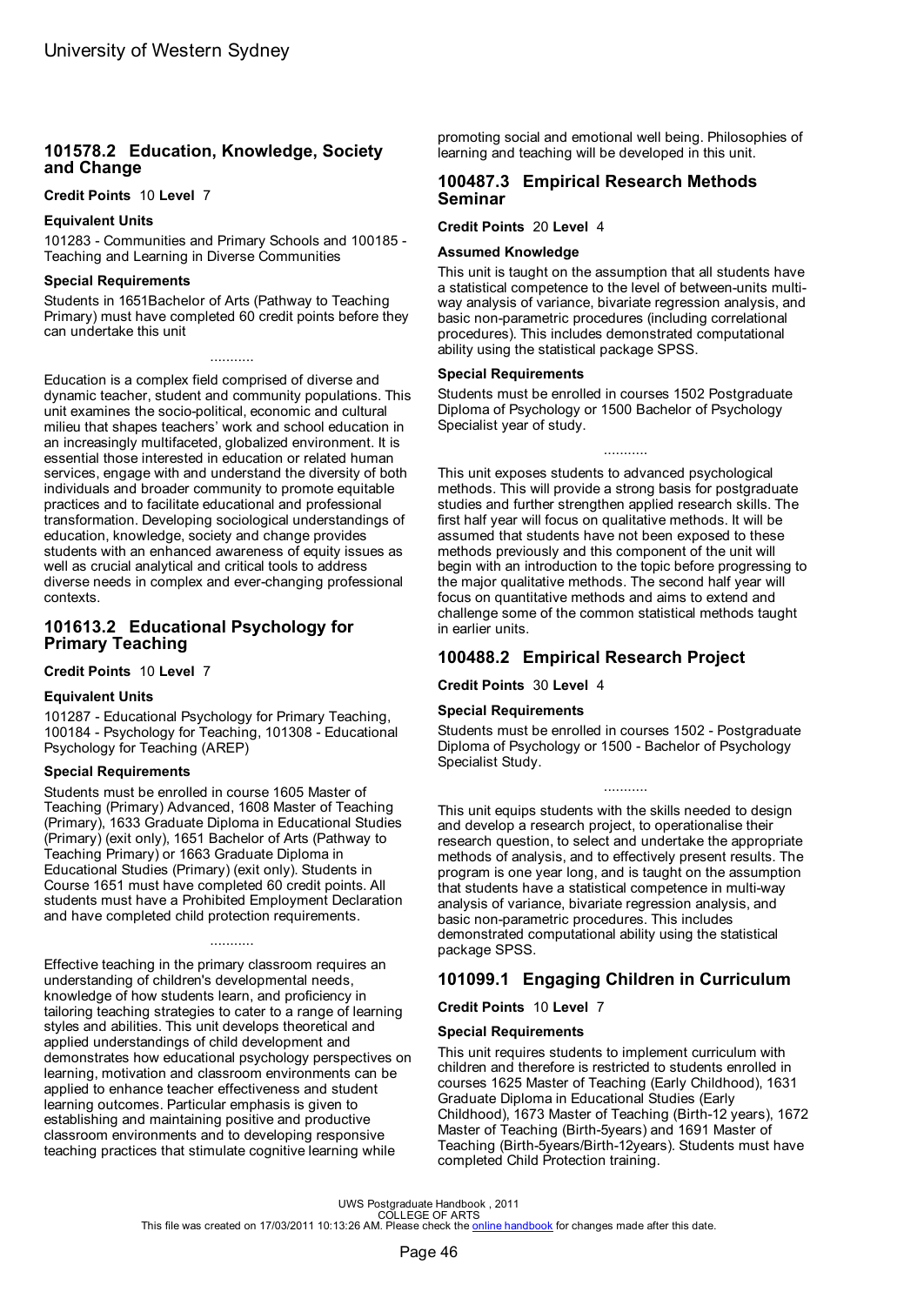<span id="page-50-0"></span>In this unit students will have the opportunity to examine a range of approaches to curriculum with a particular focus on children in the 3-5 years age range. Students will develop strategies for connecting curriculum to children's social worlds and for facilitating children's in-depth investigations and critical thinking. There will be focus on interest-based experience and projects that integrate curriculum areas of maths, science, literacy and human society. Students will also examine strategies for organising the total learning environment in ways that cater for diverse interests, multiple intelligences and the need for a balance of active and quiet experiences. Given the increasing focus on preschool education and transition to school students will also explore issues related to school readiness and transition to school.

...........

# **101825.1 English Linguistics for TESOL**

**Credit Points** 10 **Level** 7

This unit provides students with a linguistics background, including English grammar, necessary to excel in English language teaching and assessment. Encompassing the areas of syntax, semantics, morphology, phonology and phonetics, the unit equips students with the technical vocabulary of linguistics and pedagogical grammar as well as the analytical skills necessary to identify and describe both the English language and patterns of performance by second and bilingual language learners. These foundational skills prepare students for success in language teaching, assessment and second language research.

...........

# **101653.1 Environmental Education and Advocacy**

**Credit Points** 10 **Level** 7

'Sustainability' and the change required to achieve it present numerous challenges. A social-ecological approach to learning for sustainability emphasises learning as a reciprocal process, engaging the self, others and the notion of sustainability itself. Learning, advocacy and future sustainability will be addressed alongside the orientations, goals and outcomes through which such work is valued. Environmental education and advocacy are imagined here as ethically grounded forms of participation in community and ways of enacting responsibilities. Project work in this unit will be structured around personal sustainability, sustainable systems, relationships, institutions and the educational contexts of individual students.

...........

# **400417.1 Epidemiology and Quantitative Methods**

#### **Credit Points** 10 **Level** 7

#### **Equivalent Units**

E7228 - Epidemiology and Quantitative Methods.

#### **Special Requirements**

Students must be enrolled in a postgraduate course.

...........

In this unit students study epidemiological design and analytic strategies as well as biostatistics. The unit also examines the use of surveillance and population datasets to measure and monitor population health and plan health services. Students will develop skills to critically appraise research in health and health care. A range of research studies is examined including studies of occurrence and risk factors for disease and studies evaluating intervention treatments or programs. Both the epidemiological and statistical evidence for the findings are critically assessed

# **101659.1 Evaluating Learning Programs**

**Credit Points** 10 **Level** 7

#### **Equivalent Units**

100696 - Educational Evaluation

This unit provides students from a range of backgrounds with the skills to undertake evaluation studies of a range of educational and community learning programs, projects, and/or curricula within a range of organisations. Through the use of case studies, problem-based and experiential leaning techniques, and presentations by experienced evaluators, students will be introduced to the social, political and ethical factors that impact on evaluating learning programs, and explore different approaches and models for designing and implementing an evaluation of learning programs. Students will apply their learning by designing and implementing a small scale evaluation study.

...........

# **100013.1 Experimental Design and Analysis**

**Credit Points** 10 **Level** 2

#### **Prerequisite**

**101183.1** Psychology: Behavioural Science AND **[101184.1](#page-66-0)** Psychology: Human Behaviour

#### **Special Requirements**

Pre-requisites will not apply to students enrolled in courses 1630 Graduate Diploma in Psychological Studies and 1501 Graduate Diploma in Psychology. Enrolment in these awards requires graduate status; hence the students have demonstrated proficiency in tertiary studies. Each applicant in these awards is assessed individually and provided with an individual study sequence by the Course Advisor.

...........

This unit is driven by the scientific method with a focus on experimental design and related data analysis. Although some of the methods and techniques are dealt with in passing in earlier units, a more complete approach is adopted here. Research design and methodology issues, statistical concepts and techniques, computer analysis of data, and communicating research findings are all features of this unit.

# **101315.2 Financing Cities in the Global Economy**

#### **Credit Points** 10 **Level** 7

This unit version will commence from Spring 2010. Financing the large amounts of physical infrastructure

...........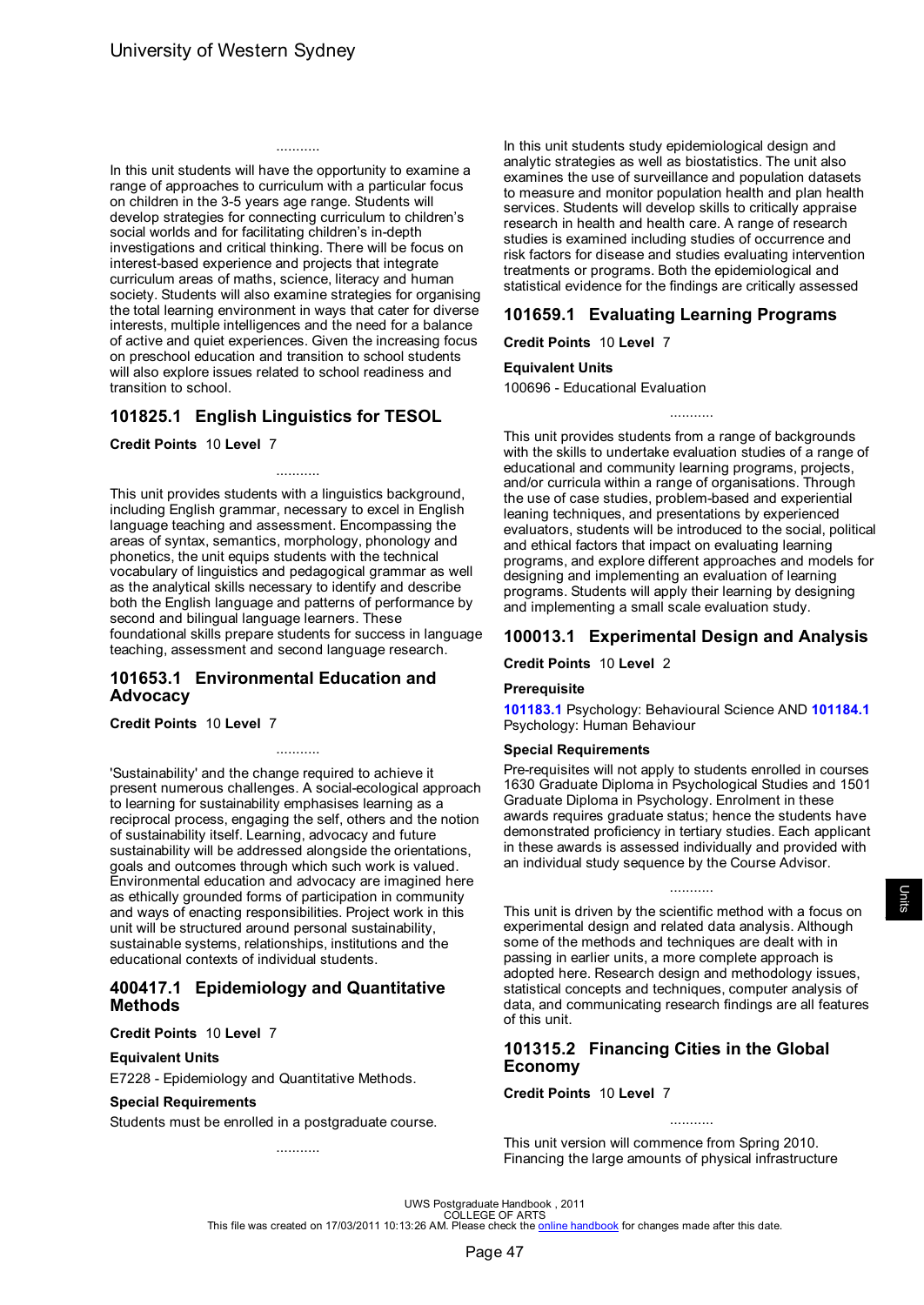required to keep cities running and growing at a time when many governments, who have been the traditional providers of this infrastructure, face financial constraints is a key challenge for urban managers. In order to be able to enter into the debate about financing cities it is important to develop a basic financial literacy and to understand the framework of public finance in Australia and elsewhere. This course undertakes both these tasks as well as providing a rigorous introduction to public private partnerships (PPPs) - seen by many as a key source of infrastructure financing. Lastly, the course undertakes a detailed case study in the economics of development which enables participants to practice their financial skills in a familiar urban context.

# **101103.2 Fostering Creativity in Children's Learning**

#### **Credit Points** 10 **Level** 7

### **Special Requirements**

This unit is only available to students enrolled in courses 1673 Master of Teaching (Birth-12 years), 1672 Master of Teaching (Birth-5years) and 1691 Master of Teaching (Birth-5years/Birth-12years). Students must have completed Child Protection training.

...........

This unit focuses on processes of creative thinking and creative expression in young children and introduces students to the theory and practices of using drama, music, dance and visual arts in prior to school (0-5 years) and school contexts (5-12 years). Collaborative learning and reflective practices are the key operating principles of the unit. The unit will encompass creativity both as it relates to the arts as well as its critical role in fostering creative thinking and practices. Students will explore the relevance of the arts in the development of children's play; and will engage with appropriate information and communication technologies for learning in the arts. The unit provides an understanding of the importance of the art forms both as powerful teaching and learning approaches across the early childhood and primary years and as creative arts in their own right.

# **101785.1 Further Clinical Studies (Art Therapy)**

**Credit Points** 20 **Level** 7

#### **Prerequisite**

**[101784.1](#page-43-0)** Clinical Studies (Art Therapy)

#### **Equivalent Units**

101509 - Further Clinical Studies

#### **Special Requirements**

Criminal records and prohibited persons checks are done on enrolment to Master of Art Therapy.

This unit aims to develop clinical practice skills to the level required for professional registration. The unit involves 375 hours of clinical placement working under the guidance of a clinical supervisor. It will involve group supervision of casework and in-depth discussion of issues arising from placements.

...........

# **101628.1 Global Literacies**

**Credit Points** 10 **Level** 7

#### **Incompatible Units**

101428 - Mulitliteracies, 101118 - Multiliteracies for Learning ...........

This unit will explore the impact of globalisation and new information and communication technologies on literacy and literacy learning. It takes a broad view of literacy that includes viewing and creating multimodal texts and critical literacy, as well as reading, writing, speaking and listening. Students will examine contemporary theories of literacy and the implications of these theories for early childhood educators.

# **101629.1 Healthy Identities**

**Credit Points** 10 **Level** 7

#### **Special Requirements**

This unit is only available to Education students. Students are required to complete visits to an early childhood setting and must have completed Child Protection training prior to placement.

...........

Within early childhood settings and primary schools educators are responsible for making decisions related to the health, safety and wellbeing of young children. These decisions include the growth and developmental needs of children as well as health and social issues reflective of changes in society. This unit focuses on developing students' understandings of health, safety, nutrition, personal development and physical education of children 0- 12 and how to develop pedagogies which support meaningful teaching in this area. Included in this unit is the development of students' expertise in using relevant documents that inform teaching in this area including the Personal Development, Health and Physical Education syllabus for teaching in primary schools. The unit includes a 10 day professional experience placement.

# **101676.1 Human Learning**

**Credit Points** 10 **Level** 2

Human Learning is concerned with the experimental analysis of human and animal behaviour and focuses upon associative learning, including classical conditioning, operant conditioning, and social learning approaches. Definitions, assumptions, and basic phenomena associated with the study of learning are described and evaluated in terms of their ability to account for various aspects of human behaviour and experience. The practical work highlights important concepts introduced in the lecture program and focuses upon practical techniques of use in everyday situations.

...........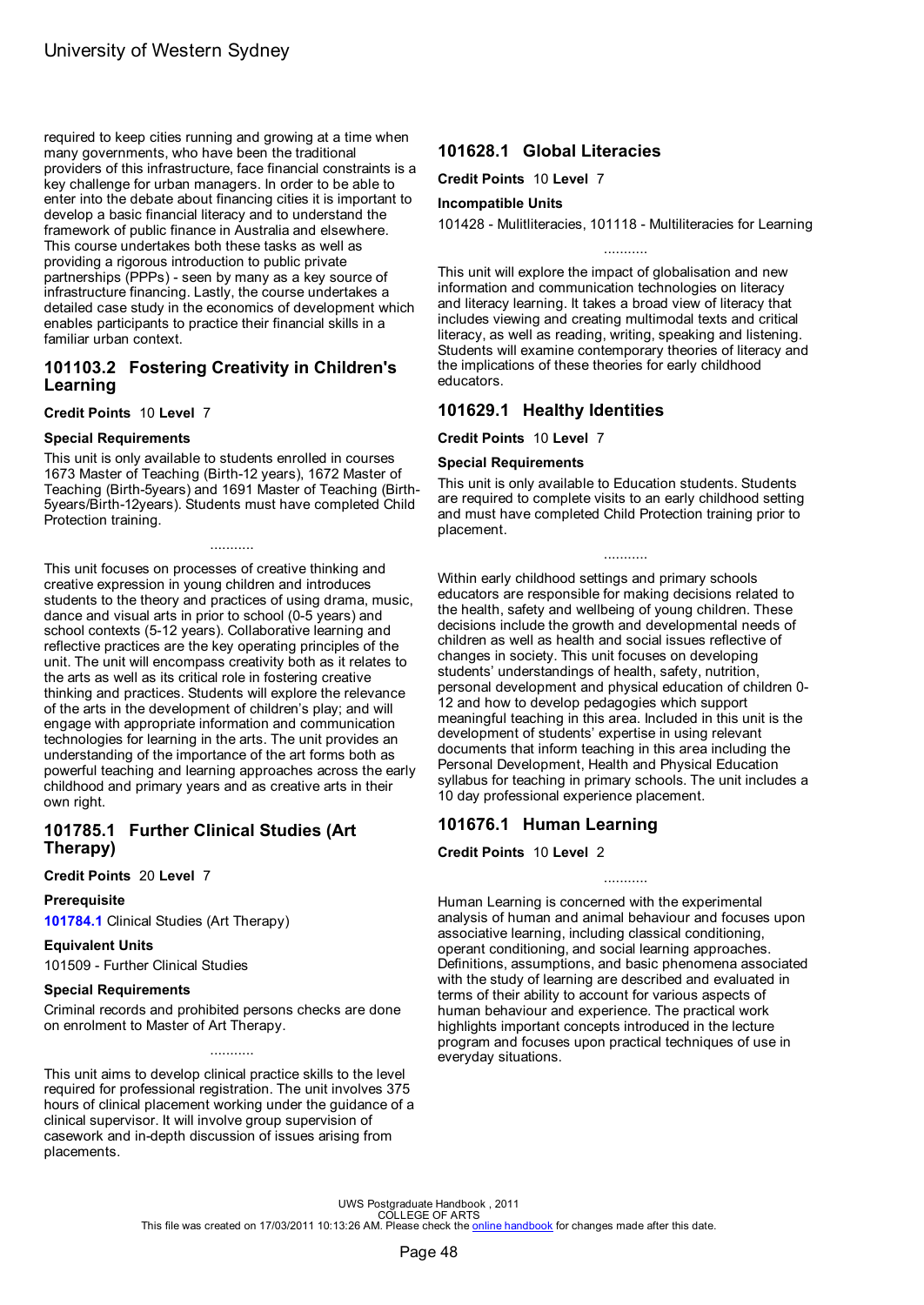# **101196.1 Human Performance in Applied Psychology**

#### **Credit Points** 10 **Level** 4

#### **Equivalent Units**

B7608 - Applied Sport Psychology

#### **Special Requirements**

This unit is restricted to students enrolled in courses 1500 Bachelor of Psychology and 1502 Postgraduate Diploma of Psychology Specialist Year only.

...........

This unit applies performance enhancement strategies in a variety of situations. It includes acquiring theorethical knowledge and practice of mental skills, as well as the design, implementation, and evaluation of a performance enhancement program. Although the focus of performance psychology has previously been on the elite sport performer, emphasis will be placed on the use of strategies and techniques in a variety of performance related activities that arise in the practice of general psychology.

# **101672.1 Inclusion In Practice**

#### **Credit Points** 10 **Level** 7

#### **Equivalent Units**

101027 - Teaching and Learning in Special Education, 101029 - Collaborative Practice

Understanding how to accommodate the needs of all children is critical to effective inclusion. This unit utilises an ecological model to analyse the impact of a child's additional needs upon the physical, social and learning environments of the educational setting. These analyses are then used to develop strategies and methods which can facilitate the learning and inclusion of children with a range of abilities, skills and needs.

#### **100984.1 Inclusive Education: Principles and Practices**

**Credit Points** 10 **Level** 7

Students need to understand and assess the intellectual, emotional, social and physical needs of all children and young people in regular classrooms. They need to develop appropriate and relevant skills, attitudes and methodologies to enable them to assess, plan, implement and evaluate programs which meet the individual educational needs of students with disabilities, learning difficulties and/or behaviour disorders. This unit of study addresses professional skills, theories, approaches and relevant legislation in the implementation of the principles of inclusive education practices in secondary settings.

...........

# **101625.1 Inclusive Practices**

#### **Credit Points** 10 **Level** 7

#### **Incompatible Units**

100321 - Children with additional needs and their families

Inclusion is both a right and an expectation for all children. Its effectiveness, however, depends upon teachers having the skills to facilitate the learning of children with a broad range of abilities within their educational setting. The impact of a range of additional needs on children, their families, early childhood and school setting are explored within ecological and eco-cultural frameworks and the implications for intervention and inclusion analysed. Collaboration, the role of multidisciplinary teams, transdisciplinary approaches to service delivery and the paramount role of families are advocated as essentail for effective early childhood intervention and inclusion.

...........

# **101286.2 Inclusive Teaching for Effective Learning**

#### **Credit Points** 10 **Level** 7

#### **Equivalent Units**

100172 - Inclusive Education Practices, 100742 - Inclusive Educational Practices - AREP

#### **Special Requirements**

Prior to enrolling in this unit students must have: 1) submitted a Prohibited Employment Declaration prior to 1 June 2010 OR a Working with Children Check Student Declaration after 1 June 2010

...........

Effective and inclusive teaching requires knowledge of how students learn as well as proficiency in applying appropriately tailored teaching strategies to cater to individual developmental needs. This unit provides a foundation of knowledge and practice that facilitates development of appropriate and inclusive attitudes and skills for teaching students with special needs in the main stream. In particular, the capacity to structure individualised education and behaviour management programs will be developed drawing on practical experiences and a broad familiarity with the field.

# **100703.1 Independent Study 1**

### **Credit Points** 10 **Level** 7

Independent Study 1 enables students to engage in an intensive study of an aspect of workplace learning in order to develop, implement or improve some aspect of current professional practice. It provides opportunities for students to use workplace-based research skills and related theory directly in a workplace-based research task. The workplace may be a classroom or other professional setting.

...........

# **101657.1 Independent Study/Practice in Context**

**Credit Points** 10 **Level** 7

Independent Study enables students to engage in an intensive study of an aspect of work related learning in order to develop, implement or improve some aspect of current professional or personal practice. It provides opportunities for students to use research skills and related

...........

Units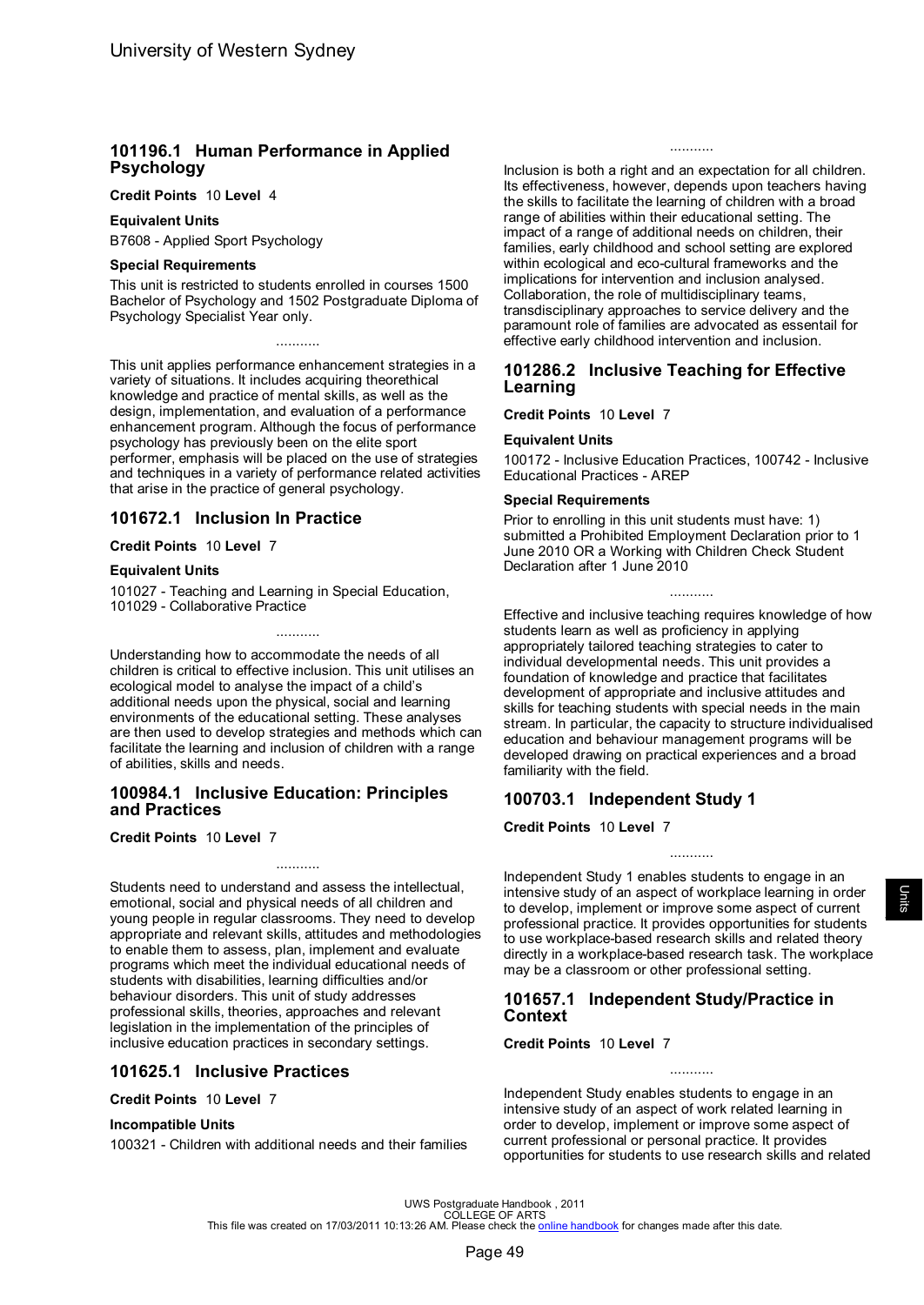theory directly in a research task within their their own areas of specialisation. Students will be required to explain and justify proposals, and 'work in progress' of the project through consultation with the supervisor and present at colloquium and/or conferences.

# **101546.1 Individual Project (Autumn)**

#### **Credit Points** 10 **Level** 7

#### **Assumed Knowledge**

Students are expected to have completed a degree in a quite broadly related discipline, such as: economics, human geography, computer science, communications, media studies, English language or literature, sociology, political science, law, journalism, etc. All entrants must satisfy the university's English language requirements. In rare cases, the Course Advisor may admit a non-graduate to the program, but only on the basis of the applicant having very considerable professional / commercial experience. A journalist with ten years' experience, for instance, might satisfy this criterion.

#### **Special Requirements**

This unit is offered at post graduate level. It will be available to coursework masters students, but not at undergraduate level.

...........

Delivered on a one-to-one basis and sitting in a reciprocal, synergistic relationship with the Individual Project offering of the Spring semester, this unit enables students to frame and deliver a closely supervised, staged strategic communications project privileging advanced creative and strategic thinking, commercial and organisational modelling, research, and commercial best practice. Students who have successfully completed the Spring semester's Individual Project (or who demonstrate high level professional or academic experience in strategic communication) may, at the lecturer's discretion, undertake a major project for a real-world client.

# **101547.1 Individual Project (Spring)**

#### **Credit Points** 10 **Level** 7

#### **Assumed Knowledge**

Students are expected to have completed a degree in a quite broadly related discipline, such as: economics, human geography, computer science, communications, media studies, English language or literature, sociology, political science, law, journalism, etc. All entrants must satisfy the university's English language requirements. In rare cases, the Course Advisor may admit a non-graduate to the program, but only on the basis of the applicant having very considerable professional / commercial experience. A journalist with ten years' experience, for instance, might satisfy this criterion.

#### **Special Requirements**

This unit is offered at post graduate level. It will be available to coursework masters students, but not at undergraduate level.

...........

Delivered on a one-to-one basis and sitting in a reciprocal, synergistic relationship with the Individual Project offering of the Autumn semester, this unit enables students to frame

and deliver a closely supervised, staged strategic communications project privileging advanced creative and strategic thinking, commercial and organisational modelling, research, and commercial best practice. Students who have successfully completed the Autumn semester's Individual Project (or who demonstrate high level professional or academic experience in strategic communication) may, at the lecturer's discretion, undertake a major project for a real-world client.

# **101550.1 Integrated Marketing Communication**

**Credit Points** 10 **Level** 7

#### **Assumed Knowledge**

Computer literacy.

#### **Equivalent Units**

63313 - Advertising Publicity and Promotion

#### **Special Requirements**

This unit is offered at post graduate level. It will be available to coursework masters students, but not at undergraduate level.

...........

Integrated Marketing Communication breaks down the traditional advertising, public relations, and marketing paradigms by challenging practitioners to apply the optimum mix of media and message to motivate the target audience to act. IMC is a key component of marketing strategy and management; therefore, its management is critical to the success of brands. The impact of the Internet and now Web 2.0 support the need to embrace integrated marketing communications as a comprehensive approach to reach target audiences on their terms. The unit encourages students to produces a range of strategies to foster critical enquiry and intellectual debate in the new discipline of Integrated Marketing Communication.

#### **400586.1 Integrating Theory, Research and Practice**

**Credit Points** 20 **Level** 7

### **Prerequisite**

**[400585.1](#page-70-0)** Theories of the Social AND **[400421.1](#page-67-0)** Research Methods for Humanities and Social Sciences

...........

This unit is the capstone for the Master of Social Science. It extends students' critical practice in their specialist field, building on Theories of the Social and Research Methods for the Humanities and Social Sciences. Students will undertake intensive analyses of the links between theory, research and practice and prepare and carry out an investigation negotiated with an academic advisor. The unit consists of intensive workshops and a plenary seminar in which students present their work. Throughout the semester study groups based on specialties will meet with an academic advisor. A substantial research report of activities/ investigations, analyses and interpretations will be produced that complies with the unit's objectives. Note: Projects are not individually supervised, but will require the production of an individually completed research project and report.

UWS Postgraduate Handbook , 2011 COLLEGE OF ARTS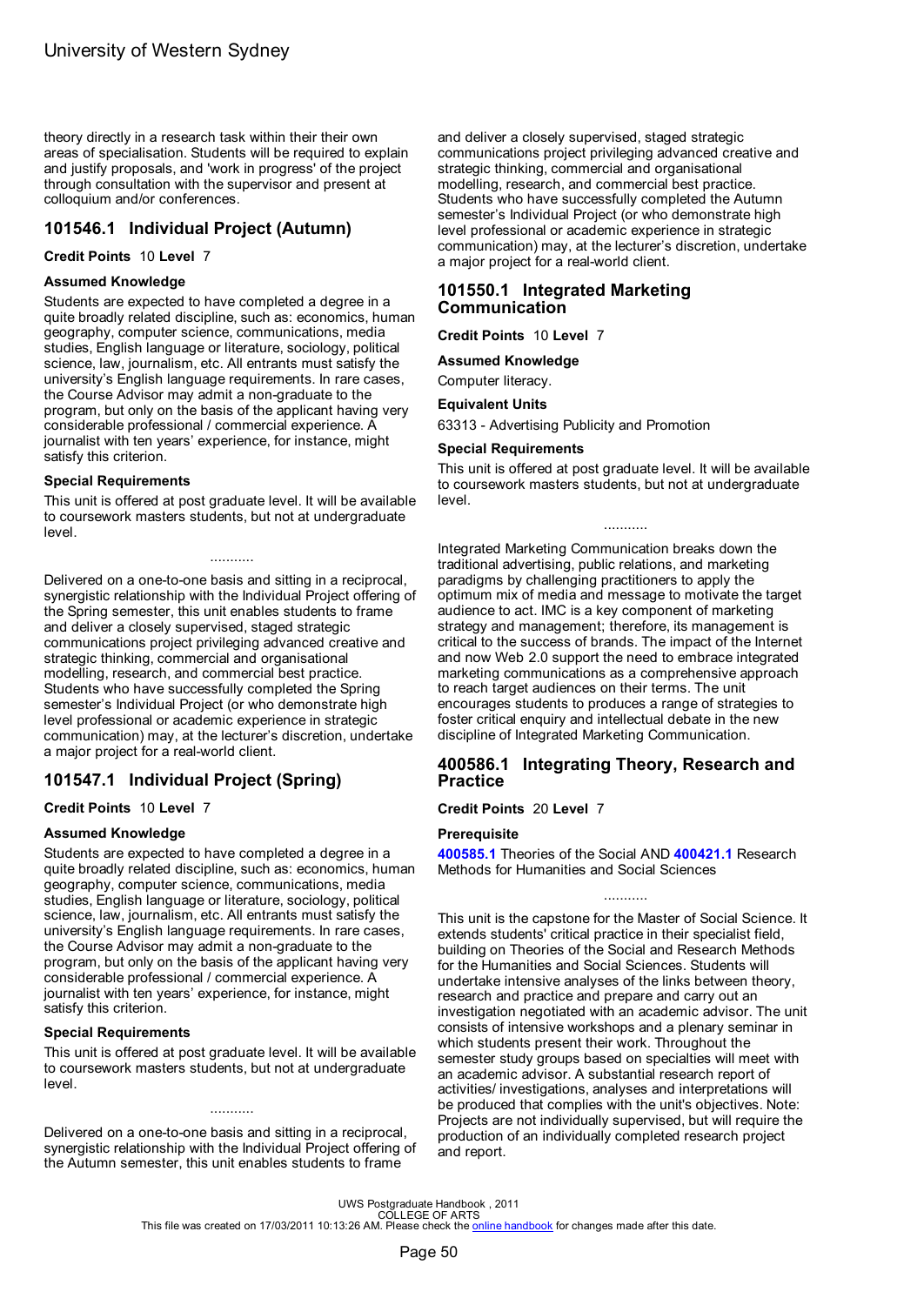# <span id="page-54-0"></span>**A7456.2 Interpreting and Translation Professional Practicum (PG)**

**Credit Points** 10 **Level** 7

#### **Assumed Knowledge**

Students need to be bilingual.

#### **Corequisite**

**[100916.1](#page-56-0)** Legal Interpreting OR **[100917.1](#page-69-0)** Specialised Translation (PG) OR **[100922.1](#page-57-0)** Medical Interpreting (PG) OR **[100924.1](#page-44-0)** Community Translation (PG)

...........

This unit is aimed at providing students with the opportunity to make useful observations about practical aspects of the Interpreting and/or Translation professions and related fields (such as the Legal System), as well as with supervised practice in the workplace. Students will complete the practical work relevant to their field of specialisation, i.e., Interpreting or Translation or Interpreting and Translation.

# **101695.1 Introduction to Interpreting PG**

**Credit Points** 10 **Level** 7

#### **Assumed Knowledge**

Proficiency in English and other language (LOTE) at native or near-native level.

#### **Equivalent Units**

A1335 - Interpreting 1, A1336 - Interpreting 2, A3395 - Introduction to Interpreting

#### **Incompatible Units**

100921 - Interpreting and Translation Theory

This is the core unit for students in postgraduate coursework programs in Interpreting and Translation. It introduces students to translation theory and practice of Interpreting. Lectures are held in English for students of all languages. The tutorials are language specific in Arabic, Japanese, Chinese (Mandarin) and Spanish.

...........

# **101639.1 Introduction to Teaching and Learning**

#### **Credit Points** 10 **Level** 7

#### **Equivalent Units**

100972 - Pedagogies for Learning

#### **Special Requirements**

This is a unit offered at post graduate level for Education students. The unit is not available as an elective in any undergraduate program. Prior to enrolling in this unit students must have: 1) submitted a Prohibited Employment Declaration prior to 1 June 2010 OR a Working with Children Check Student Declaration after 1 June 2010 and completion of child protection requirements.

This is the first of two units emphasising contemporary practices in pedagogy to develop a sense of teaching as a profession through reflection on practice. Students will

...........

explore and attempt to understand the effects of quality school-based teaching and learning on adolescent learners, particularly indigenous, and culturally and linguistically diverse learners in Western Sydney. Students will critically reflect on their personal constructs of teaching and values about the individuality, diversity and emerging maturity of secondary students. The application of ICT to engage and motivate learners and the development of an understanding of key learning area literacy demands are major foci for the unit.

# **101696.1 Introduction to Translation PG**

**Credit Points** 10 **Level** 7

#### **Assumed Knowledge**

Proficiency in English and other language (LOTE) at native or near-native level.

#### **Incompatible Units**

100927 - Interpreting and Translation Skills

This is a core unit for students in postgraduate coursework programs in Interpreting and Translation. It introduces students to the theory and practice of Translation. Lectures are held in English for students of all languages. The tutorials are language specific in Arabic, Japanese, Mandarin and Spanish.

...........

### **100919.1 Investigating Second Language Acquisition**

**Credit Points** 10 **Level** 7

#### **Assumed Knowledge**

Knowledge of a LOTE and/or some Linguistics and/or some language teaching experience.

...........

#### **Equivalent Units**

A7449 - Investigating Second Language Acquisition

This is an elective unit for honours and postgraduate students of languages and linguistics to provide a focused theoretical and research framework in the area of second language acquisition (SLA) from a psycholinguistic viewpoint. This unit widens the theoretical and methodological basis of those students intending to undertake further studies and/or research in the Linguistics and SLA area and also serves the language teachers interested in applying SLA-based knowledge to pedagogy and classroom research.

# **101102.1 Investigating Social Worlds**

**Credit Points** 10 **Level** 7

#### **Equivalent Units**

100313 - Investigating Social Worlds

#### **Special Requirements**

This unit is only available to students enrolled in courses 1625 Master of Teaching (Early Childhood) and 1631 Graduate Diploma in Educational Studies (Early Childhood). It relies heavily on professional knowledge acquired across the range of other core units and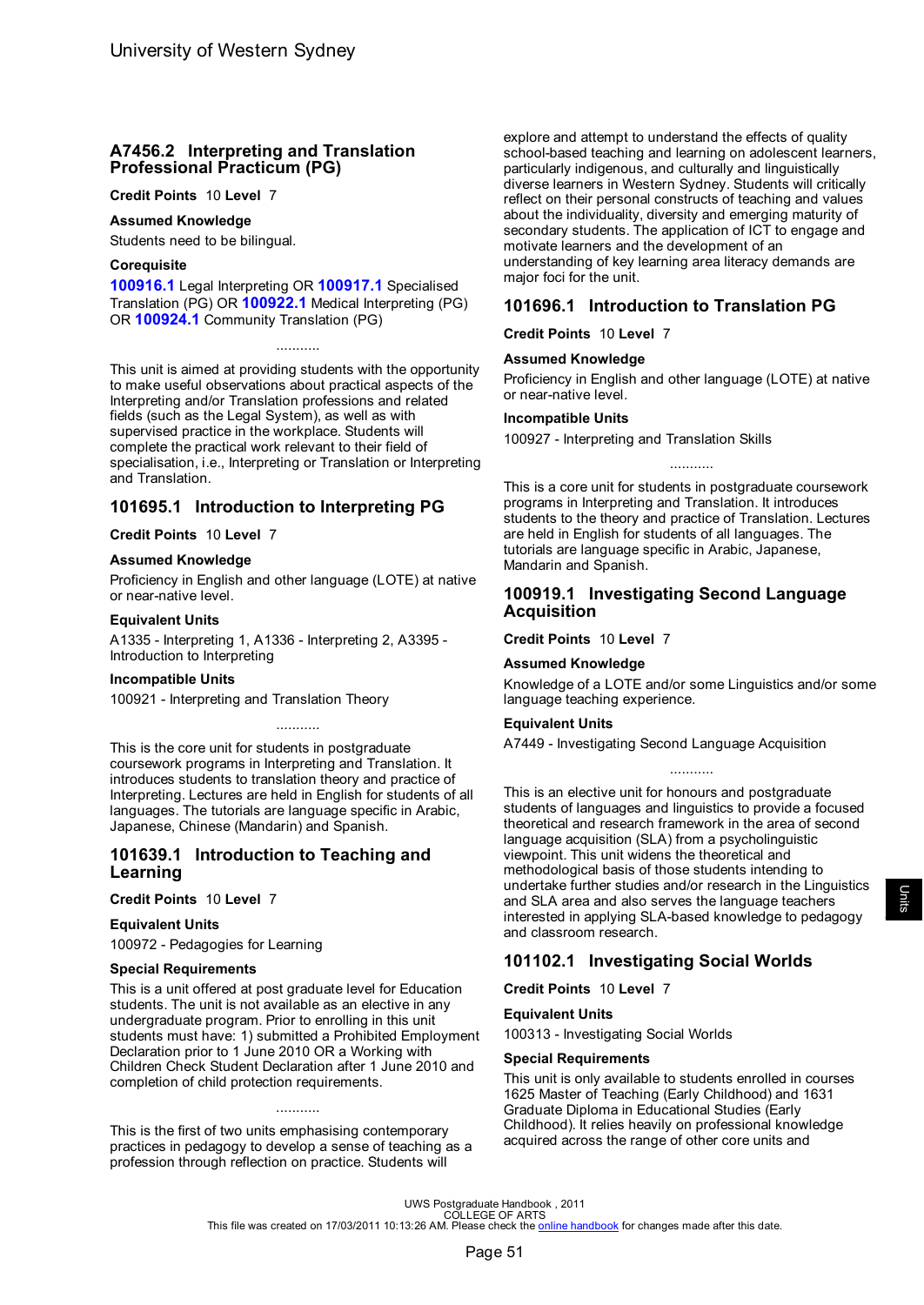<span id="page-55-0"></span>professional experiences within the Master of Teaching (Early Childhood) programme.

#### ...........

In this unit, students will draw on Bourdieu's frameworks of social and cultural capital and critically examine the relationship between the 'self' and the 'social' in relation to how children learn about identity, family, culture, environments, social justice, critical thinking, decisionmaking, understanding and promoting diversity in a globalised changing world. This unit develops students' understanding of social worlds curriculum through the exploration of key curriculum frameworks in both prior-toschool and school settings.

### **101802.1 Investigating with Mathematics, Science and Technology**

**Credit Points** 10 **Level** 7

#### **Equivalent Units**

101104 - Mathematics, Science & Technology 0-8

#### **Special Requirements**

For Education students only. Students must have completed a Working with Children Check or Prohibited Employment Declaration.

...........

This unit aims to develop a critical and meaningful understanding of how mathematics, science and technology shape our lives and the world we live in. It will extend students' understanding of the investigative nature of these areas, how they integrate and impact on each other and how they can be promoted in creative, positive, challenging and meaningful ways in the learning environment. This unit will foster in teachers a positive dispositions towards teaching Science, Mathematics and Technology in the early childhood and primary school years. It will develop teaching practices in this area including the use of the relevant pedagogical approaches and the use of relevant BOS syllabus documents.

# **A7444.1 Language and Linguistics Research Methods**

...........

#### **Credit Points** 10 **Level** 7

This unit aims to help postgraduate students acquire the knowledge and skills to design and carry out a research project in the field of Languages and Linguistics (i.e. Contrastive Linguistics, Sociolinguistics, Language-in-Education Planning, First and Second Language Acquisition, Interpreting and Translation, Discourse Analysis and Descriptive Linguistics). It includes theoretical and practical work in specific areas of research in Languages and Linguistics.

# **101297.1 Languages and Linguistics Special Project**

**Credit Points** 10 **Level** 7

#### **Assumed Knowledge**

Depending on the project chosen, the student should be familiar with research design and procedure, as in A7444 - Research Methods, or be familiar with TESOL methodology or be undertaking concurrently 100725 - TESOL Methodology.

#### **Equivalent Units**

100726 - TESOL Internship, 100720 - TESOL Dissertation, A7526 - Languages and Linguistics Dissertation

#### **Special Requirements**

This unit is restricted to students who are enrolled in courses 1595 - Master of Arts (TESOL), 1635 - Graduate Diploma in TESOL, 1636 - Graduate Certificate in TESOL, 1640 - Master of Arts Translation and Interpreting Studies.

...........

This unit provides the opportunity for students in postgraduate TESOL and Interpreting and Translation programs to undertake a special project related to their needs and interests, such as a professional Internship in TESOL; or an action research project in TESOL; or an independent research project in TESOL or Translation and Interpreting Studies.

# **100701.1 Leadership, Mentoring and Professional Growth**

**Credit Points** 10 **Level** 7

Becoming a professional in institutions is a complex and intricate process. It takes not only adequate initial training (both theoretical and the implementation of theory into practice) but a commitment and undertaking to career-long learning and professional development. Such commitment and undertaking need not be an isolated process. Educational leaders are available to assist in the promotion of professional development. This unit provides leaders with the understandings and strategies for implementing mentoring and professional development programs.

...........

# **101581.1 Learning for Teaching**

**Credit Points** 10 **Level** 7

#### **Corequisite**

**101289.1** Professional Practice I

#### **Equivalent Units**

101282 - Becoming A Teacher, 100189 - Understanding Learning and Teaching

#### **Special Requirements**

Prior to enrolling in this unit students must have: 1) submitted a Prohibited Employment Declaration prior to 1 June 2010 or a Working with Children Check Student Declaration after 1 June 2010.

...........

This unit examines the theory and practice of teaching, Students will develop skills in planning, implementing and evaluating classroom teaching strategies and learning experiences to meet primary school students' curriculum needs. Analysis of various classroom organisation and management strategies that focus on classroom dynamics, will assist the students in developing philosophies of teaching and learning. It explores how theory and research underpin and inform curriculum development and

UWS Postgraduate Handbook , 2011 COLLEGE OF ARTS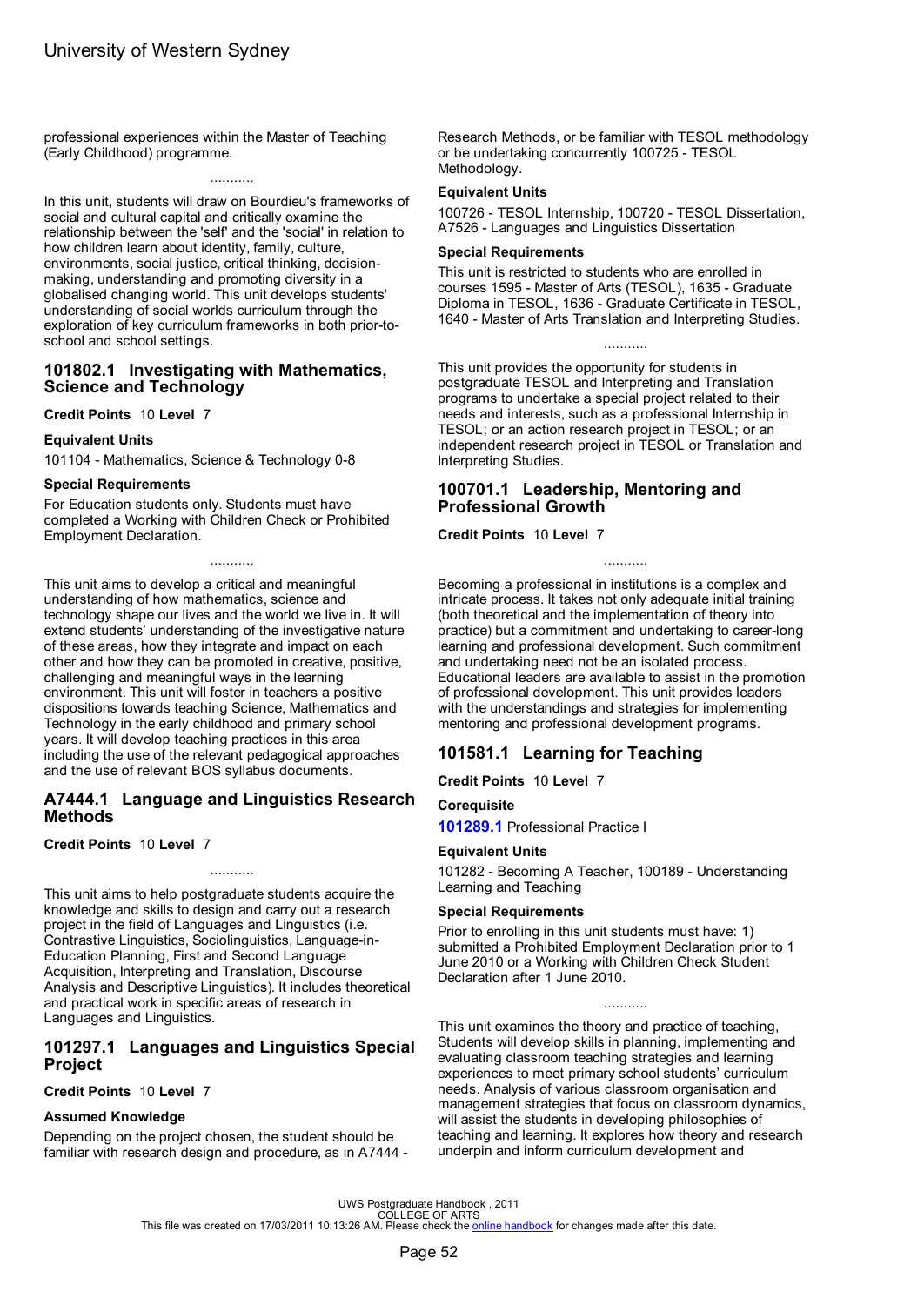<span id="page-56-0"></span>pedagogical practice. Integrated in the learning will be the use of information technologies.

# **100916.1 Legal Interpreting**

**Credit Points** 10 **Level** 7

#### **Assumed Knowledge**

Bilingual competence in English and one of the languages offered by the School.

...........

### **Equivalent Units**

A7459 - Legal Interpreting

Legal interpreting is a highly complex process that requires specialised training in interpreting techniques, litigation tactics, legal language and the legal system. This unit is a compulsory unit for students in the BA (Interpreting and Translation) course. It can also be offered to practising interpreters who wish to improve and perfect their knowledge and skills in legal interpreting. It aims to provide students with the theoretical background and the opportunity to develop the interpreting skills necessary to operate at the NAATI professional level as a court interpreter. Lectures are held in English for students of all languages. The tutorials are language specific in Arabic, Japanese, Mandarin and Spanish.

# **101106.2 Literacy 0-8**

**Credit Points** 10 **Level** 7

#### **Equivalent Units**

100314 - Literacy Learning in Early Childhood 1, 100315 - Literacy Learning in Early Childhood 2

#### **Incompatible Units**

101621 - Early Literacy Learning

#### **Special Requirements**

This unit is only available to students from the School of Education as students are required to complete observations and planning and must have completed Child Protection trainingand prior to enrolling in this unit students must have: 1) submitted a Prohibited Employment Declaration prior to 1 June 2010 or a Working with Children Check Student Declaration after 1 June 2010. Successful completion of 60 credit points for undergraduate students in course 1670 - Bachelor of Education (Birth - 5 Years).

...........

From 2011, this unit is replaced by 101803 Literacy in the Early Years. This unit focuses on issues relating to the language and literacy development of young children in the years birth to eight. It investigates the nature and processes of literacy learning, including listening, speaking, reading, writing, spelling, drawing, visual and critical literacies in children's daily lives in diverse contexts. The unit includes processes for teaching beginning readers and the use of a range of children's literature to promote children's language and literacy learning. There is a strong focus on the role of early childhood educators in assessing children's language and literacy learning and planning experiences that incorporate children's home literacies and build on children's strengths.

# **101803.1 Literacy in the Early Years**

**Credit Points** 10 **Level** 7

#### **Equivalent Units**

100314 - Literacy Learning in Early Childhood 1, 100315 - Literacy Learning in Early Childhood 2, 101106 - Literacy 0- 8

#### **Special Requirements**

This unit is for Education students only as students are required to complete observations and planning and must have completed Child Protection training. Undergraduate students in the B, Ed Birth – 5 Years must have satisfactorily completed 60 credit points to enrol in this unit. Students must have completed Child Protection training and Working with Children Check or Prohibited Employment Declaration.

...........

This unit focuses on issues relating to the language and literacy development of young children in the years birth to eight. It investigates the nature and processes of literacy learning, including listening, speaking, reading, writing, spelling, drawing, visual and critical literacies in children's daily lives in diverse contexts. The unit includes processes for teaching beginning readers and the use of a range of children's literature to promote children's language and literacy learning. There is a strong focus on the role of early childhood educators in assessing children's language and literacy learning and planning experiences that incorporate children's home literacies and build on children's strengths.

### **100925.1 Literary Translation**

**Credit Points** 10 **Level** 7

#### **Equivalent Units**

A7463 - Literary Translation

...........

This unit aims to develop in students an appreciation of different literary genres in English and in their other language (LOTE) with an emphasis on stylistic and cultural issues to provide a basis for literary translation. The unit will cover literary translation theory and introduce relevant strategies to be applied in practice. The class will be nonlanguage specific, but students will be expected to work from and into their language other than English.

# **101630.1 Managing Child and Family Services**

**Credit Points** 10 **Level** 7

#### **Equivalent Units**

101101 - Children's Services: Management and Administration

This unit explores management and leadership in early childhood settings. Managing the day to day operation of complex social organisations such as early childhood settings and navigating a pathway toward the future requires the development of micro and macro management skills that are nuanced and finely tuned to the socio-political context in which services are located. This unit explores

...........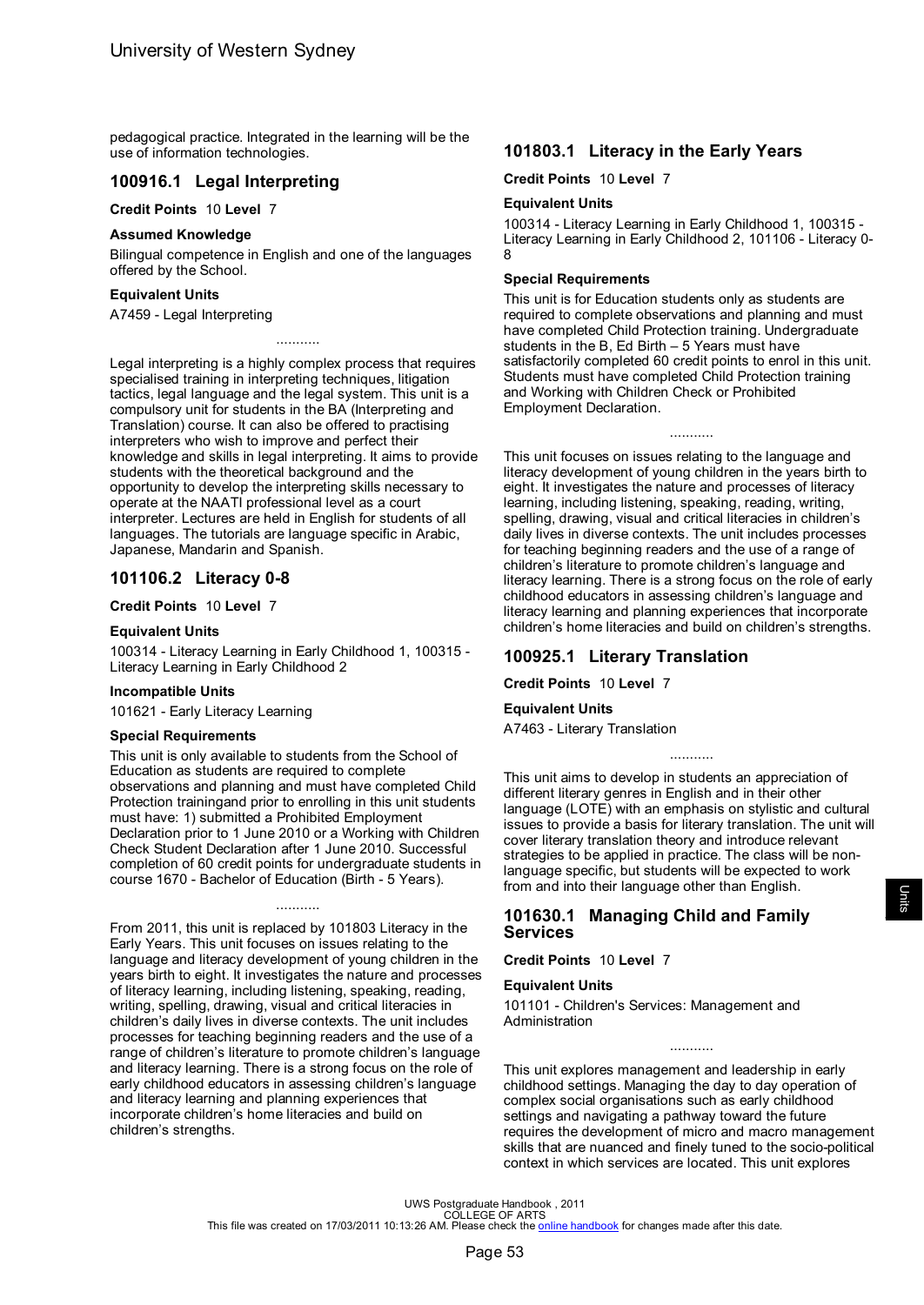<span id="page-57-0"></span>management theory and practice in the context of early childhood settings with a focus on building relationships and influencing others, and organisational planning and change management.

# **101633.1 Managing Cities: History and Theory**

#### **Credit Points** 10 **Level** 7

#### **Equivalent Units**

101310 - Metropolitan Structures: Cities in Transformation ...........

This unit concerns philosophical thought and critical thinking in public planning. It develops an understanding of planning theories and examines past and present trends in this area. It reviews the theoretical frameworks for an insight into planning processes and analyses the economic, spatial and socio-political dimensions of activities involved.

# **101104.2 Mathematics, Science and Technology 0-8**

**Credit Points** 10 **Level** 7

#### **Equivalent Units**

100299 - Connecting Communities in Early Childhood Education

#### **Special Requirements**

For Education students only and must have completed Child Protection training.

...........

In 2011, this unit is replaced by 101802 Investigating with Mathematics, Science and Technology. This unit aims to develop a critical and meaningful understanding of how mathematics, science and technology shape our lives and the world we live in. It will extend students' understanding of the investigative nature of these areas, how they integrate and impact on each other and how they can be promoted in creative, positive, challenging and meaningful ways in the learning environment. This unit will foster in teachers a positive dispositions towards teaching Science, Mathematics and Technology in the early childhood and primary school years. It will develop teaching practices in this area including the use of the relevant pedagogical approaches and the use of relevant DET syllabus documents.

# **101745.1 Media Project Production**

#### **Credit Points** 20 **Level** 7

#### **Assumed Knowledge**

Broad understanding of convergent media forms and processes; specific knowledge of project development including concept and design development.

#### **Prerequisite**

**101423.1** Media Project Proposal

#### **Equivalent Units**

101424 - Media Production

...........

This unit offers an individual, or group of, student(s) the opportunity to develop, produce and evaluate a Media Project developed in the Media Project Proposal Unit. The project production will cover implementation and evaluation issues relevant to media products. The final product is intended to be a significant new media project prototype. Individual students can negotiate the project of their choice, but this should be based on the Media Project Proposal (or equivalent) developed in the Spring Semester, or first half of semester if you are a full time student. A 5,000 word report forms part of the assessment.

# **101423.1 Media Project Proposal**

**Credit Points** 20 **Level** 7

This unit offers each student the opportunity to develop a detailed media project proposal to the proof of concept/pilot stage in response to a chosen set "live" brief. Projects may be for television, online delivery or cross platform delivery. The project proposal will cover background research, precedent and case studies, specification/treatment, pilot and pitch to industry professionals. The objective is to provide a detailed specification for the major media project production unit that follows.

...........

# **100922.1 Medical Interpreting (PG)**

**Credit Points** 10 **Level** 7

#### **Equivalent Units**

A7460 - Medical Interpreting

This unit aims to develop students' skills in interpreting at the Professional level (formerly NAATI Level 3) through the modes of dialogue interpreting, consecutive interpreting, simultaneous interpreting and sight translation in the domain of health services.

...........

# **101793.1 Methods and Case Studies in Convergent Media**

#### **Credit Points** 10 **Level** 7

#### **Equivalent Units**

101422 - Media Contexts: Audience and Trends

#### **Special Requirements**

This unit is only available to student enrolled in the Masterof Convergent Media, the Graduate Certificate in Convergent Media, the Master of Professional Communication or the Graduate Certificate of Professional Communication.

...........

The contemporary media landscape is characterised by the breakdown of traditional media silos and the transformation of media production and consumption practices. Media, marketing and creative professionals are now required to understand and connect with their audiences across multiple media platforms. The aim of this unit is to provide students with an historical, geopolitical and theoretical introduction to convergent media theory and practice/s. Using current media theory, design theories, and research methodologies, students will select, analyse and

UWS Postgraduate Handbook , 2011 COLLEGE OF ARTS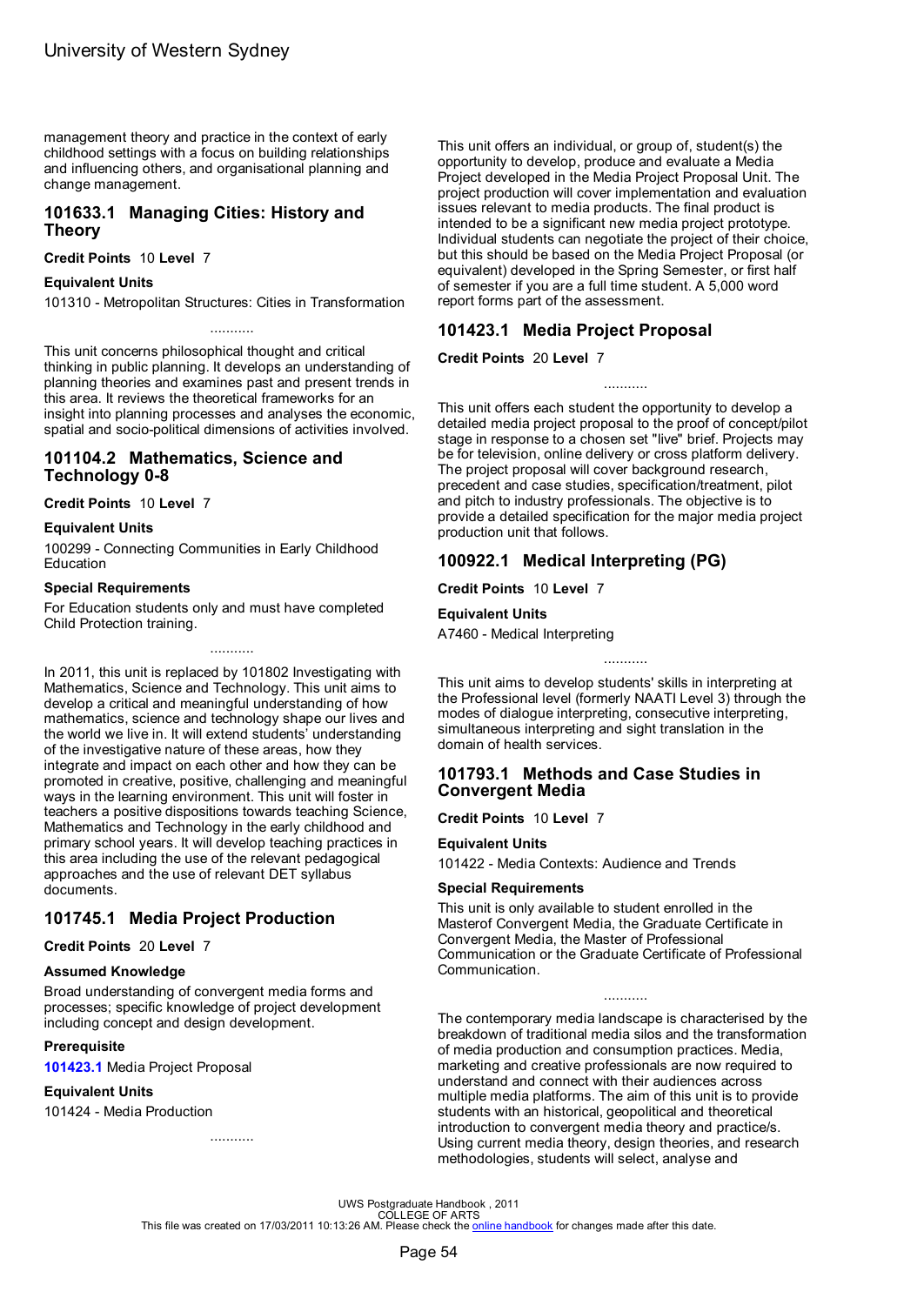<span id="page-58-0"></span>contextualise case studies. This unit is designed to have a synergistic relation to the unit Theories and Practice in Convergent Media, although it is different in the case studies and topics covered, which vary from semester to semester. These can include iTV, digital games, community media, digital arts, activist networks, social media and cross platform projects.

# **101743.1 Mobile Media**

#### **Credit Points** 10 **Level** 7

#### **Equivalent Units**

101425 - Live Links: Scripting, Interviewing and Presenting

...........

#### **Special Requirements**

This unit is restricted to postgraduate students.

The proliferation of the mobile device and the evolution of mobile networks has profoundly changed the social and interpersonal sphere and the global media landscape. This unit combines both theory and practice to engage with Mobile Communications and Society: the cultural, family and interpersonal consequences of mobile communication and its effect on every day life, social cohesion, political and economic activities, social development and change, and Mobile Media: current media production and distribution platforms, practices and trends. This unit includes the production of content for distribution via mobile devices.

# **101678.2 Motivation and Emotion**

# **Credit Points** 10 **Level** 3

#### **Prerequisite**

**[101184.1](#page-66-0)** Psychology: Human Behaviour AND **101183.1** Psychology: Behavioural Science

#### **Special Requirements**

Pr-requisites will not apply to students enrolled in courses 1630 Graduate Diploma in Psychological Studies and 1501 Graduate Diploma in Psychology. Enrolment in these awards requires graduate status; hence the students have demonstrated proficiency in tertiary studies. Each applicant in these awards is assessed individually and provided with an individual study sequence by the Course Advisor.

...........

The study of motivation and emotion attempts to understand why a person engages in certain actions and why he/she has certain feelings and thoughts. In addition to being an interesting topic in its own right, concepts of motivation and emotion are central to many broader aspects of psychology. Therefore, in addition to examining core motivation and emotion research and theory, the unit also explores the topic's relationship with other areas of psychology, and its relevance to central debates discussed throughout the discipline. Emphasis is placed on a critical understanding of the relevant research and its implications for theory and practice.

# **101671.1 Multiliteracies and Additional Needs**

...........

**Credit Points** 10 **Level** 7

For those with special needs technology enables or enhances communication and demonstration of literacy and numeracy skills. This unit explores models of communication, new literacies, and difficulties in mathematical concepts as they intersect with a range of technologies. Emphasis will be on demonstrating deep knowledge of the literature and demonstrating skills in instructional practices employing technology to support learning, communication, curricular, and instructional access to literacy and numeracy for students with a range of special needs. Students will be expected to critically examine the educational function and efficacy of communication technology, assistive technology, digital and multimedia text, and educational software.

# **100910.1 Music Therapy Method**

**Credit Points** 10 **Level** 7

#### **Assumed Knowledge**

For students enrolling in the Master of Creative Music Therapy, successful completion of audition/interview prior to enrolment.

#### **Corequisite**

**33016.1** Music Therapy Skills 1 OR **101445.1** Music Therapy Skills 1

#### **Equivalent Units**

56152 - Professional Practice (PG)

Music Therapy Method provides a background to the historical development and theoretical underpinnings of music therapy worldwide with an emphasis on Creative Music Therapy. Government legislation and social attitudes that impinge on the delivery of music therapy to the community are discussed. The Constitution and Code of Ethics of the AMTA are outlined. Normal human development through the lifespan is looked at in depth paralleled with studies on developmental disabilities and other disorders. Culture, gender, race, religion and socioeconomics are examined within the context of understanding the place of music therapy in society. Counselling and music therapy is introduced. Aspects of self-care for music therapy practitioners and students are addressed.

...........

### **100911.3 Music Therapy Professional Practice**

**Credit Points** 10 **Level** 7

**Prerequisite**

**[100914.3](#page-59-0)** Music Therapy Theory and Practice 2

### **Corequisite**

**101444.2** Creative Music Therapy Practicum 2

#### **Special Requirements**

This unit is not available as an elective because of the specific nature of clinical work included in the program. It is only available to students enrolled in the Master of Creative Music Therapy.

...........

UWS Postgraduate Handbook , 2011 COLLEGE OF ARTS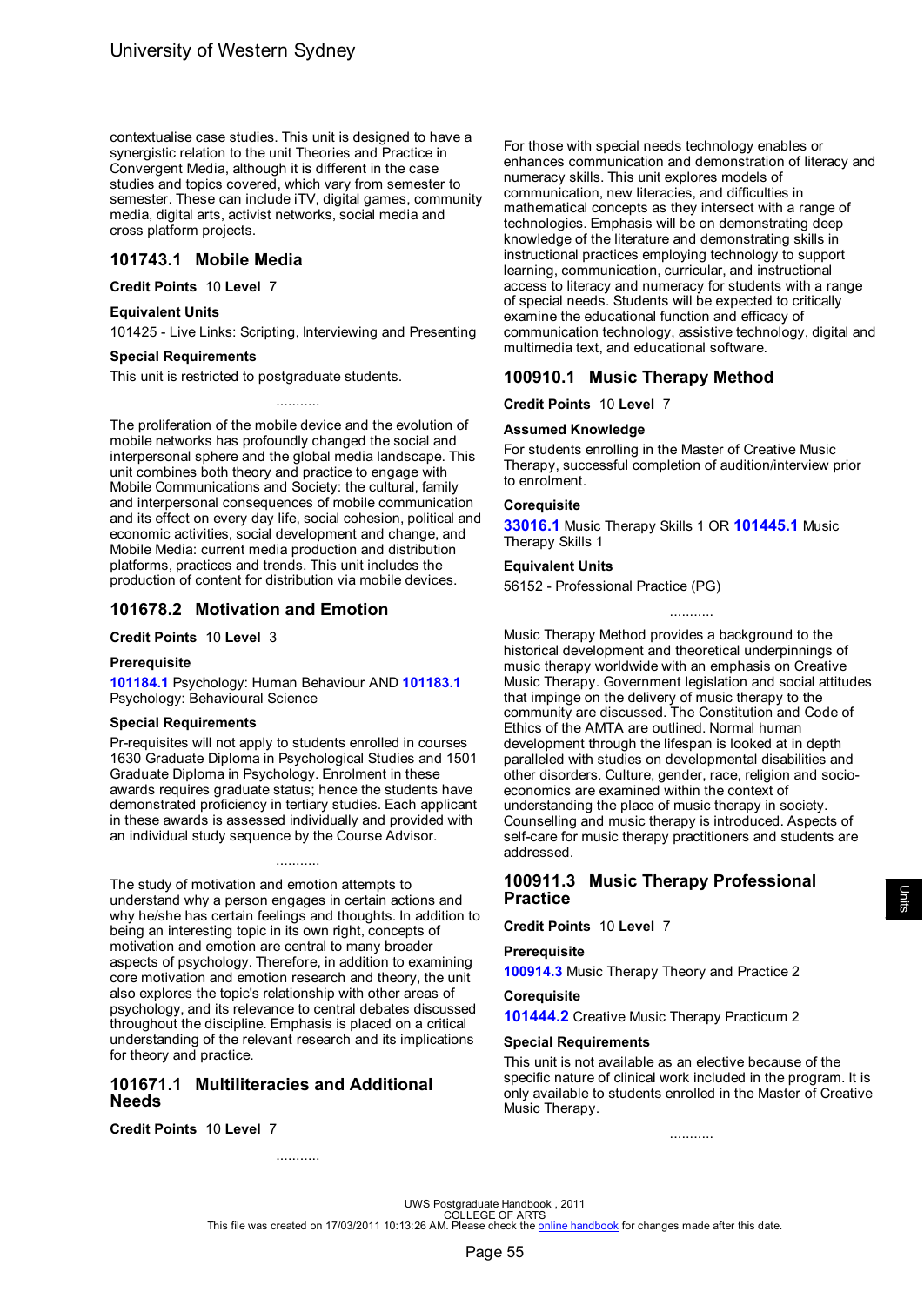<span id="page-59-0"></span>This unit provides students with professional skills in academic, clinical and report writing plus professional presentation skills. Introduced are the philosophical principles, techniques and evaluation in Creative Music Therapy. Students are also introduced to receptive methods of music therapy professional practice as well as being given a background to professional research writing. Aspects of self-care for music therapy practitioners and students are addressed.

# **101445.2 Music Therapy Skills 1**

#### **Credit Points** 20 **Level** 7

#### **Corequisite**

**[100910.1](#page-58-0)** Music Therapy Method

#### **Equivalent Units**

33017 - Music Therapy Skills 1

Through a combination of music skills workshop and clinical placement, the unit opens up an exploration of improvisation, instrumental playing, repertoire, song writing, voice work and composition as techniques for music therapy. Listening techniques and the effects of music on human physiology and psychology are explored. Videos of case studies are played to illustrate clinical work. The placement introduces students to the practice of music therapy through observation and work with a registered music therapist (RMT).

...........

# **101446.3 Music Therapy Skills 2**

**Credit Points** 20 **Level** 7

#### **Corequisite**

**100914.3** Music Therapy Theory and Practice 2

#### **Special Requirements**

This unit is only available to students enrolled in 1650 Master of Creative Music Therapy.

Through a combination of music therapy skill development and clinical placement, this unit engages students in the study of improvisation, instrumental playing, repertoire, song writing, voice work and composition illustrated with advanced case material. The clinical placement introduces students to the practice of music therapy with younger clients, observing and working with a Registered Music Therapist (RMT).

...........

### **100912.2 Music Therapy Theory and Practice 1**

**Credit Points** 10 **Level** 7

#### **Prerequisite**

**[100910.1](#page-58-0)** Music Therapy Method

#### **Corequisite**

**[101443.2](#page-46-0)** Creative Music Therapy Practicum 1

This unit examines contemporary psychological theories with the specific focus on their implications for Creative

...........

Music Therapy. Students receive an introduction to psychotherapy, music psychology, and explore the fundamental tenets of research plus writing for clinical purposes. Emphasis in placed on skill mastery and the ability of students to draw on concurrent clinical placement for musical material relating to work with clients with diverse needs in different clinical situations.

# **100914.3 Music Therapy Theory and Practice 2**

**Credit Points** 10 **Level** 7

#### **Corequisite**

**101446.2** Music Therapy Skills 2

#### **Special Requirements**

This unit is not available as an elective because of the specific nature of clinical work included in the program. It is only available to students enrolled in the Master of Creative Music Therapy.

The unit continues the development of skill to draw on concurrent clinical work with adult clients in different clinical situations including psychiatry, palliative care and aged care. Nordoff-Robbins philosophy, clinical studies and musicianship are explored. Different approaches to the study of clinical conditions as well as theories of stress, grief and loss are introduced.

# **101640.1 Pedagogies in Practice**

**Credit Points** 10 **Level** 7

#### **Prerequisite**

**[101639.1](#page-54-0)** Introduction to Teaching and Learning

#### **Equivalent Units**

101396 - Literacies for Learning

#### **Special Requirements**

This is a unit offered at post graduate level for Education students. The unit is not available as an elective in any undergraduate program. Prior to enrolling in this unit students must have: 1) submitted a Prohibited Employment Declaration prior to 1 June 2010 or a Working with Children Check Student Declaration after 1 June 2010 and completion of child protection requirements.

...........

This is the second of two units emphasising contemporary practices in pedagogy to develop a sense of teaching as a profession through reflection on practice. Students deconstruct and critique curriculum and issues of quality pedagogy impacting on diverse groups in secondary contexts. Key themes include oral, aural, visual and written literacy as mechanisms for curriculum area learning; communication increasingly undertaken through the application of ICT, linking of assessment and reporting to classroom teaching and learning and critical reflection as a foundation for self-evaluation. Throughout the unit a curriculum design approach will inform student learning and scaffold discussion.

UWS Postgraduate Handbook , 2011 COLLEGE OF ARTS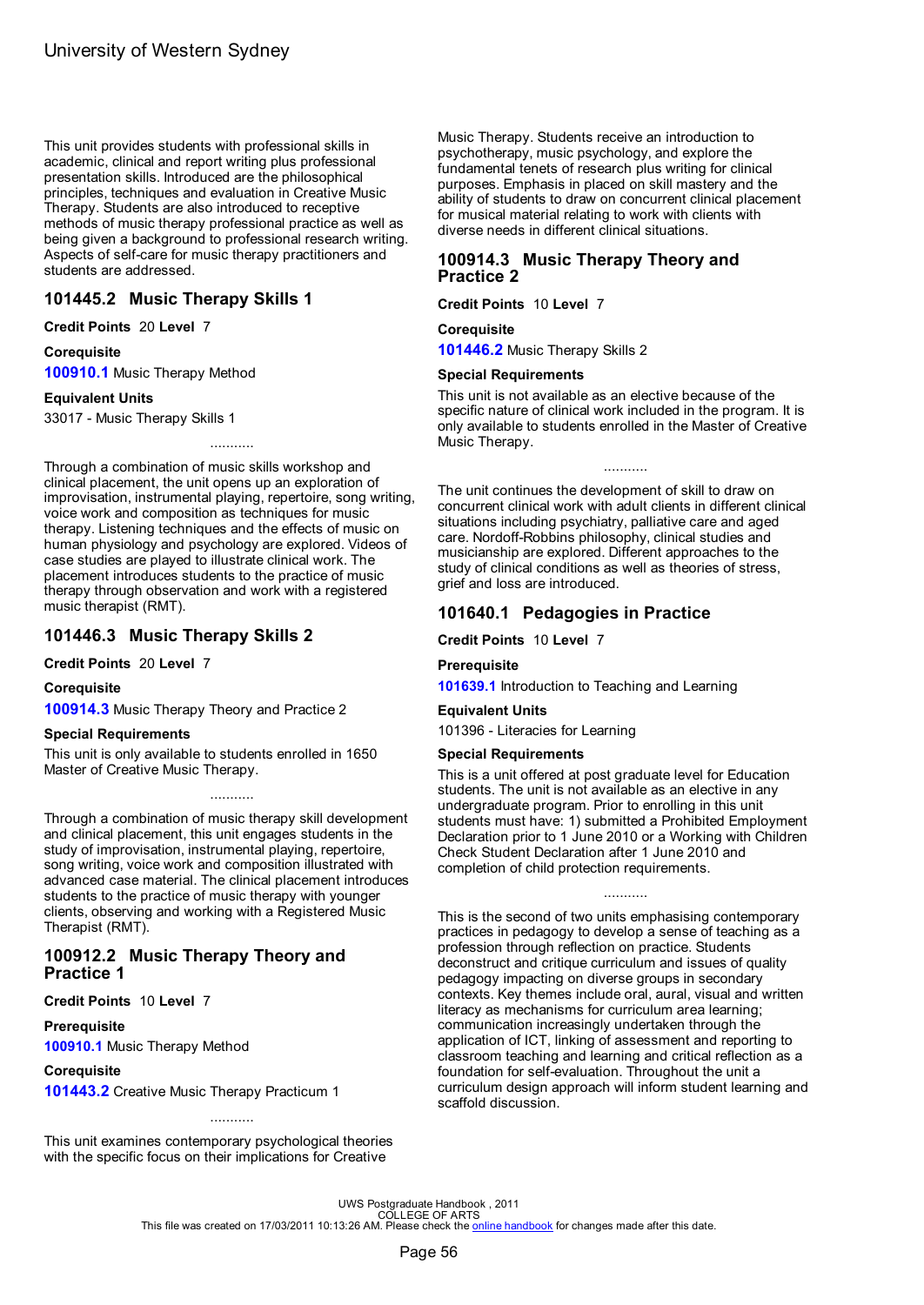# <span id="page-60-0"></span>**101680.2 Perception**

**Credit Points** 10 **Level** 2

#### **Equivalent Units**

100022 - Biological Psychology and Perceptual Processes

This unit examines the fundamental principles underlying human perception and expands upon the sensation and perception content introduced in the foundational psychology units. After reviewing the biological basis of sensing and perceiving, we will explore the way this relatively raw information is processed and organised into the complex perceptions of the visual, auditory, olfactory, gustatory and somatosensory systems, which constitute the fundamental basis of our experience of the world. The unit will also examine the history of perceptual theories and the use of psychophysical methods and experimental approaches to the study of perceptual processes

# **101679.1 Personality**

**Credit Points** 10 **Level** 3

#### **Prerequisite**

**[101184.1](#page-66-0)** Psychology: Human Behaviour

#### **Equivalent Units**

100018 - Personality, Motivation, and Emotion.

Personality is the study of the mental and behavioral factors on which individual human beings vary. In other words, the study of personality is the attempt to understand why a given individual is the way he/she is. This unit involves an examination of the major personality theories, applications to individual differences, and contemporary research. Emphasis is placed on a critical understanding of personality research and its implications for the practice of psychology.

...........

### **101634.1 Planning and Environmental Regulation**

**Credit Points** 10 **Level** 7

This unit provides students with an understanding of the planning process from both a State government and Local Government perspective. The unit will cover concepts related to the planning process, focusing on development control and regulation issues, planning instruments and development applications. It will also address the areas of planning and environment law, with specific reference to the legal from work that regulates planning and development in NSW.

...........

# **101647.2 Play Development and Learning**

#### **Credit Points** 10 **Level** 7

#### **Equivalent Units**

100316 - Play Development and Learning

#### **Special Requirements**

Undergraduate students must have successfully completed 60 credit points. Students must have completed Child Protection training and signed a Prohibited Employment Declaration or Working with Children Check.

...........

An in-depth knowledge and awareness of the nature and context of growth, development and learning within the early childhood years is essential for early childhood educators. This unit will provide a framework for understanding developmentally appropriate practices, and act as a foundation for future study in early childhood. The main focus of this unit will be the play, development and learning of children from Birth-12 years as well as interconnectedness of these key areas. Socio-cultural perspectives in understanding children's development, play, and learning will be emphasized within the unit. An integral part of this unit will be the focus on inquiry, emphasizing a critical approach to play, development and learning, and based upon consideration of diverse perspectives and theoretical orientations. Students will have the opportunity to implement their new learnings in an early childhood setting. This unit includes 10 days of field experience for students in the Bachelor of Social Science Pathway to Early Childhood Studies. Students completing this unit as part of the Master of Teaching Birth-5/Birth-12 Years will be able to use their existing MTeach placement to meet the assessment requirements of this unit.

# **101642.1 Positive Learning Environments**

**Credit Points** 10 **Level** 7

#### **Equivalent Units**

101397 - Psychology for Teaching, 100184 - Psychology for **Teaching** 

#### **Special Requirements**

This unit is available only to Postgraduate students in the School of Education. Students must have successfully completed an approved Child Protection workshop and prior to enrolling in this unit students must have: 1) submitted a Prohibited Employment Declaration prior to 1 June 2010 or a Working with Children Check Student Declaration after 1 June 2010

...........

This unit focuses on building positive learning environments, responding effectively to a range of student behaviours, and promoting student mental health and wellbeing. The complex needs of adolescent learners are explored through examining critical developmental issues in light of individual, familial, social and cultural factors that influence pre-teen and adolescent development. Current behaviour management and teacher effectiveness research are applied with an emphasis on practical skill development for beginning teachers. Teacher and school student welfare and discipline responsibilities are examined through critical analysis of school-based policies and practices, and familiarisation with key government initiatives. A casebased approach is applied throughout the unit.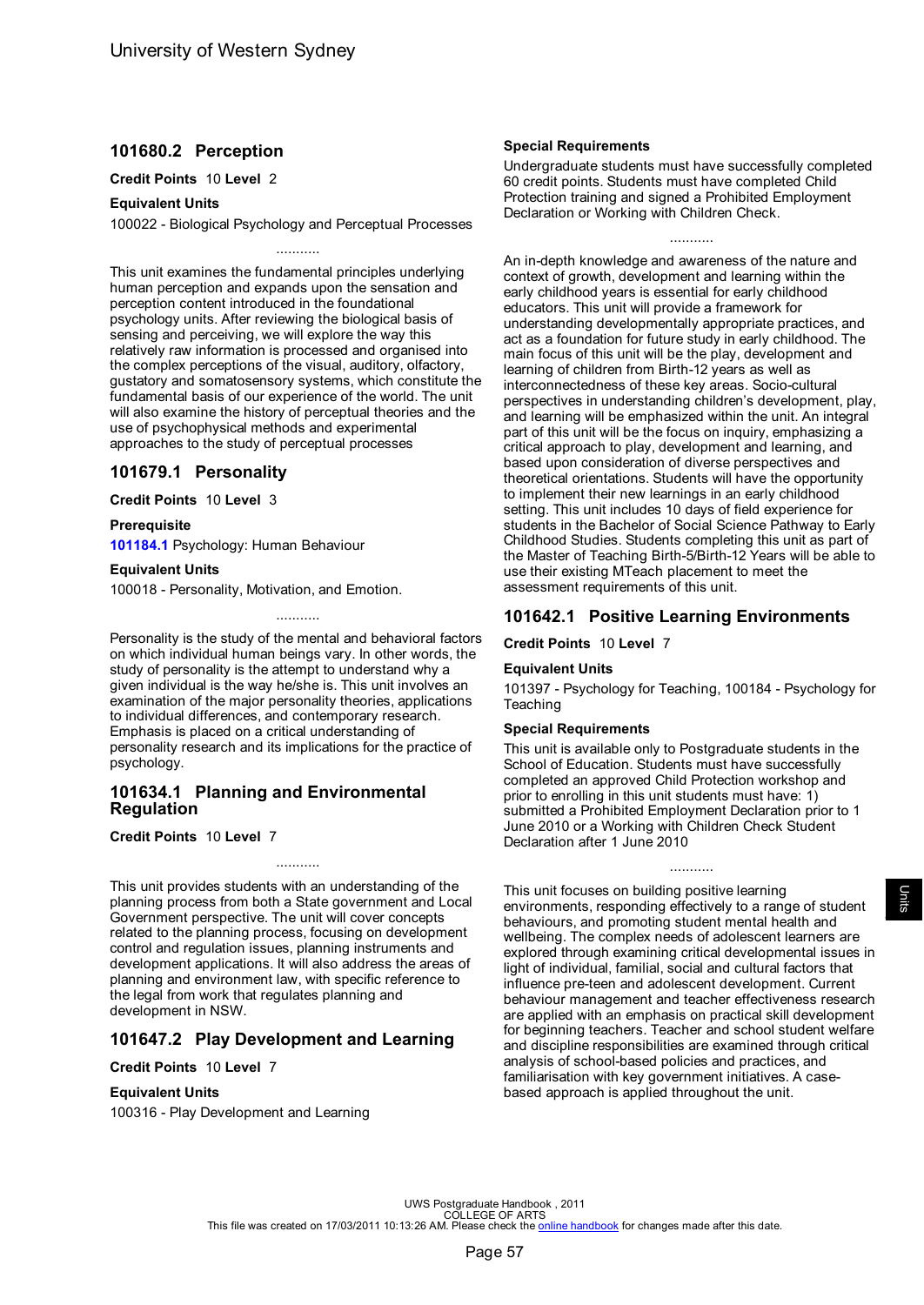# **101585.1 Primary Creative Arts**

#### **Credit Points** 10 **Level** 7

#### **Equivalent Units**

100736 - Creative Arts Introduction (AREP), 101490 - Creative Arts 1 – AREP, 101293 - Primary Curriculum 2

#### **Special Requirements**

Prior to enrolling in this unit students must have: 1) submitted a Prohibited Employment Declaration prior to 1 June 2010 or a Working with Children Check Student Declaration after 1 June 2010.

...........

This unit introduces students to theoretical models and sound pedagogical practices in Dance, Drama, Music and Visual Arts in the primary classroom. Collaborative, experiential and blended learning as well as reflective practices are the key operating principles of the unit. Students will explore the theory and practice of the arts in the education process of children through practical and professional experiences. The unit provides an understanding of the importance of the art forms both as powerful teaching and learning strategies across the primary curriculum and as creative arts in their own right.

# **101579.1 Primary English and Literacy 1**

**Credit Points** 10 **Level** 7

#### **Assumed Knowledge**

Students in this unit would normally have completed a Bachelor's degree and be capable of functioning as selfdirected learners as they work through the course materials. Students should be competent in using basic Office software and internet applications.

### **Equivalent Units**

101285 - English and literacy in K-6 years

#### **Special Requirements**

Prior to enrolling in this unit students must have: 1) submitted a Prohibited Employment Declaration prior to 1 June 2010 or a Working with Children Check Student Declaration after 1 June 2010.

...........

This unit is designed to provide a comprehensive introduction to key concepts associated with the teaching of the English Key Learning Area in the K-6 years, set in the broader context of contemporary new literacies environments. It will examine the processes involved in the teaching of listening and reading with a focus on traditional print-based literacies and multiliteracies. Students will investigate the teaching and learning of listening and reading of a range of factual and literary texts, involving everyday and specialised knowledge for a range of readers/ viewers. Students will be introduced to the use of children's literature and authentic texts for the development of students' reading skills and abilities.

# **101586.1 Primary English and Literacy 2**

#### **Credit Points** 10 **Level** 7

#### **Assumed Knowledge**

Students in this unit would normally have completed a Bachelor's degree and be capable of functioning as selfdirected learners as they work through the course materials. Students should be competent in using basic Office software and internet applications.

#### **Equivalent Units**

100740 - Cirriculum Studies 9: Language and Literacy 2; 101494 - Language and Literacy 2 - AREP

#### **Special Requirements**

Prior to enrolling in this unit students must have: 1) submitted a Prohibited Employment Declaration prior to 1 June 2010 or a Working with Children Check Student Declaration after 1 June 2010.

...........

This unit is designed to provide a comprehensive account of the teaching of speaking and writing in the primary years of schooling. Students gain an understanding of different theories of early language development and the functions and production of spoken and written texts. They investigate a range of genres of school writing, their textual structures and grammar and learn to apply these to both mainstream and ESL contexts of learning, gaining a critical awareness of varying pedagogic approaches.

# **101582.1 Primary Human Society and its Environment**

#### **Credit Points** 10 **Level** 7

#### **Equivalent Units**

100734 - Curriculum Studies 6: Human Society and its Environment, 101491 - Human Society and Its Environment 1 – AREP

#### **Special Requirements**

Prior to enrolling in this unit students must have: 1) submitted a Prohibited Employment Declaration prior to 1 June 2010 or a Working with Children Check Student Declaration after 1 June 2010.

...........

This unit focuses on Human Society and Its Environment (HSIE) as a key learning area in the K-6 curriculum. It provides opportunities for students to develop knowledge of the content, including the outcomes and subject matter, pedagogies and experiences incorporated in HSIE. Students develop their own content knowledge about changes and continuities, environments, social systems and structures and cultures as well as their understandings, skills and dispositions for planning, programming, teaching and assessing HSIE learning. The unit emphasises teaching strategies that will engage diverse learners, preparing them for informed and effective citizenship, contributing to the quality of their society and environments.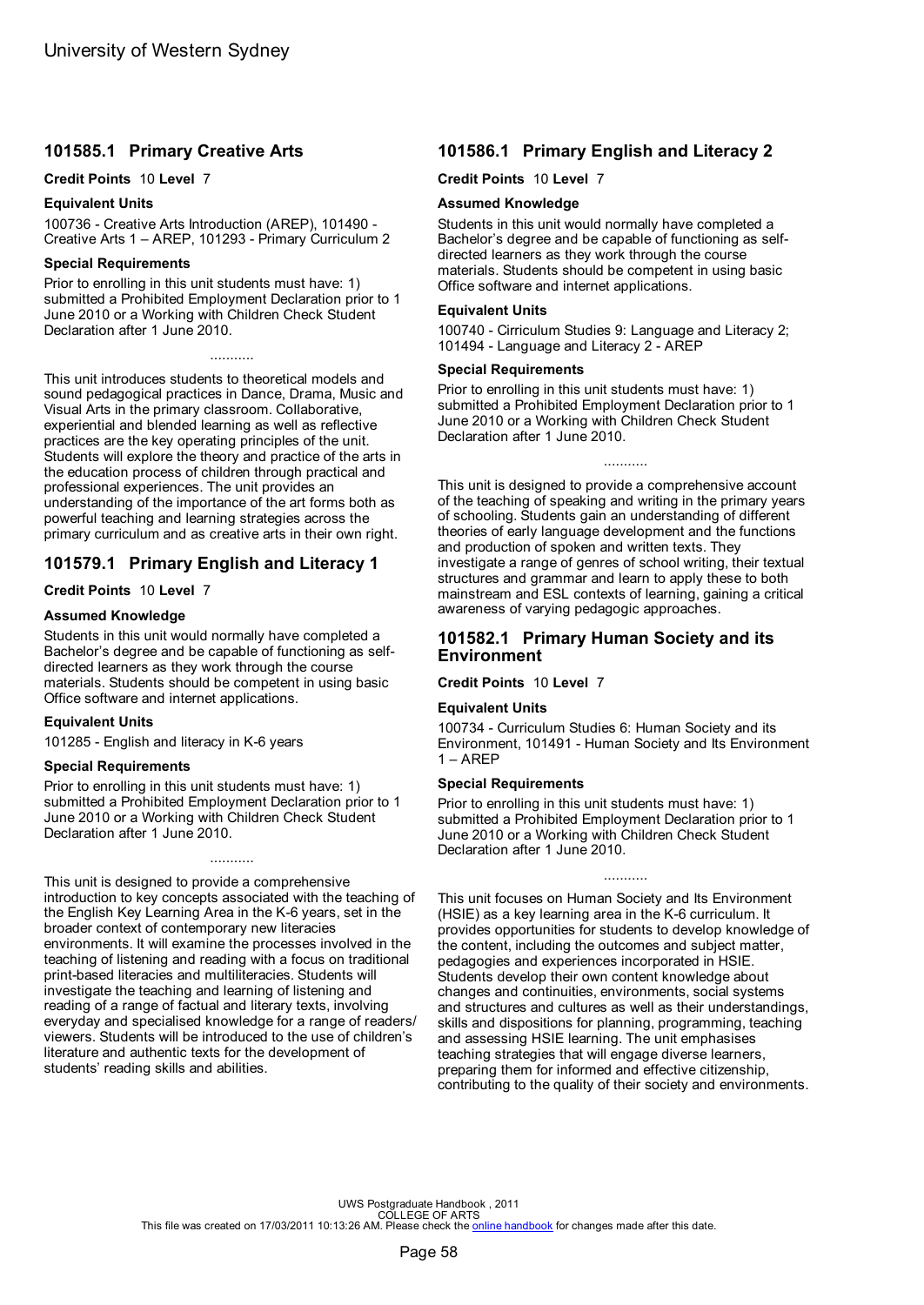# **101580.1 Primary Mathematics and Numeracy 1**

#### **Credit Points** 10 **Level** 7

#### **Equivalent Units**

101290 - Investigating Primary Mathematics

#### **Special Requirements**

Prior to enrolling in this unit students must have: 1) submitted a Prohibited Employment Declaration prior to 1 June 2010 or a Working with Children Check Student Declaration after 1 June 2010.

...........

The unit will develop students' understandings of children's construction of mathematical concepts during the years from Kindergarten to Year 4. Students will develop their ability to assess young children's mathematical understandings and to provide learning experiences for a diversity of learners, including investigation and the use of technology, to enhance the growth of children's mathematical thinking. The unit will study the NSW K-6 Syllabus in all of its strands, with a particular emphasis on Working Mathematically.

#### **101584.1 Primary Mathematics and Numeracy 2**

#### **Credit Points** 10 **Level** 7

#### **Special Requirements**

Prior to enrolling in this unit students must have: 1) submitted a Prohibited Employment Declaration prior to 1 June 2010 or a Working with Children Check Student Declaration after 1 June 2010.

...........

Mathematics is constructed by a thinking individual with the assistance and support of others. Some of these 'others' are called 'teachers'. In this unit, beginning teachers investigate how they can facilitate and support the learning of mathematics by students during the Stage 2 to Stage 4 (Years 3 to 8) school years to allow these students to show their full potential as mathematics learners. The unit will study the NSW K-6 Syllabus in all of its strands, with a particular emphasis on Working Mathematically. A strong emphasis will be placed on investigation, exploration, problem solving and the use of technology in the development of mathematical issues.

# **101576.2 Primary Personal Development, Health & Physical Education (PDHPE)**

#### **Credit Points** 10 **Level** 7

#### **Equivalent Units**

101284 - Curriculum in Practice, 100735 - Cirriculum Studies 4: PDHPE (AREP)

#### **Special Requirements**

This unit is only available to Education students enrolled in 1663 - Master of Teaching (Primary), 1633 - Graduate Diploma in Educational Studies (Primary) (Exit Only), 1651 - Bachelor of Arts (Pathway to Teaching Primary), 1691 - Master of Teaching (Birth - 5 years/Birth - 12 years), 1673 - Master of Teaching (Birth - 12 years). Students enrolled in

1651 - Bachelor of Arts (Pathway to Teaching Primary) must have completed 60 credit points before they can undertake this unit. All students must have a Prohibited Employment Declaration and have completed child protection requirements.

This unit explores the content and pedagogies of the Primary PDHPE key learning area. Students explore features of quality teaching and student engagement to apply in both theory and practical PDHPE lessons.

...........

### **101604.1 Primary Professional Experience**

#### **Credit Points** 10 **Level** 7

#### **Equivalent Units**

101109 - Early Childhood Professional Experience 3

#### **Special Requirements**

This unit is available only to Postgraduate students in the School of Education. Prior to enrolling in this unit students must have: 1) successfully completed an approved Child Protection Workshop 2) submitted a Prohibited Employment Declaration prior to 1 June 2010 or a Working with Children Check Student Declaration after 1 June 2010.

...........

This unit provides students with professional experience in a primary school that links theory and practice. The professional experience component of this unit consists of 15 days in a K-2 classroom and 25 days in Years 3-6. The unit builds on students' prior experience in early childhood and community-based settings. Students will be prepared by exploring issues involved in understanding the needs of learners within specific school and classroom contexts, and will design and teach experiences in ways that will enhance student engagement and learning outcomes. The unit also gives students opportunities to reflect on their own learning and to develop professional goals.

### **101583.1 Primary Science & Technology**

**Credit Points** 10 **Level** 7

#### **Equivalent Units**

100320 - Science and Technology in Early Childhood

#### **Incompatible Units**

101292 - Primary Curriculum 1: Creative Arts, HSIE, PDHPE, Science & Technology K-6

#### **Special Requirements**

Prior to enrolling in this unit students must have: 1) submitted a Prohibited Employment Declaration prior to 1 June 2010 or a Working with Children Check Student Declaration after 1 June 2010.

...........

Science and Technology is a fundamental key learning area in primary schools. This unit is designed to help prospective teachers develop positive attitudes towards science and technology as an area of study, to develop some in-depth knowledge of the content of science and technology education and the relevant syllabus requirements, and, knowledge of pedagogies appropriate to science and technology education.

UWS Postgraduate Handbook , 2011 COLLEGE OF ARTS This file was created on 17/03/2011 10:13:26 AM. Please check the online [handbook](http://handbook.uws.edu.au/hbook/) for changes made after this date.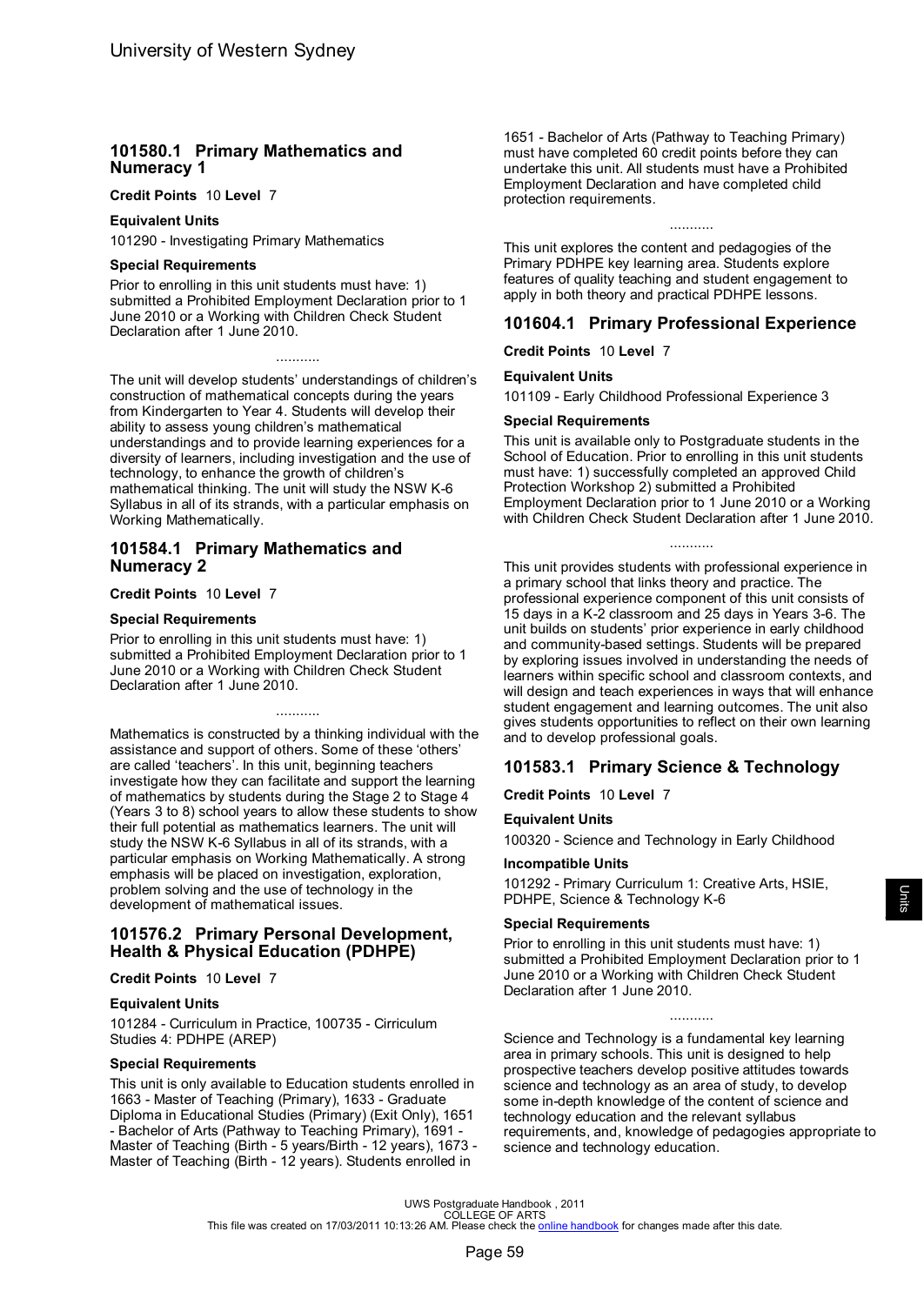# **101074.1 Professional Experience 1**

**Credit Points** 10 **Level** 7

**Corequisite**

**100972.1** Pedagogies for Learning

#### **Special Requirements**

Child Protection: All students entering schools and undertaking Professional Experience must have attended the Child Protection Lectures organised by the University.

...........

This unit is only available to Education students. As the first Professional Experience unit of the Master of Teaching course, Professional Experience 1 is designed to introduce all students to the philosophical, ethical, practical and pedagogical perspectives of becoming a teacher in contemporary educational settings. The unit requires students to develop the knowledge, understanding, skills and attitudes necessary to begin teaching. As part of this process they will recognise that teaching demands a continuous process of self-reflection, self-awareness, critical evaluation of one's practice, and the capacity to modify and adjust teaching practice to best meet the needs of all students. This unit aims to facilitate the development of teacher education students as reflective practitioners who possess deeply-held commitments to quality education for students and high order communication competencies. In-school experience is a mandatory component of the Master of Teaching course. The preparation for, and evaluation of, the school-based experiences will be integral to this unit.

# **100978.1 Professional Experience II**

**Credit Points** 10 **Level** 7

#### **Prerequisite**

**101074.1** Professional Experience 1

This unit is designed to extend Student Teachers' learning experiences in classrooms, to such an extent that they are able to demonstrate the competencies expected from a new teacher. Apart from the basic teaching skills, these competencies include being able to incorporate broader educational perspecitives such as technology, literacy, social justice, learning theories and assessment strategies into their teaching. The focus of the unit will be to help prepare students for the classroom by exploring effective pedagogy. The desired effect of this exploration of teaching style will be to introduce the concept of professional development through reflective practice. In this way, the Professional Experience undertaken during this unit will cohere with and enhance the pre-service teacher education student's perspective on the theory and practice of teaching and learning in schools.

# **101075.1 Professional Experience III**

**Credit Points** 10 **Level** 7

### **Corequisite**

**100972.1** Pedagogies for Learning

#### **Special Requirements**

All students entering schools and undertaking Professional Experience must have successfully completed the Child Protection lectures organised by the University.

#### ...........

This unit is only available to Education students. Preservice teacher education students need extensive and purposeful experience in diverse educational settings. This unit provides students with the opportunity to broaden their professional experience in a range of alternative educational settings within and beyond schools. Professional Experience 3 is based on the general principle of broadening and deepening Student Teachers' understanding of the issues confronting the wider education community. The more informed the teacher is about these educational issues, the more effective that teacher can be in their own classroom. To facilitate this understanding, the teacher needs to explore how learning and teaching are conducted in a variety of settings. Underpinning Professional Experience 3 is the recognition that teachers often only see a limited part of the total curriculum and schooling process, and that students will benefit from working collaboratively with those both within and outside the school settings.

# **52340.1 Professional Issues in Psychological Practice**

**Credit Points** 10 **Level** 7

#### **Special Requirements**

This unit is restricted to students enrolled in course 1569 Graduate Certificate in School Counselling. The highly content specific nature of this unit prevents the unit from being applicable as an elective in other awards.

...........

This unit considers the professional, philosophical and practical parameters with which the professional works. It focuses on dimensions of the typical systems operating in educational organisations and related services and considers strategies that may be used successfully to negotiate with these systems. It also focuses on a range of social, cultural and political phenomena prevalent in contemporary Australian society which impact on clients and their communities.

### **101818.1 Professional Placement 1**

**Credit Points** 0 **Level** 7

#### **Assumed Knowledge**

Readiness for external placement as assessed in first internal placement in UWS Psychology Clinic.

#### **Equivalent Units**

100804 - Psychology Placement 2

#### **Special Requirements**

Students must be enrolled in course 1546 Master of Psychology (Clinical Psychology) and must also meet the special requirements as those stipulated by NSW Health and Psychology Board of Australia. At present, these include: Prior to enrolling in this unit students must have: 1 - Submitted a Criminal Record Check form prior to 1 June or a Student Undertaking Form after 1 June and have applied

UWS Postgraduate Handbook , 2011 COLLEGE OF ARTS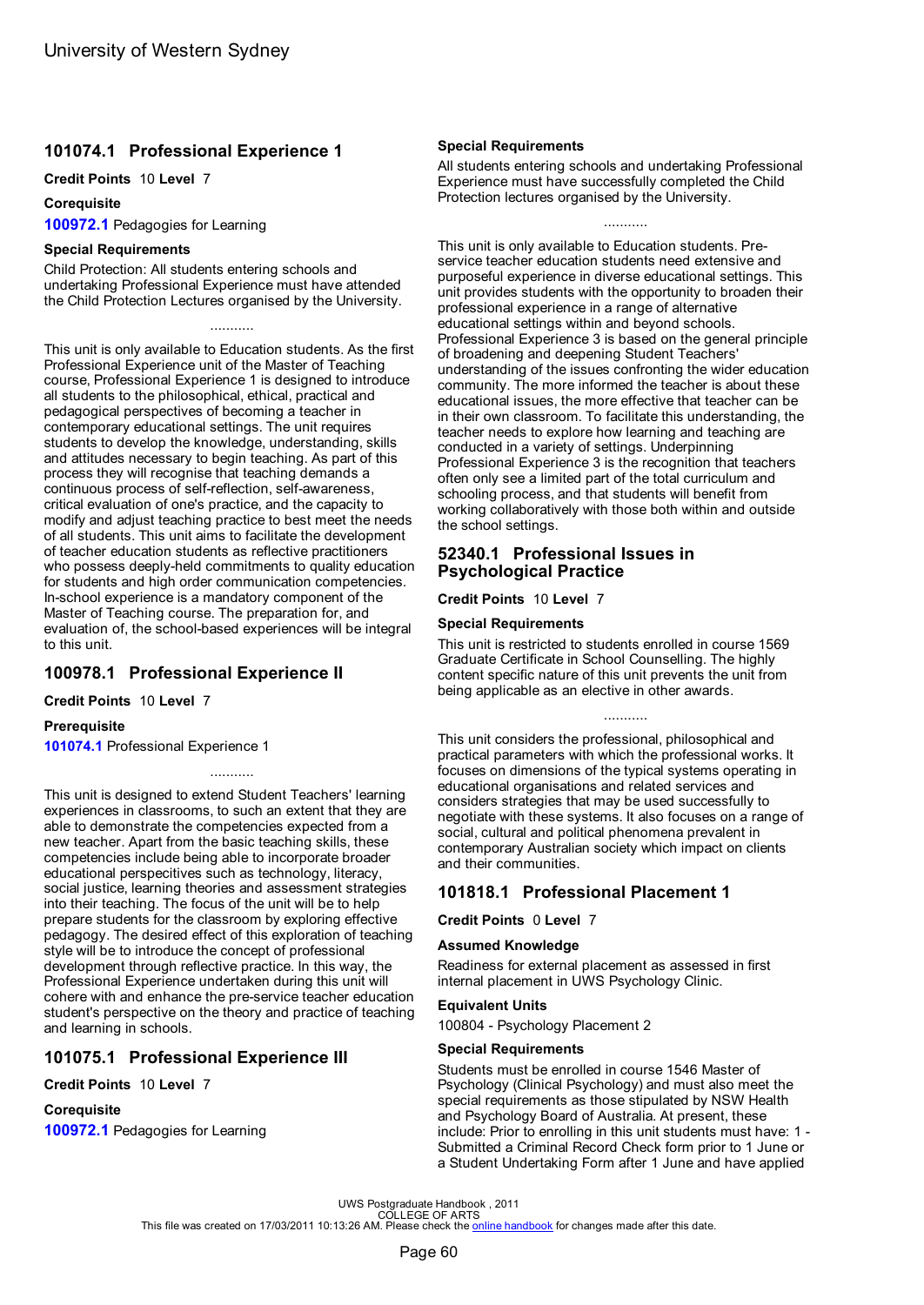for a National Police Certificate. 2 - Submitted a Prohibited Employment Declaration prior to 1 June or a Working with Children Check Student Declaration after 1 June. 3 - Child Protection Training. 4 - Registration as a Provisional Psychologist with Psychology Board of Australia.

...........

Placements give students the opportunity to gain knowledge and skills in the areas of assessment, therapy and professional conduct. Each student is required to undertake a total of 1000 hours of supervised placement, divided into 3 or 4 placements. A Learning Contract outlining placement activities is completed (in consultation with the Placement Supervisor) and is submitted to the Placement Coordinator prior to the commencement of the placement. 100 percent attendance in accordance with the Learning Contract is required. This placement unit is designed to allow students to develop their client interview skills; assessment skills; intervention and therapy skills; record keeping skills; and skills in ethical, legal and professional matters.

# **101819.1 Professional Placement 2**

**Credit Points** 0 **Level** 7

#### **Assumed Knowledge**

Readiness for external placement as assessed in first internal placement in UWS Psychology Clinic.

#### **Equivalent Units**

100805 - Psychology Placement 3

#### **Special Requirements**

Students must be enrolled in course 1546 Master of Psychology (Clinical Psychology) and must also meet the special requirements as those stipulated by NSW Health and Psychology Board of Australia. At present, these include: Prior to enrolling in this unit students must have: 1 - Submitted a Criminal Record Check form prior to 1 June or a Student Undertaking Form after 1 June and have applied for a National Police Certificate. 2 - Submitted a Prohibited Employment Declaration prior to 1 June or a Working with Children Check Student Declaration after 1 June. 3 - Child Protection Training. 4 - Registration as a Provisional Psychologist with Psychology Board of Australia.

...........

Placements give students the opportunity to gain knowledge and skills in the areas of assessment, therapy and professional conduct. Each student is required to undertake a total of 1000 hours of supervised placement, divided into three or four placements. A Learning Contract outlining placement activities is completed (in consultation with the Placement Supervisor) and is submitted to the Placement Coordinator prior to the commencement of the placement. 100 percent attendance in accordance with the Learning Contract is required. This placement unit is designed to allow students to develop their client interview skills; assessment skills; intervention and therapy skills; record keeping skills; and skills in ethical, legal and professional matters.

# **101820.1 Professional Placement 3**

**Credit Points** 0 **Level** 7

#### **Assumed Knowledge**

Readiness for external placement as assessed in first internal placement in UWS Psychology Clinic.

#### **Equivalent Units**

101240 - Master of Psychology Placement

#### **Special Requirements**

Students must be enrolled in course 1546 Master of Psychology (Clinical Psychology) and must also meet the special requirements as those stipulated by NSW Health and Psychology Board of Australia. At present, these include: Prior to enrolling in this unit students must have: 1 - Submitted a Criminal Record Check form prior to 1 June or a Student Undertaking Form after 1 June and have applied for a National Police Certificate. 2 - Submitted a Prohibited Employment Declaration prior to 1 June or a Working with Children Check Student Declaration after 1 June. 3 - Child Protection Training. 4 - Registration as a Provisional Psychologist with Psychology Board of Australia.

...........

Placements give students the opportunity to gain knowledge and skills in the areas of assessment, therapy and professional conduct. Each student is required to undertake a total of 1000 hours of supervised placement, divided into three or four placements. A Learning Contract outlining placement activities is completed (in consultation with the Placement Supervisor) and is submitted to the Placement Coordinator prior to the commencement of the placement. 100 percent attendance in accordance with the Learning Contract is required. This placement unit is designed to allow students to develop their client interview skills; assessment skills; intervention and therapy skills; record keeping skills; and skills in ethical, legal and professional matters.

# **101289.2 Professional Practice I**

**Credit Points** 10 **Level** 7

#### **Corequisite**

**[101581.1](#page-55-0)** Learning for Teaching

### **Equivalent Units**

100189 - Understanding Learning and Teaching

### **Incompatible Units**

100345 - Professional Experience 1 (Secondary)

#### **Special Requirements**

All students entering schools and undertaking Professional Experience must have successfully completed the Child Protection lectures organised by the University. Prior to enrolling in this unit students must have: 1) submitted a Prohibited Employment Declaration prior to 1 June 2010 or a Working with Children Check Student Declaration after 1 June 2010.

The Professional Experience unit 'Professional Practice 1' is designed to introduce student teachers to the philosophical, ethical, practical and pedagogical

...........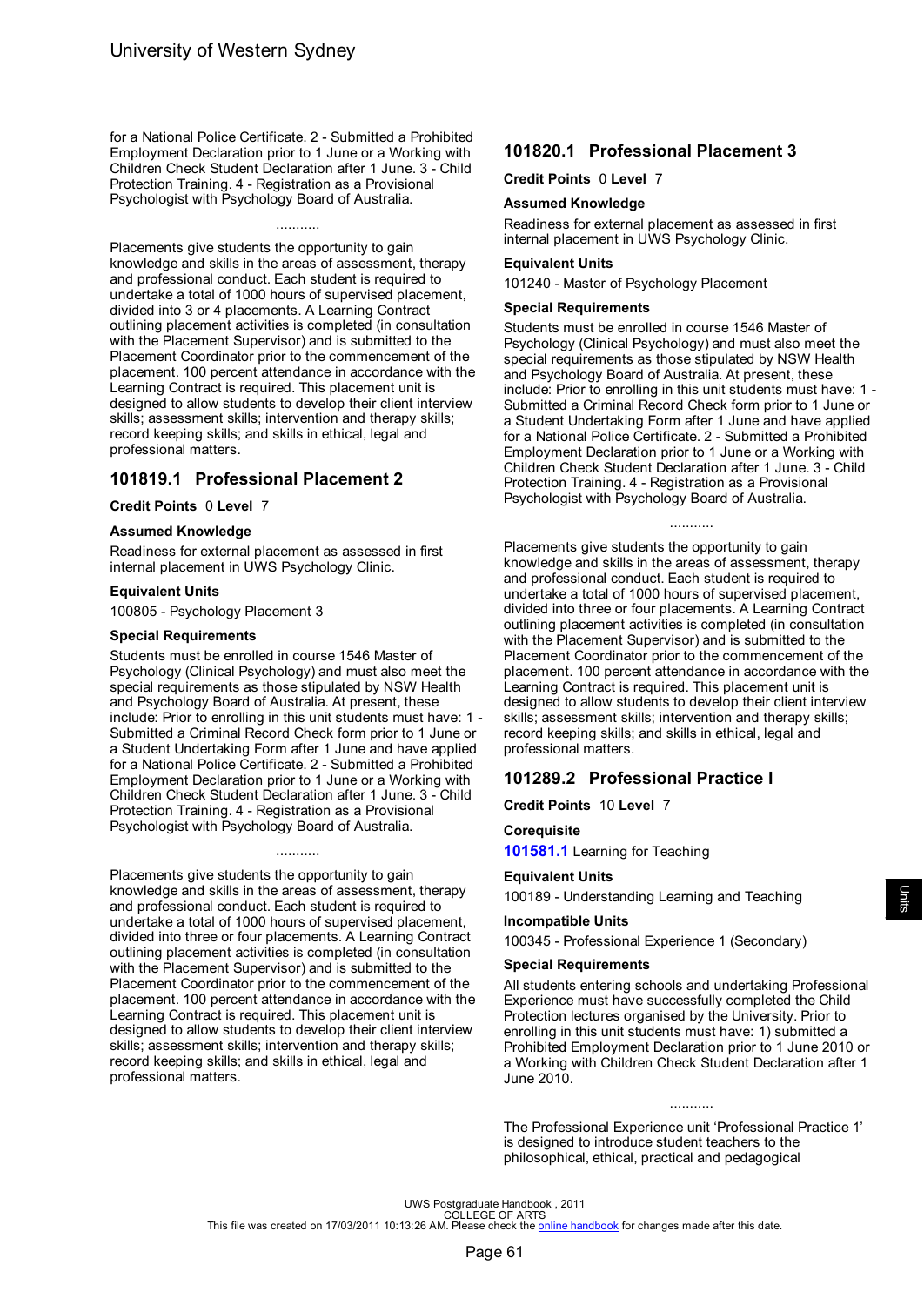<span id="page-65-0"></span>perspectives of becoming a teacher in the primary school context. The unit requires student teachers to develop the knowledge, understanding, skills and attitudes necessary to begin teaching. As part of this process their professional experience will incorporate a continuous process of selfreflection, self-awareness and the capacity to modify and adjust teaching practice to best meet the needs of all students. The professional experience aims to facilitate the development of teacher education students as reflective practitioners who possess deeply-held commitments to quality education for students and high order communication competencies.

# **101288.2 Professional Practice II: Engaging in the Profession**

#### **Credit Points** 10 **Level** 7

#### **Corequisite**

**[101587.1](#page-70-0)** Teaching in New Times

#### **Equivalent Units**

100180 - Contextual and Professional Studies

#### **Incompatible Units**

100978 - Professional Experience II

#### **Special Requirements**

Prior to enrolling in this unit students must have: 1) submitted a Prohibited Employment Declaration prior to 1 June 2010 OR a Working with Children Check Student Declaration after 1 June 2010

...........

Students need to have a variety of experiences that are set in the context of their future profession. Students will be prepared by exploring issues involved in understanding the needs of learners within specific school and classroom contexts, and will design and teach experiences in ways that will enhance student engagement and learning outcomes. The unit also gives students opportunities to reflect on the processes involved, and refine their competencies as beginning teachers. The unit includes a final professional experience that links theory and practice and enables students to construct new knowledge and new ways of practice as part of their transition into the teaching profession.

# **101073.1 Professional Practice in Context**

**Credit Points** 10 **Level** 7

#### **Equivalent Units**

100339 - Researching Special Education Practice

#### **Special Requirements**

Students must generally have completed 40 credit points of the degree before undertaking the practicum component to give them the theoretical background to undertake the placement. Prior to enrolling in this unit students must have: 1) submitted a Prohibited Employment Declaration prior to 1 June 2010 or a Working with Children Check Student Declaration after 1 June 2010.

This unit involves school-based experiences and is the final practicum experience for students undertaking their degree in Special Education and is not suitable for those without a

...........

teaching qualification or equivalent experience. This unit involves students completing a practicum, and a series of field visits and observations across a range of special education and early childhood intervention settings. The practicum will be completed in the student's area of specialisation in an early childhood, primary, secondary or other relevant setting. Students will be expected to demonstrate a range of skills in planning, implementing and evaluating individual programs for students with special education needs.

# **101105.2 Prosocial Learning Environments**

...........

#### **Credit Points** 10 **Level** 7

Educators of young children are responsible for guiding and leading children in the development of self-discipline, moral autonomy, a sense of social belonging and well being while acknowledging developmental needs, pluralistic community values, expectations, standards, norms and rules. Despite increased knowledge in child development and children's social and cultural contexts the guidance and management of children's behaviour remains a contentious area for educators, parents and children. This unit will provide students with the opportunity to focus in depth on a range of approaches to behaviour, social interactions and guidance. It also enables students to reflect on the impact of these approaches on children's development and learning while critically evaluating their personal and professional dispositions regarding behaviour and guidance.

### **101415.2 Psychological and Educational Assessment: Theories and Skills 2**

**Credit Points** 10 **Level** 7

#### **Assumed Knowledge**

Undergraduate degree with an accredited sequence in psychology, accredited by the Australian Psychology Accreditation Council (APAC).

#### **Prerequisite**

**[101420.1](#page-71-0)** Theory and Practice of Psychological Assessment and Intervention

#### **Equivalent Units**

52322 - Psychological and Educational Assessment: Theories and Skills 2

#### **Special Requirements**

This unit is restricted to students enrolled in course 1569 Graduate Certificate in School Counselling. The highly content specific nature of this unit prevents the unit from being applicable as an elective in other awards.

...........

This unit foucses on the understanding and assessment of emotional and behavioural difficulties in children and adolescents by introducing students to a range of contemporary standardised tests and diagnostic assessments. The characteristics of different childhood problems and the rationale for utilising different assessment will be emphasised. Consistent with the latest research in developmental psychology and developmental psychopathology, special attention will be given to the assessment of the child's cognitions, emotions, and

UWS Postgraduate Handbook , 2011 COLLEGE OF ARTS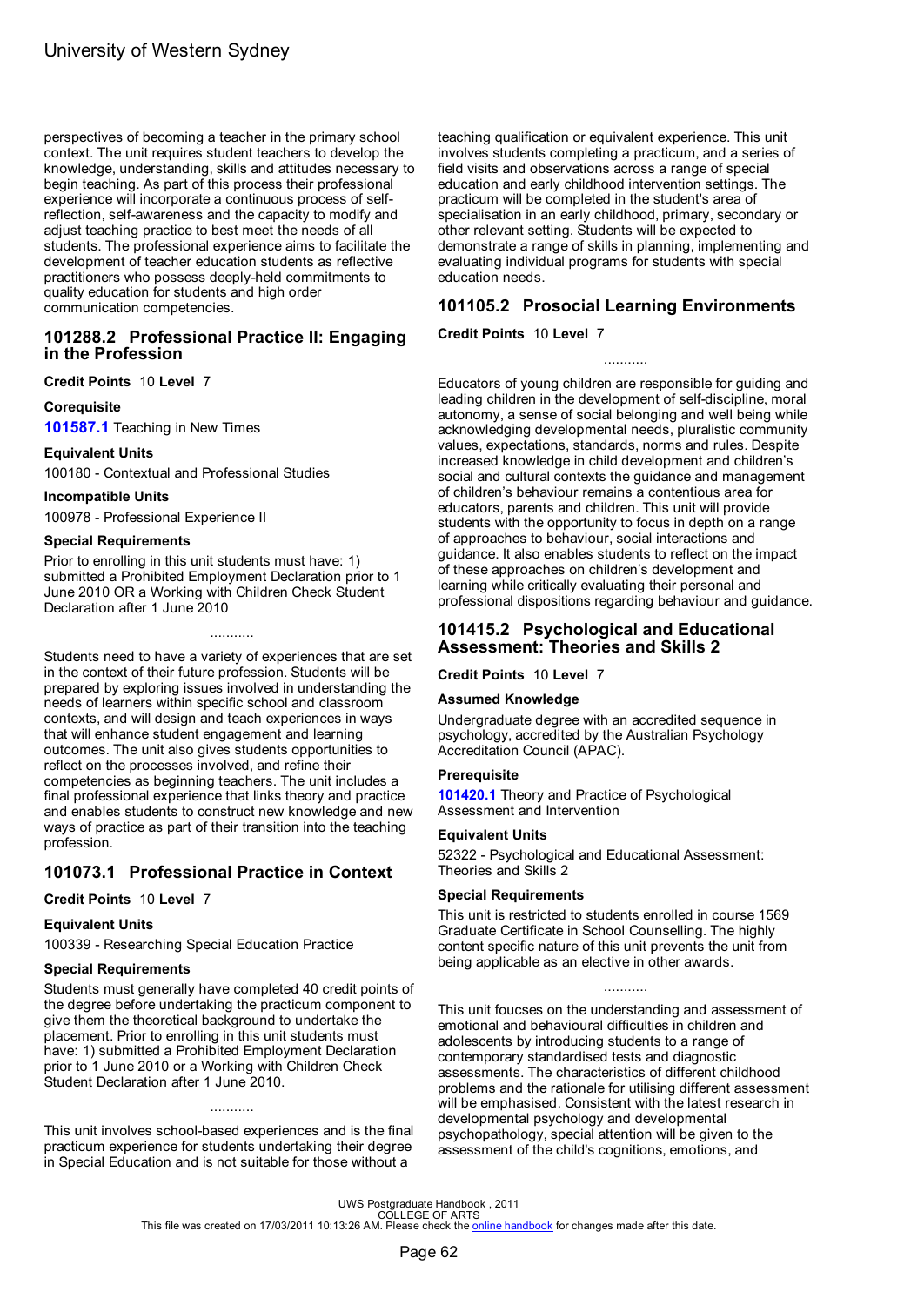<span id="page-66-0"></span>behaviour. Students are expected to develop a critical awareness of instruments that may constitute an appropriate test battery for children with a range of presenting difficulities. The use of assessment information for intervention and prevention will also be discussed. Students are also encouraged to reflect on the issues of labelling children and the possible misuse of psychological and educational tests. The integration and effective communication of assessment findings is practised through case study report writing.

# **101811.1 Psychological Assessment**

**Credit Points** 10 **Level** 7

#### **Equivalent Units**

101207 - Psychological Assessment 1

#### **Special Requirements**

This unit is only available to students enrolled in course 1546 Master of Psychology (Clinical Psychology)

...........

This unit provides a comprehensive introduction to the psychological assessment of children, adolescents and adults. It is designed to assist students in the professional psychology programs to develop theoretical knowledge and practical skills in the assessment of clients. Through lectures, seminars and independent study, students will become familiar with the current theoretical and empirical foundations of psychological assessment, and the application of these theories and research findings to the development of empirically-based assessment practice. Students will be introduced to contemporary practice in the assessment of cognition, behaviour, mood, personality, and other psychological constructs, and popular psychological measures of these functions will be critically evaluated. Training in the administration of key instruments will be provided. Students will be instructed in the integration of assessment data into clinically-useful reports. Different approaches to psychological assessment will be compared and evaluated. Ethical and professional issues in psychological assessment will be discussed.

# **101213.2 Psychological Interventions 1**

### **Credit Points** 10 **Level** 7

#### **Equivalent Units**

B7637 - Psychological Interventions 1, 101215 - Cognitive Behaviour Therapy: Theory and Practice

#### **Special Requirements**

This unit is only available to students enrolled in course 1546 Master of Psychology (Clinical Psychology).

This unit provides an introduction to the theory and practice of Cognitive Behaviour Therapy (CBT). It provides basic instruction in case formulation and the development of treatment plans and interventions for specific psychological disorders. A widely used and evidence-based form of therapy, CBT is an important tool for psychologists working in diverse settings. The unit is designed to describe the theoretical and historical foundations of CBT, develop foundational skills in CBT assessment and therapy, and nurture critical appreciation of the effectiveness of CBT across a number of applications.

# **101214.2 Psychological Interventions 2**

**Credit Points** 10 **Level** 7

#### **Prerequisite**

**101213.2** Psychological Interventions 1 AND **[101812.1](#page-43-0)** Clinical Psychopathology 1

### **Equivalent Units**

101691 - Psychological Interventions 3

#### **Special Requirements**

This unit is only available to students enrolled in course 1546 Master of Psychology (Clinical Psychology).

...........

Clinical psychology is a fast evolving discipline, and practitioners need to be able to respond to changing health needs of the population. This unit will prepare students to analyse health policy to identify changing demands for clinical psychology services; explore the theories, methods, and effectiveness of new and emerging therapies; prepare students to apply psychological principles to unfamiliar clinical populations; prepare students for working in clinical teams; and, introduce students to the practice of clinical psychology with more complex client groups and more complex presentations. The unit will also examine the professional and organisational roles of clinical psychologists in these settings.

# **101184.1 Psychology: Human Behaviour**

**Credit Points** 10 **Level** 1

#### **Equivalent Units**

B1909 - Psychology 1A, 100929 - Psychology 1A

Psychology is a field of scientific inquiry that uses a set of scientific techniques and methods to explain and understand the causes of behaviour. As a profession, psychology applies its knowledge to practical problems in human behaviour. This unit covers a range of topics in psychology at an introductory level including: the history of psychology, intelligence, social psychology, developmental psychology, indigenous and cultural psychology, personality, and abnormal psychology.

...........

# **101675.1 Public Affairs**

**Credit Points** 10 **Level** 7

#### **Equivalent Units**

100570 - The Electronic Text, 101544 - Advocacy and Third Sector Communication

#### **Special Requirements**

This unit is only available to Postgraduate students.

This unit critically explores and teaches, through individual and team work, cutting-edge communication strategies and skills in major areas of public affairs such as advocacy, lobbying, public campaigns and online activism.

...........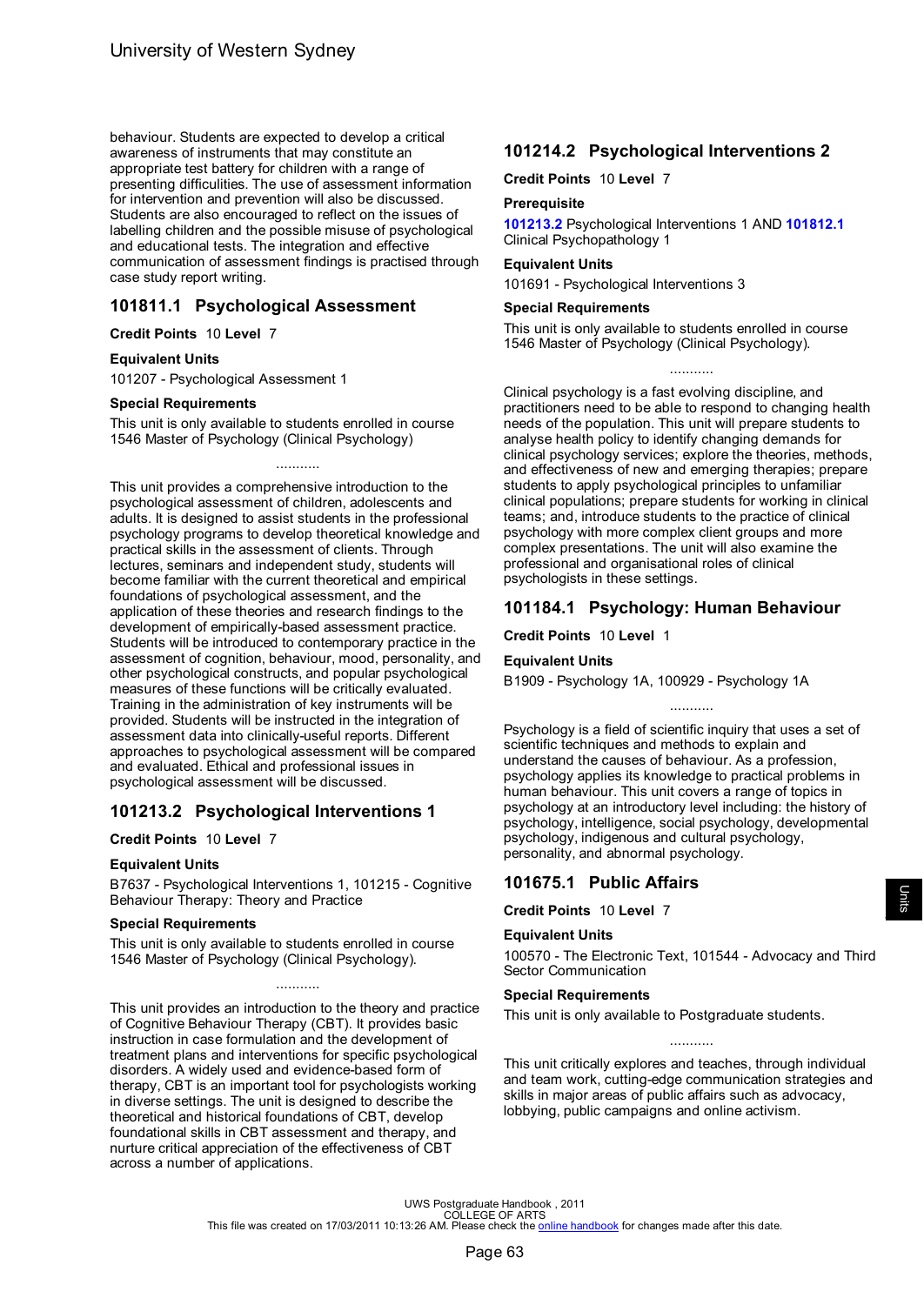# <span id="page-67-0"></span>**400421.1 Research Methods for Humanities and Social Sciences**

#### **Credit Points** 10 **Level** 7

### **Assumed Knowledge**

Students need to be enrolled in a course at the appropriate level

...........

#### **Equivalent Units**

53220 - Research Methods for Humanities and Social Sciences

This unit provides core research training within a range of postgraduate courses. It requires the completion of four research topics in the following areas: research theory and design (e.g. epistemology, qualitative & quantitative) specific approaches (e.g. critical discourse analysis, feminist research); data collection methods (e.g. interviews, questionnaires) and methods of analysis (e.g. quantitative & qualitative). This unit is offered in flexible mode according to topic (typically one day's attendance or equivalent per topic). Topics vary each session depending on student demand.

# **101656.1 Researching Practice**

**Credit Points** 10 **Level** 7

#### **Equivalent Units**

101427 - Research and Professional Practice

This unit enables students to engage in research practice in their area of interest or specialisation. The unit contributes to the development of deep insights into the application of research in practice and diverse research methodologies. Students will develop skills in analysing, critiquing, and synthesising the literature in a relevant research area. Their evaluation of research literature will provide the basis of a self-directed research plan that employs appropriate research methods and tools to investigate a question of personal and/or professional relevance. The project will be conducted in the Independent Study units.

...........

# **101654.1 Researching Social Ecology**

**Credit Points** 10 **Level** 7

The foundations of social ecology lie in an analysis of relationships. In this regard 'social ecology' describes a field of learning and an approach to learning. The definition of the field lies in its enactment. This is undertaken through research into systemic understandings of change, in the context of change in patterns of ecological relationship. This systemic study is grounded in reference to autopoiesis, self-organisation, transformation, cybernetics, constructivism, holism, complexity and human-ecological relationships. This unit introduces key theorists in these inter-related fields, frames the work and invites students to apply it in their own fields of practice.

...........

# **101447.1 School Counselling Placement**

#### **Credit Points** 0 **Level** 4

The aim of this unit is to provide 210 hours of supervised field practice within a departmental school. Students will be individually placed in settings designed to reinforce their skills development as school counsellors and to bolster areas of perceived growth potential. Working under the supervision of an experienced school counsellor they will have time to practice and reflect on their training to date.

...........

# **101824.1 Second Language Assessment and Testing**

**Credit Points** 10 **Level** 7

#### **Assumed Knowledge**

Knowledge of Language teaching methodology and curriculum development.

#### **Prerequisite**

**[101825.1](#page-50-0)** English Linguistics for TESOL

#### **Corequisite**

**[101697.1](#page-70-0)** TESOL Methodology and Curricula

...........

This unit introduces students to fields of language assessment and testing in TESOL. It provides students with some insight into the key language components for assessment, assessment design and development. It also equips students with updated knowledge about different assessment approaches which impact on the teaching and learning of English as a second or other language in local and global contexts.

# **101398.1 Secondary Method 1A**

**Credit Points** 10 **Level** 7

### **Special Requirements**

This unit is only available to students enrolled in courses 1609 Master of Teaching (Secondary), 1610 Graduate Diploma in Educational Studies (Secondary) and 1606 Master of Teaching (Secondary) Advanced and Non-Award students.

...........

This unit covers teaching methodology for Years 7-10 in students' first teaching area. It must be completed by all students seeking qualification in secondary teaching. This unit seeks to develop in students the capacity to teach effectively the curriculum appropriate to the secondary Years 7-10 in their particular chosen first teaching area. Current "best practice" in that specific teaching area will be examined and modeled. The specifics of the relevant Years 7-10 Syllabus in NSW and elsewhere will be examined and critiqued. Emphasis will be placed on the principles which should underlie the teaching of the specific secondary subject at this level, and on appropriate objectives and outcomes for the teaching of that subject and on course planning. Opportunities for investigation and discussion of current research into the teaching of the specific subject area will be important.

UWS Postgraduate Handbook , 2011 COLLEGE OF ARTS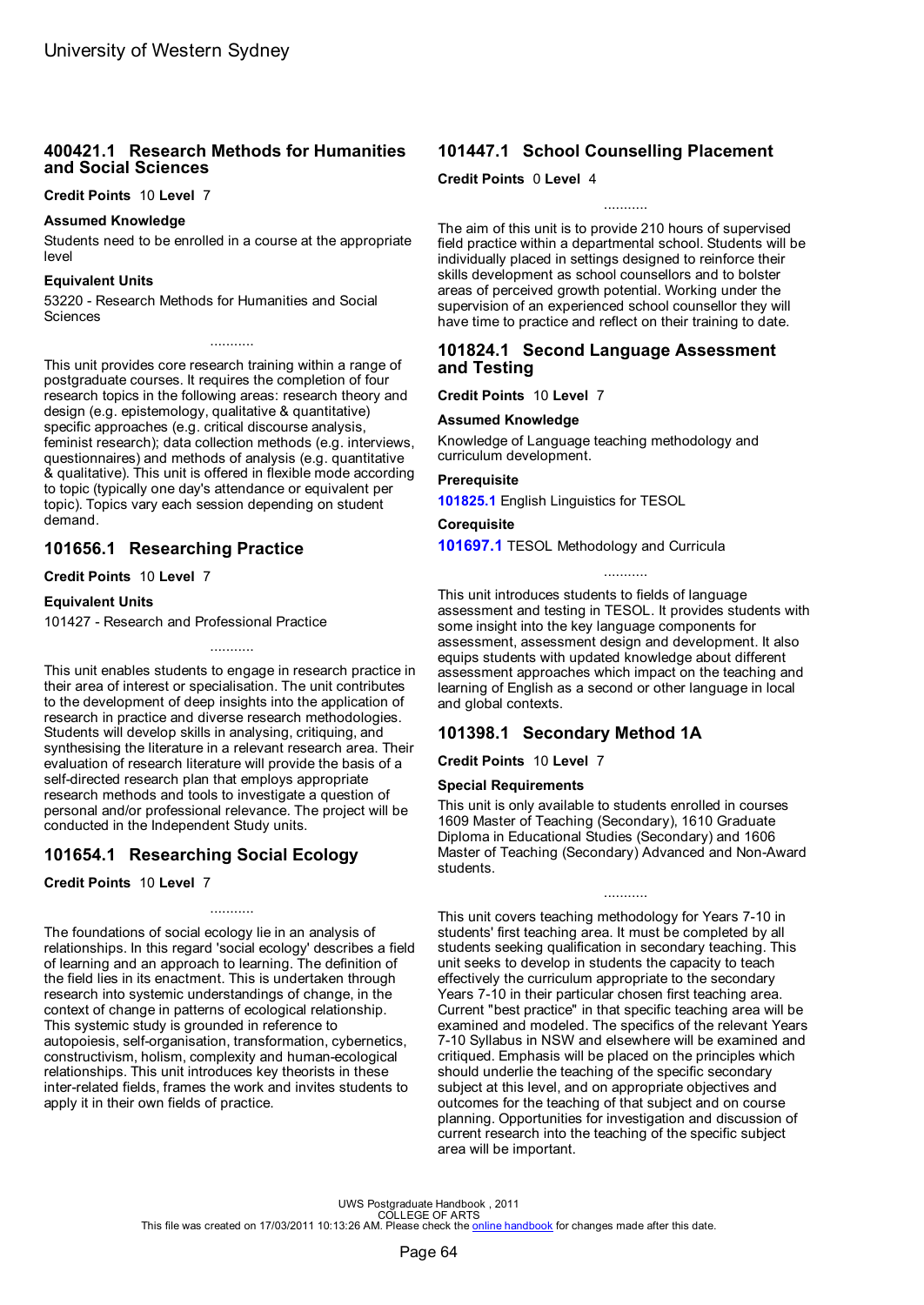# **101399.1 Secondary Method 1B**

#### **Credit Points** 10 **Level** 7

#### **Special Requirements**

This unit is only available to students enrolled in courses 1609 Master of Teaching (Secondary), 1610 Graduate Diploma in Educational Studies (Secondary) and 1606 Master of Teaching (Secondary) Advanced and Non-Award students.

...........

This unit covers teaching methodology for Years 7-10 in students' second teaching area. It must be completed by all students seeking qualification in secondary teaching. This unit seeks to develop in students the capacity to teach effectively the curriculum appropriate to the secondary in their particular chosen second teaching area. Current "best practice" in that specific teaching area will be examined and modelled. The specifics of the relevant Years 7-10 Syllabus in NSW and elsewhere will be examined and critiqued. Emphasis will be placed on the principles which should underlie the teaching of the specific secondary subject at this level and on appropriate objectives and outcomes for the teaching of that subject and on course planning. Opportunities for investigation and discussion of current research into the teaching of the specific subject area will be important.

# **101400.1 Secondary Method 1C**

#### **Credit Points** 10 **Level** 7

#### **Assumed Knowledge**

Relevant undergraduate studies to qualify students to teach a specific subject in secondary schools.

#### **Special Requirements**

This unit is only available to students enrolled in courses 1609 Master of Teaching (Secondary), 1610 Graduate Diploma in Educational Studies (Secondary) and 1606 Master of Teaching (Secondary) Advanced and Non-Award students.

...........

This unit covers teaching methodology for Years 7-10 in students' third teaching area. It must be completed by all students seeking to develop in students the capacity to teach effectively the curriculum appropriate to the secondary Years 7-10 in their particular chosen third teaching area. Current "best practice" in that specific teaching area will be examined and modeled. The specifics of the relevant Years 7-10 Syllabus in NSW and elsewhere will be examined and critiqued. Emphasis will be placed on the principles which should underlie the teaching of the specific secondary subject at this level, and on appropriate objectives and outcomes for the teaching of that subject and on course planning. Opportunities for investigation and discussion of current research into the teaching of the specific subject area will be important.

# **101401.1 Secondary Method 2A**

**Credit Points** 10 **Level** 7

#### **Assumed Knowledge**

Relevant undergraduate studies to qualify students to teach a specific subject in secondary schools.

#### **Special Requirements**

This unit is only available to students enrolled in courses 1609 Master of Teaching (Secondary), 1610 Graduate Diploma in Educational Studies (Secondary) and 1606 Master of Teaching (Secondary) Advanced and Non-Award students.

...........

This unit covers teaching methodology for Years 11-12 in students' first teaching area. It must be completed by all students seeking qualification in secondary teaching. This unit seeks to develop in students the capacity to teach effectively the curriculum appropriate to the secondary in their particular chosen first teaching area. Current "best practice" in that specific teaching area will be examined and modelled. The specifics of the relevant Years 11-12 Syllabus in NSW and elsewhere will be examined and critiqued. Emphasis will be placed on the principles which should underlie the teaching of the specific secondary subject at this level and on appropriate objectives and outcomes for the teaching of that subject and on course planning. Opportunities for investigation and discussion of current research into the teaching of the specific subject area will be important.

# **101402.1 Secondary Method 2B**

#### **Credit Points** 10 **Level** 7

#### **Assumed Knowledge**

Relevant undergraduate studies to qualify students to teach a specific subject in secondary schools.

#### **Special Requirements**

This unit is only available to students enrolled in courses 1609 Master of Teaching (Secondary), 1610 Graduate Diploma in Educational Studies (Secondary) and 1606 Master of Teaching (Secondary) Advanced and Non-Award students.

...........

This unit covers teaching methodology for Years 11-12 in students' second teaching area. It must be completed by all students seeking qualification in secondary teaching. This unit seeks to develop in students the capacity to teach effectively the curriculum appropriate to the secondary in their particular chosen second teaching area. Current "best practice" in that specific teaching area will be examined and modelled. The specifics of the relevant Years 11-12 Syllabus in NSW and elsewhere will be examined and critiqued. Emphasis will be placed on the principles which should underlie the teaching of the specific secondary subject at this level and on appropriate objectives and outcomes for the teaching of that subject and on course planning. Opportunities for investigation and discussion of current research into the teaching of the specific subject area will be important.

Page 65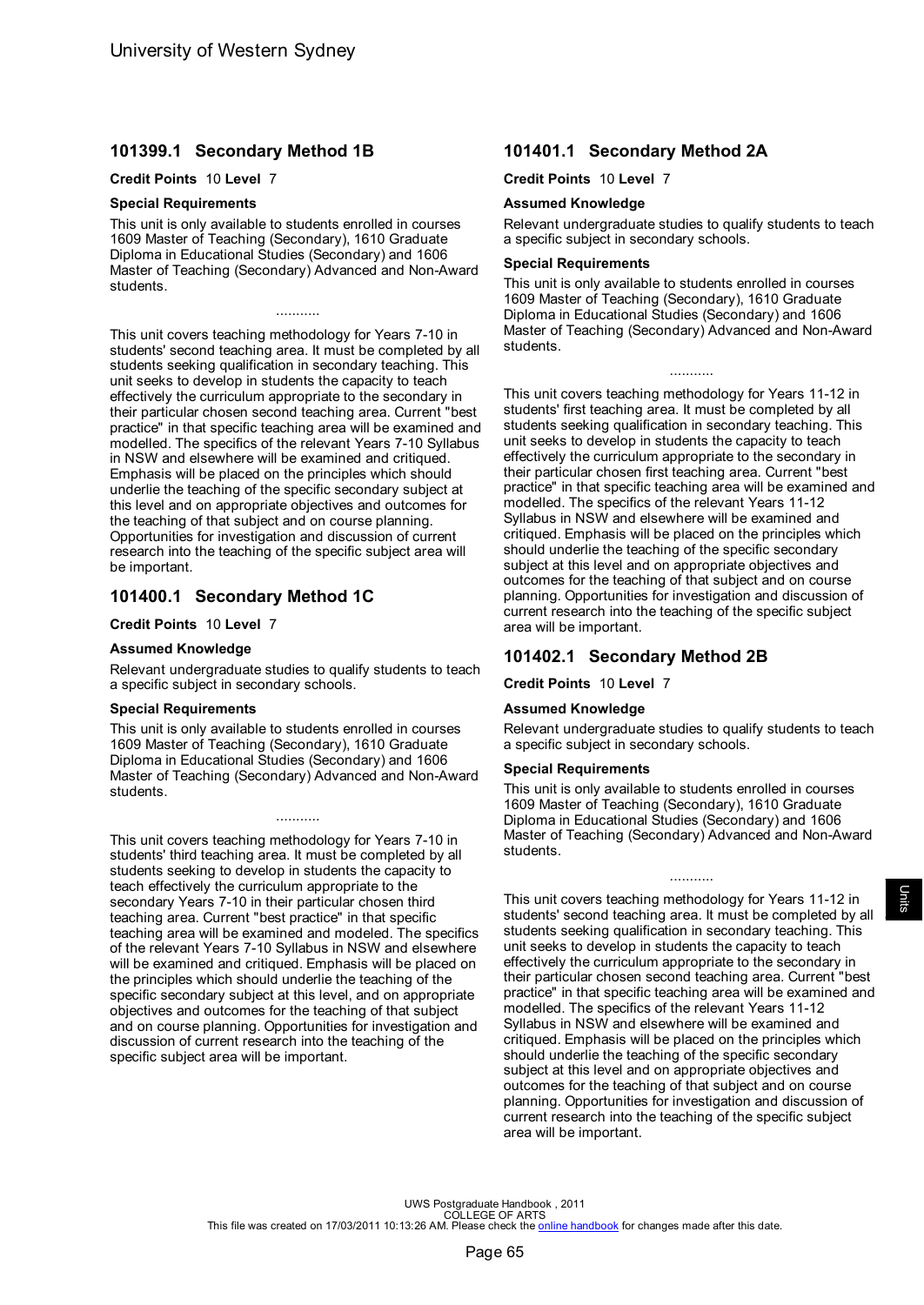# <span id="page-69-0"></span>**101403.1 Secondary Method 2C**

#### **Credit Points** 10 **Level** 7

#### **Assumed Knowledge**

Relevant undergraduate studies to qualify students to teach a specific subject in secondary schools.

#### **Special Requirements**

This unit is only available to students enrolled in courses 1609 Master of Teaching (Secondary), 1610 Graduate Diploma in Educational Studies (Secondary) and 1606 Master of Teaching (Secondary) Advanced and Non-Award students.

...........

This unit covers teaching methodology for Years 11-12 in students' third teaching area. It must be completed by all students seeking to develop the capacity to teach effectively the curriculum appropriate to the secondary Year 11-12 in their particular chosen third teaching area. Current "best practice" in that specific teaching area will be examined and modelled. The specifics of the relevant Years 11-12 Syllabus in NSW and elsewhere will be examined and critiqued. Emphasis will be placed on the principles which should underlie the teaching of the specific secondary subject at this level and on appropriate objectives and outcomes for the teaching of that subject and on course planning. Opportunities for investigation and discussion of current research into the teaching of the specific subject area will be important.

# **101548.1 Setting the Agenda**

**Credit Points** 10 **Level** 7

#### **Assumed Knowledge**

Computer literacy.

#### **Equivalent Units**

63294 - Crisis Communication

#### **Special Requirements**

This unit is only available to postgraduate students

This unit provides students with a fundamental understanding of issues and crisis management, risk communication, media relations and public-opinion research techniques in multiple contexts. It introduces students to issues management principles, strategies, tactics, and communications methods. Participants work as a team to develop a management plan for analysis and discussion. Successful students are able to transfer to the workplace the knowledge and skills developed in this unit. They learn to predict, manage and control real-world controversies that they may confront as they pursue their careers. Moreover, students are able to manage effectively, participate in, and control volatile situations involving the news media.

...........

# **101683.1 Social Psychology**

### **Credit Points** 10 **Level** 3

### **Prerequisite**

**[101184.1](#page-66-0)** Psychology: Human Behaviour

### **Equivalent Units**

100020 - Social and Developmental Psychology

#### **Special Requirements**

Pre-requisites will not apply to students enrolled in course codes 1630 - Graduate Diploma in Psychological Studies and 1501- Graduate Diploma in Psychology

...........

Social psychology is the study of human behaviour and mental processes in their social context. Social psychology examines social behaviour and social thinking using scientific psychological research methods. This unit considers both classic and recent theories, research and applications in core areas of social psychology such as: attitudes, stereotyping and prejudice, social cognition, group processes, cross-cultural and indigenous psychology, and social influence. Emphasis is placed upon the role of contemporary research and theory in increasing our understanding of social phenomena and the relevance of this to everyday life.

# **100917.1 Specialised Translation (PG)**

#### **Credit Points** 10 **Level** 7

### **Assumed Knowledge**

Sufficient proficiency in English plus one other language. This is a language specific unit.

...........

#### **Equivalent Units**

A7464 - Specialised Translation

This unit explores the functional, discursive, rhetorical, syntactic, semantic and lexical features of texts in the following specialised fields: tourism, news media, legal texts, technical & scientific materials. Knowledge of the functions and textual features of specialised texts will provide a basis for translating these specialised texts from and into English. Students will analyse the texts in both languages, and discuss ways in which the texts are to be translated. The unit will be available, depending on sufficient demand, for Arabic, Japanese, Mandarin and Spanish.

# **101545.1 Strategic Communication**

**Credit Points** 10 **Level** 7

#### **Special Requirements**

This unit is offered at postgraduate level. It will be available to coursework masters students, but not at undergraduate level.

This is an advanced unit in the Master of Professional Communication program. Students will learn how to design and implement strategic communication plans at professional level and in real situations. Special emphasis is placed on formative and evaluative research on which strategic communication is based.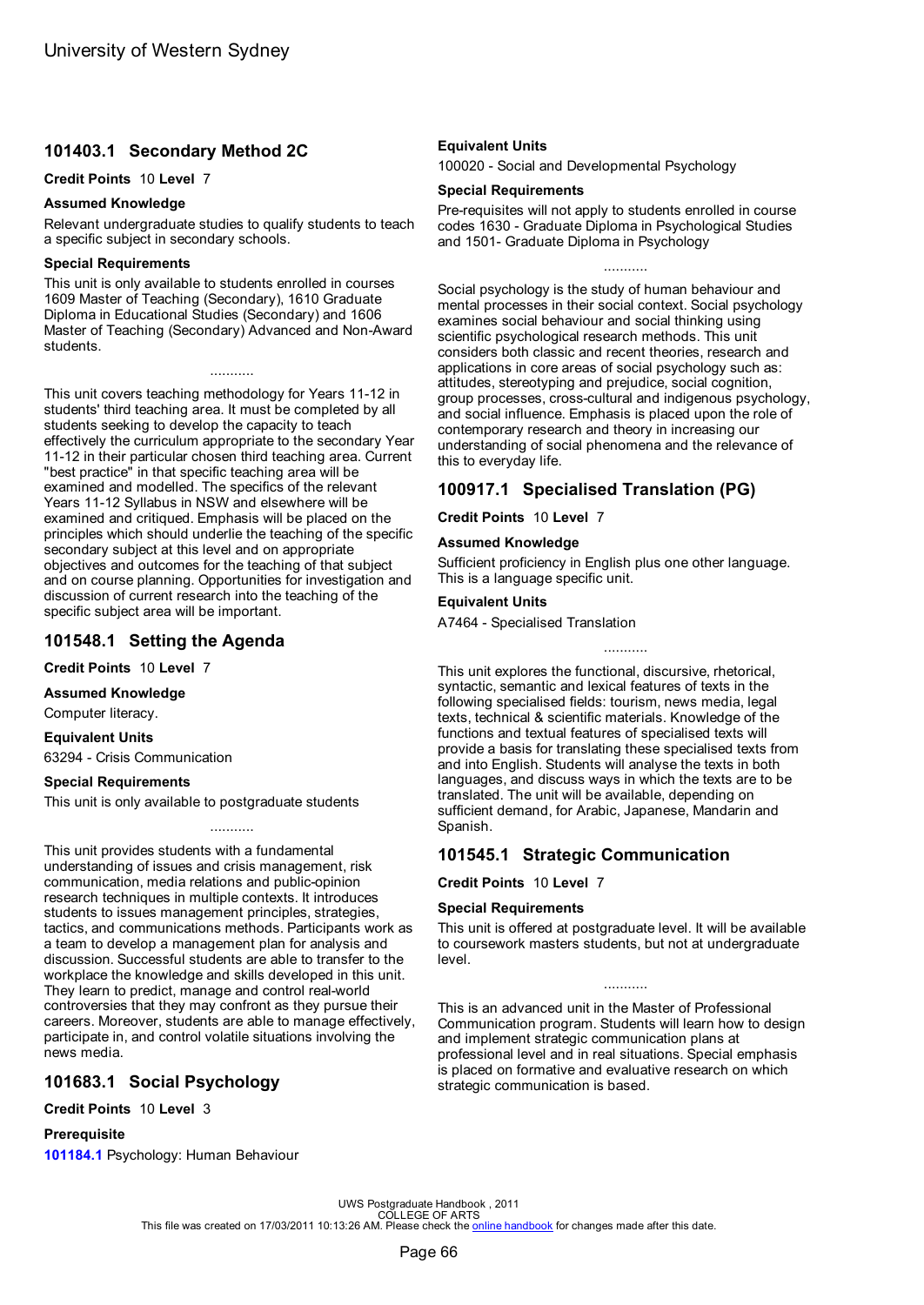# <span id="page-70-0"></span>**101587.1 Teaching in New Times**

### **Credit Points** 10 **Level** 7

#### **Corequisite**

**[101288.2](#page-65-0)** Professional Practice II: Engaging in the Profession

### **Equivalent Units**

101291 - New Knowledge New Learning, 100183 - Programming and Assessment for Learning

#### **Special Requirements**

Prior to enrolling in this unit students must have: 1) submitted a Prohibited Employment Declaration prior to 1 June 2010 or a Working with Children Check Student Declaration after 1 June 2010.

...........

This unit aims to directly challenge students to inquire into, reflect upon and subsequently develop classroom pedagogies and assessment practices that work towards socially just learning outcomes in new times and new teaching environments. It introduces students to contemporary theories and practical frameworks that open up opportunities for them to take individual responsibility for translating syllabus documents into teaching and learning experiences that encourage learners of all social and cultural backgrounds to have engaging and productive relationships with education, schools and classrooms.

# **101698.1 TESOL Internship**

**Credit Points** 20 **Level** 7

#### **Assumed Knowledge**

Knowledge of TESOL field and methodology

#### **Prerequisite**

**101697.1** TESOL Methodology and Curricula

#### **Incompatible Units**

100726 - TESOL Internship

This is a professional practice unit which consists of an internship in an English language teaching organisation for students of TESOL. It involves participation in the various aspects of the work of the teaching organisation, including a supervised English language teaching practice component for local students. Assessment items facilitate students' self-reflection on their teaching practice and critical evaluation of teaching methods and needs assessment in practice.

...........

# **101697.1 TESOL Methodology and Curricula**

#### **Credit Points** 20 **Level** 7

#### **Incompatible Units**

100725 - TESOL Methodology, 100718 - TESOL Curriculum Development

Focusing on the process of teaching English as a second or other language, the unit provides students with knowledge about approaches to teaching necessary to plan, design

...........

and evaluate curricula most appropriate to the needs of different learners. Students will develop skills in action research to facilitate critical evaluation of their teaching practices as independent professionals.

# **100926.2 The Language of the Law**

**Credit Points** 10 **Level** 7

#### **Equivalent Units**

A7528 - The Language of the Law

...........

This unit aims to develop in students an understanding of the intricacies of the language of the law when used in written documents and mainly in the context of the courtroom. It will provide students with a historical overview of the development of Law English, its aims and purposes and its current uses. Special emphasis will be placed on the implications of legal language on legal translations and court interpreting, but the unit is suitable for monolingual students interested in the language of the law.

#### **400585.1 Theories of the Social**

**Credit Points** 10 **Level** 7

#### **Special Requirements**

Must be enrolled in a Postgraduate course to be able to enrol in this unit.

This unit develops critical reflection on the role of theory in the social sciences. It requires the completion of topics regarding such matters as identity, power and resistance as these are related to themes including class and consumption; social movements; globalisation and nationhood; gender, sexuality, and race; governmentality and social discipline; and various theoretical understandings of the unconscious and society.

### **101794.1 Theory and Practice of Convergent Media**

...........

# **Credit Points** 10 **Level** 7

#### **Equivalent Units**

101744 - Theory and Practice of Convergent Media

The contemporary media landscape is characterised by the breakdown of traditional media silos and the transformation of media production and consumption practices. Media, marketing and creative professionals are now required to understand and connect with their audiences across multiple media platforms. The aim of this unit is to provide students with an historical, geopolitical and theoretical introduction to convergent media theory and practice/s. Using current media theory, design theories, and research methodologies, students will select, analyse and contextualise case studies. This unit is designed to have a synergistic relation to the unit Methods and Case Studies in Convergent Media, although it is different in the case studies and topics covered, which vary from semester to semester. These can include iTV, digital games, community media, digital arts, activist networks, social media and cross platform projects.

Units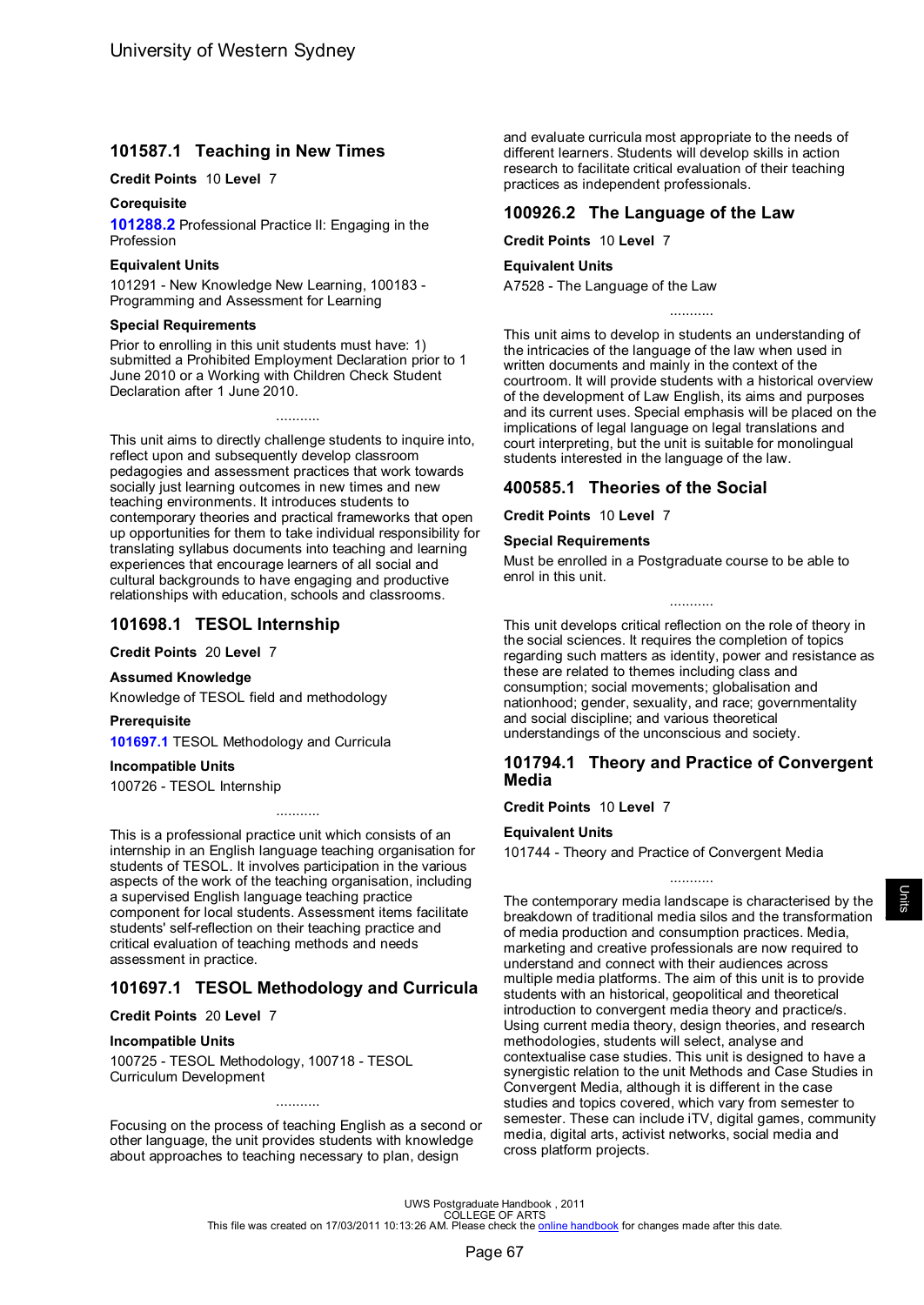# <span id="page-71-0"></span>**101420.1 Theory and Practice of Psychological Assessment and Intervention**

#### **Credit Points** 10 **Level** 4

#### **Special Requirements**

Students must be enrolled in 1502 Postgraduate Diploma in Psychology, 1504 Bachelor of Arts (Honours) Psychology and 1500 Bachelor of Psychology fourth year students.

...........

Theory and Practice of Psychological Assessment and Intervention has been designed to develop practitioner competence by providing you with both relevant practical as well as theoretical input regarding the administration, scoring, and interpretation of some of the more frequently used standardised measures within an assessment context. In this unit, the scientific and ethical underpinnings of psychological testing and assessment are initially advanced in order to provide a general context for the employment of standardised psychological tests. Emphasis will then be placed on familiarising you with i) the processes that practitioners go through during a testing session and ii) current research employing the standardised tests presented in this unit. The unit will provide you with a foundation in psychological testing and assessment, allowing you to make informed use of some testing data and psychological reports. A further aim of the unit is to familiarise students with the principles of evidence based practice in psychological interventions.

# **101655.1 Transformative Leadership**

**Credit Points** 10 **Level** 7

This unit explores leadership for transformational change. In this unit we examine transformational change through valuing change that is positive, social and personally emancipatory. This unit links leadership to students institutional context and explicates leadership strategies that feature collaborative and relationship enhancing approaches to enable purposeful change.

# **101658.1 Transformative Learning**

#### **Credit Points** 10 **Level** 7

This unit provides opportunities to examine and apply theories drawn from critical pedagogy, transformative learning and ecological thinking. It challenges students to critically examine the relationships through which personal and social knowledge is constructed and their efficacy in the construction of learning for the future. Inherent in such thinking are questions about the processes of change in education systems that will lead towards equity, inclusiveness, wellbeing, social justice and ecological sustainability.

...........

# **101750.1 Translation Technologies (PG)**

...........

**Credit Points** 10 **Level** 7

This unit aims to equip students with the theoretical and practical knowledge needed to effectively apply information and communication technologies to translation and other language related tasks. It focuses on translation memory and terminology management systems, and on the workflow involved in the handling of multilingual content. Emphasis is also put on uses of the Internet as a resource tool, and to the principles of controlled language for text to be processed by machine translation (MT). Tutorials will be conducted in a computer lab where students will familiarize themselves with leading computer-assisted translation (CAT) software applications.

# **101079.1 Understanding Educational Research**

**Credit Points** 10 **Level** 7

This unit explores the nature and reporting of education research. Students will develop a critical awareness of the social and educational role of educational research as consumers and practitioners, and the application of research for professional practice. The unit facilitates the completion of the Ethics Proposal and Literature Review

...........

# **101314.2 Urban Management Practice: Governance and Power in the City**

**Credit Points** 10 **Level** 7

This unit version will commence from Autumn 2010. Governance is a central but often overlooked issue in Urban Management. What is governance? What are the principles of good governance? How can they be extended to all parts of your organisation? How can you audit your own practices? This unit answers these questions, reviews governance practice in urban organisations across the world and provides participants with knowledge about some key governance tools. Participants also get an opportunity as part of the course to prepare a governance audit for an organisation they are familiar with and provide recommendations about how governance in that organization could be improved. The central objective of the course is to provide urban managers with a sound framework and set of tools with which to address governance issues in their own organisation and elsewhere.

...........

# **101635.1 Urban Planning Placement Project**

**Credit Points** 10 **Level** 5

### **Equivalent Units**

101313 - Urban Management Placement Project

#### **Special Requirements**

This unit is a placement unit for 1674 Master of Urban Management and Planning students.

This unit provides students with an understanding of the planning/urban management workplace. Students will spend time with local planning/urban management employers working on a variety of planning tasks. Students will be expected to complete a learning diary as part of their work placement.

...........

UWS Postgraduate Handbook , 2011 COLLEGE OF ARTS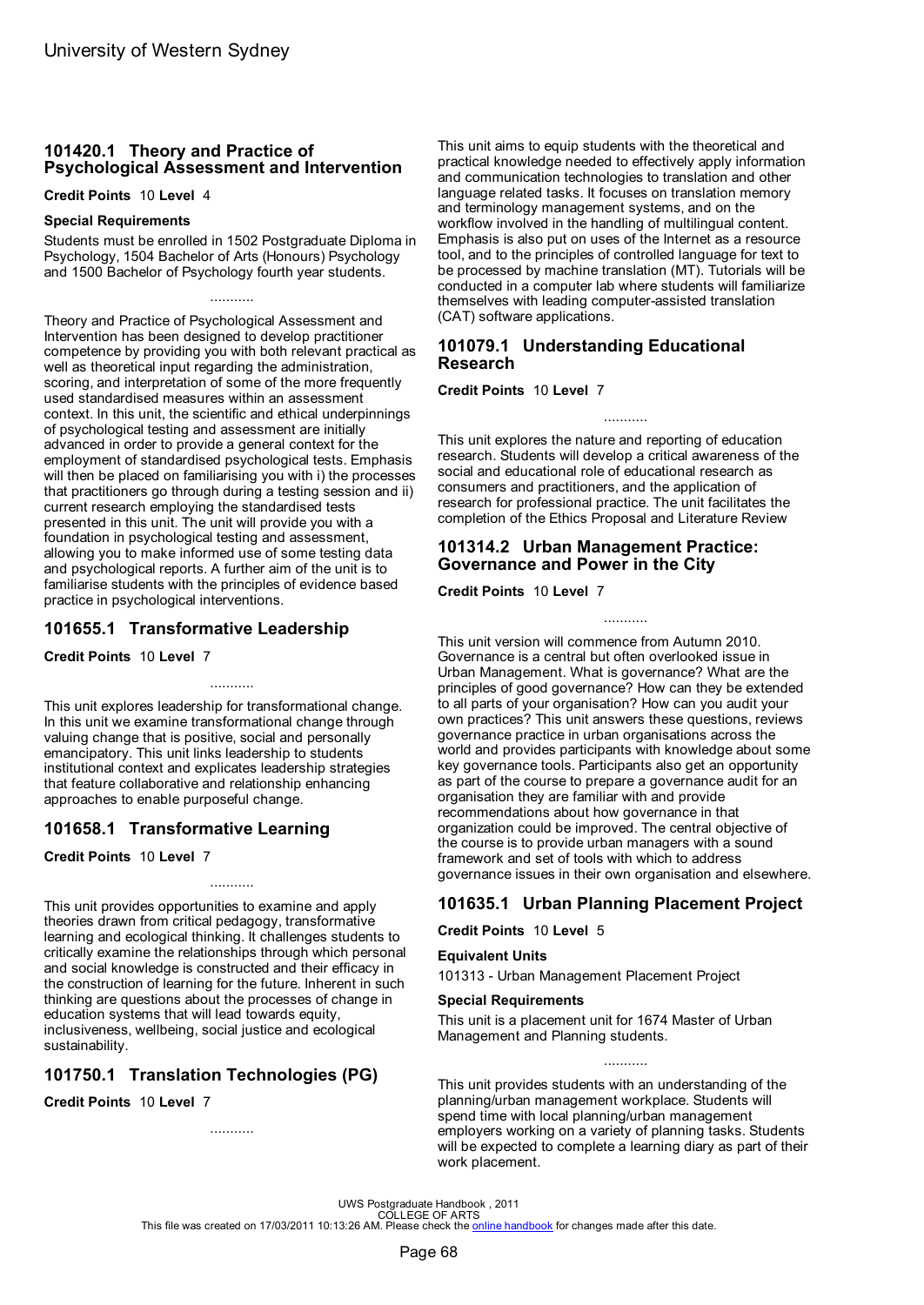## <span id="page-72-0"></span>**101637.1 Urban Research Report**

**Credit Points** 10 **Level** 7

#### **Equivalent Units**

101317 - Urban Management Placement Thesis

The Urban Research Report and thesis is the capstone unit for the award. Students are encouraged to select a research topic of special interest to them and to apply the skills and knowledge they have acquired as part of their Masters program to assemble a range of evidence to address the research question they have chosen.

...........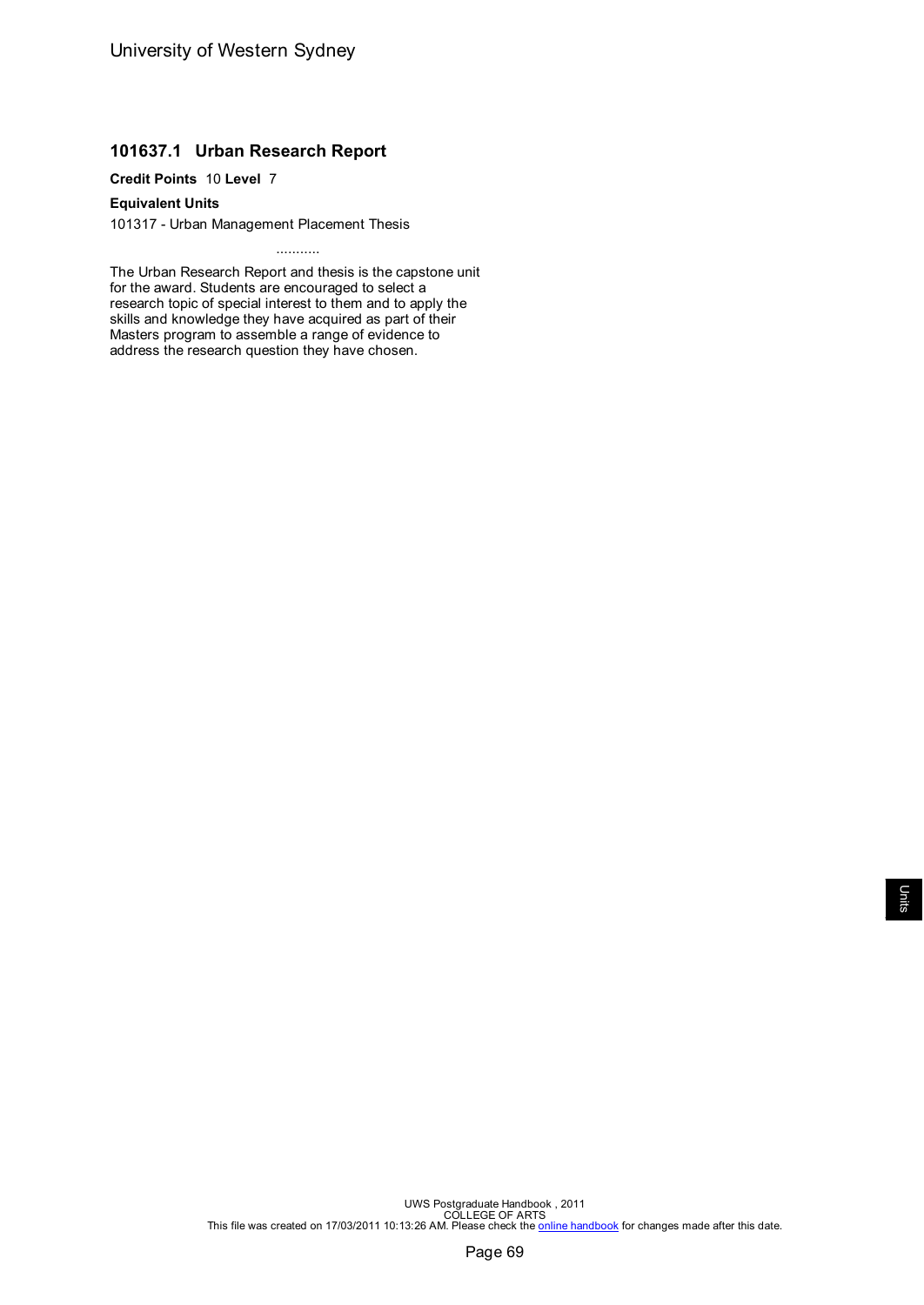### **Index for courses by course code order**

| Course           | <b>Description</b>                                                        | Page                    |
|------------------|---------------------------------------------------------------------------|-------------------------|
| 1502.4           | Postgraduate Diploma of Psychology                                        | 19                      |
| 1546.5           | Master of Psychology (Clinical Psychology)                                | 17                      |
| 1566.4           | Graduate Certificate in Professional                                      | 16                      |
|                  | Communication                                                             |                         |
| 1568.4           | Master of Professional Communication                                      | 15                      |
| 1569.2           | Graduate Certificate in School Counselling                                | 20                      |
| 1595.4           | Master of Arts (TESOL)                                                    | 3                       |
| 1602.2           | Graduate Certificate in Interpreting and                                  | 9                       |
|                  | Translation                                                               | 30                      |
| 1609.2<br>1610.2 | Master of Teaching (Secondary)<br>Graduate Diploma in Educational Studies | 32                      |
|                  | (Secondary) (exit only)                                                   |                         |
| 1611.3           | Graduate Certificate in Special Education                                 | 24                      |
|                  | <b>Studies</b>                                                            |                         |
| 1630.2           | Graduate Diploma of Psychological Studies                                 | 18                      |
| 1631.1           | Graduate Diploma in Educational Studies                                   | 26                      |
|                  | (Early Childhood)                                                         |                         |
| 1633.2           | Graduate Diploma in Educational Studies                                   | 30                      |
|                  | (Primary) (exit only)                                                     |                         |
| 1635.3           | Graduate Diploma in TESOL                                                 | 4                       |
| 1636.3           | Graduate Certificate in TESOL                                             | 4                       |
| 1637.2           | Graduate Diploma in Interpreting                                          | 6                       |
| 1638.2           | Graduate Diploma in Translation                                           | 7                       |
| 1639.2           | Master of Interpreting and Translation                                    | 8<br>5                  |
| 1640.2           | Master of Arts Translation and Interpreting<br>Studies                    |                         |
| 1645.3           | Master of Convergent Media                                                | 9                       |
| 1646.3           | Graduate Certificate in Convergent Media                                  | 10                      |
| 1648.4           | Graduate Certificate in Counselling                                       | 20                      |
| 1650.1           | Master of Creative Music Therapy                                          | 11                      |
| 1654.1           | Master of Teaching (Honours)                                              | 32                      |
| 1663.1           | Master of Teaching (Primary)                                              | 28                      |
| 1674.1           | Master of Urban Management and Planning                                   | 32                      |
| 1675.1           | Graduate Diploma in Urban Management                                      | 33                      |
|                  | and Planning                                                              |                         |
| 1676.2           | Graduate Certificate in Urban Management                                  | 34                      |
|                  | and Planning                                                              |                         |
| 1680.2           | Master of Education (Leadership)                                          | 12                      |
| 1681.1           | Graduate Certificate in Education                                         | 13                      |
|                  | (Leadership) (exit only)                                                  |                         |
| 1682.2<br>1683.2 | Master of Special Education<br>Master of Education (Social Ecology)       | 23<br>13                |
| 1684.2           | Graduate Certificate in Education (Social                                 | 15                      |
|                  | Ecology)                                                                  |                         |
| 1685.1           | Graduate Diploma in Education (Social                                     | 14                      |
|                  | Ecology) (exit only)                                                      |                         |
| 1687.2           | Master of Arts (Research Studies)/PhD                                     | $\overline{\mathbf{c}}$ |
| 1691.2           | Master of Teaching (Birth - 5 Years/Birth -                               | 24                      |
|                  | 12 Years)                                                                 |                         |
| 4595.4           | Master of Art Therapy                                                     | 1                       |
| 4596.3           | Graduate Diploma in Art Therapy (exit only)                               | 2                       |
| 4617.3           | Master of Social Science                                                  | 21                      |
| 4618.3           | Graduate Diploma in Social Science                                        | 21                      |
| 4619.3           | Graduate Certificate in Social Science                                    | 22                      |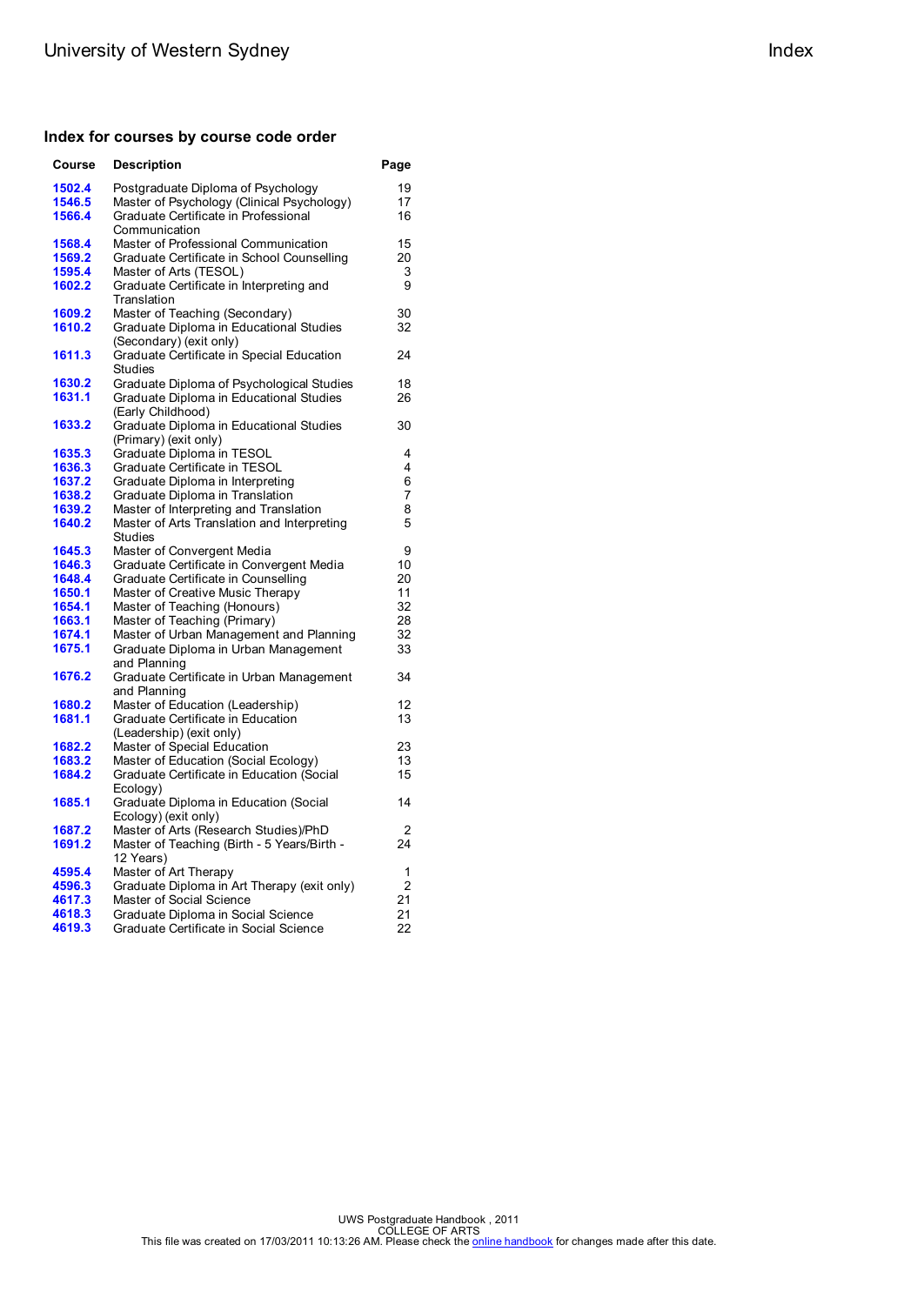### **Index for courses by course description order**

| Course           | <b>Description</b>                                                                   | Page     |
|------------------|--------------------------------------------------------------------------------------|----------|
| 1646.3           | Graduate Certificate in Convergent Media                                             | 10       |
| 1648.4           | Graduate Certificate in Counselling                                                  | 20       |
| 1681.1           | Graduate Certificate in Education                                                    | 13       |
|                  | (Leadership) (exit only)                                                             |          |
| 1684.2           | Graduate Certificate in Education (Social                                            | 15       |
|                  | Ecology)                                                                             |          |
| 1602.2           | Graduate Certificate in Interpreting and                                             | 9        |
|                  | Translation                                                                          |          |
| 1566.4           | Graduate Certificate in Professional                                                 | 16       |
|                  | Communication                                                                        |          |
| 1569.2<br>4619.3 | Graduate Certificate in School Counselling<br>Graduate Certificate in Social Science | 20<br>22 |
| 1611.3           | Graduate Certificate in Special Education                                            | 24       |
|                  | <b>Studies</b>                                                                       |          |
| 1636.3           | Graduate Certificate in TESOL                                                        | 4        |
| 1676.2           | Graduate Certificate in Urban Management                                             | 34       |
|                  | and Planning                                                                         |          |
| 4596.3           | Graduate Diploma in Art Therapy (exit only)                                          | 2        |
| 1685.1           | Graduate Diploma in Education (Social                                                | 14       |
|                  | Ecology) (exit only)                                                                 |          |
| 1631.1           | Graduate Diploma in Educational Studies                                              | 26       |
|                  | (Early Childhood)                                                                    |          |
| 1633.2           | Graduate Diploma in Educational Studies                                              | 30       |
|                  | (Primary) (exit only)                                                                |          |
| 1610.2           | Graduate Diploma in Educational Studies                                              | 32       |
|                  | (Secondary) (exit only)                                                              |          |
| 1637.2           | Graduate Diploma in Interpreting                                                     | 6<br>21  |
| 4618.3<br>1635.3 | Graduate Diploma in Social Science<br>Graduate Diploma in TESOL                      | 4        |
| 1638.2           | Graduate Diploma in Translation                                                      | 7        |
| 1675.1           | Graduate Diploma in Urban Management                                                 | 33       |
|                  | and Planning                                                                         |          |
| 1630.2           | Graduate Diploma of Psychological Studies                                            | 18       |
| 4595.4           | Master of Art Therapy                                                                | 1        |
| 1687.2           | Master of Arts (Research Studies)/PhD                                                | 2        |
| 1595.4           | Master of Arts (TESOL)                                                               | 3        |
| 1640.2           | Master of Arts Translation and Interpreting                                          | 5        |
|                  | <b>Studies</b>                                                                       |          |
| 1645.3           | Master of Convergent Media                                                           | 9        |
| 1650.1           | Master of Creative Music Therapy                                                     | 11       |
| 1680.2           | Master of Education (Leadership)                                                     | 12       |
| 1683.2           | Master of Education (Social Ecology)                                                 | 13<br>8  |
| 1639.2<br>1568.4 | Master of Interpreting and Translation<br>Master of Professional Communication       | 15       |
| 1546.5           | Master of Psychology (Clinical Psychology)                                           | 17       |
| 4617.3           | Master of Social Science                                                             | 21       |
| 1682.2           | Master of Special Education                                                          | 23       |
| 1691.2           | Master of Teaching (Birth - 5 Years/Birth -                                          | 24       |
|                  | 12 Years)                                                                            |          |
| 1654.1           | Master of Teaching (Honours)                                                         | 32       |
| 1663.1           | Master of Teaching (Primary)                                                         | 28       |
| 1609.2           | Master of Teaching (Secondary)                                                       | 30       |
| 1674.1           | Master of Urban Management and Planning                                              | 32       |
| 1502.4           | Postgraduate Diploma of Psychology                                                   | 19       |

| Index | Index | Index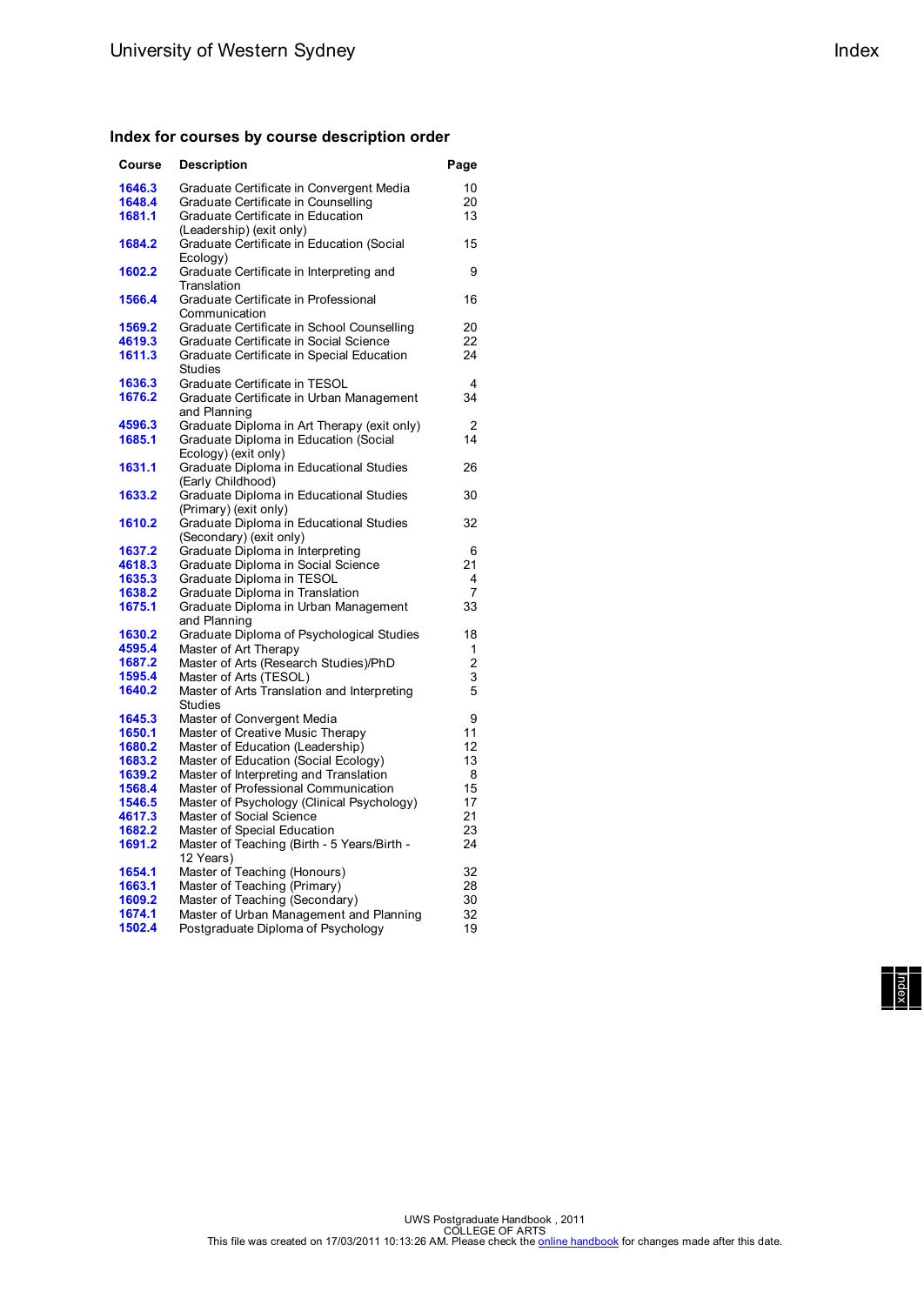# **Index for units by unit code order**

|                      | ndex for units by unit code order                                                  |          | Unit                 | <b>Description</b>                                                       | Page     |
|----------------------|------------------------------------------------------------------------------------|----------|----------------------|--------------------------------------------------------------------------|----------|
| Unit                 | <b>Description</b>                                                                 | Page     | 101426.1             | Convergent Media Internship                                              | 41       |
|                      |                                                                                    | 47       | 101443.2<br>101444.3 | Creative Music Therapy Practicum 1<br>Creative Music Therapy Practicum 2 | 43<br>43 |
| 100013.1<br>100487.3 | Experimental Design and Analysis<br>Empirical Research Methods Seminar             | 46       | 101445.2             | Music Therapy Skills 1                                                   | 56       |
| 100488.2             | <b>Empirical Research Project</b>                                                  | 46       | 101446.3             | Music Therapy Skills 2                                                   | 56       |
| 100530.2             | Developmental Psychopathology                                                      | 44       | 101447.1             | School Counselling Placement                                             | 64       |
| 100689.4             | <b>Education Research Thesis</b>                                                   | 45       | 101475.1             | Education Research Methods and Design                                    | 45       |
| 100701.1             | Leadership, Mentoring and Professional                                             | 52       | 101476.1             | <b>Education Research Seminar</b>                                        | 45       |
|                      | Growth                                                                             |          | 101482.2             | <b>Accreditation Studies</b>                                             | 36       |
| 100703.1             | Independent Study 1                                                                | 49       | 101506.1             | Counselling 1                                                            | 42       |
| 100910.1             | Music Therapy Method                                                               | 55       | 101507.1             | Counselling 2                                                            | 42       |
| 100911.3             | Music Therapy Professional Practice                                                | 55       | 101541.1             | Advanced Topics in Psychology                                            | 36       |
| 100912.2             | Music Therapy Theory and Practice 1                                                | 56       | 101545.1             | Strategic Communication                                                  | 66       |
| 100914.3             | Music Therapy Theory and Practice 2                                                | 56       | 101546.1             | Individual Project (Autumn)                                              | 50       |
| 100916.1             | Legal Interpreting                                                                 | 53       | 101547.1             | Individual Project (Spring)                                              | 50       |
| 100917.1             | Specialised Translation (PG)                                                       | 66       | 101548.1             | Setting the Agenda                                                       | 66       |
| 100919.1             | Investigating Second Language Acquisition                                          | 51       | 101549.1             | Critical Perspectives in Communication                                   | 43       |
| 100922.1             | Medical Interpreting (PG)                                                          | 54       | 101550.1             | Integrated Marketing Communication                                       | 50       |
| 100923.1             | Conference Interpreting                                                            | 41       | 101576.2             | Primary Personal Development, Health &                                   | 59       |
| 100924.1             | Community Translation (PG)                                                         | 41       |                      | Physical Education (PDHPE)                                               |          |
| 100925.1             | Literary Translation                                                               | 53       | 101577.2             | <b>Classrooms Without Borders</b>                                        | 38       |
| 100926.2             | The Language of the Law                                                            | 67       | 101578.2             | Education, Knowledge, Society and                                        | 46       |
| 100978.1<br>100984.1 | Professional Experience II                                                         | 60<br>49 | 101579.1             | Change<br>Primary English and Literacy 1                                 | 58       |
|                      | Inclusive Education: Principles and<br>Practices                                   |          | 101580.1             | Primary Mathematics and Numeracy 1                                       | 59       |
| 101028.1             | Behaviour Management                                                               | 37       | 101581.1             | Learning for Teaching                                                    | 52       |
| 101073.1             | Professional Practice in Context                                                   | 62       | 101582.1             | Primary Human Society and its                                            | 58       |
| 101074.1             | Professional Experience 1                                                          | 60       |                      | Environment                                                              |          |
| 101075.1             | Professional Experience III                                                        | 60       | 101583.1             | Primary Science & Technology                                             | 59       |
| 101079.1             | Understanding Educational Research                                                 | 68       | 101584.1             | Primary Mathematics and Numeracy 2                                       | 59       |
| 101098.1             | <b>Curriculum for Under Threes</b>                                                 | 43       | 101585.1             | <b>Primary Creative Arts</b>                                             | 58       |
| 101099.1             | Engaging Children in Curriculum                                                    | 46       | 101586.1             | Primary English and Literacy 2                                           | 58       |
| 101101.1             | Children's Services: Management and                                                | 38       | 101587.1             | Teaching in New Times                                                    | 67       |
|                      | Administration                                                                     |          | 101604.1             | Primary Professional Experience                                          | 59       |
| 101102.1             | <b>Investigating Social Worlds</b>                                                 | 51       | 101613.2             | Educational Psychology for Primary                                       | 46       |
| 101103.2             | Fostering Creativity in Children's Learning                                        | 48       |                      | Teaching                                                                 |          |
| 101104.2             | Mathematics, Science and Technology 0-8                                            | 54       | 101625.1             | Inclusive Practices                                                      | 49       |
| 101105.2             | Prosocial Learning Environments                                                    | 62       | 101627.1             | Connecting Communities in Early                                          | 41       |
| 101106.2             | Literacy 0-8                                                                       | 53       |                      | <b>Childhood Education</b>                                               |          |
| 101107.2             | Early Childhood Professional Experience 1                                          | 45       | 101628.1<br>101629.1 | <b>Global Literacies</b>                                                 | 48<br>48 |
| 101108.2<br>101184.1 | Early Childhood Professional Experience 2<br>Psychology: Human Behaviour           | 45<br>63 | 101630.1             | Healthy Identities<br>Managing Child and Family Services                 | 53       |
| 101196.1             | Human Performance in Applied Psychology                                            | 49       | 101633.1             | Managing Cities: History and Theory                                      | 54       |
| 101199.1             | Counselling and Consultation 2                                                     | 43       | 101634.1             | Planning and Environmental Regulation                                    | 57       |
| 101200.1             | Children, Young People and Behaviour                                               | 38       | 101635.1             | Urban Planning Placement Project                                         | 68       |
| 101210.2             | Child Clinical Psychology                                                          | 38       | 101636.1             | Developing Sustainable Places                                            | 44       |
| 101213.2             | Psychological Interventions 1                                                      | 63       | 101637.1             | Urban Research Report                                                    | 69       |
| 101214.2             | Psychological Interventions 2                                                      | 63       | 101639.1             | Introduction to Teaching and Learning                                    | 51       |
| 101220.1             | Clinical Health Psychology                                                         | 39       | 101640.1             | Pedagogies in Practice                                                   | 56       |
| 101239.2             | Applied Research Project                                                           | 37       | 101641.1             | Diversity, Social Justice and Equity                                     | 44       |
| 101247.1             | Counselling and Consultation                                                       | 42       | 101642.1             | <b>Positive Learning Environments</b>                                    | 57       |
| 101286.2             | Inclusive Teaching for Effective Learning                                          | 49       | 101647.2             | Play Development and Learning                                            | 57       |
| 101288.2             | Professional Practice II: Engaging in the                                          | 62       | 101648.1             | Early Intervention and Prevention in Early                               | 45       |
|                      | Profession                                                                         |          |                      | <b>Childhood Contexts</b>                                                |          |
| 101289.2             | Professional Practice I                                                            | 61       | 101651.1             | Applied Imagination                                                      | 36       |
| 101297.1             | Languages and Linguistics Special Project                                          | 52       | 101652.1<br>101653.1 | Ecopsychology and Cultural Change                                        | 45       |
| 101303.1             | Art Therapy: Histories, Theories, Groups                                           | 37       | 101654.1             | Environmental Education and Advocacy<br>Researching Social Ecology       | 47<br>64 |
| 101304.1<br>101314.2 | Art Therapy: Application to Client Groups<br>Urban Management Practice: Governance | 37<br>68 | 101655.1             | Transformative Leadership                                                | 68       |
|                      | and Power in the City                                                              |          | 101656.1             | <b>Researching Practice</b>                                              | 64       |
| 101315.2             | Financing Cities in the Global Economy                                             | 47       | 101657.1             | Independent Study/Practice in Context                                    | 49       |
| 101398.1             | Secondary Method 1A                                                                | 64       | 101658.1             | <b>Transformative Learning</b>                                           | 68       |
| 101399.1             | Secondary Method 1B                                                                | 65       | 101659.1             | <b>Evaluating Learning Programs</b>                                      | 47       |
| 101400.1             | Secondary Method 1C                                                                | 65       | 101660.1             | <b>Curriculum Futures</b>                                                | 44       |
| 101401.1             | Secondary Method 2A                                                                | 65       | 101671.1             | Multiliteracies and Additional Needs                                     | 55       |
| 101402.1             | Secondary Method 2B                                                                | 65       | 101672.1             | Inclusion In Practice                                                    | 49       |
| 101403.1             | Secondary Method 2C                                                                | 66       | 101675.1             | <b>Public Affairs</b>                                                    | 63       |
| 101415.2             | Psychological and Educational                                                      | 62       | 101676.1             | Human Learning                                                           | 48       |
|                      | Assessment: Theories and Skills 2                                                  |          | 101677.2             | Cognitive Processes                                                      | 40       |
| 101420.1             | Theory and Practice of Psychological                                               | 68       | 101678.2             | Motivation and Emotion                                                   | 55       |
|                      | Assessment and Intervention                                                        |          | 101679.1             | Personality                                                              | 57       |
| 101423.1             | Media Project Proposal                                                             | 54       | 101680.2             | Perception                                                               | 57       |
|                      |                                                                                    |          | 101681.1             | Abnormal Psychology                                                      | 36       |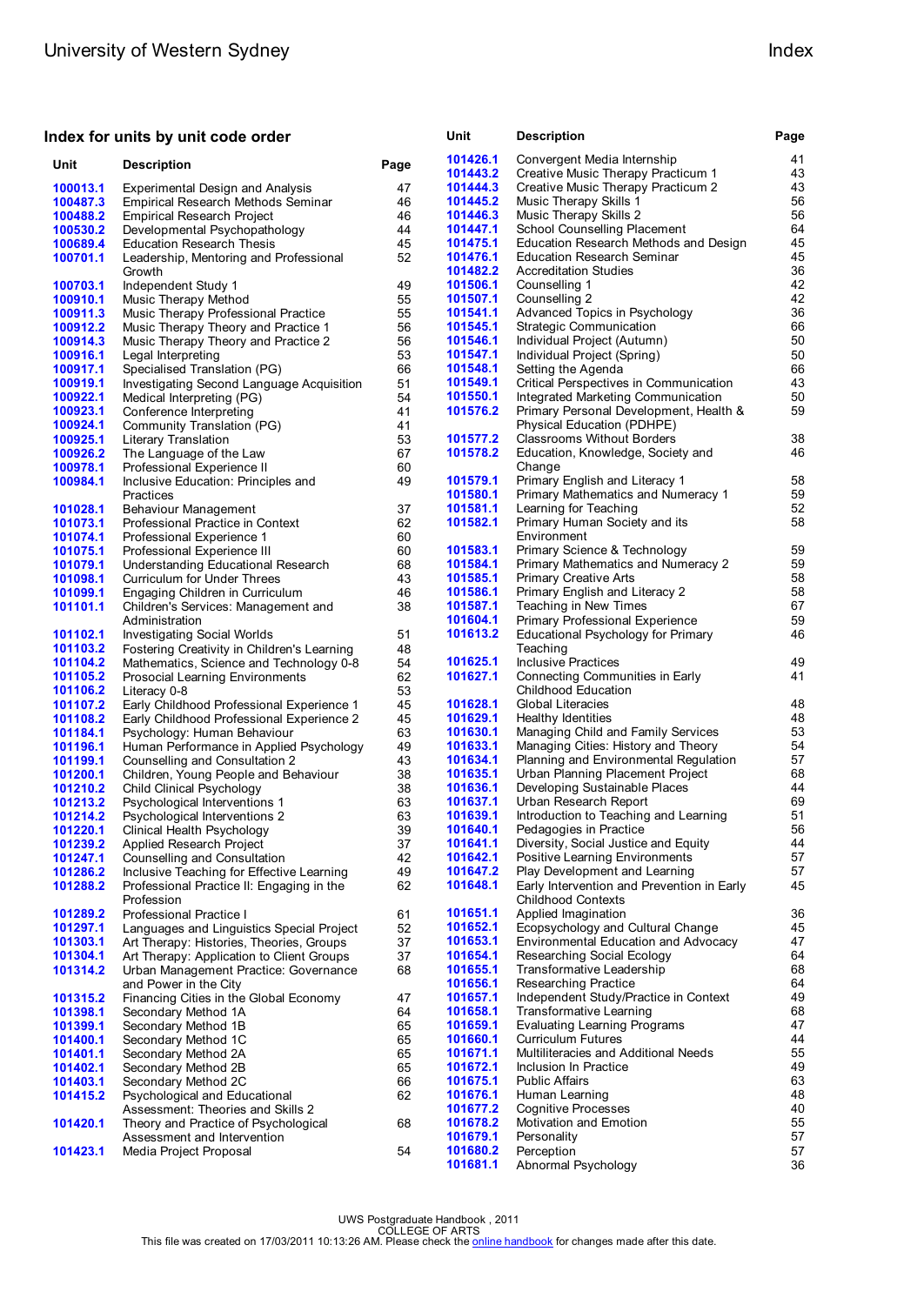| Index |

| Unit     | <b>Description</b>                                          | Page |
|----------|-------------------------------------------------------------|------|
| 101682.3 | Developmental Psychology                                    | 44   |
| 101683.1 | Social Psychology                                           | 66   |
| 101684.2 | Brain and Behaviour                                         | 38   |
| 101689.1 | Advanced Research Methods                                   | 36   |
| 101695.1 | Introduction to Interpreting PG                             | 51   |
| 101696.1 | Introduction to Translation PG                              | 51   |
| 101697.1 | <b>TESOL Methodology and Curricula</b>                      | 67   |
| 101698.1 | <b>TESOL Internship</b>                                     | 67   |
| 101743.1 | Mobile Media                                                | 55   |
| 101745.1 | Media Project Production                                    | 54   |
| 101750.1 | Translation Technologies (PG)                               | 68   |
| 101784.1 | Clinical Studies (Art Therapy)                              | 40   |
| 101785.1 | Further Clinical Studies (Art Therapy)                      | 48   |
| 101793.1 | Methods and Case Studies in Convergent<br>Media             | 54   |
| 101794.1 | Theory and Practice of Convergent Media                     | 67   |
| 101802.1 | Investigating with Mathematics, Science<br>and Technology   | 52   |
| 101803.1 | Literacy in the Early Years                                 | 53   |
| 101810.1 | Core Skills and Ethical Practice                            | 42   |
| 101811.1 | Psychological Assessment                                    | 63   |
| 101812.1 | Clinical Psychopathology 1                                  | 40   |
| 101813.1 | Clinical Psychopathology 2                                  | 40   |
| 101814.1 | <b>Clinical Research Methods</b>                            | 40   |
| 101815.1 | Clinic Placement A                                          | 39   |
| 101816.1 | Clinic Placement B                                          | 39   |
| 101817.1 | Clinical Neuropsychology and                                | 39   |
|          | Psychopharmacology                                          |      |
| 101818.1 | Professional Placement 1                                    | 60   |
| 101819.1 | Professional Placement 2                                    | 61   |
| 101820.1 | Professional Placement 3                                    | 61   |
| 101824.1 | Second Language Assessment and                              | 64   |
|          | Testing                                                     |      |
| 101825.1 | <b>English Linguistics for TESOL</b>                        | 47   |
| 101826.1 | Conference Interpreting                                     | 41   |
| 101827.1 | Audiovisual Translation: Subtitling and                     | 37   |
|          | Captioning                                                  |      |
| 400417.1 | Epidemiology and Quantitative Methods                       | 47   |
| 400421.1 | Research Methods for Humanities and<br>Social Sciences      | 64   |
| 400585.1 | Theories of the Social                                      | 67   |
| 400586.1 | Integrating Theory, Research and Practice                   | 50   |
| 52340.1  | Professional Issues in Psychological<br>Practice            | 60   |
| A7444.1  | Language and Linguistics Research<br>Methods                | 52   |
| A7456.2  | Interpreting and Translation Professional<br>Practicum (PG) | 51   |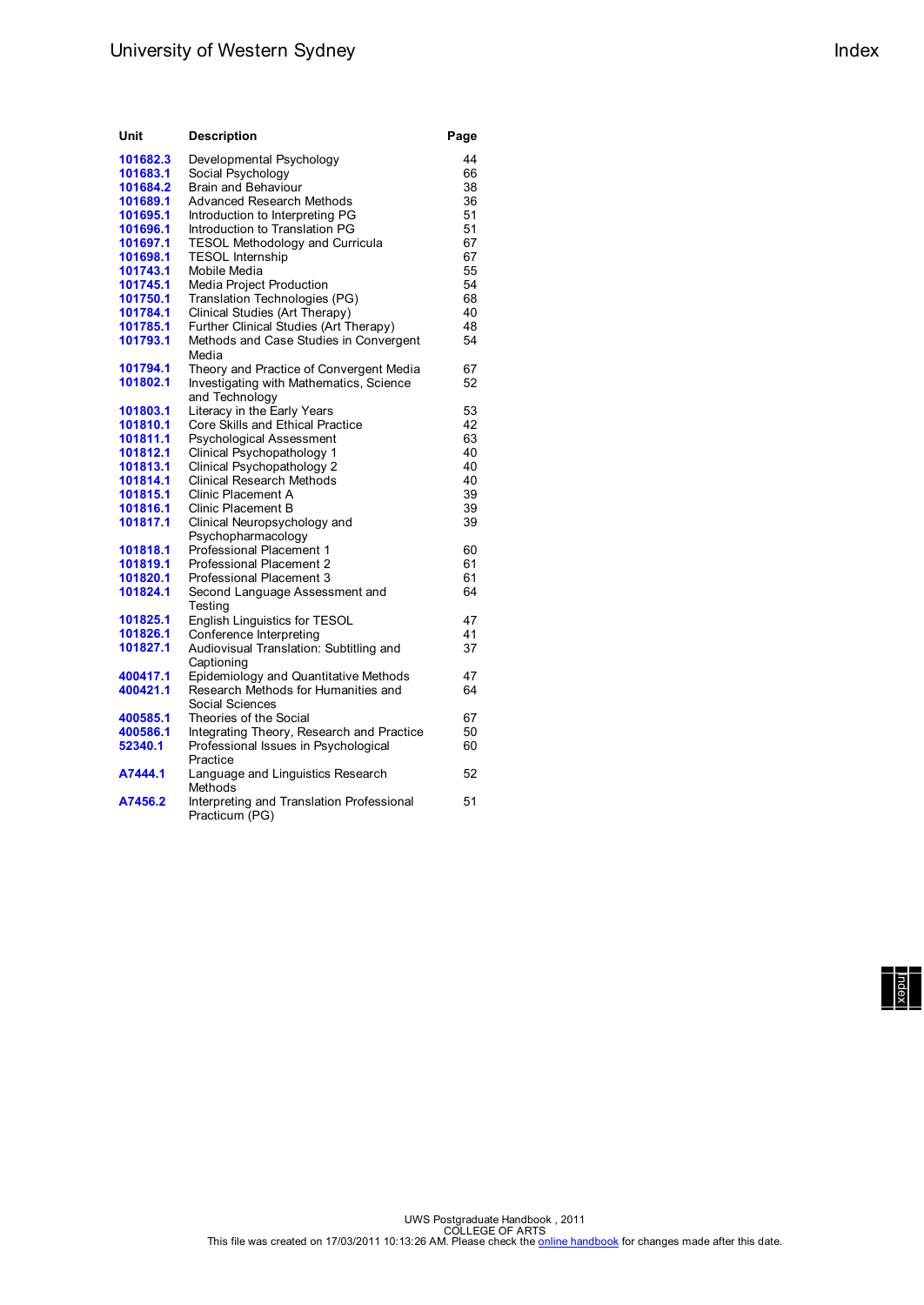| Index for units by unit description order |                                             |      | Unit     | <b>Description</b>                        | Page |
|-------------------------------------------|---------------------------------------------|------|----------|-------------------------------------------|------|
| Unit                                      | <b>Description</b>                          | Page | 101628.1 | <b>Global Literacies</b>                  | 48   |
|                                           |                                             |      | 101629.1 | Healthy Identities                        | 48   |
| 101681.1                                  | Abnormal Psychology                         | 36   | 101676.1 | Human Learning                            | 48   |
| 101482.2                                  | <b>Accreditation Studies</b>                | 36   | 101196.1 | Human Performance in Applied Psychology   | 49   |
| 101689.1                                  | Advanced Research Methods                   | 36   | 101672.1 | Inclusion In Practice                     | 49   |
| 101541.1                                  | Advanced Topics in Psychology               | 36   | 100984.1 | Inclusive Education: Principles and       | 49   |
| 101651.1                                  | Applied Imagination                         | 36   |          | Practices                                 |      |
| 101239.2                                  | Applied Research Project                    | 37   | 101625.1 | Inclusive Practices                       | 49   |
| 101304.1                                  | Art Therapy: Application to Client Groups   | 37   | 101286.2 | Inclusive Teaching for Effective Learning | 49   |
| 101303.1                                  | Art Therapy: Histories, Theories, Groups    | 37   | 100703.1 | Independent Study 1                       | 49   |
| 101827.1                                  | Audiovisual Translation: Subtitling and     | 37   | 101657.1 | Independent Study/Practice in Context     | 49   |
|                                           | Captioning                                  |      | 101546.1 | Individual Project (Autumn)               | 50   |
| 101028.1                                  | <b>Behaviour Management</b>                 | 37   | 101547.1 | Individual Project (Spring)               | 50   |
| 101684.2                                  | <b>Brain and Behaviour</b>                  | 38   | 101550.1 | Integrated Marketing Communication        | 50   |
| 101210.2                                  | Child Clinical Psychology                   | 38   | 400586.1 | Integrating Theory, Research and Practice | 50   |
| 101200.1                                  | Children, Young People and Behaviour        | 38   | A7456.2  | Interpreting and Translation Professional | 51   |
| 101101.1                                  | Children's Services: Management and         | 38   |          | Practicum (PG)                            |      |
|                                           | Administration                              |      | 101695.1 | Introduction to Interpreting PG           | 51   |
| 101577.2                                  | <b>Classrooms Without Borders</b>           | 38   | 101639.1 | Introduction to Teaching and Learning     | 51   |
| 101815.1                                  | Clinic Placement A                          | 39   | 101696.1 | Introduction to Translation PG            | 51   |
| 101816.1                                  | Clinic Placement B                          | 39   | 100919.1 | Investigating Second Language Acquisition | 51   |
| 101220.1                                  | Clinical Health Psychology                  | 39   | 101102.1 | <b>Investigating Social Worlds</b>        | 51   |
| 101817.1                                  | Clinical Neuropsychology and                | 39   | 101802.1 | Investigating with Mathematics, Science   | 52   |
|                                           | Psychopharmacology                          |      |          | and Technology                            |      |
| 101812.1                                  | Clinical Psychopathology 1                  | 40   | A7444.1  | Language and Linguistics Research         | 52   |
| 101813.1                                  | Clinical Psychopathology 2                  | 40   |          | Methods                                   |      |
| 101814.1                                  | <b>Clinical Research Methods</b>            | 40   | 101297.1 | Languages and Linguistics Special Project | 52   |
| 101784.1                                  | Clinical Studies (Art Therapy)              | 40   | 100701.1 | Leadership, Mentoring and Professional    | 52   |
| 101677.2                                  | Cognitive Processes                         | 40   |          | Growth                                    |      |
| 100924.1                                  | Community Translation (PG)                  | 41   | 101581.1 | Learning for Teaching                     | 52   |
| 100923.1                                  | Conference Interpreting                     | 41   | 100916.1 | Legal Interpreting                        | 53   |
| 101826.1                                  | Conference Interpreting                     | 41   | 101106.2 | Literacy 0-8                              | 53   |
| 101627.1                                  | Connecting Communities in Early             | 41   | 101803.1 | Literacy in the Early Years               | 53   |
|                                           | Childhood Education                         |      | 100925.1 | Literary Translation                      | 53   |
| 101426.1                                  | Convergent Media Internship                 | 41   | 101630.1 | Managing Child and Family Services        | 53   |
| 101810.1                                  | Core Skills and Ethical Practice            | 42   | 101633.1 | Managing Cities: History and Theory       | 54   |
| 101506.1                                  | Counselling 1                               | 42   | 101104.2 | Mathematics, Science and Technology 0-8   | 54   |
| 101507.1                                  | Counselling 2                               | 42   | 101745.1 | Media Project Production                  | 54   |
| 101247.1                                  | Counselling and Consultation                | 42   | 101423.1 | Media Project Proposal                    | 54   |
| 101199.1                                  | Counselling and Consultation 2              | 43   | 100922.1 | Medical Interpreting (PG)                 | 54   |
| 101443.2                                  | Creative Music Therapy Practicum 1          | 43   | 101793.1 | Methods and Case Studies in Convergent    | 54   |
| 101444.3                                  | Creative Music Therapy Practicum 2          | 43   |          | Media                                     |      |
| 101549.1                                  | Critical Perspectives in Communication      | 43   | 101743.1 | Mobile Media                              | 55   |
| 101098.1                                  | <b>Curriculum for Under Threes</b>          | 43   | 101678.2 | <b>Motivation and Emotion</b>             | 55   |
| 101660.1                                  | <b>Curriculum Futures</b>                   | 44   | 101671.1 | Multiliteracies and Additional Needs      | 55   |
| 101636.1                                  | Developing Sustainable Places               | 44   | 100910.1 | Music Therapy Method                      | 55   |
| 101682.3                                  | Developmental Psychology                    | 44   | 100911.3 | Music Therapy Professional Practice       | 55   |
| 100530.2                                  | Developmental Psychopathology               | 44   | 101445.2 | Music Therapy Skills 1                    | 56   |
| 101641.1                                  | Diversity, Social Justice and Equity        | 44   | 101446.3 | Music Therapy Skills 2                    | 56   |
| 101107.2                                  | Early Childhood Professional Experience 1   | 45   | 100912.2 | Music Therapy Theory and Practice 1       | 56   |
| 101108.2                                  | Early Childhood Professional Experience 2   | 45   | 100914.3 | Music Therapy Theory and Practice 2       | 56   |
| 101648.1                                  | Early Intervention and Prevention in Early  | 45   | 101640.1 | Pedagogies in Practice                    | 56   |
|                                           | <b>Childhood Contexts</b>                   |      | 101680.2 | Perception                                | 57   |
| 101652.1                                  | Ecopsychology and Cultural Change           | 45   | 101679.1 | Personality                               | 57   |
| 101475.1                                  | Education Research Methods and Design       | 45   | 101634.1 | Planning and Environmental Regulation     | 57   |
| 101476.1                                  | <b>Education Research Seminar</b>           | 45   | 101647.2 | Play Development and Learning             | 57   |
| 100689.4                                  | <b>Education Research Thesis</b>            | 45   | 101642.1 | <b>Positive Learning Environments</b>     | 57   |
| 101578.2                                  | Education, Knowledge, Society and           | 46   | 101585.1 | <b>Primary Creative Arts</b>              | 58   |
|                                           | Change                                      |      | 101579.1 | Primary English and Literacy 1            | 58   |
| 101613.2                                  | Educational Psychology for Primary          | 46   | 101586.1 | Primary English and Literacy 2            | 58   |
|                                           | Teaching                                    |      | 101582.1 | Primary Human Society and its             | 58   |
| 100487.3                                  | Empirical Research Methods Seminar          | 46   |          | Environment                               |      |
| 100488.2                                  | <b>Empirical Research Project</b>           | 46   | 101580.1 | Primary Mathematics and Numeracy 1        | 59   |
| 101099.1                                  | Engaging Children in Curriculum             | 46   | 101584.1 | Primary Mathematics and Numeracy 2        | 59   |
| 101825.1                                  | English Linguistics for TESOL               | 47   | 101576.2 | Primary Personal Development, Health &    | 59   |
| 101653.1                                  | Environmental Education and Advocacy        | 47   |          | Physical Education (PDHPE)                |      |
| 400417.1                                  | Epidemiology and Quantitative Methods       | 47   | 101604.1 | Primary Professional Experience           | 59   |
| 101659.1                                  | <b>Evaluating Learning Programs</b>         | 47   | 101583.1 | Primary Science & Technology              | 59   |
| 100013.1                                  | <b>Experimental Design and Analysis</b>     | 47   | 101074.1 | Professional Experience 1                 | 60   |
| 101315.2                                  | Financing Cities in the Global Economy      | 47   | 100978.1 | Professional Experience II                | 60   |
| 101103.2                                  | Fostering Creativity in Children's Learning | 48   | 101075.1 | Professional Experience III               | 60   |
| 101785.1                                  | Further Clinical Studies (Art Therapy)      | 48   | 52340.1  | Professional Issues in Psychological      | 60   |
|                                           |                                             |      |          | Practice                                  |      |